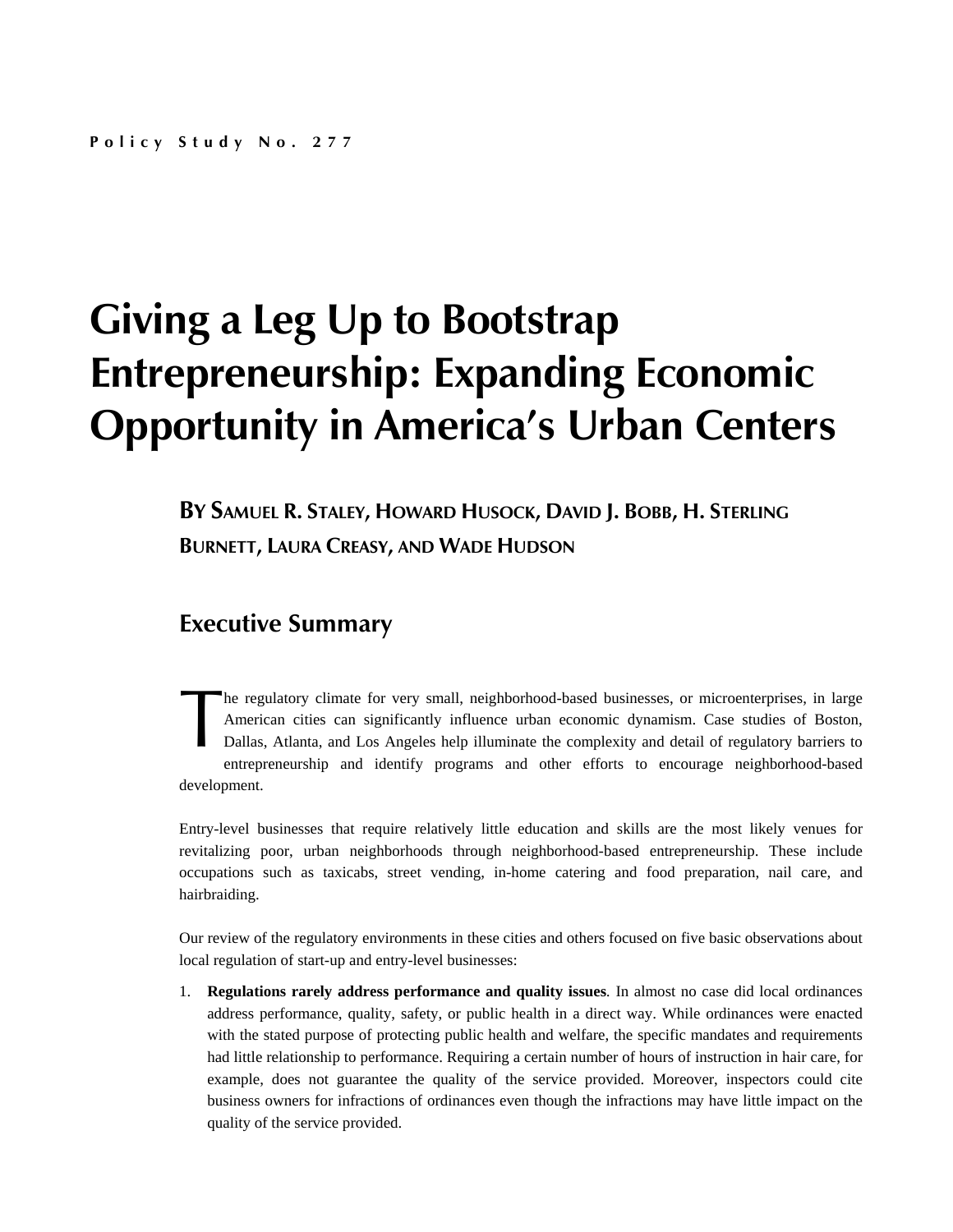- 2. **Regulations tend to focus on compliance with rules rather than performance***.* In most cases, whether regulation was at the state or local level, regulations focused on achieving set rules and benchmarks, not performance. Often, a business could easily provide a high quality product to a satisfied customer but be thwarted by the maze of local regulations. At the state level, this was clearly evident in laws regulating nail salons and hairbraiding where the state mandated detailed, largely irrelevant, criteria in order to qualify for a license. On the city level, rules regulating street vending and home-occupations were embedded in local zoning codes without reference to positive impacts from the business.
- 3. **Regulatory approaches are diverse**. Dallas, with the exception of taxicabs, appeared to have the least onerous regulatory environment, with little city-level occupational licensure. Most regulations were focused on planning and zoning permitting. The City of Atlanta, on the other hand, was involved in detailed regulation of dozens of occupations. Street vendors, while legal, face a labyrinth of micromanagement from the city, which allocates space on a first-come, first-serve basis.
- 4. **Regulations can significantly complicate business ownership***.* New business owners often had to become experts in subtle legalities regulating their specific businesses.
- 5. **Regulations favor existing businesses***.* The very nature of regulation favors existing businesses since, in almost all cases, licensing created an entitlement to legally operating the business. Once a taxicab company received a medallion or Certificate of Convenience and Necessity, the likelihood the license would be revoked was small. Meanwhile, licensing and other requirements created significant obstacles to new entrepreneurs less familiar with the regulatory system.

While local regulatory environments tended to be burdensome for start-up entrepreneurs, particularly those with less education and experience running businesses, numerous agencies and organizations have emerged to assist entrepreneurs. Nationally, more than 700 organizations assist microenterprises with loans, technical assistance, and training.

Among our case studies, Atlanta provided the most diverse array of assistance agencies among the cities analyzed. Most cities also had agencies and organizations that funded small businesses, but some, such as in Dallas, had programs that explicitly excluded the smallest and least experienced enterprises.

None of the cities analyzed through this research was involved in significant, citywide regulatory reform efforts. Most cities tended to focus on developing new funding programs rather than overhauling existing regulations and programs. All cities developed a form of a one-stop shop for permitting, but these also varied in scope and effectiveness. In Boston, the one-stop shop serves as a referral agency. In Atlanta, the One Stop Capital Shop permits new businesses to tap into a range of services, from permitting to financing.

The analysis of regulatory reform and survey of programs and strategies used to encourage entry-level entrepreneurship suggest several avenues for reform:

- 1. **Cities should focus regulatory policy on performance rather than rules.**
- 2. **Cities should work to reduce the complexity of the regulatory and business start-up process**. Many are moving in this direction through one-stop-shops for permitting and licensing. But cities should also consider eliminating entire sections of regulatory codes with little bearing on performance. Following the precedent of Indianapolis's regulatory review commission, cities should consider a systemic overhaul of local regulations. City councils could accomplish this by passing an ordinance that effectively repeals all regulations pertaining to occupational licensing and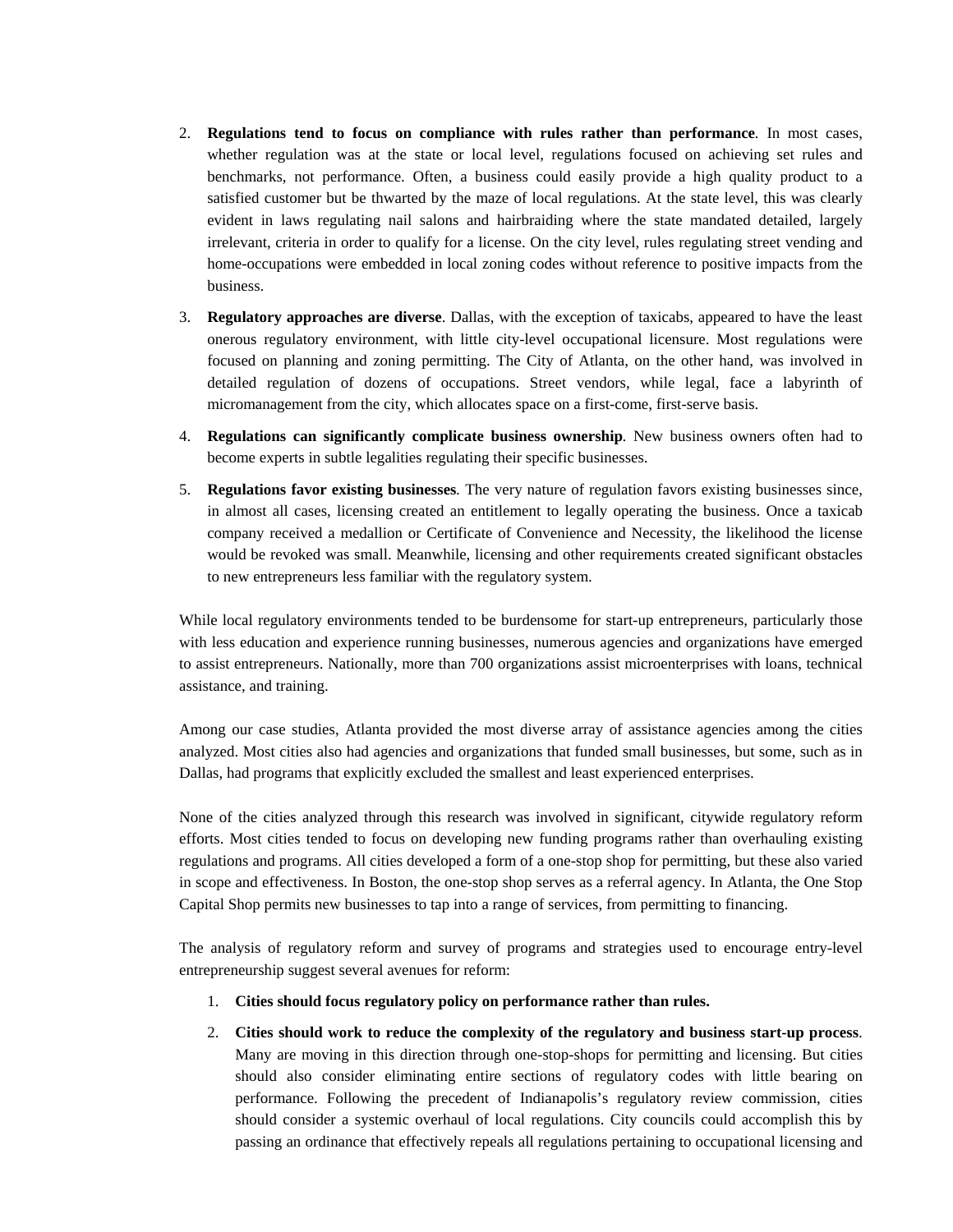business regulation by a certain date unless council, on advice from its regulatory review commission, reauthorizes the provision.

- 3. **Cities should avoid extending existing regulatory rules to new occupations and businesses.** The emergence of limousine and jitney services in Boston and elsewhere has increased choices and improved mobility for hundreds of residents and visitors. This growth would likely not have happened had the regulatory approach to taxis been extended to limousines.
- 4. **City and state governments should shift the burden of proof onto regulators to demonstrate the effectiveness and usefulness of rules and licensing requirements.** Cities increasingly adopt rules that virtually eliminate part-time drivers and niche companies in the taxi industry. Proponents of these rules should demonstrate that the proposals will, in fact, lead to a desired policy goal while fully accounting for costs and unintended side effects. Similarly, city governments should adopt the position that regulations should be transparent: the intended outcome should be directly tied to the regulation proposed.
- 5. **City and state governments should continue their efforts to streamline business permitting**. The increasing accessibility of the Worldwide Web and Internet can significantly reduce the time and labor costs involved with obtaining permits and fees. Businesses, in principle, could apply for permits on-line. City staff could be assigned as case workers to each application received in a queue. Case workers would be responsible for managing the application with the goal of permitting the business as quickly as possible. Similarly, licensing tests could be administered on-line, providing 24 hour, seven-days per week access by prospective applicants.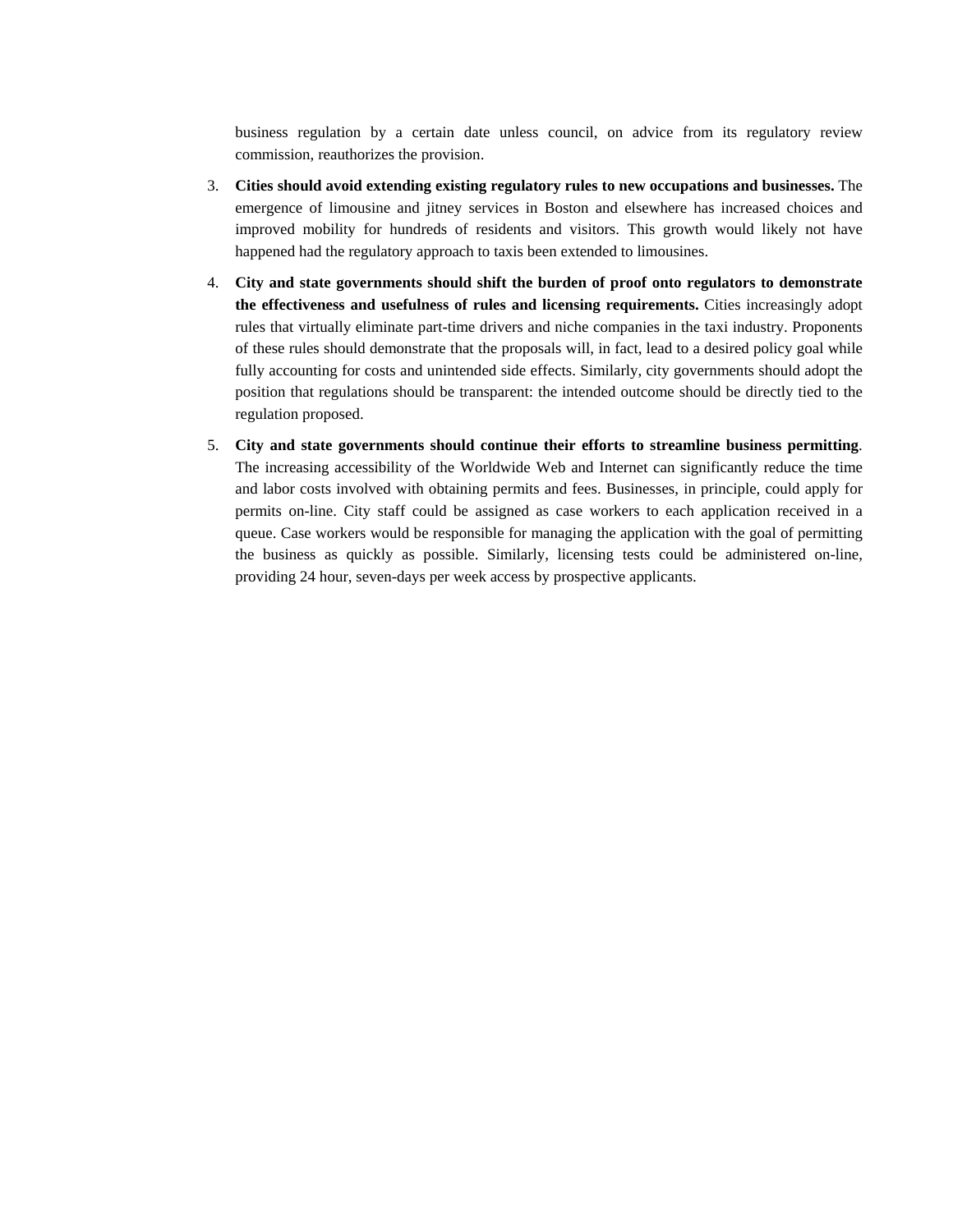# **Table of Contents**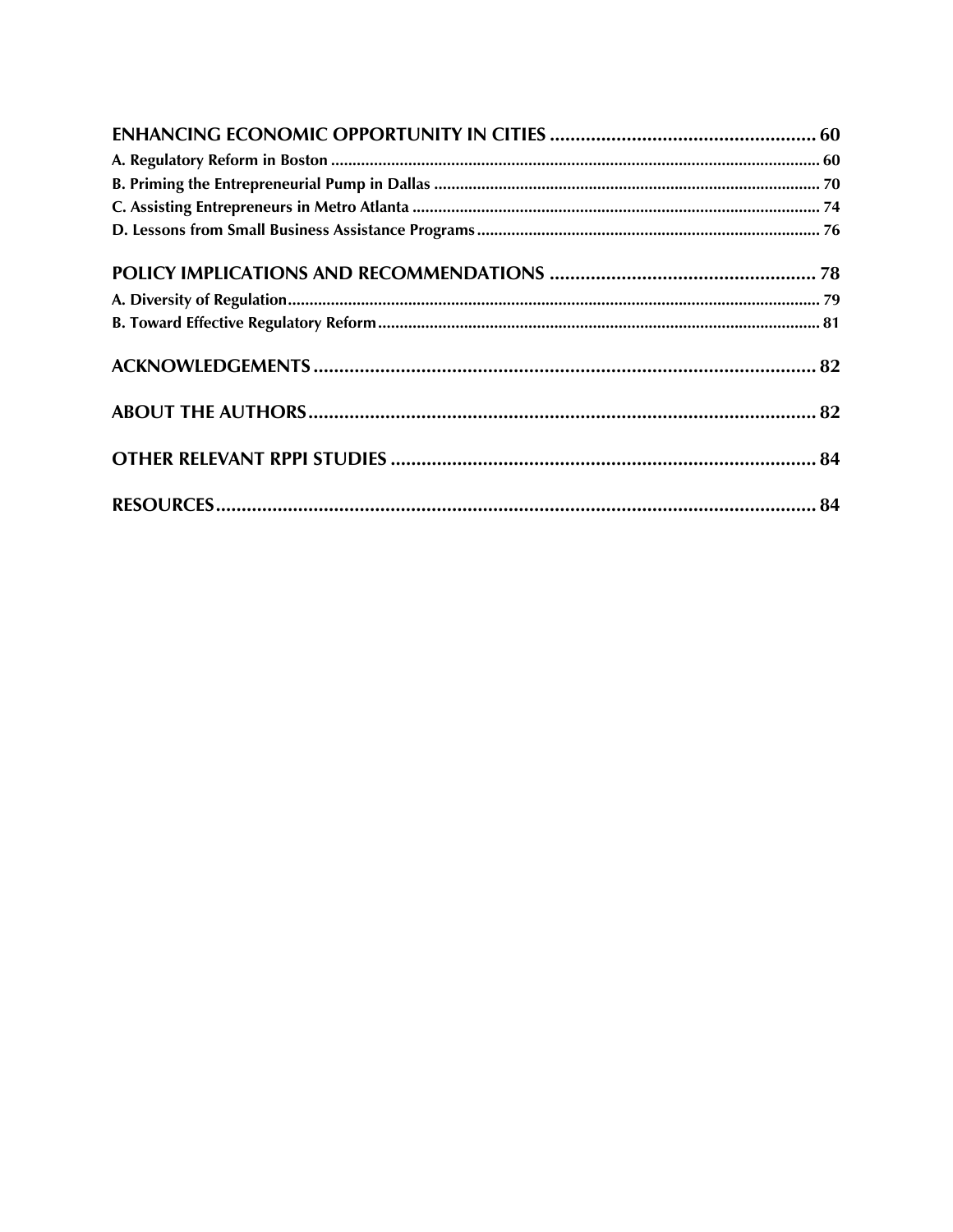## **Introduction**

 $\overline{a}$ 

he recent controversy surrounding urban sprawl and Smart Growth has brought urban revitalization issues to the forefront of public-policy debate. Although critics of the current Smart Growth movement abound, a consensus has emerged that reinvigorating central-city economies is critical to the health of regional economic growth and the prosperity of residents in the  $21<sup>st</sup>$  century.<sup>1</sup> However, discussions surrounding revitalization strategies focus almost exclusively on housing and new programs that encourage mostly middle-income people to stay in or relocate to the central city. For example, Maryland's much heralded Smart Growth plan includes the "Live Where You Work" program that offers tax incentives to households that buy homes near their employment in the central city. The Location Efficient Mortgage attempts to reduce borrowing costs for families buying homes in central-city neighborhoods near mass transit stops. Even urban-growth boundaries are designed to channel private investment into existing urban areas by foreclosing development opportunities in suburban and rural areas. These strategies, however, focus primarily on redistributing economic activity within a city or region. The issue

Less attention has been given to the importance of creating an economic and political climate that encourages new wealth creation in central-city neighborhoods. This is surprising given a now long history of revitalization efforts in the United States. Issues of revitalization on the local level can be traced to the turn of the 19<sup>th</sup> century, when the Progressive movement made housing code reforms a critical issue in local politics. Similarly, in the 1920s and 1930s, zoning laws were adopted in many cities as a means to protect neighborhoods from encroaching industrial and commercial uses. Large-scale revitalization efforts supported by the federal government began in earnest in the 1940s with urban renewal and continue in the form of state-sponsored enterprise zones and federally sponsored empowerment zones, although their impacts on cities and neighborhoods are hotly debated.<sup>2</sup>

<sup>1</sup> See, for example, Christopher Conte, "The Boys of Sprawl," *Governing* (May 2000), pp. 28-33; Ron Utt and Jane Shaw, eds., *A Guide to Smart Growth* (Washington, D.C.: Heritage Foundation and Political Economy Research Center, 2000); Randall G. Holcombe and Samuel R. Staley, eds., *Smarter Growth: Market-based Strategies for Land-use Planning in the 21<sup>st</sup> Century* (Westport, Connecticut: Greenwood Press, in press).

<sup>2</sup> Federally subsidized public-housing programs began with the Housing Act of 1937. Urban renewal was established through the Housing Act of 1949. Federal funds were used to clear "slums" for redevelopment. About 600,000 housing units (housing about 2 million people) were demolished, and about 250,000 housing units built, under urban renewal. Much of the land cleared under this program was redeveloped for commercial uses as well. For a more complete discussion of this program, see John M. Levy, *Contemporary Urban Planning*, 5<sup>th</sup> Ed. (Upper Saddle River, New Jersey: Prentice Hall, 2000), pp. 164-172. For a discussion of enterprise zones, see Margaret G. Wilder and Barry M. Rubin, "Rhetoric versus Reality: A Review of Studies on State Enterprise Zone Programs," *Journal of the American Planning Association*, vol. 62, no. 4 (1996), pp. 473-491; William T. Bogart, *The Economics of Cities and Suburbs* (Upper Saddle River, New Jersey: Prentice Hall, 1998), pp. 158-160; John Engberg and Robert Greenbaum, "State Enterprise Zones and Local Housing Markets," *Journal of Housing Research*, vol. 10, no. 2 (1999), pp. 163-187.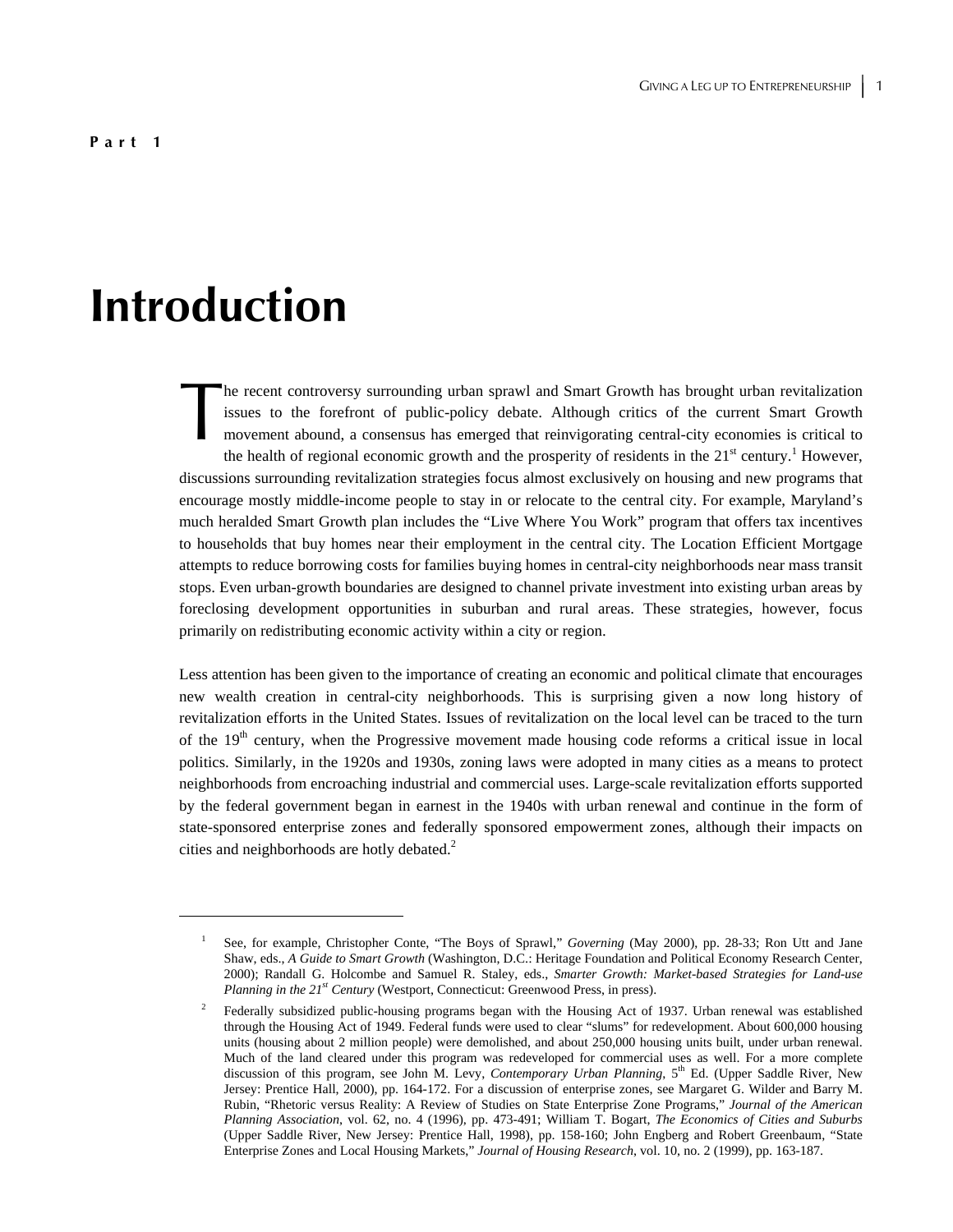$\overline{a}$ 

Many of the downtown revitalization efforts have focused on encouraging new investment in physical buildings, converting warehouses to lofts and other urban housing for middle- and upper-income families, and creating entertainment and professional enclaves. Meanwhile, neighborhoods have languished outside most downtown areas. Current inner-city residents tend to be poorer and less well educated than residents of the broader metropolitan area. Thus, even if Smart Growth policies successfully stimulate middle-income gentrification, or encourage investment by major corporations, many inner-city residents will still face dim employment prospects or may be forced out of housing because their incomes can not compete with higherincome households in a higher-cost housing market. Empowerment zone initiatives focus on expanding access to business financing, housing, and public-works projects that provide broad access to services by established businesses.<sup>3</sup>

Future earnings and employment prospects outside downtowns are even dimmer given current economic trends: manufacturing jobs continue to decentralize to suburban and rural areas of the nation as firms locate close to skilled and educated work forces.<sup>4</sup> Even if jobs did not decentralize, many current inner-city residents would still have trouble competing in an increasingly skill-based economy. Not surprisingly, many urban policy initiatives targeted toward poorer and less well-educated populations tend to focus on increasing the skills and education levels of current residents.

Although critics of the current Smart Growth movement abound, a consensus has emerged that reinvigorating central-city economies is critical to the health of regional economic growth and the prosperity of residents in the 21<sup>st</sup> century.

## **A. Entrepreneurship and the Competitive Advantage of Cities**

An alternative strategy to revitalizing inner-city neighborhoods focuses urban policy on wealth creation at the grassroots level by stimulating entrepreneurship and new business formation in neighborhoods. Since Michael Porter's seminal work *The Competitive Advantage of Nations* demonstrated the potential viability of many inner-city neighborhoods in the early 1990s, many companies and policy analysts have taken a renewed interest in the economic potential of the central city, particularly its neighborhoods.<sup>5</sup> In fact, given the strength of national and local economies, many large corporations are using franchising to mine minority entrepreneurs as a way to tap into new markets, particularly among inner-city and ethnic communities.<sup>6</sup> More

<sup>3</sup> For a comprehensive survey of the progress of empowerment zone initiatives in achieving their goals, see *Empowerment Zone Initiative: Investing in the Future*, Fourth Round Assessment of the EZ/EC Initiative (Albany, New York: The Nelson A. Rockefeller Institute of Government, State University of New York-Albany), http://www.rockinst.org.

<sup>4</sup> Arthur C. Nelson, William J. Drummond, and David S. Sawicki, "Exurban Industrialization: Implications for Economic Development Policy," *Economic Development Quarterly*, vol 9, no. 2 (May 1995), reprinted in John P. Blair and Laura Reese, eds., *Approaches to Economic Development: Readings from* Economic Development Quarterly (Thousand Oaks, California: Sage Publications, 1999), pp. 207-221.

<sup>5</sup> Michael E. Porter, *The Competitive Advantage of Nations* (New York: Free Press, 1990).

<sup>6</sup> Lee Romney, "Franchisers Pin Hopes on Minority Entrepreneurs," *Los Angeles Times*, February 23, 2000.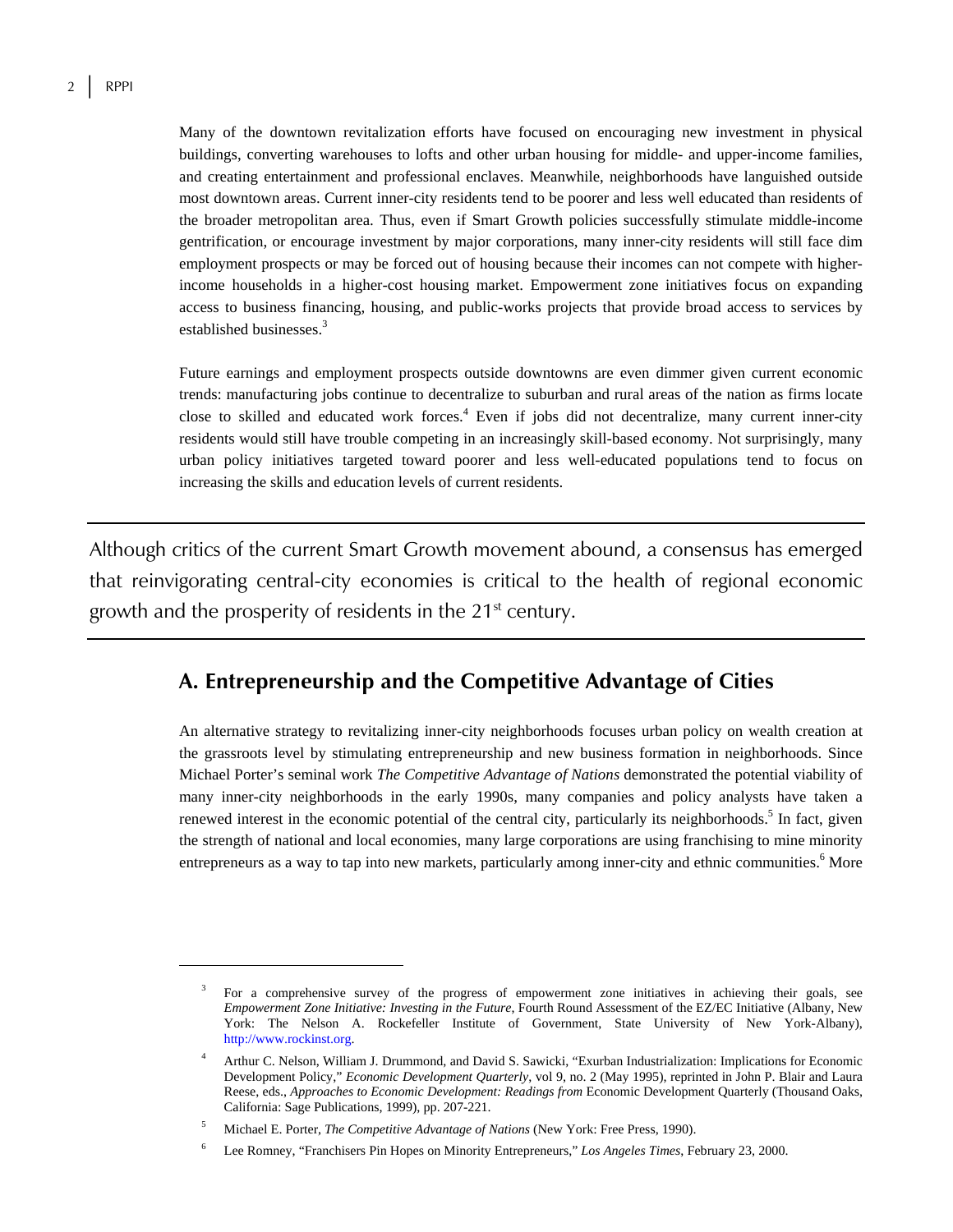recently, some programs have emerged to assist very small and new start-up ventures, also called "microenterprises."<sup>7</sup>

Entrepreneurship rates, however, are not spread evenly among ethnic and minority groups. While about 11 percent of all Americans are self-employed, a common indicator of entrepreneurship, almost one-quarter of Koreans living in the United States are self-employed. Some groups, such as Asians, are traditionally overrepresented (statistically) among the self-employed and entrepreneurial. Immigrant groups generally tend to have higher rates of entrepreneurship and self-employment than Native Americans.<sup>8</sup> In St. Louis, an estimated 15,000 immigrant Bosnians are fueling the revival of one urban neighborhood.<sup>9</sup> On the other hand, other groups, particularly native African-Americans, are underrepresented.<sup>10</sup>

Many factors contribute to the likelihood that certain groups will be over- or under-represented among American entrepreneurs, including family background, income, and education. Policy factors, however, may also be important even if indirectly.<sup>11</sup> Governments on all levels can encourage or discourage entrepreneurship by dismantling or erecting obstacles to business formation.

Among "entry level" businesses that require little education and few specialized skills, these policy variables may be most clearly evident in the taxicab industry. Numerous cities, for example, explicitly limit entry into the industry by capping the number of taxicabs and taxicab companies that can operate or by erecting complicated, politically charged review procedures for new applicants. These policies effectively shut out new businesses unless potential entrepreneurs have the income, skills, time, and legal expertise to negotiate them effectively. The burden of these rules falls most heavily on those with the fewest resources, often lowincome minority groups and recent immigrants. Existing businesses are protected under these laws because they have the resources to manipulate the system. Some ethnic groups, particularly native-born African-Americans, may be particularly burdened by these regulations because they lack the community network and political influence to promote more open and entrepreneur-friendly policies. Thus, one reason African-Americans may be underrepresented among small business owners and operators may be because they are heavily concentrated in the nation's largest, more highly regulated cities. Other types of federal and state regulations may also impact entrepreneurship, including minimum-wage laws, occupational safety rules, and environmental permitting processes.

The likelihood of starting up and operating a small business is lower in cities where the regulatory process effectively requires entrepreneurs to become lawyers, accountants, planning consultants, and work-force trainers just to get legal approval to start a business. In addition, these entrepreneurs are expected to attend to the traditional tasks of producing, marketing, and selling their product or service.<sup>12</sup> "Merely registering and

<sup>7</sup> The Association of Enterprise Opportunity, a national microenterpise advocacy organization, defines a microenterprise as a business employing five or fewer individuals which is usually too small to tap into conventional bank financing and could benefit significantly from a loan of \$25,000. See their Web site at http://www.microenterprise.org.

<sup>8</sup> Michael Hout and Harvey S. Rosen, "Self-employment, Family Background, and Race," *Working Paper 7344* (Cambridge, Massachusetts: National Bureau of Economic Research, September 1999).

<sup>9</sup> Joel Kotkin, "Bosnia's Loss is an American City's Gain," *New York Times*, April 25, 1999.

<sup>10</sup> Roger Waldinger and Howard Aldrich, "Trends in Ethnic Business in the United States," in *Ethnic Entrepreneurs: Immigrant Business in Industrial Societies*, ed. Roger Waldinger, Howard Aldrich, Robin Ward, and Associates (Newbury Park, CA: Sage Publications, 1990), Table 2.2, p. 54.

<sup>&</sup>lt;sup>11</sup> For a review of these factors, see Hout and Rosen, "Self-employment, Family Background, and Race."

<sup>&</sup>lt;sup>12</sup> This observation is attributed to Steve Mariotti, President of the New York-based National Foundation for Teaching Entrepreneurship, in Michael E. Porter, "New Strategies for Inner-city Economic Development," *Economic Development Quarterly*, vol. 11, no. 1 (February 1997).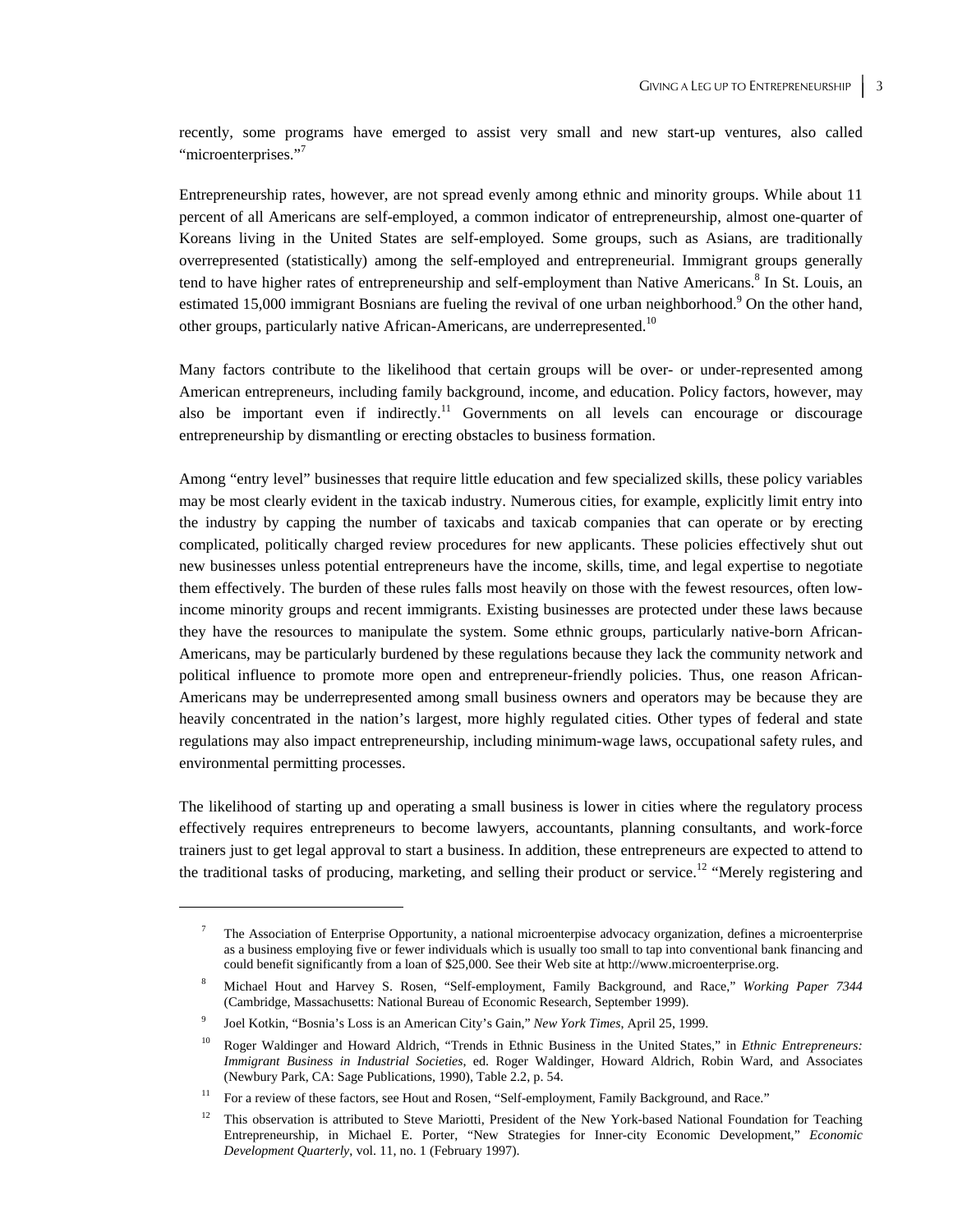legally operating a small business in an inner city is daunting," notes Harvard business professor Michael E. Porter.<sup>13</sup> "It is truly ironic," he continues, "that the areas in the United States that are most in need of business redevelopment are the most overregulated."<sup>14</sup>

#### **Advantages to Home-based Businesses**

The advantages of home-based entrepreneurship are many. For home-improvement contractors, the home serves as a convenient base of operations to calculate estimates for jobs and deploy workers and materials to job sites. Nail salons could even operate out of the home given their small space requirements and low volume of customer activity. Similarly, home-appliance repair, electronics repair, or auto stereo/CD installation services can all operate out of a garage, in a basement, or in an office/work space inside the home. Home-work offers benefits from low start-up costs and flexible work hours to direct savings on personal expenditures. $^{\mathrm{1}}$ 

Home-based businesses are often overlooked in discussions of business forecasting, economic activity, and entrepreneurship. $^2$  This is not surprising since persons who work from the home face a maze of legal uncertainty from federal, state, and local regulations. These regulations range from outright bans on home-based work, to specifying necessary architectural modifications that must be undertaken for home-based businesses, to the amount of space that can be used for work, the number of people who can work in the home, and limitations on advertising. Some categories of work are banned entirely by federal, state, or local statute. With the status of home-based companies in legal limbo, many people are reluctant to report home-based business activities.

Three factors make it likely that home-based businesses have become an even larger if still underreported segment of the nation's economy during the last decade. These include: (1) dramatic changes in communications and computing technology that have occurred making telecommuting viable; (2) the ongoing shift from a manufacturing toward a service economy; and (3) the emergence of a nontraditional workforce (i.e., more women entering the workplace, fewer two-parent, single-earner households, and older Americans staying economically active longer). It is also likely that work from home will continue to grow as a segment of the economy but that many home-based businesses will never be started or will fail due to unnecessary or outdated regulations, unbeknownst to economic analysts and unmourned by consumers. Consumers and the government (which forgoes the tax revenues) alike lose when regulatory barriers provide disincentives to home-based work.

- 1 For instance: up to \$200.00 per month saved on food; more than \$100.00 saved monthly on gasoline, parking fees, and auto insurance; and more than \$100.00 per month saved on clothes. Joanne H. Pratt, "A Profile in Home-Based Workforce Available from May 1985 Current Population Survey," unpublished working paper cited in Joanne H. Pratt, *Legal Barriers to Home-based Work*, Policy Report 129 (Dallas, Texas: National Center for Policy Analysis, 1987).
- 2 Surveys show that as many as 23 million people are using their homes as a place of work; among businesses that are run exclusively out of the home, more than 70 percent are run by women; and of the 8.2 million sole proprietorships in 1980, an estimated 63 percent were located in someone's home; and, in the 1980s, while the number of sole proprietorships had been increasing at a rate of 3.7 percent per year, those started by women were increasing at a rate of 6.9 percent per year. This discussion and the data come from Pratt, *Legal Barriers to Home-Based Work*. Though the data are certainly dated, her work is a useful survey of the limited research concerning home-based employment.

Porter, "New Strategies for Inner-city Economic Development."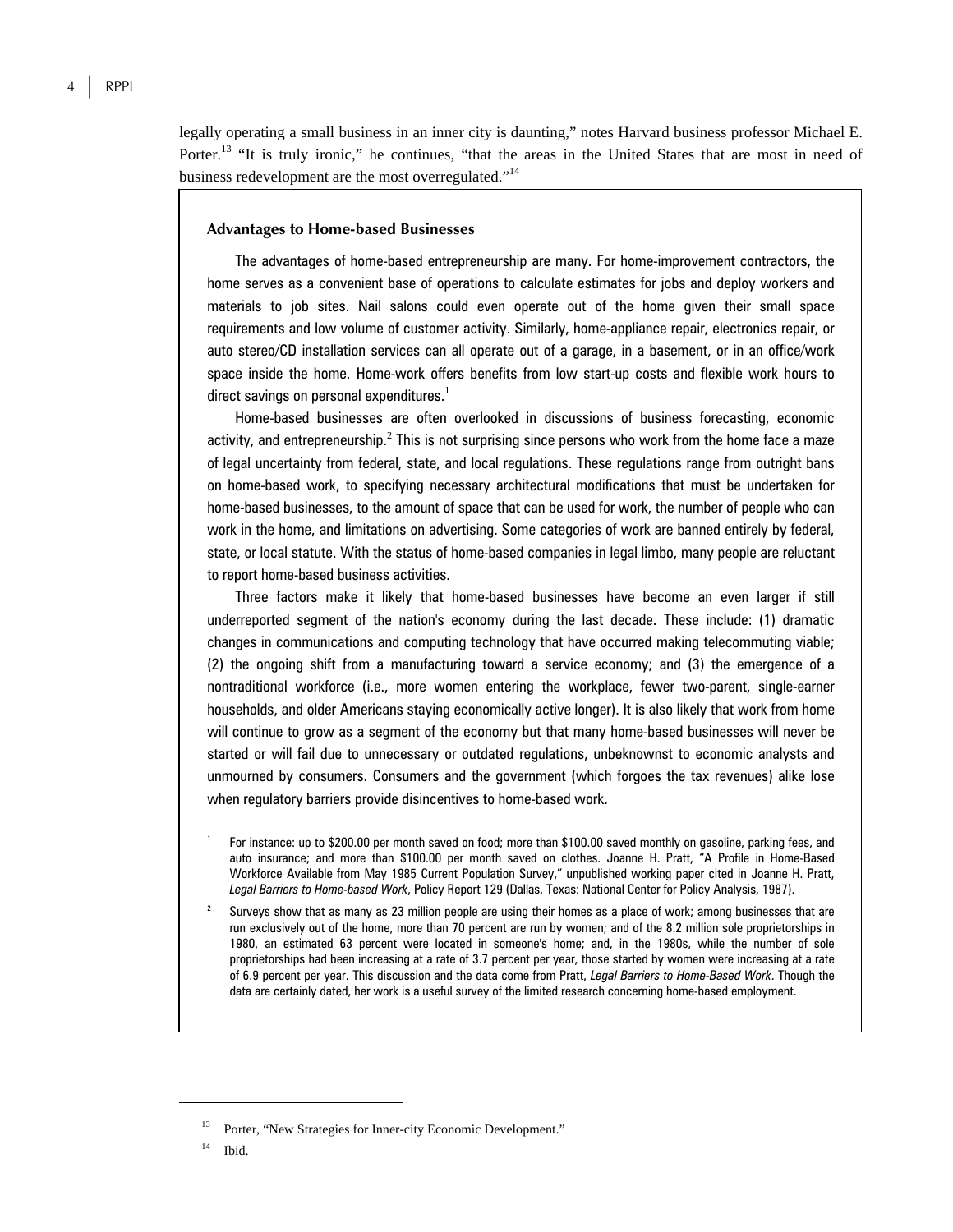### **B. Regulation and Entrepreneurship**

Government regulations can have a debilitating impact on economic growth and entrepreneurship despite the most noble of intentions. By preventing entry, and raising entry costs (including extensive and onerous application procedures), local laws and regulations can have the unintended impact of greatly increasing costs that stifle business formation. These regulations have an especially pernicious effect on small businesses with slimmer profit margins and less capital and other resources (including time) to comply with rules and regulatory mandates. Rochester Institute of Technology economist Thomas Hopkins estimates that the annual cost of federal regulations alone exceeded \$700 billion in 1999, or more than \$7,000 per household.<sup>15</sup> More importantly, Hopkins estimates the average cost to businesses varies inversely with size:

- Businesses with 19 or fewer employees face an average regulatory burden of \$5,545 per employee; 16
- Businesses with between 20 and 499 employees face an average annual regulatory burden of \$5,195 per employee;  $17$
- Businesses with 500 or more employees face an average annual regulatory burden of \$2,921 per employee.<sup>18</sup>

In addition, many small businesses have an incentive to stay small. Some regulations do not apply to businesses under certain sizes, and any increased profits from modest growth could easily trigger greater regulatory burdens at all levels of government. The Manhattan Institute's Walter Olsen notes that current law encourages businesses to stay small:

*Occupational Safety and Health Administration regulations kick in at 10 employees, the Americans with Disabilities Act and the Civil Rights Act at 15, age bias and the health insurance continuation provisions of the Consolidated Omnibus Budget Reconciliation Act of 1986 at 20, plant-closing-notification and family-leave mandates at 50, and Employee Retirement and Income Security Act and Equal Employment Opportunity Commission reporting at 100.*<sup>19</sup>

Indeed, informal and illegal economies for products and services often purchased in the legal economy thrive in many cities precisely because business owners want to avoid the high regulatory costs of the legal economy. In New York City, for example, the number of illegal sweatshops increased from just 200 in the 1970s to over 3,000 in the 1980s, employing more than 50,000 workers.<sup>20</sup> An estimated 90 percent of all

 $\overline{a}$ 

18 Ibid.

<sup>15</sup> Thomas D. Hopkins, *Regulatory Costs in Profile*, Policy Study 132 (St. Louis, Missouri: Center for the Study of American Business, August 1996). According to Clyde Wayne Crews, citing U.S. Small Business Administration data, estimated regulatory costs at \$688 billion in 1996 were higher than personal income taxes (\$631 billion) or corporate profits (\$601 billion). Cited in Naomi Lopez, *Barriers to Entrepreneurship: How Government Undermines Economic Opportunity*, IPI Policy Report 149 (Dallas, Texas: Institute for Policy Innovation, July 1999), p. 7.

<sup>16</sup> Ibid.

 $17$  Ibid.

<sup>19</sup> Walter Olsen, "A Product No One Would Buy," *Cato Policy Report,* vol. 19, no.3 (May/June 1997), quoted in Lopez, *Barriers to Entrepreneurship*, p. 8.

<sup>20</sup> Saskia Sassen-Koob, "New York City's Informal Economy," in Alejandro Portes, Manuel Castells, and Lauren A. Benton, eds., *The Informal Economy: Studies in Advanced and Less Developed Counties* (Baltimore, Maryland: Johns Hopkins University Press, 1989), pp. 60-77.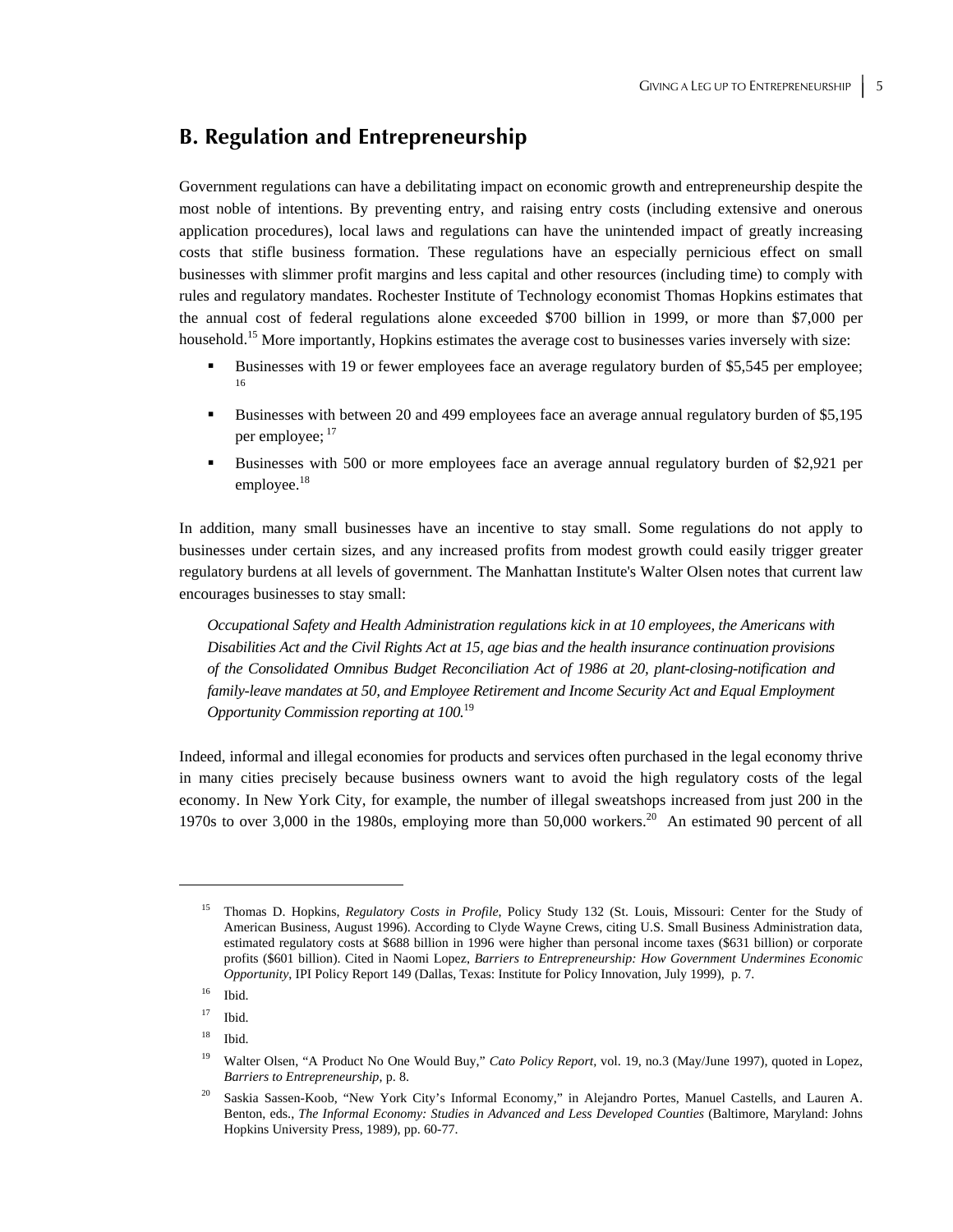inside renovation work by small construction companies in Manhattan was performed without permits.<sup>21</sup> Overall, the underground economy in the United States could approach a half-trillion dollars.<sup>22</sup>

The implications are important for urban development and revitalization. Job growth in cities is closely associated with the birth of new firms.<sup>23</sup> More importantly, most jobs are created by small firms that grow to become medium-sized firms.24 To the extent the state and regulatory process inhibits the growth of firms by providing incentives for them to stay small and underground, the regulatory system could undermine longterm growth and redevelopment of inner-city neighborhoods.

During times of relatively strong economic growth, the costs of regulations to society are largely hidden.<sup>25</sup> Many would-be entrepreneurs find jobs with existing firms or work as independent contractors rather than negotiate the regulatory maze that includes incorporation, permitting, licensing, public hearings, and other steps. The number of potential entrepreneurs who decide against starting a new venture simply because of the regulatory hurdles is impossible to count. Business failures during economic good times are often attributed to poor planning or undercapitalization when, in fact, an important contributing cause is the cost of satisfying governmental mandates or complying with regulations.<sup>26</sup> The impact of the regulatory process on entrepreneurship in entry-level occupations is even more complicated by the fact that different levels of government regulate different occupations. Cities may be the primary regulator of home-improvement contractors, for example, but state agencies may take the lead in other areas such as barbering or cosmetology. Thus, the regulatory climate of a city may be adversely impacted by rules, procedures, and guidelines imposed at the state or regional level as well as the city level. To more clearly understand the role public policy plays in supporting or discouraging entrepreneurship for less skilled and less educated citizens in cities, the following sections examine more fully the policy climates for entry-level entrepreneurship in four cities: Atlanta, Boston, Dallas, and Los Angeles.<sup>27</sup>

 $21$  Ibid.

<sup>22</sup> An attempt to more accurately estimate the size of the U.S. underground economy can be found in Edgar L. Feige, "Revised Estimates of the Underground Economy: Implications of U.S. Currency Held Abroad," in *The Underground Economy: Global Evidence of Its Size and Impact*, Owen Lippert and Michael Walker, eds. (Vancouver, British Columbia: The Fraser Institute, 1997), pp. 151-208. See also the discussion in Sam Staley, *Drug Policy and the Decline of American Cities* (New Brunswick, New Jersey: Transaction Publishers, 1992), pp. 18-21.

<sup>23</sup> David L. Birch, *Job Creation in Cities* (Cambridge, Massachusetts: M.I.T. Program on Neighborhood and Regional Change, 1980).

<sup>24</sup> David L. Birch, *Job Creation in America* (New York: The Free Press, 1987).

 $25$  Thus, this study does not focus on broader issues of economic climate that might also be important. For a detailed discussion of the business climates in states and metropolitan areas, see Charles P. Zlatkovich and Karl B. Putnam, *Business Opportunity Index, 2000* (El Paso, Texas: Westerner Press, 2000).

These effects may also be important because they are costs incurred "at the margin." In other words, they are costs incurred on top of other normal business costs such as labor, machinery, office space, etc. Low skilled and less educated entrepreneurs are particularly disadvantaged because the marginal cost—the added resource and time costs needed to comply with the regulations—is often much higher than for entrepreneurs with substantial working capital and networks that provide access to attorneys and consultants that enable them to manage the process more efficiently.

<sup>27</sup> A myriad of federal regulatory agencies and rules impact the private sector, including minimum wage laws, collective bargaining and antitrust legislation, mandated benefits (e.g., the Family and Medical Leave Act and the Americans with Disabilities Act), health and safety standards, and environmental regulations. Paper work requirements alone may account for between one-third (for firms with 500 or more employees) to nearly half (for small companies with fewer than 20 workers) of the costs of business regulations since smaller businesses must redirect managerial resources to regulatory compliance because of their small staff. See Hopkins, *Regulatory Costs in Profile*.

Federal regulations affect businesses nationwide, however, and should not, in theory at least, competitively disadvantage entrepreneurship in one city compared to another. While federal regulations make it harder to start a new business per se, they do not make it harder to start one in Dallas compared to Osh Kosh or Seattle. Since this study focuses primarily on local regulations and programs, federal regulations are background considerations that affect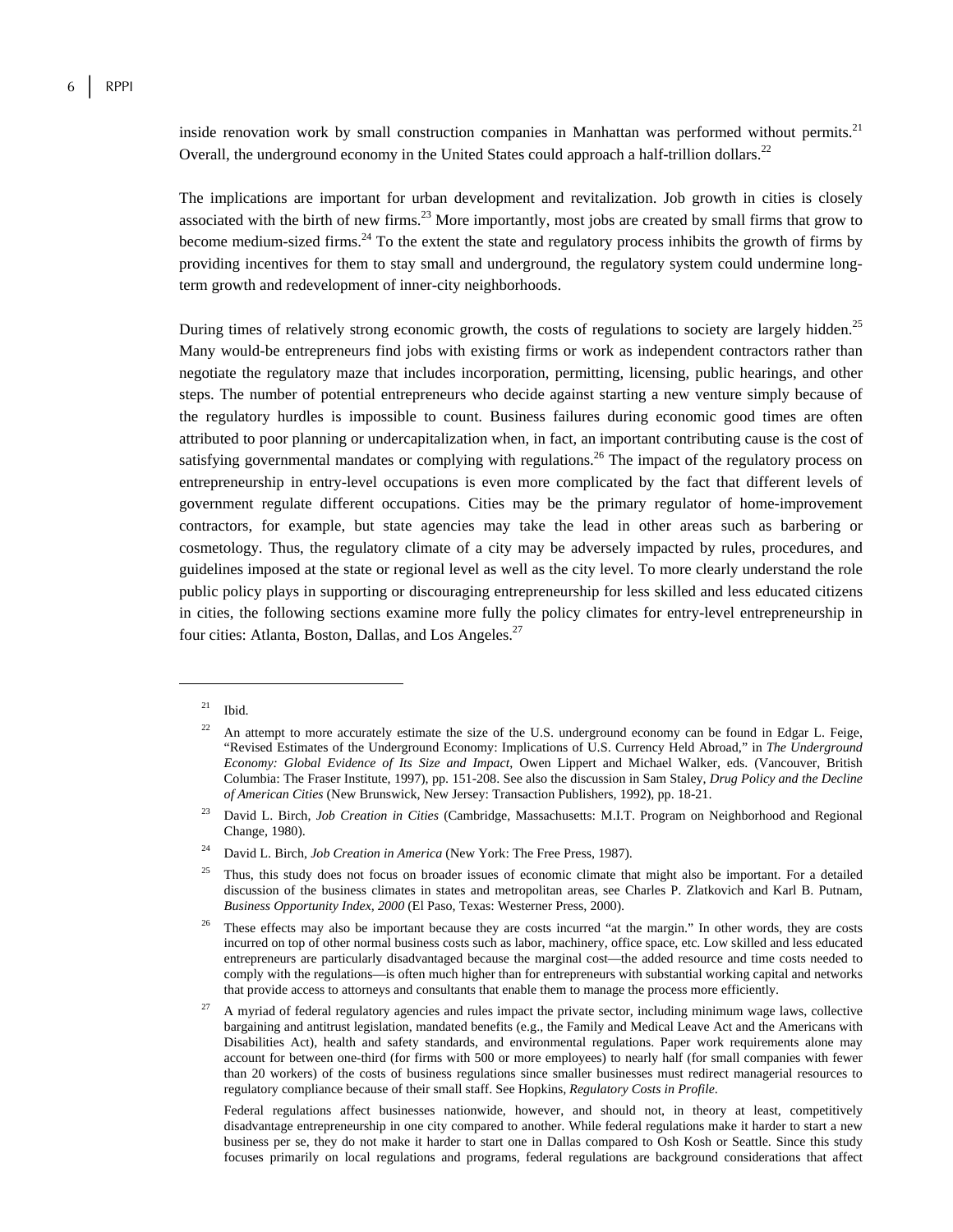entrepreneurship generally or simply as part of the cost of doing business. Thus, this study focuses only on state and local regulations and programs that make cities more or less favorable to entrepreneurial efforts.

This may not be true for certain environmental regulations such as the clean air rules adopted by the U.S. Environmental Protection Agency and struck down in federal courts. These rules could affect cities differently based upon their air quality. With a few exceptions, the cities that would be affected by these rules have seen the most dynamic growth during the last few years. Thus, burgeoning entrepreneurs in these cities may see their efforts stymied by EPA mandated or encouraged growth restrictions. Dallas is one of these cities.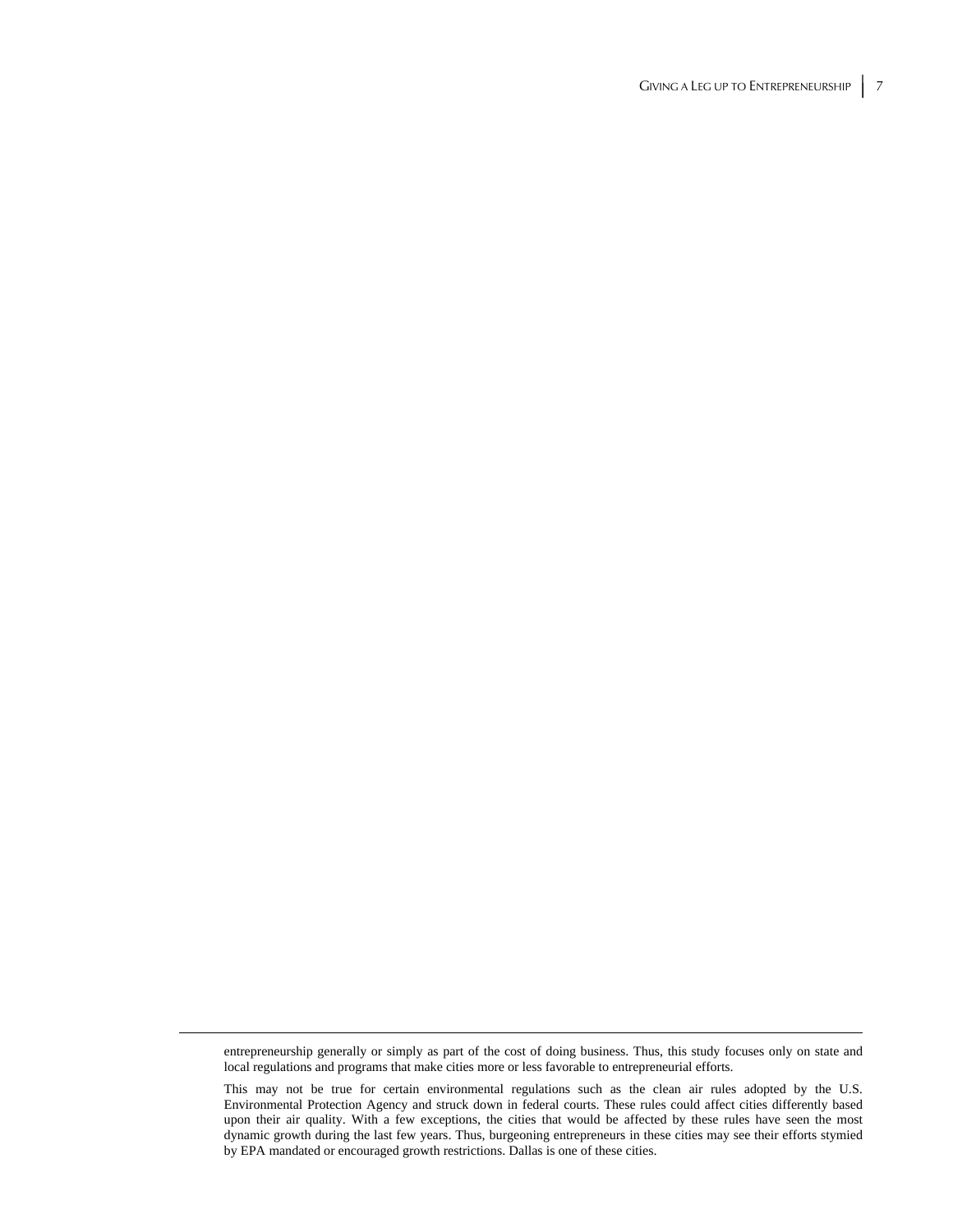**Part 2** 

 $\overline{a}$ 

## **Entrepreneurship and Regulation: The Case of Taxis**

ne of the more difficult problems that policymakers and elected officials face is in understanding the myriad of ways local regulations impact small businesses. Few ordinances or state laws are subjected to comprehensive analysis, and almost none has been evaluated with respect to its impacts on self-employment opportunities in inner-city or minority neighborhoods. Although passed into law with good intentions, these regulations may have significant negative impacts on entrepreneurship in inner-city neighborhoods by erecting insurmountable barriers. While, as Section Seven discusses in more depth, many cities have responded by creating programs to target these businesses (e.g., microenterprise training or loan programs), regulations impact a broader range of businesses; their impact is felt beyond the relatively small number assisted through these other programs. Moreover, few programs assist in minimizing the regulatory burden new entrepreneurs face from complex, detailed, and often antiquated city ordinances. While some programs, such as one-stop-capital shops, help microentrepreneurs negotiate local ordinances, many programs are ill-equipped to negotiate complex state laws or local ordinances.  $\sum_{\substack{\text{the} \\ \text{sub}}}$ 

The urban taxicab industry provides a unique lens through which the regulatory climate of a city can impact economic opportunity. The taxicab industry is one of the most heavily regulated low-skilled businesses in the nation, a legacy, in part, of its early treatment by city governments as a public utility. Moreover, taxicab regulation is almost always regulated at the city level, not the state or regional level.<sup>28</sup> Thus, local regulation is almost always a product of local politics.

In principle, the skills needed to operate and run a taxicab business are minimal. Those with a thorough knowledge of their city, a good driving record, a safe car, and a little entrepreneurial "chutzpah" should be able to start up a taxicab company with ease and with surprisingly little initial capital (less than \$10,000 for a used car, radio/cell phone, and insurance). A single-car cab company would, at first glance, be the quintessential microenterprise. Moreover, a taxicab business would seem to be a prime example of a microenterprise with growth potential. By providing high-quality service and tapping into new markets, a taxi entrepreneur could expand from one to two to three or more cars relatively easily.

In practice, most cities regulate this industry to the point where entry is difficult, if not impossible. In some cases, entry is illegal: the local government sets a maximum number of licenses, and if the cap is binding, no one can legally start a new taxicab business. In Atlanta, the city has capped the number of taxicab licenses at

<sup>28</sup> An important exception is Denver where taxicabs are regulated by the state level public utilities commission.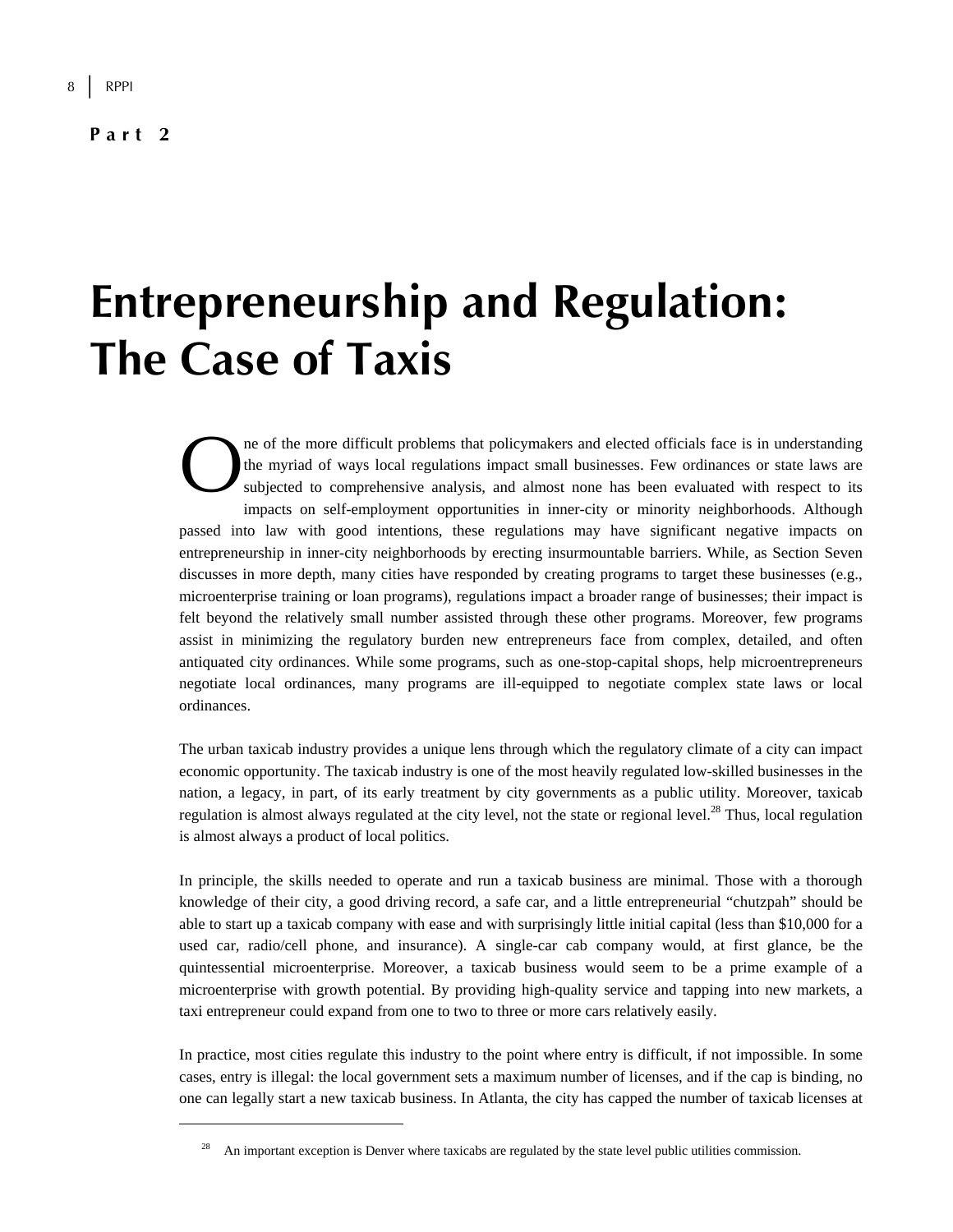1,600 (see below). These artificial scarcities have created a dynamic illegal market in many cities as unlicensed entrepreneurs try to meet unmet consumer demand. The City of Los Angeles, for example, grants franchises to taxicab companies with a minimum number of cabs. By some estimates, the number of gypsy cabs (illegal taxicabs) plying the streets of Los Angeles nears 4,000, almost double the number of taxicabs legally permitted.<sup>29</sup> Importantly, in many cities, the prevalence of gypsy cabs is a long-standing tradition, and many regulators let them operate because they do not compete with lawful transportation services.<sup>30</sup> Unfortunately, the nature of illegal businesses almost always limits their ability to expand.<sup>31</sup>

Taxicab regulation and deregulation are also politically controversial. An organized trade association of established taxicab owners, the International Taxicab and Livery Association (ITLA) based in Maryland, is poised to frustrate any attempt to lower barriers to entry and increase competition.<sup>32</sup> Even without the formidable lobbying power of the ITLA, local cab companies are ensconced in the local political system and actively and resourcefully oppose deregulation and new competition. State governments have rarely interfered with local government regulations of taxicabs or other businesses, even when the regulations explicitly undermine competition.<sup>33</sup> Thus, once in place, local politics make deregulation difficult to achieve.

The taxicab industry is one of the most heavily regulated low-skilled businesses in the nation, a legacy, in part, of its early treatment by city governments as a public utility.

 $\overline{a}$ 

The following section does not debate the merits of taxicab regulation and deregulation. That issue has been taken up in separate venues. $34$  Rather, the discussion below focuses on the regulatory obstacles created to limit entry into a profession that would otherwise have relatively few natural obstacles if it were allowed to operate in a free market.

<sup>29</sup> Dana Berliner, "Driving Off Economic Opportunity," *Los Angeles Times*, January 31, 2000. Estimates of the number of illegal cabs run from 1,500 to 4,000 while the city licenses about 2,500 cabs.

<sup>30</sup> See the discussion in Daniel B. Klein, Adrian T. Moore, and Binyam Raja, *Curb Rights: A Foundation for Free Enterprise in Urban Transit* (Washington, D.C.: Brookings Institution, 1997), pp. 47-50.

<sup>&</sup>lt;sup>31</sup> The economic development benefits and limits of illegal businesses are discussed in detail, albeit in a different context, in Staley, *Drug Policy and the Decline of American Cities*.

<sup>32</sup> The authors are unaware of any instance where the ITLA has favored deregulating a local taxicab market to allow increased competition. On the other hand, the ITLA has commissioned and published numerous studies opposing deregulation. For a brief discussion of industry attitudes toward regulation, see Klein, Moore, and Reja, *Curb Rights*, pp. 50-53.

<sup>33</sup> The City of Madison (WI) convened an Ad Hoc Subcommittee on Taxicab Deregulation responsible for evaluating the impacts of the city's taxicab regulations on entrepreneurship opportunities in Madison in 1999. The final report, issued in August 2000, recommended the elimination of a relatively minor regulation and kept intact other rules that made single-car companies a practical impossibility. Peter Carstensen, a professor of law at the University of Wisconsin, testified that the local regulations may violate provisions of the state's antitrust laws because, among other things, the city used regulations more intrusive than necessary to accomplish legislative goals. For his complete statement, see Peter Carstensen, "Madison's Current and Proposed Taxi Regulation: Bad Public Policy and an Open Invitation to Litigation," statement before the Madison Transit and Parking Commission, September 12, 2000, http://www.taxil.org/papers.htm#deregulation. For a more general critique of Madison regulatory framework for taxicabs, see Samuel R. Staley, "Toward a 21<sup>st</sup> Century Taxicab Regulatory Framework: The Case of Madison," report submitted to the Ad Hoc Subcommittee on Taxicab Deregulation, June 5, 2000, available at http://www.urbanfutures.org.

<sup>34</sup> See the discussions in Adrian T. Moore and Tom Rose, *Regulatory Reform at the Local Level: Regulating for Competition, Opportunity, and Prosperity*, Policy Study No. 238 (Los Angeles: Reason Public Policy Institute, February 1998); *Taxicab Regulation in Ohio's Largest Cities* (Columbus, Ohio: The Buckeye Institute for Pubic Policy Solutions, October 1996); the litigation of the Washington, D.C.-based Institute for Justice at http://www.ij.org. For the perspective of the ITLA, see the industry-sponsored report *Taxicab Deregulation and Regulation*, Price Waterhouse.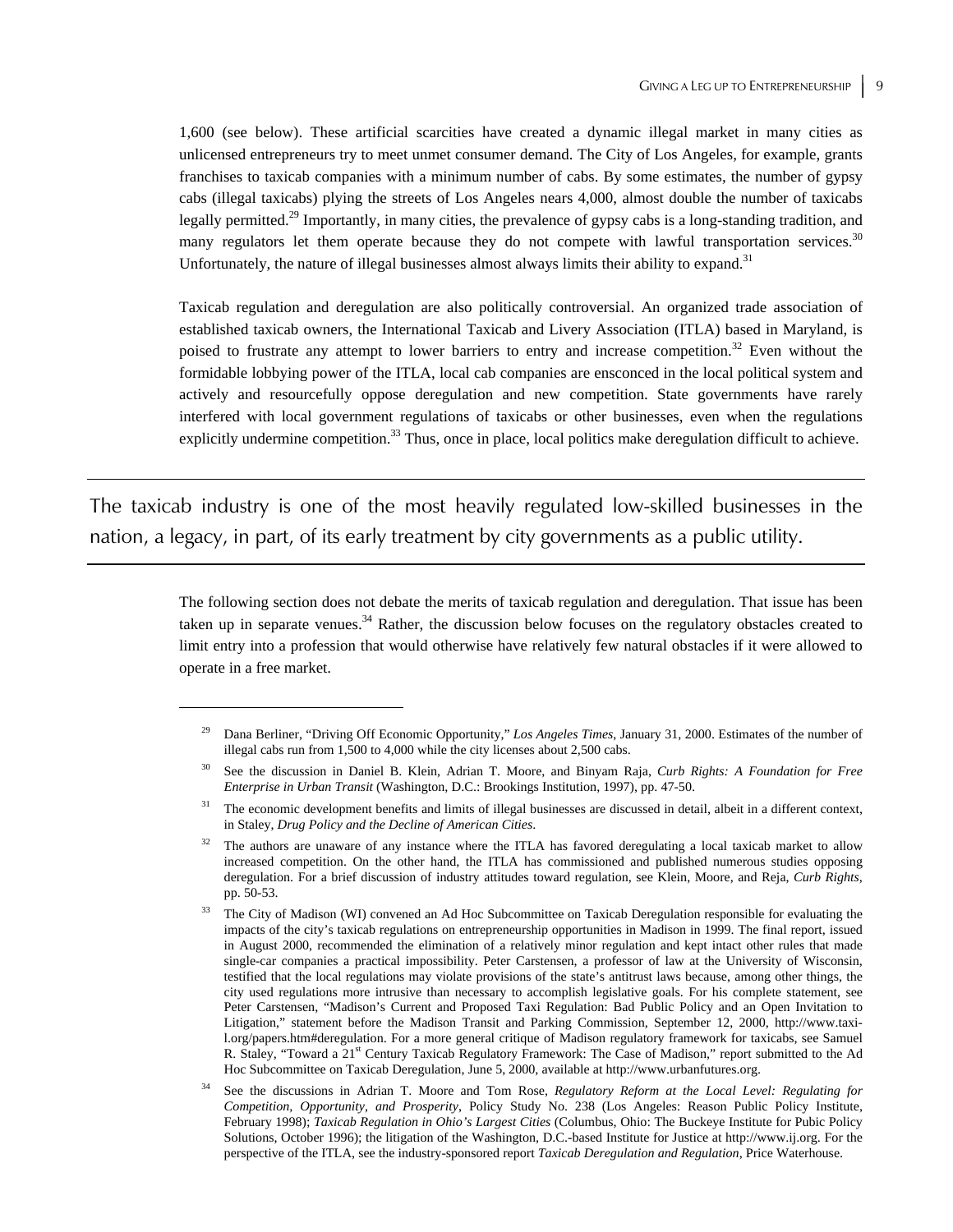## **A. Barriers to Entry**

Each city has unique ways of regulating its local cab companies. Traditionally, the more onerous regulations have included:

- **Twenty-four hour service requirements** where taxicab companies are required to provide round the clock, seven-days per week service;
- **Citywide service requirements** that effectively prohibit part-time and niche companies from providing services to specific markets or neighborhoods;
- **Public hearings** for all new applications to start a new business, where applicants bear the burden of proof to demonstrate that a market exists for their services, allowing anyone to object to the application, including the fledgling company's competitors;
- **Zoning ordinances** that prevent small businesses from operating out of their homes;
- **Caps** on the number of vehicles permitted to operate;
- **Minimum fleet sizes** requiring new cab companies to invest in substantial numbers of new cars (often 15 or more) before they can begin providing a service);
- **License fees,** which can range from as little as \$100 per company to \$1,500 or more; and
- **Off-street parking requirements** for out-of-service cabs that virtually eliminate the possibility of running a home-based business or microenterprise.

Cities show a striking level of creativity in establishing the regulatory environment for taxicabs. A survey of eight large cities in Ohio identified 18 major regulations.<sup>35</sup> Every city required some form of licensing for both drivers and companies. The licensing fees, however, varied significantly, from \$25 in Youngstown to \$250 per car in Dayton.<sup>36</sup> Akron charged \$250 to license a company, and then \$10 per car. Beyond general licensing requirements, individual cities varied significantly in the types and combinations of regulations (Table 1). Three quarters of the cities required metered fares and imposed a maximum price. Half of the cities required companies to file financial reports and regulated the color schemes of cab companies. Fewer than half required some of the more onerous and burdensome regulations, including 24-hour service requirements, public hearings on new licenses, and proof of public need and necessity.

In general, taxicab regulations fell into three categories: price, internal company operations, and industry structure. Price regulations are straightforward: local governments set maximum or minimum prices. Some local governments set the price of taxi services by ordinance. Others set a maximum price, but allow supply and demand to determine prices lower than the locally set maximum. Still others allow the market to determine the rate. $37$  Most cities opt for some form of price regulation.

1

<sup>35</sup> *Taxicab Regulation in Ohio's Largest Cities*.

Ibid., pp. 12-13.

<sup>37</sup> Of Ohio's eight largest cities, only two allowed markets to determine rates. Two others set rates by local ordinance, while the remaining cities enforced maximum-rate standards. Official prices were the same as the maximum rate in each of the cities examined.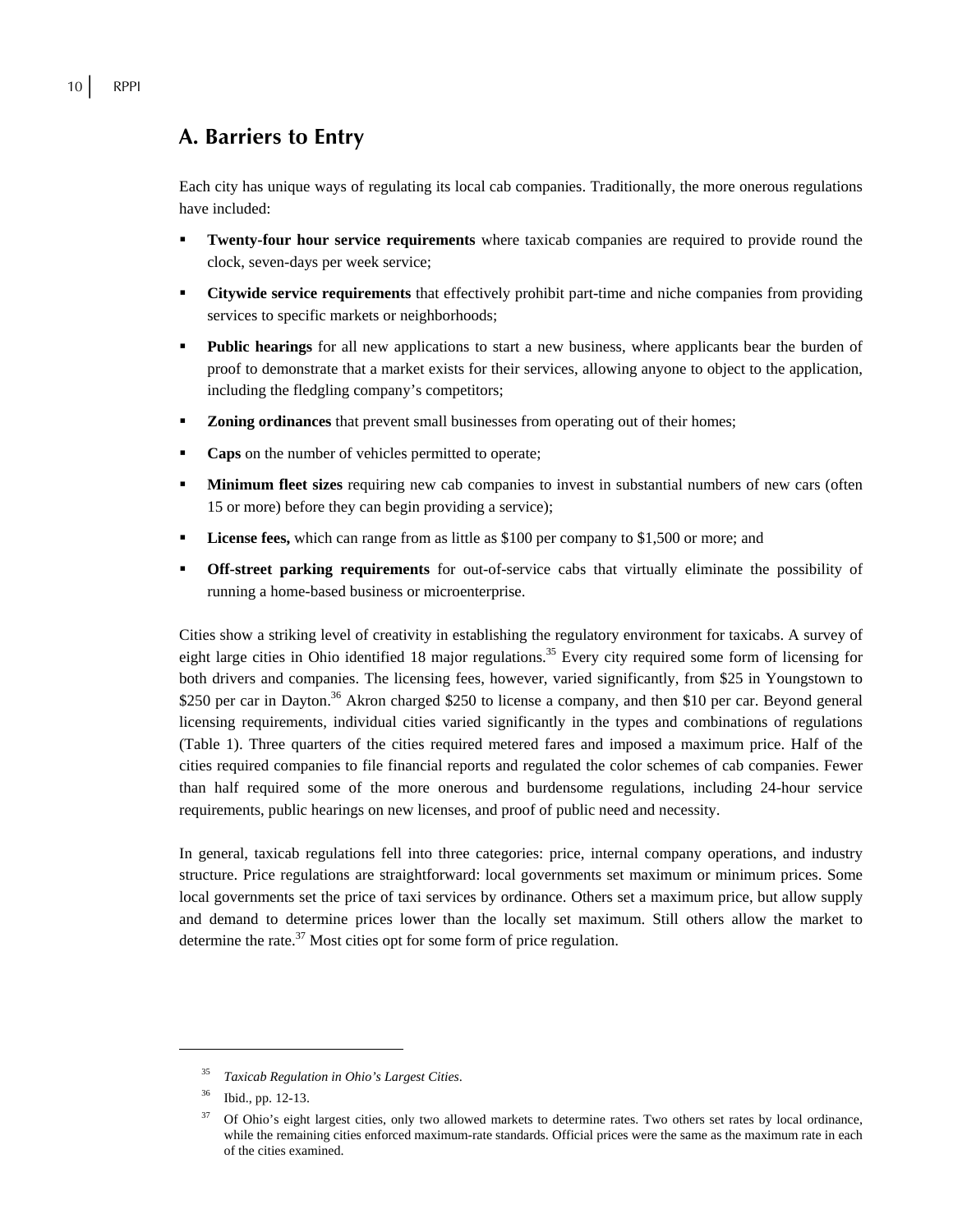| <b>Largest Central Cities</b>      |                            |
|------------------------------------|----------------------------|
| Regulation                         | Number of Cities ( $N=8$ ) |
| Maximum price                      | 6                          |
| Non-metered price prohibited       | 6                          |
| Cab stands regulated               | 5                          |
| Physician's certificate            | 4                          |
| <b>Mandatory financial reports</b> | 4                          |
| Colors/insignia regulated          | 4                          |
| Cap on number of taxis             | 3                          |
| 24-hour service required           | 3                          |
| 2-way radio required               | 3                          |
| Public hearing on new licenses     | 3                          |
| Higher than legal age required     | 2                          |
| Prove public need and necessity    | 2                          |
| Separate dispatching office        | 2                          |
| Minimum price regulated            | 2                          |
| Advertising on car prohibited      | 2                          |
| Minimum cab company size           |                            |
| Age of new cars regulated          |                            |
| Driver hours regulated             |                            |

**Table 1: Most Common Taxicab Regulations in Ohio's Largest Central Cities** 

Cities were active micromanagers of most facets of the industry. Regulation of business operations was far more varied, but still reflected the legacy of public-utility regulation. Some required companies to file financial reports with the city. In some cases, taxicab entrepreneurs must open their financial records to show that the business will be solvent, explain marketing strategies, and produce market analysis to support their application in public hearings that include their competitors. Almost all required the use of radios to dispatch cars even when alternatives were available, practical, and cheaper. Cities and their regulatory agencies commonly determine the minimum number of cabs a company must have to be licensed, what areas of the city the company can serve, hours operation, prices, and service levels.

#### **Regulations as Barriers to Entry: The Case of Dayton, Ohio**

Local regulations often combine to form powerful barriers to entry. For example, in the City of Dayton (Ohio), merely complying with local regulations added almost \$67,000 to the start-up costs of owning a taxicab business. The most significant fiscal impact resulted from regulations that mandated separate dispatching services; almost three-quarters of the added costs could be attributed to the personnel needed to maintain a full-time dispatching service.<sup>38</sup> Purchasing enough cars to maintain service levels added another 22 percent to the cost of the business. Importantly, a 24-hour service requirement effectively mandated a multicar firm, driving up labor costs and the expense of acquiring cars. Additional costs were incurred as a result of the city's requirement that cab companies maintain separate dispatching services with radio equipment (when alternative low-cost technologies such as cell phones could substitute).

Other regulations also could dramatically increase costs. For example, if the city had imposed an effective cap on taxicab licenses, the supply of cabs would be less than the market demand for cab services. The price for licenses would increase as existing licenses would be sold to prospective taxi entrepreneurs. In cities where licenses are transferable (e.g., Columbus, Ohio), these market prices would be determined through legal sales in a private market. In other cases, where licenses are not transferable, these prices would be

*Source: Taxicab Regulation in Ohio's Largest Cities* (Columbus, Ohio: The Buckeye Institute for Public Policy Solutions, October 1996), Table 3, p. 21.

<sup>38</sup> *Taxicab Regulation in Ohio's Largest Cities*, pp. 22-25.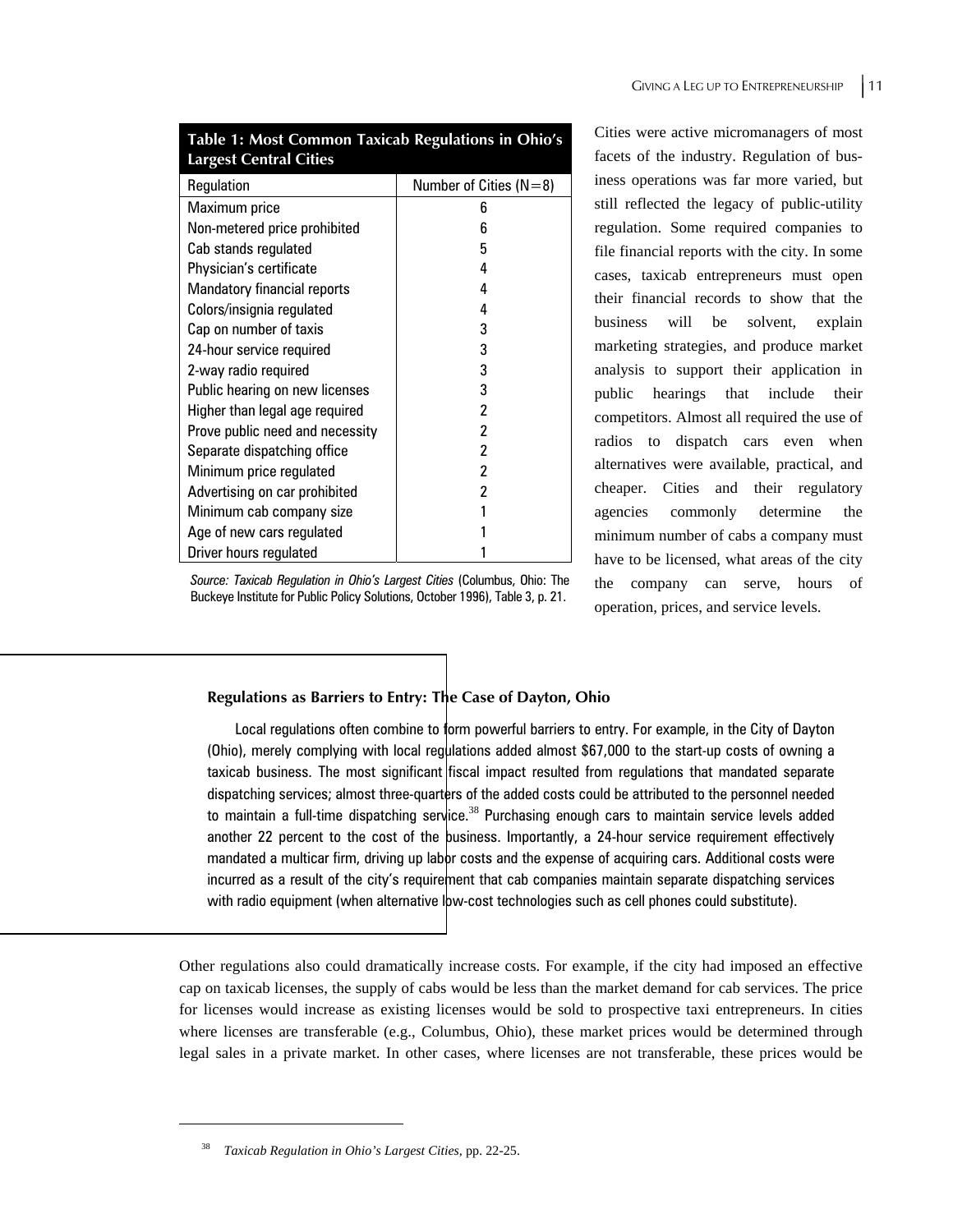established in a black market. The market prices for licenses could easily add \$5,000 or more per vehicle.<sup>39</sup> In New York City, taxicab licenses (also called medallions) cost more than  $$175,000$  on the black market.<sup>40</sup> In Boston, the city auctions off cab licenses in an open market, but restricts supply to keep prices high, often upwards of \$175,000. These prices are far beyond the financial wherewithal of even the most resourceful independent cabbie.<sup>41</sup>

Some cities are explicit about the exclusion of small business owners from the taxicab market. In Los Angeles, the city bids out taxicab services to companies with between 70 and 800 taxicabs, enfranchising between three and 30 cab companies. Thus, all taxicab services might be provided by a small number of firms in a city of more than three million people. The city of Los Angeles essentially manages the entire taxicab market through the regulatory process, leaving little, if anything, up to the spontaneous innovation of the private market. Of course, with city taxicab regulations running in excess of 50 pages, few start-up entrepreneurs would have the time or financial resources to wade through the regulatory maze to obtain a permit (see below).

In sum, cities regulate taxicabs in a variety of different ways, depending on the local political climate and the influence of local cab companies and other special interests. The following case studies further illustrate the impact of regulation in this industry.

Cities regulate taxicabs in a variety of different ways, depending on the local political climate and the influence of local cab companies and other special interests.

#### *1. Boston*

 $\overline{a}$ 

In most cities, taxicab regulation is a municipal responsibility. In Massachusetts, the state Department of Telecommunications and Energy (DTE) regulates Boston's taxi market in a rare case of state involvement in this industry. The DTE imposes a cap on the total number of taxis on the streets of Boston.<sup>42</sup> The limit is enforced by a ceiling on the number of taxi medallions established by the Boston police commissioner, which gives their owners the right to operate a taxi, or to lease that taxi to others to drive as employees.

This is probably a lower bound. The market price for a taxicab license in Columbus, Ohio prior to the city council's decision to allow more cabs to enter the market was \$5,000. Other cities such as New York and Boston have experienced much higher black-market prices for licenses, and Atlanta sells its licenses for \$6,000 each.

<sup>40</sup> William H. Mellor, *Is New York City Killing Entrepreneurship?* (Washington, D.C.: Institute for Justice, n.d.), p. 5.

<sup>&</sup>lt;sup>41</sup> In some cases, including New York City and Boston, banks make loans to taxicab drivers based on the estimated market value of the license, or medallion. This phenomenon has the unintended effect of creating another constituency for maintaining an uncompetitive taxicab market with limited entry. If more licenses were issued, the supply of cabs would increase and the market price of the license would fall, jeopardizing the asset value of the medallion.

In an act applicable only to Boston, the Massachusetts legislature gave the Boston police commissioner authority to establish a limit on the number of taxi medallions issued by the state in 1930. See the amended statute in Massachusetts General Laws, Chapter 280, Section 4, of the Acts of 1934. If an applicant were denied a medallion because all the medallions had been issued, the applicant could appeal to the Department of Public Utilities (now the Department of Telecommunications and Energy) to increase the number of medallions. In 1988, an applicant who had been denied a medallion appealed the ruling. In 1991, after three years of legal action, the DTE issued an order that 300 additional medallions be issued immediately. This was the first time since 1934 that additional medallions had been authorized. As a result of additional legal maneuvering, the additional medallions were not issued until 1999, when they were sold at auction. The Hackney Division of the Boston Police Department oversees the sales of the medallions.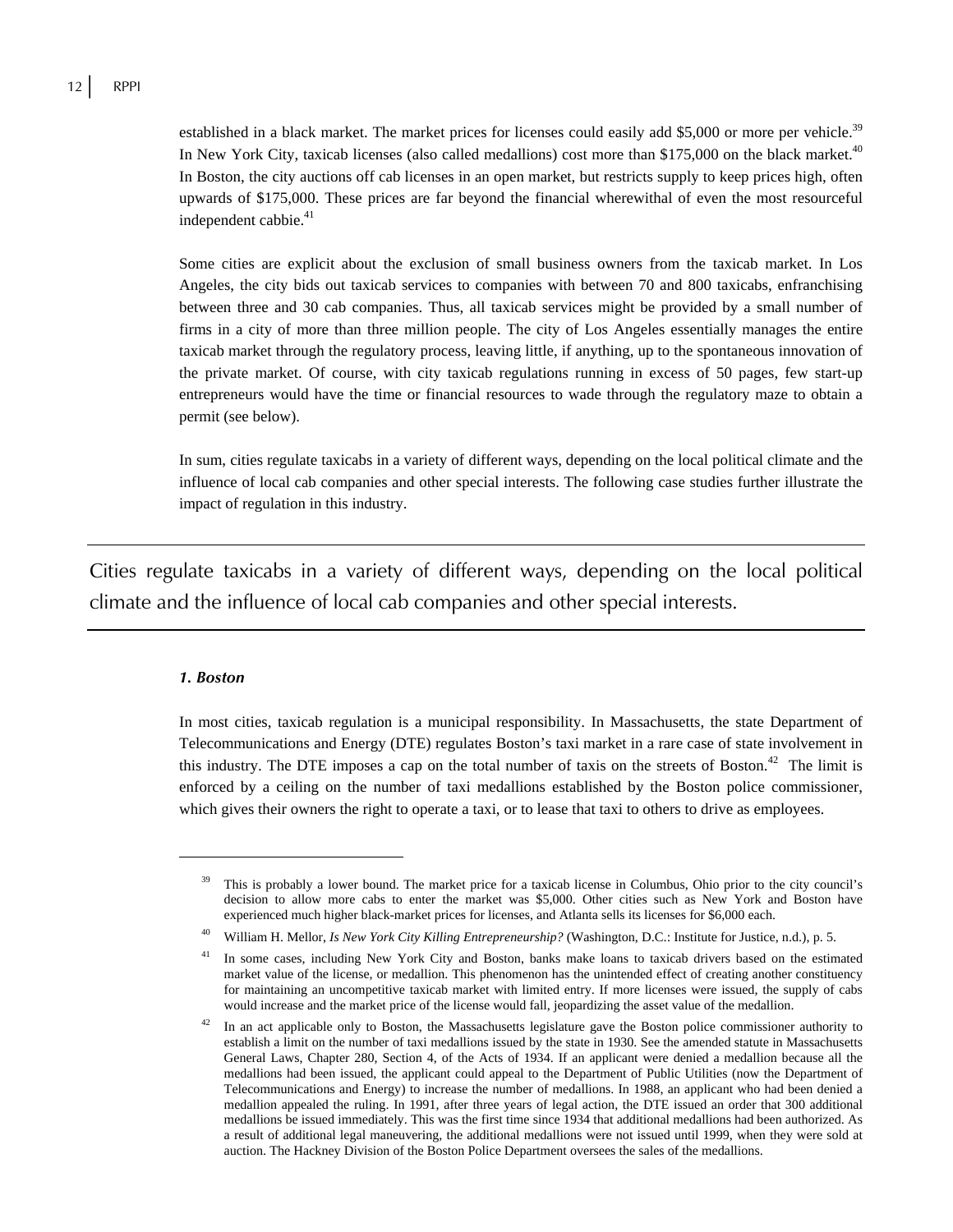A three-tiered process for licensing cabs and drivers exists in Boston. In the first step, the prospective cab company operator must obtain a medallion, which gives him the legal right to own and operate a taxicab company in the City of Boston. In the second step, the medallion holder must obtain a separate license to allow him to operate a taxi company and hire or contract with drivers. Thus, Boston separates the ownership of the medallion from the license to operate a company—the medallion is an entitlement to apply for a license to operate a taxi company. The Hackney Division of the Boston Police Department enforces the medallion rule. Not surprisingly, medallion owners are often not the same people that operate the company. Finally, in the third step, each of the potential drivers must obtain a license from the city before they can operate a taxi and collect fares. Most Boston cabbies are not owner/operators, but employees of (or contractors with) medallion owners. In the City of Boston, 1,775 medallions make Boston's the largest taxi system in Massachusetts.<sup>43</sup>

At first glance, with 3.1 taxis per 1,000 residents, Boston is better served than Dallas, at least as well served as Cambridge (2.52/1000), and better served than the adjoining town of Brookline (3.03/1000). Taxi service is generally viewed as adequate only in the city's downtown and at its airport. In the city's many outlying neighborhoods, however, residents complain about difficulty in obtaining taxi service.44 These complaints may well be justified.

Boston is fundamentally different from all other jurisdictions in Massachusetts because Boston 1) contains large residential areas (e.g., Dorchester, Hyde Park, West Roxbury, Brighton, and many others); 2) is the economic center of New England's largest metropolitan area; and 3) contains large, regional transportation facilities (e.g., Logan Airport, South Station, Back Bay Station, and North Station). Downtown, the airport, and train stations generate demand for taxis that inevitably surpasses that of typical residential areas. Thus, Boston's special problem arises: the distribution of taxis is skewed away from residential neighborhoods to service the downtown and airport.

Even city officials acknowledge that getting a taxi in the city's outer boroughs (the non-downtown residential areas) is extremely difficult. The location of the city's cab stands—places where taxis await requests for service is indicative of this problem. Of 72 cab stands in the city—not including Logan Airport—45 (62 percent) are located in Boston proper (downtown) or other regionally significant areas.<sup>45</sup> West Roxbury has just one taxi stand, despite the fact that it would be as large as Brookline if it were an independent jurisdiction (Brookline has 26 taxi stands). Dorchester, which would be the second-largest city in the state were it not part of Boston, has only eight taxi stands. Brighton and Charleston have two each.

Boston's Hackney Division estimates that, at any given time, as many as 70 percent of all taxis are serving either downtown Boston or the airport. That leaves only 30 percent of the city's 1,716 taxis—515 cabs—to serve all the outlying residential neighborhoods. Because non-downtown neighborhoods, taken together, comprise 86 percent of the city's total population of some 550,000, the actual cab density ratio, on average, for non-downtown Boston is closer to one taxi per thousand persons—approximately one-third of what

<sup>43</sup> Other forms of chauffeured transportation are also highly regulated in Boston and Massachusetts. Jitney vans, for instance, cannot operate unless prospective owner/operators agree to operate only between specific, pre-determined points; they may not simply ply the streets in search of passengers (although they typically face fewer regulatory hurdles than taxicab companies).

<sup>&</sup>lt;sup>44</sup> Hard data about customer satisfaction in Boston are not available, but anecdotal evidence abounds. Malene Mahabir, who works in Brookline (a city next to Boston), and lives in Dorchester, notes that the difference in getting a cab in the two cities is dramatic. "I live in Boston and the cabs take forever, if they even show." (Quoted in Judy Rakowsky, "Medallion auction seen improving city taxi service," *Boston Globe*, September 18, 1999, p. B3.) See also Dana Berliner, *Running Boston's Bureaucratic Marathon* (Washington, D.C.: Institute for Justice, n.d.), p. 4.

<sup>45</sup> For example, cab stands in the city's medical area are nominally in Roxbury but must be distinguished from cab stands in that neighborhood's residential areas.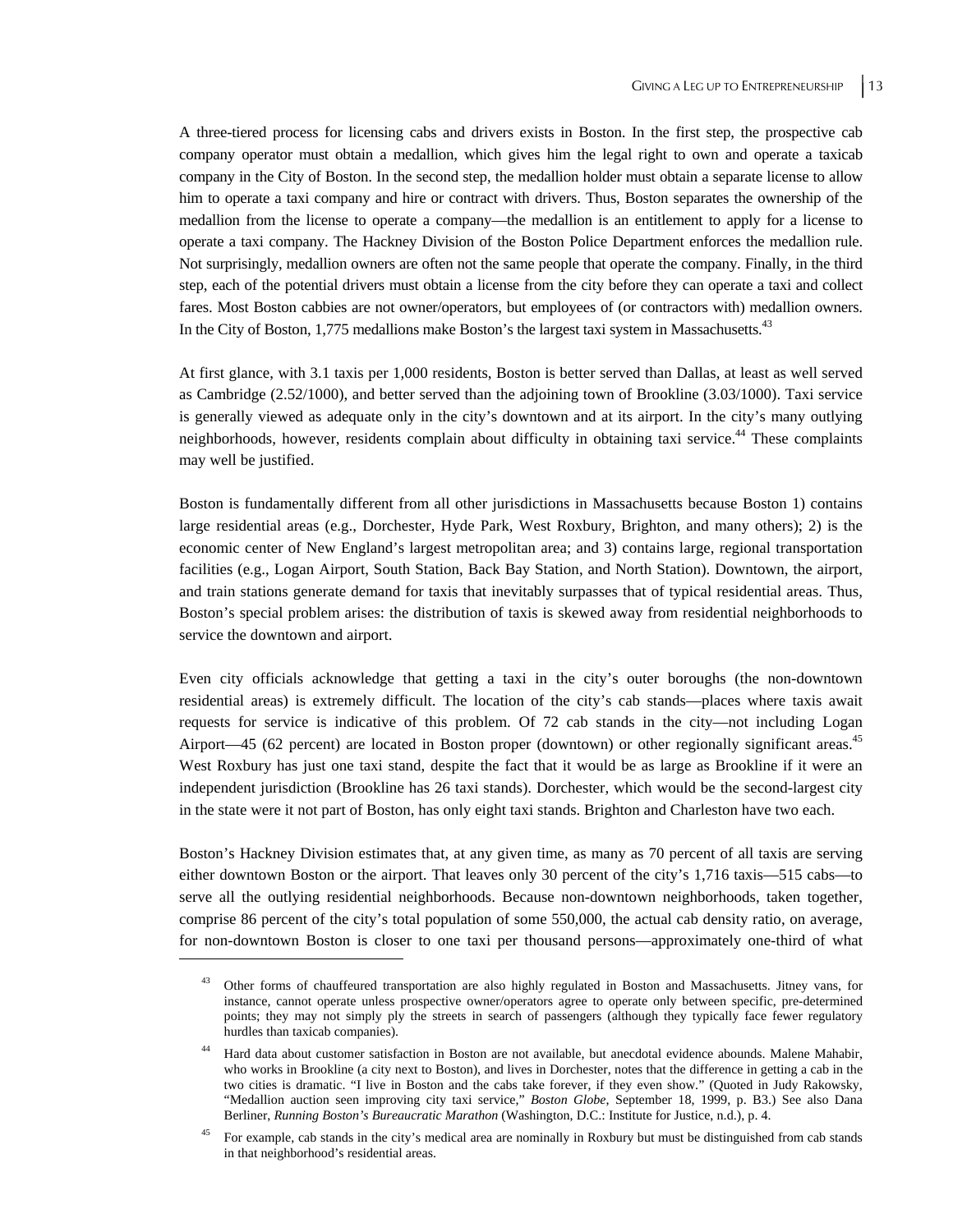Brookline and Cambridge provide their residents.<sup>46</sup> Even this may understate the problem because many areas of the North and South Ends are not close to the taxi stands, leading to the likelihood that residents in these neighborhoods, too, have to endure long waits after summoning cabs by phone. Moreover, many Boston cabs—such as those taking passengers home from Logan Airport—may actually be serving residents of other cities and towns, such as Brookline, Cambridge, or Newton. Thus, the real service ratios for these cities may be even higher relative to Boston.

The problem of underserved residential neighborhoods is unlikely to be resolved even by what might appear to be a bold stroke undertaken by the administration of Mayor Thomas Menino (see the discussion in Section 6). In response to complaints about taxi service and to demands from potential owner-operators for easier entry, the city authorized the sale of 260 additional medallions. Of those medallions authorized for sale, 151 were sold in two 1999 auctions. The high price of the medallions, however, ensures that new taxis, like the present ones, will have to seek out the most remunerative markets—downtown and the airport, leaving residential neighborhoods with no greater level of service. Plans to mandate that taxi service be provided to outlying areas are unlikely to lead to anything more than an enforcement problem for police. The economic incentive—in fact, the economic necessity created by the high medallion cost—will inevitably lead owners and drivers to where there is a greater density of potential fares, longer trips, and bigger tippers.

Thus, residents of outlying areas of Boston face a persistent problem: many simply cannot get medallion cabs to respond to requests for service in a timely fashion. Others resort to so-called gypsy cabs. In fact, Roxbury and Dorchester have benefited from gypsy cab service for more than 15 years, which are popular at local grocery stores and neighborhood shopping areas.<sup>47</sup>

#### *2. Dallas*

 $\overline{a}$ 

Dallas provides another example of how local governments regulate taxicabs. Despite its generally favorable business climate and booming local economy (see Section Four), prospective company owners must negotiate a maze of regulations if they want to operate legally.

To obtain a license, entrepreneurs must apply to the city council for a permit, have a minimum of 25 cabs ready to cruise the streets, and specify that they will own, control, or otherwise operate the proposed taxicab service. The latter requirement ensures, in principle, that licenses are not sold to independent operators (see the discussion below of taxicab licensing in Atlanta). The application must include a nonrefundable application fee of \$150. Once approved by city council, the owner must pay the city a franchise fee of \$240 a year per taxicab authorized by the permit (although the city allows franchisees to pay this fee in installments, see box).

The example of Dallas-based King Cab is useful. King Cab operates 36 cabs on the road. At \$240 per cab, licensing costs equal \$8,640 per year. Licensing costs would increase to \$12,000 if King Cab operated all 50 cabs that the city council has approved. More importantly, since the city requires companies to have a minimum of 25 cabs before it will grant the cab company a license to operate in the city, start-up companies are faced with a minimum of \$6,000 in licensing fees. Taxicab companies also have to obtain equipment essential for business, like radios, meters, and dispatch equipment.

<sup>46</sup> Residential areas besides the downtown commercial area, North End, South End, Back Bay, and Beacon Hill.

<sup>47</sup> Berliner, *Running Boston's Bureaucratic Marathon*, p. 4.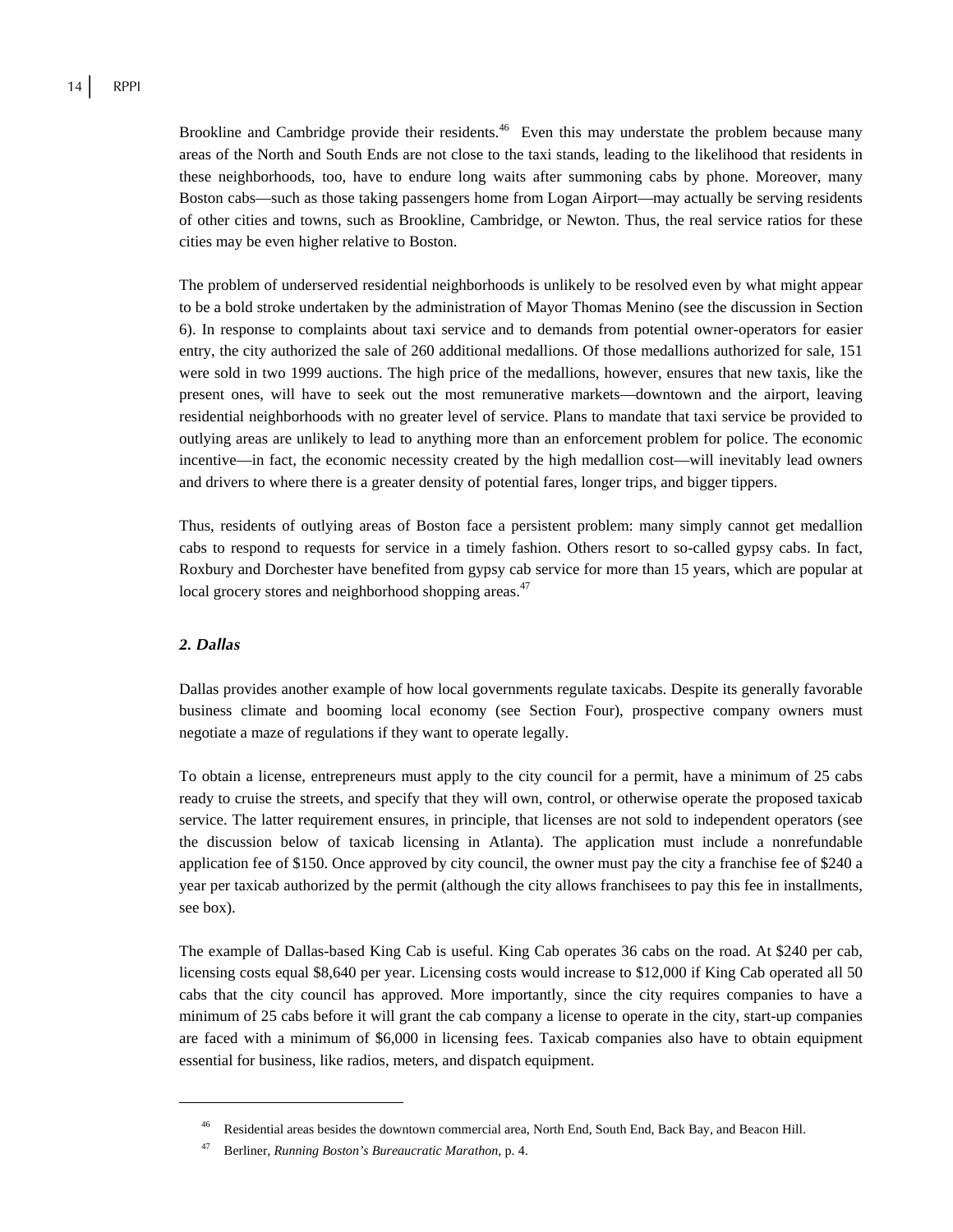The fees pale in comparison to the additional costs imposed by other city regulations. When asked what was the most costly regulation his company has to comply with, the response of Jim Richards, manager of the Yellow Cab Compnay, was vehicle standards. "This means basic car maintenance of each cab," said Richards. "The city mandates that the cab should be no more than five years old. We keep cabs that are no more than three years old because they inspect them three times a year."48

If the cab company uses a five-year old standard model car, the capital costs would increase start-up costs by more than \$168,000.<sup>49</sup> Insurance would add at least another \$3,000 per car, bringing the start-up cost for a new cab company in Dallas to more than \$245,000 (Figure 1). These costs are solely attributable to the regulatory mandate of the minimum-car requirement. Yet, these estimates are probably conservative. In Dallas, taxicab companies often maintain vehicle fleets with newer vehicles (see below). A three-year old Ford Taurus (model year 1998) would cost about \$9,500 in average condition and \$10,500 in clean condition.<sup>50</sup> Thus, the capital costs associated with the 25-car minimum with newer cars would add at least \$70,000 to the start-up costs of the company, bringing the total cost of starting a new taxicab company in Dallas to more than \$330,000. These costs are almost solely attributed to regulation.



company operators, and *Official Used Car Market Guide* (Gainesville, Georgia: Black Book National Auto Research, May 1, 2000). See footnotes in text.

48 Interview with Jim Richards, Manager, Yellow Cab Company of Dallas by Sterling Burnett, Senior Policy Analyst, National Center for Policy Analysis.

<sup>49</sup> A standard model used in the taxicab industry is a Crown Victoria, four-door sedan. The average price of a 1996 Crown Victoria was \$8,275 as of May 1, 2000, according to the Ohio Edition of the *Official Used Car Market Guide* published by Black Book National Auto Research in Gainesville, Georgia. A sedan in clean condition would sell for \$9,600. A 1996 Ford Taurus (four door sedan) would average about \$6,175 and \$7,275 for a cleaner than average car. Total cost is based on adding 24 cars to meet the 25-car minimum required by ordinance.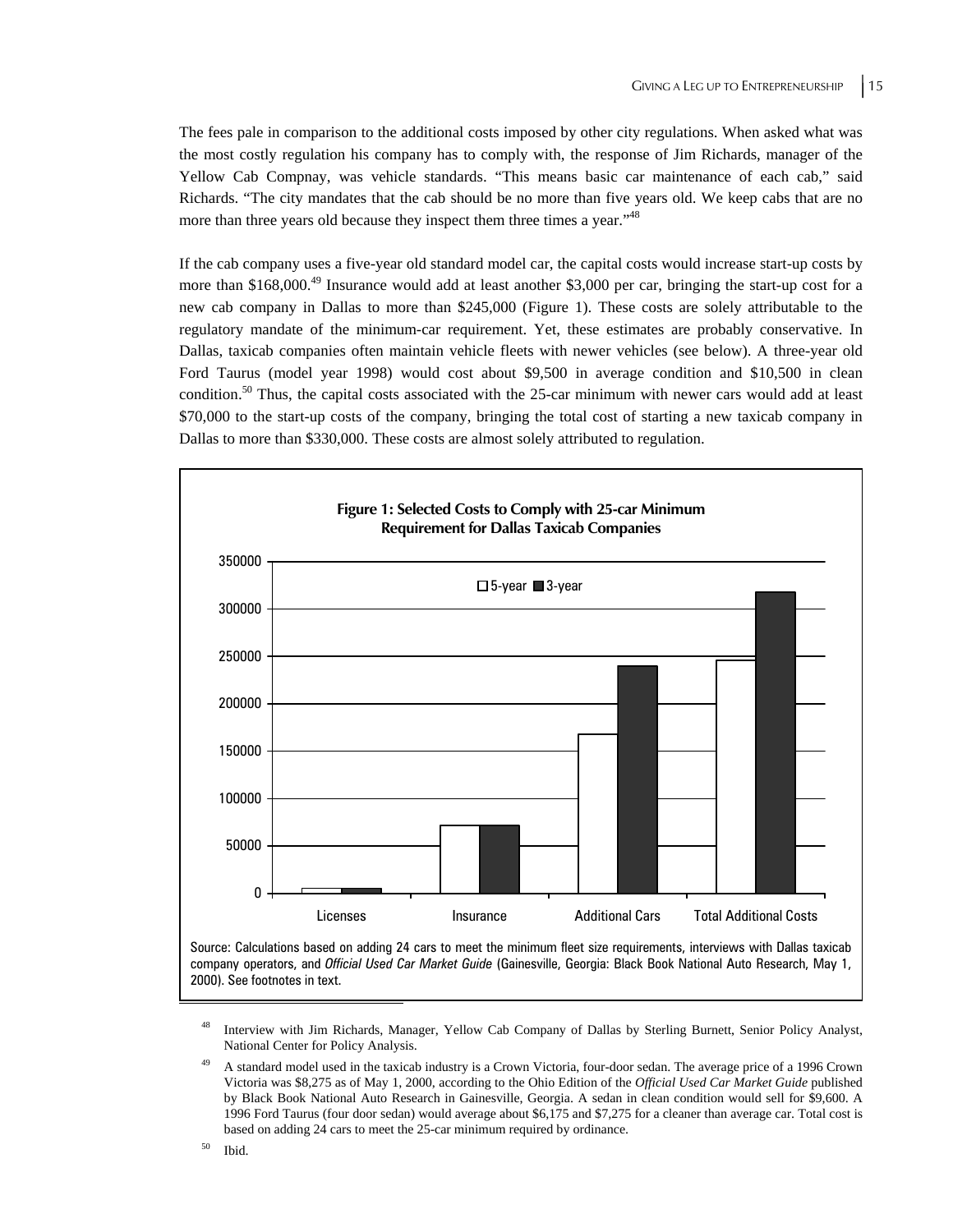#### **Taxicab License Requirements in Dallas**

- Letter of application;
- Documents related to the form of business, such as Articles of Incorporation;
- Name, address, and notarized signature of applicant;
- Income statement (tax return; balance sheet list of assets and liabilities);
- Description of past business experience, particularly transportation related;
- **Description and picture (or drawing) of proposed insignia and color scheme;**
- Description and copy of company's proposed driver dress code;
- Copy of proposed driver's contract;
- Evidence of Insurance (letter or certificate), no more than \$1,000 deductible and must cover all vehicles owned and non-owned operating under holder's authority;
- Statement of public convenience and necessity;
- Number of vehicles, 25 minimum (if transfer, list all vehicle identification numbers and all drivers);
- Personal and property liability insurance worth at least \$500,000 per accident per vehicle by insurance carrier must be approved by the city;
- Description of radio equipment;
- **Proposed City of Dallas operation location, and copy of Certificate of Occupancy;**
- Evidence of payment of ad valorem taxes; and
- Any other information applicant feels is relevant to obtain an annual permit.

City council and license fees are only one part of the overall process. The director of the transportation department in the Dallas Office of Economic Development must also conduct an investigation and make "findings of fact" concerning "public convenience and necessity" and other factors, including:

- The number of taxicabs presently operating in the city and the impact of new companies on wages and working conditions of existing taxi drivers, taxicab companies, and public mass transportation;
- The adequacy of existing public transportation services, including existing holders, to meet the city's transportation needs;
- Whether existing companies can render the proposed additional taxicab service more efficiently or effectively than the applicant;
- The effect of the proposed additional taxicab service on traffic conditions; and
- The character, experience, and fiscal responsibilities of the applicant.

Once the transportation director completes his investigation and reports his findings of fact, the city council is required to hold a public hearing to consider whether a franchise or annual permit should be granted. The applicant for a franchise or annual permit has the burden of proving that the public convenience and necessity require the proposed taxicab service and that the applicant is qualified and financially able to provide the service proposed in the application. Thus, the regulatory process establishes a presumption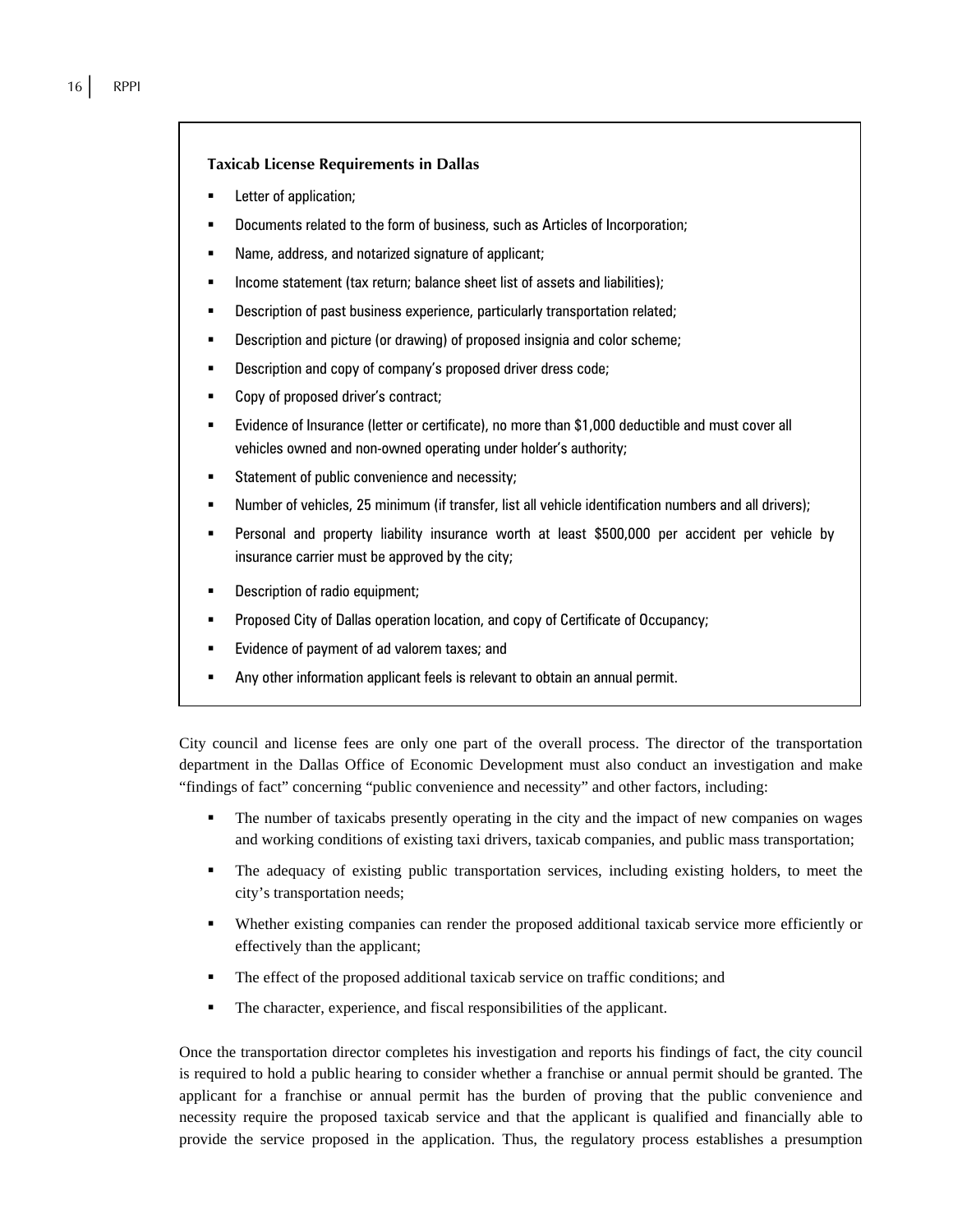against entrepreneurship and spontaneous innovation. The concept of consumer accountability is virtually absent from the regulatory framework. Not surprisingly, in practice, public convenience and necessity requirements have served to protect existing cab companies from competition.

Dallas taxicab companies face rate limitations that are also approved by the city council. In 1999, the initial pickup and first-mile costs were \$1.50. The fare increases by 30 cents for each additional one-quarter mile and one and one-half minute traffic delay (or waiting time). There is also a \$1.00 charge for each extra passenger. For airport service, an ordinance establishes minimum "flag drop" (i.e., pickup) charge at each airport (and a minimum charge of \$5.00 for all trips originating at Love Field). Companies can propose rate changes by filing the proposal with the city secretary and the director for consideration by the city council.

Taxicab franchisees also face regulations concerning driver qualifications and equipment.<sup>51</sup> According to Yellow Cab owner Jim Richards, all taxicab drivers are independent contractors, a common practice in the taxi industry. Thus, they do not receive company-sponsored benefits such as health or life insurance. Chapter 45 of the Dallas City code requires approval of company/driver contracts by the director of transportation and requires the taxi company to indemnify the city and hold the city harmless for any claim or cause of action against the city arising from conduct of the driver.

Ironically, Dallas cab franchises usually operate below legal capacity: each company's cab fleet is less than the number of cabs approved by city council. In such a restricted market, cab companies would be expected to put as many of their cabs on the streets as possible. Instead, local taxicab companies have chosen to further limit taxicab availability and access. The Dallas city council has approved permits for 17 licensed cab companies authorizing a citywide taxicab fleet of 2,793 cabs (about 2.65 cabs per 1,000 population). Only 1,951 cabs, 69.8 percent of the total, are on the road, or about 1.85 cabs per 1,000 population. King Cab, one of the city's smallest, has 50 authorized cars approved, but only 36 (72 percent) are on the road. Yellow Cab, the city's largest, has 394 of its 545 approved cabs (78.8 percent) on the street.

The regulatory climate in Dallas, like Boston, leaves little up to the spontaneous activity of the local transportation market. This regulatory climate is strikingly inconsistent with the city's reported free-market reputation.

#### *3. Atlanta*

 $\overline{a}$ 

Although Boston and Dallas heavily regulate entry into their local markets, Atlanta may be one of the most highly regulated taxicab markets in the nation. Like Boston, Atlanta requires prospective taxicab owners to go through a multistep licensing process. First, the entrepreneurs must obtain a Certificate of Public Necessity and Convenience, or CPNC.<sup>52</sup> The CPNC operates like a medallion: the certificate gives the owners the legal right to operate a taxicab on the streets of Atlanta. The ordinance also caps the number of CPNCs at 1,600 and sets a minimum price of \$6,000 per certificate (Section 162-61).<sup>53</sup> Certificate owners can renew their CPNC by paying the city \$100 per certificate each year.

<sup>51</sup> Taxicab drivers, for example, must undergo a criminal background check paid for by the company, be proficient in English, and take a commercial driver course, which costs \$25 dollars.

<sup>52</sup> Chapter 162, Article II, Division 1, Section 162-56.

<sup>53</sup> Bureau of Taxicabs and Vehicles for Hire, interview with Laura Creasy, research director for the Georgia Public Policy Foundation, June 2, 2000. According to the bureau, the city has never authorized the legal limit of CPNCs. Thirty CPNCs have been revoked. Thus, at most, 1,582 taxis have operated legally on the streets of Atlanta.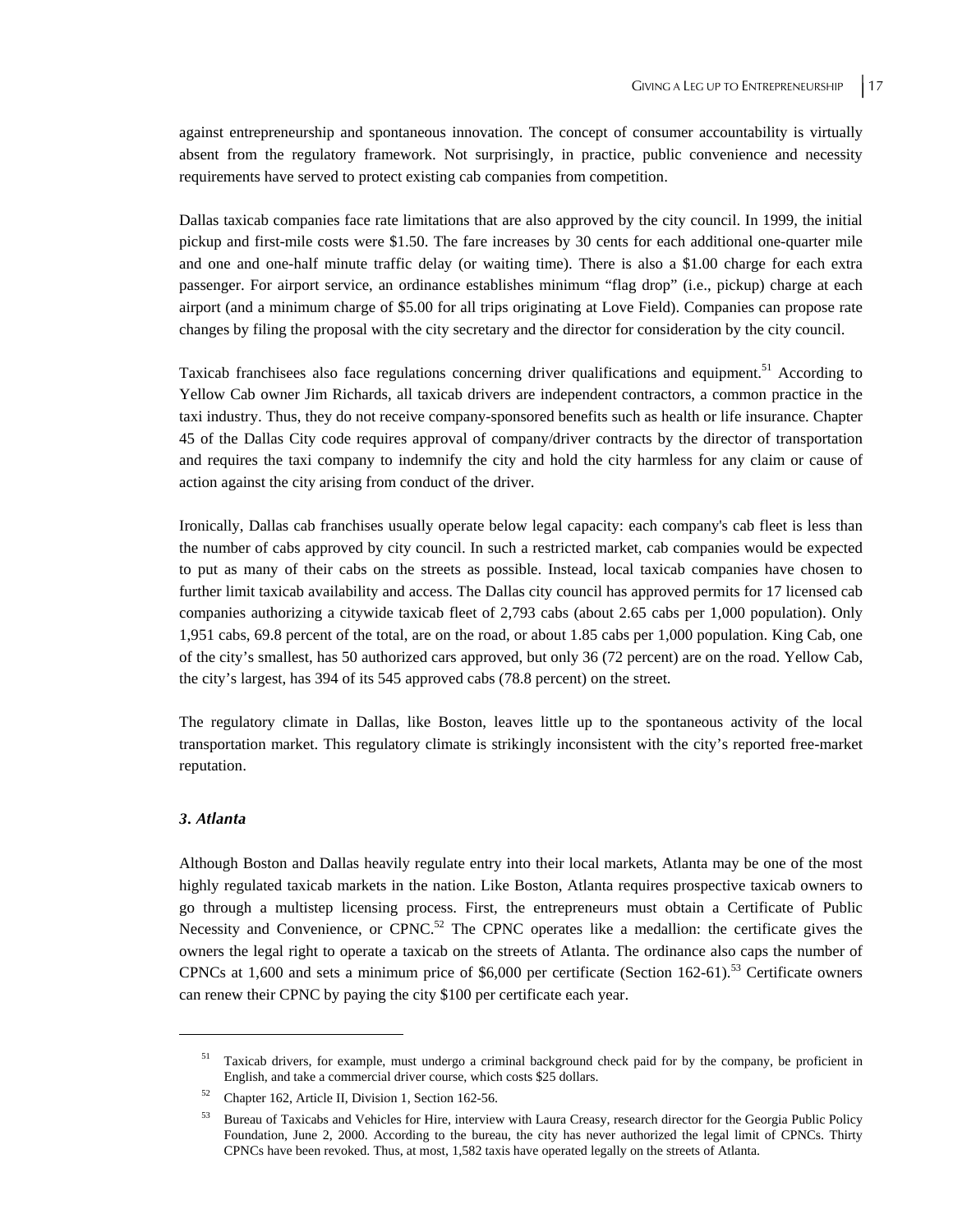The CPNC and the rules regulating their use are formidable barriers to opening a taxicab company in Atlanta even without the city-imposed cap. The price of the certificate is a minimum price, and the City of Atlanta sells the certificates based on the market price at the time of sale. Fortunately, certificates can be bought and sold by their owners, but the city can revoke or suspend the certificates for several reasons. The city also requires that all owners of certificates operate a taxi (or other vehicle for hire) at least six months out of the year.<sup>54</sup> If the certificate is revoked or suspended, an application for a new CPNC will not be considered by the city for at least three years.<sup>55</sup>

The second step of the process requires entrepreneurs to obtain a license to operate a taxicab company (\$100).56 This license is in addition to the general business license required by the city (see Section Six). As in Dallas, company permits will not be granted unless the company owns or leases at least 25 taxicabs and operates seven days a week, 24 hours per day.<sup>57</sup> The city also requires the company to be fully staffed with employees, including a dispatcher, and submit to the city a copy of the lease (or affidavit of ownership) for the property that will house the company. Moreover, the property must be large enough to accommodate the office plus off-street parking for each of the vehicles when not in use. This requirement virtually eliminates any possibility of running a business from a home or starting a taxicab business on a small scale.

Local taxicab regulations virtually eliminate the possibility of experienced taxicab drivers or neighborhood entrepreneurs without significant financial backing from starting a new company to service niche or new markets.

> The initial capital costs of starting a taxicab business in Atlanta are dramatically higher than in either Dallas or Boston. The 25-car minimum alone requires start-up capital of at least \$150,000 to obtain the CPNCs to run a company.58 If the company chose to own its cars and purchased cars six-years old in its first year, it would incur additional costs of \$150,000.<sup>59</sup> The costs of land would easily add tens of thousands of dollars to this figure given the space requirements for off-street parking. The investment needed to start a cab company in Atlanta could easily approach a half million dollars or more by purchasing newer cars, outfitting them with radio dispatching equipment, leasing office space, and hiring employees to run a full-service cab company.

> In sum, local taxicab regulations virtually eliminate the possibility of experienced taxicab drivers or neighborhood entrepreneurs without significant financial backing from starting a new company to service niche or new markets.

1

57 Section 162-97(b).

Section  $162-63(b)(5)$ .

Section 162-63(e).

<sup>&</sup>lt;sup>56</sup> Part II, Chapter 162, Article II, Division 4.

<sup>58</sup> Each CPNC costs \$6,000, and the off-street parking requirements for a 25-car fleet would be considerable, if not prohibitive, for a microenterprise. In principle, however, an individual driver could purchase a certificate and then contract with a company to provide dispatching services.

<sup>59</sup> Average purchase price for these calculations is \$6,000. The average price of a 1995 Crown Victoria was \$6,275, according to the *Official Used Car Market Guide.* A sedan in clean condition would sell for \$7,750. A 1995 Ford Taurus (four-door sedan) would average about \$4,575 and \$5,600 for a cleaner than average car.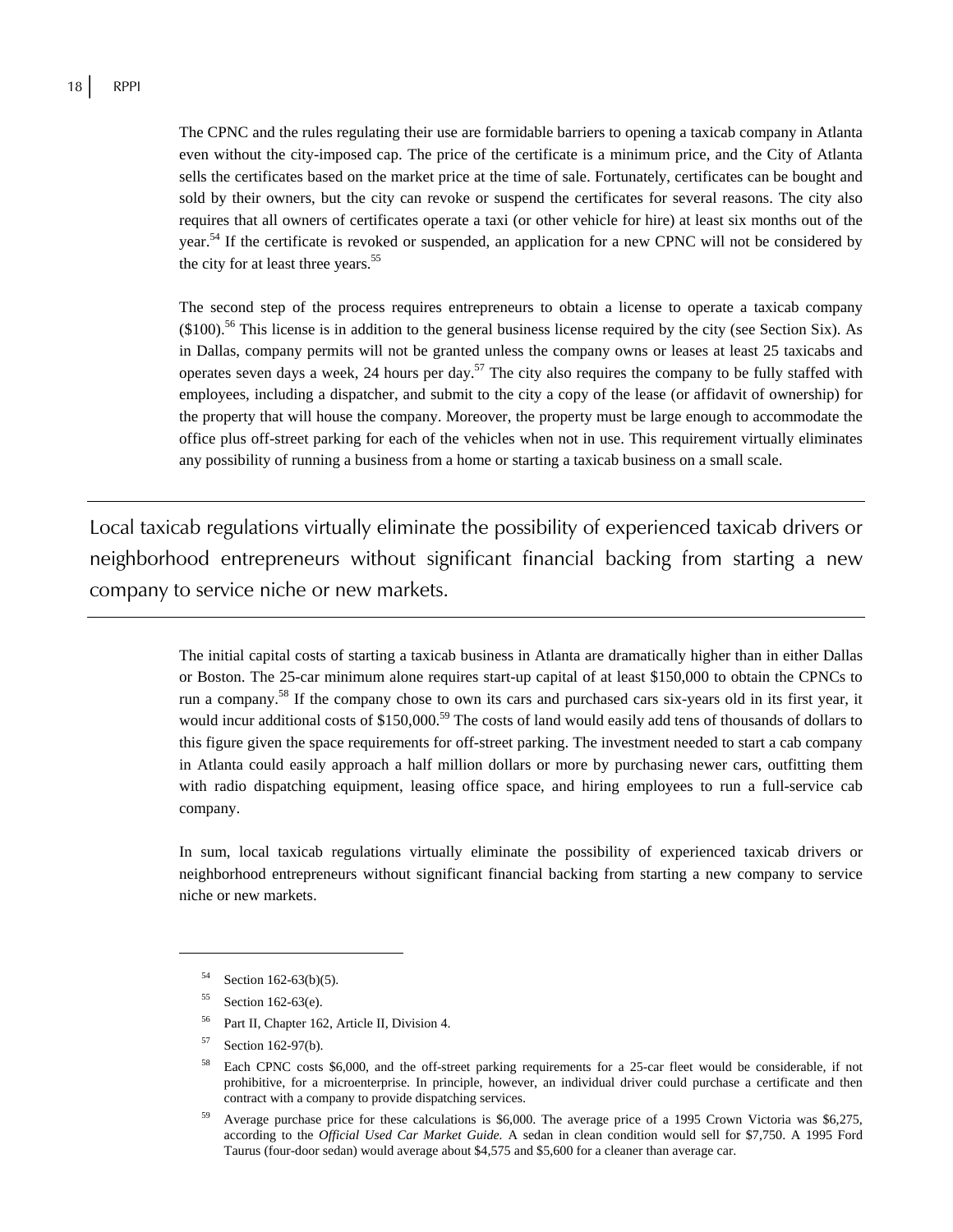#### **Other Regulations Add to Burdens of Starting a New Cab Company in Atlanta**

The financial costs are only one component of the regulatory burden for taxicab entrepreneurs in Atlanta. Other regulations include:

- Minimum weight for the taxicabs (2,000 pounds, Sec. 162-39);
- Dome lights on the roof (Sec. 162-36(e));
- Six-year minimum age for cabs (Sec. 162-39(d));
- **Three-door minimum for cabs (Sec. 162-39(c));**
- Driver training in the Atlanta ambassador education program (Sec. 162-140);
- Approvals of indoor advertising by the Bureau of Taxicabs and Vehicles for Hire (Sec. 162-36(f)); and
- Fees for transfers of drivers to other companies (\$15.00 per transfer), transfers of CPNCs (\$100 per transfer), and semiannual vehicle inspections (\$25.00 per inspection).

### **B. Lessons From Taxicab Regulation**

 $\overline{a}$ 

One reason taxicab regulation is so diverse is that cities have attempted to tailor their rules and regulations to local political conditions. A second reason is that the regulations suffer from inertia and "capture." Regulations serve the interests of existing cab companies, and they have powerful incentives to lobby local government officials to maintain the current system. Oligopolistic markets—markets dominated by a few firms with high barriers to entry—are common in most cities. Denver's market, for example, was dominated by three cab companies for 45 years before the state legislature allowed a competitor to enter the market. In Madison, Wisconsin, a new cab company has not entered the market since the late 1970s. In fact, as the debate over deregulation began to heat up in Madison, the city raised its cab company license fee from \$500 to \$1,500, dramatically increasing the financial burden for start-up entrepreneurs with little capital.<sup>60</sup>

Similarly, few taxicab drivers complain, because they know that agitating for deregulation may well cost them their jobs. Rules are sufficiently detailed that cab-company owners can find enough infractions of policy (e.g., sloppy record keeping) as excuses to fire drivers. Moreover, in cities with more detailed rules and paperwork burdens, the potential traps are even greater. For example, some cities limit the number of hours that cab drivers can work. Thus, in addition to keeping logs of customer pickups, fares, and dropoffs, drivers must also keep records of hours worked. Often, complying with these regulations serves little purpose other than meeting the regulatory hurdles established in local ordinances.

The experiences of these cities allow for several general observations about the impact of regulations on entry into local markets:

Samuel R. Staley, "Toward A 21<sup>st</sup> Century Taxicab Regulatory Framework: The Case of Madison," unpublished report circulated to the Ad Hoc Committee on Taxicab Deregulation, June 5, 2000, available at http://www.urbanfutures.org.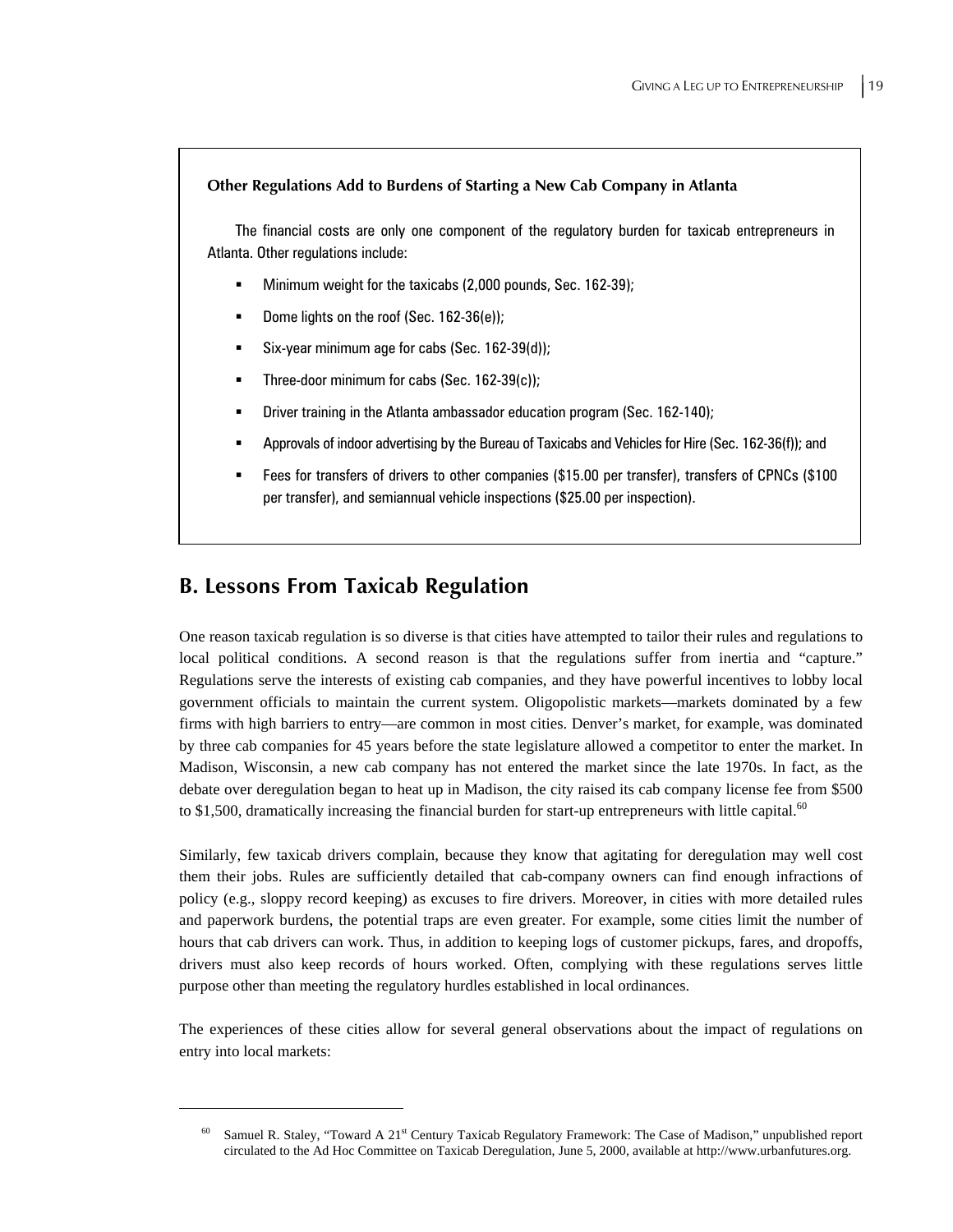- 1. **Regulations rarely address performance and quality issues.** Taxicab regulations illustrate that many regulations address quality issues only indirectly. Rather than focus specifically on quality and performance issues, local regulations focus on compliance with the ordinance. For example, 24-hour service requirements imply that this mandate will ensure access to taxicab service around the clock. Yet, many residents in cities with these requirements continue to complain about long wait times or lack of service in poor and minority neighborhoods.
- 2. **Regulation tends to focus on compliance with rules.** This tends to reinforce the micromanagement of industry by local officials. As regulations are enacted, staff is needed to ensure compliance. Not surprisingly, the more complex the regulatory system, the more active local regulators and review commissions are in the day-to-day operations of the business. Thus, limitations on driver hours require detailed records by companies tracking the work hours of drivers. Local officials then need to tabulate time sheets and records to ensure compliance. Similarly, more extensive regulation invites further intrusion of local officials into the normal business of the firm. Prescriptions for using certain technologies (e.g., radio dispatching) require local officials to closely monitor cabs and cab company owners to ensure they do not use cell phones to generate trips and fares.

Similarly, few taxicab drivers complain, because they know that agitating for deregulation may well cost them their jobs.

- 3. **Regulatory approaches are diverse.** Cities and states have dabbled in numerous types and forms of regulation. Some have imposed caps, others have regulated hours of operations, and still others simply have required radio dispatching. Moreover, specific regulations have different impacts depending on the local economic environment. A shortage of taxicab licenses in Boston is artificially boosting prices to \$150,000 or more per medallion. On the other hand, while the City of Cleveland had a cap on licenses, the number of licensed cabs was below the minimum (in part due to other onerous regulations making entry difficult for small operators). This diversity does not imply that rules are less burdensome in restricting entry. On the contrary, the diversity simply implies that the impact is felt to different degrees and in different ways, depending on the market.
- 4. **Regulation can significantly complicate business ownership.** In a regulated environment, particularly one as regulated as the taxicab industry, business owners are engaged in much more than producing a product or a service for consumers. Business owners also devote significant hours of time and other financial resources (e.g., attorneys, consultants) to comply with regulations on top of the logistical problems involved with operating a service business.
- 5. **Regulation favors existing businesses.** The more complicated regulations are, the greater the comparative advantage existing businesses have. By operating an established business, business owners have proven their ability to negotiate the maze of red tape necessary to keep their businesses operating. New businesses need to spend hours learning the ropes, often to the detriment of providing quality services to their customers.

The taxicab industry may be an extreme case: most industries are not as heavily regulated. Nonetheless, the case provides important lessons and a useful lens through which regulations over other businesses and industries can be evaluated. The following sections explore these issues and questions in more detail by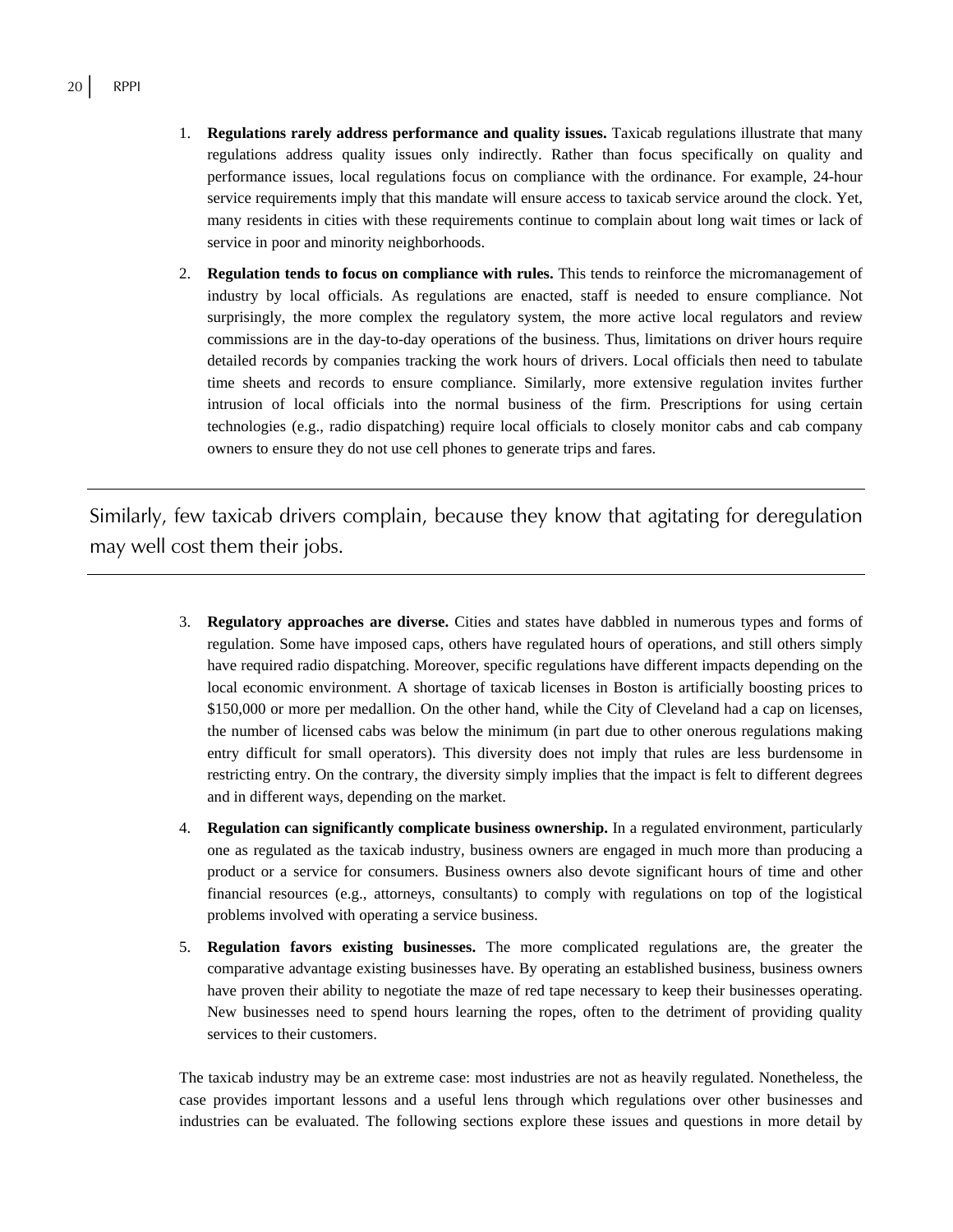focusing on the regulatory framework imposed on other businesses in four cities: Boston, Dallas, Atlanta, and Los Angeles.

**Part 3** 

## **Beantown Rap: Boston**

oston, at least superficially, evinces great enthusiasm for the concept of entry-level entrepreneurship. "I am committed to providing the economic opportunities that can help our citizenry improve its quality of life," Boston Mayor Thomas Menino wrote in *Doing Business in Boston*.<sup>61</sup> The city's approach to providing such support, however, has been confined largely to efforts to guide prospective entrepreneurs through licensing and occupation requirements while leaving in place the arguably daunting, and in many cases unnecessary, maze of regulations.  $B_{\tiny \textrm{quad}}^{\textrm{\tiny{ostc}}}$ 

As the case of taxicabs demonstrated, Boston can regulate entry-level occupations as tightly as any U.S. city. Taxi medallions, for instance, are limited in number and, as a result, now sell for more than \$180,000.<sup>62</sup> The right to sell food or goods on the street is limited to a few locations and can cost up to \$500 a month.<sup>63</sup> Zoning laws preclude most home businesses. Overlaid on all of this is a web of state-level restrictions from the Commonwealth of Massachusetts, licensing everything from cosmetologists to in-home day-care operators.

And yet Boston is by no means a city without an active and vital commercial life on the streets of its downtown and outlying residential neighborhoods. On weekend evenings, immigrants throng around the informal pushcarts and stalls of the Haymarket meat and produce district. Farmers' markets, providing a venue for the sale of local foods and crafts, have become a prominent new activity both in the heart of the city's downtown and in 12 residential neighborhoods. The local transit authority is now encouraging street entertainment in Boston's subway stations.

Although a major deregulatory effort at the state level fell flat in 1995, remnants of  $18<sup>th</sup>$  and  $19<sup>th</sup>$  century street life, ensconced as Boston tradition, have persisted, finding new niches in the modern era.<sup>64</sup> Entrepreneurs have found loopholes in laws that have allowed them to flourish despite official resistance.

<sup>61</sup> *Doing Business in Boston: A Guide for Starting Your Business*, City of Boston, Office of Business Development, June 1999.

<sup>62</sup> City of Boston Taxi Medallion Auction, June 2000; auction results reported to Pioneer Institute by Captain Albert Sweeney, Hackney Carriage Unit, Boston Police Department.

Fees for obtaining a pushcart permit are levied by both the state and city, whose agencies restrict the number of the pushcart locations across the city. Pushcart vendors often join groups that amount to subcontractors for the city (see Part Seven, "On Street Businesses"); the rental fees, then, are charged by these subcontracting organizations.

<sup>64</sup> House Bill 5348, "An Act to Eliminate Unnecessary Government Regulation of Professionals," 1995. See Peter J. Howe, "Professionals Warn of Licensing Bill," *Boston Globe*, August 10, 1995, p. 31.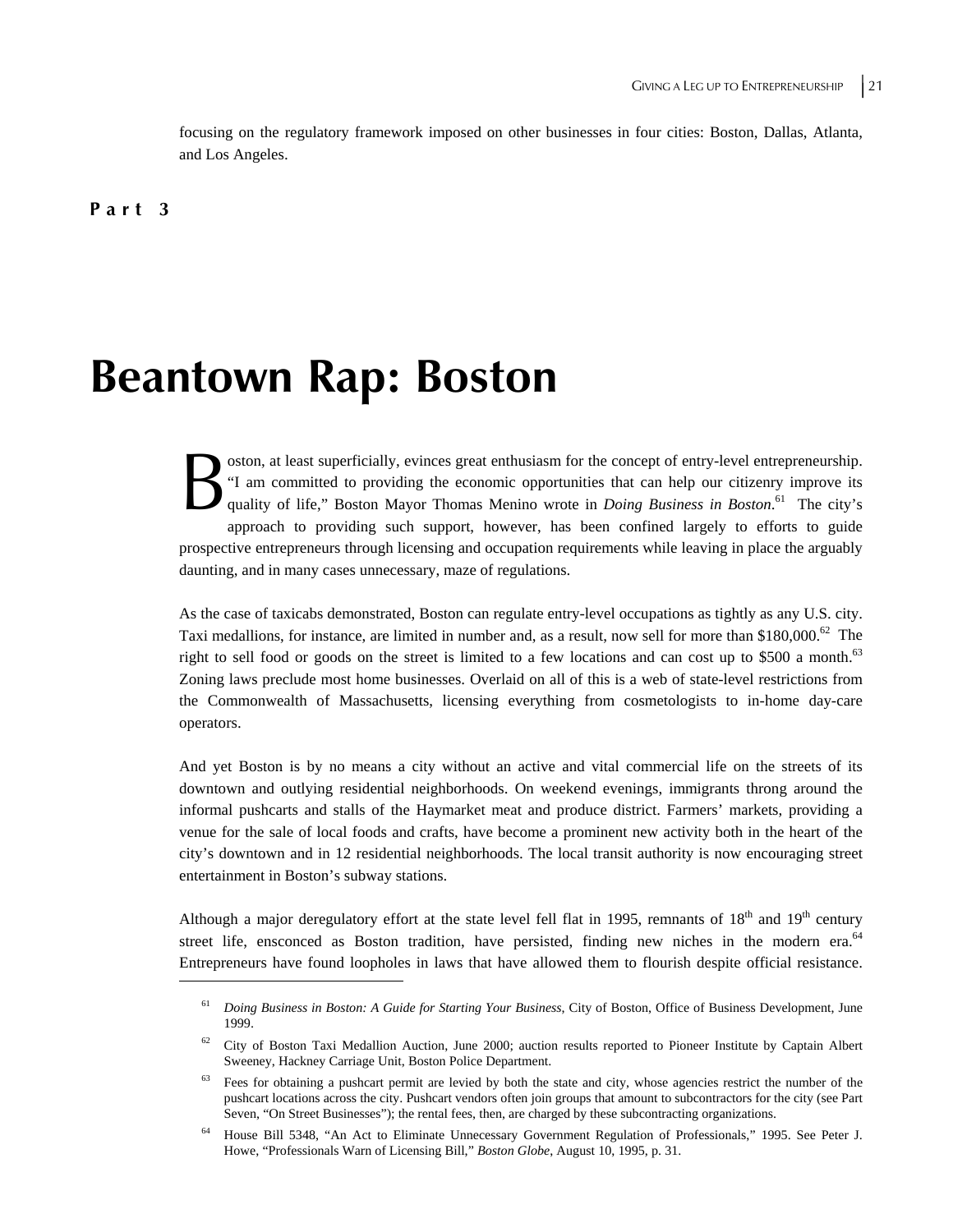These loopholes have set important precedents that have helped move urban policy in Boston in a new, entrepreneur-friendly direction.

Nevertheless, license and permit laws pose significant barriers to entrepreneurship, including in-home family child-care, on-street sales of merchandise and food, cosmetology, in-home food preparation, and other inhome based businesses.

## **A. Regulation in Boston and Massachusetts**

More than 80 occupations, professions, and trades, ranging from physicians to ticket agents, from concrete technicians to pet shop owners, are subject to licensing, regulation, or both in Boston and Massachusetts.<sup>65</sup> Here entry-level occupations such as in-home family day care, on-street sale of merchandise and food, homebased catering, and cosmetology are considered.

#### *1. In-home Family and Child Care*

 $\overline{a}$ 

Two types of childcare outside the home exist in Boston. Childcare or day-care centers often attract the most notice, in part because they may be large, run by relatively well known national firms, or found in a workplace. But the far more common type of childcare is that provided in private homes, either by relatives or—more to the point of this report—by neighbors providing what is known as "family day care." As with the inadequate taxi service in Boston residential areas, daycare, too, is in short supply. A 1996 survey by the Cambridge-based Child Care Resource Center found that day care vacancy rates were low (3 percent of total available slots) and places were thus difficult to locate, forcing parents to accept settings they might not prefer. Efforts to draw entry-level, lower-income women, in particular, into the family day-care field, have encountered the high wall of regulation. Opening a family childcare center is "a tough, tough business," Boston's director of jobs and community service has observed.<sup>66</sup>

To become a licensed family day-care provider in Massachusetts, one must apply through the "caring for children process." Navigating this process is not easy, especially for those who may have limited formal education and live in modest homes. Applying is a two-step process. First, one must apply to obtain an application form. Obtaining the application for the full application form requires that one knows to contact the Massachusetts Office for Children. No municipal agency (such as a local Health Department) is empowered to offer such a license. The license application and approval process is highly centralized. A potential day-care provider who even knew that licensing was necessary, and who consequently called a local city or town hall, would likely have to make a long series of phone calls—general city hall number, referral to a local agency, referral to the general Office for Children number, and referral to the regional office—before even being sent the application for a license application.

Although the only requirement for formal training from the state is a three-hour orientation for prospective providers, the Office for Children arguably makes it difficult for prospective licensees. The full license application form, though clearly designed with the interests of young children paramount, is daunting to the

<sup>65</sup> *Citizens' Guide to State Services: A Selective Listing of Governmental Agencies and Programs*, Section K, published by the Secretary of the Commonwealth, 1995, p. 121.

<sup>66</sup> Michael Grunwald, "Day-care Program Falls Short of Goals; Few Welfare Mothers Starting Own Firms," *Boston Globe*, Metro/Region, February 26, 1996, p. 1.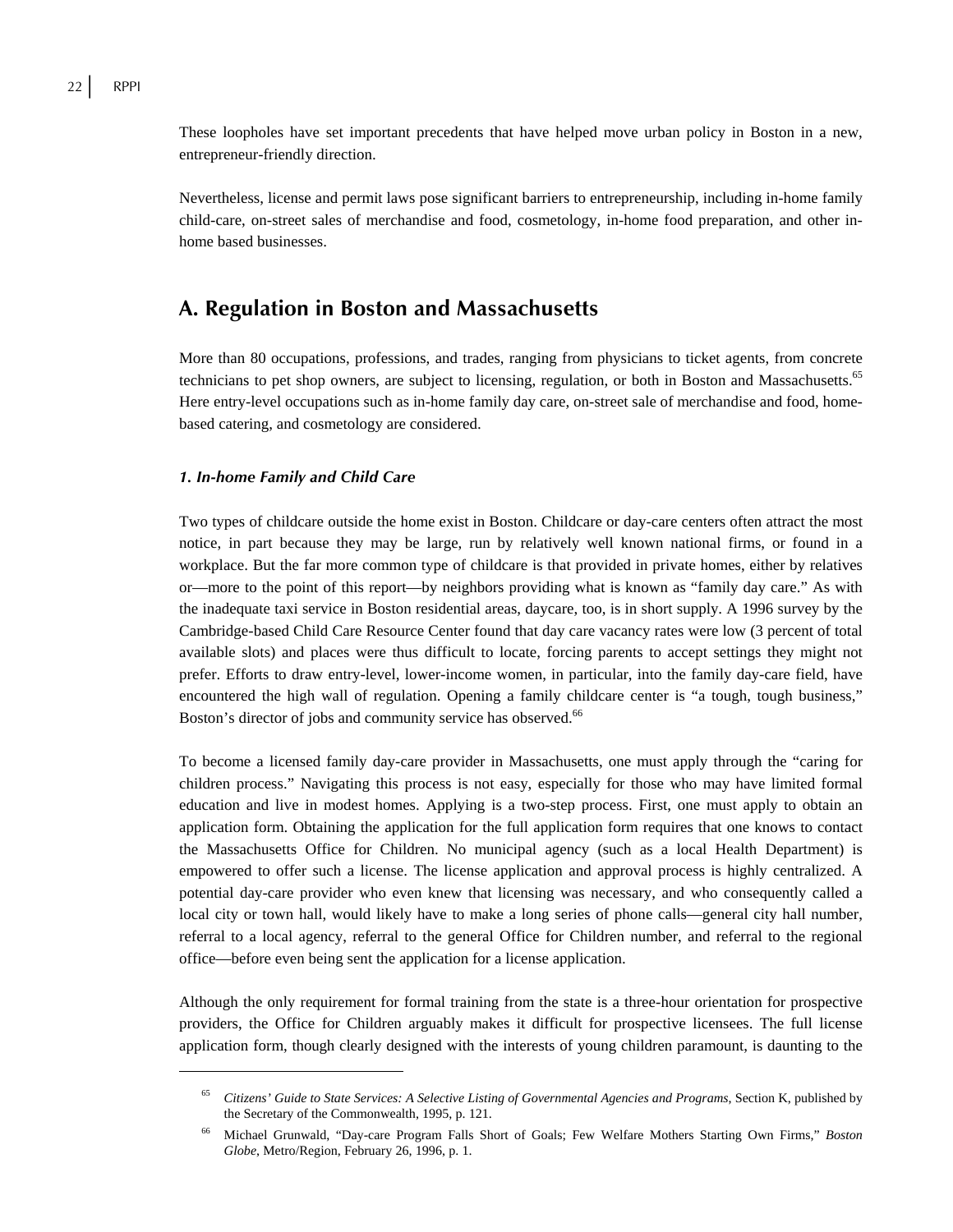point that it may work against its own intended goals by encouraging providers to operate without formal certification.

Consider the application's length. The explanation of requirements runs nine pages; the application form itself is 10 pages with seven sections.<sup>67</sup> Neither contains a phone number of someone to contact with questions. What accounts for this length and detail? The answer involves what is clearly well-intentioned standard-setting, standards that assume parents cannot assess the quality of childcare providers on their own and that providers have no incentive, lacking minute standard-setting by the state, to provide high-quality care on their own.

Consider also some of the license requirements. Providers must specify, in writing, how the children's days are to be structured. "Describe in detail how you would spend your day with daycare children. Include activities for all age groups, meals, snacks (a nutrition plan is required), diapering, toileting, outdoor play and naps." Providers must even specify how long "time-outs" for disobedient children will be (one minute for each year of age of the child), as well as providing a minimum number of flashlights per floor. Limits on other household members who can help with childcare seem overly strict: not only must "household member assistants" be at least 17 years old, but they can be used no more than 25 hours per week, a limit that would seem to work against family day care operating as a family business. Moreover, some requirements seem difficult for urban residents in particular, who compose a large percentage of public-assistance recipients, to meet. "Outside playspace," for instance, must constitute 75 square feet per child. Those without sizeable yards could struggle to meet such a requirement.

Providers must even specify how long "time-outs" for disobedient children will be (one minute for each year of age of the child), as well as providing a minimum number of flashlights per floor.

> At the same time, the Office of Child Care Services has continued to receive reports of significant numbers of non-licensed, in-home childcare facilities. This experience raises the question of whether the current complexity of the licensing process discourages those on the front lines of childcare in lower-income communities from applying. State officials acknowledge that they regularly become aware of non-licensed childcare providers, usually as a result of complaints. Complaint numbers are notable: unlicensed programs brought to the attention of the state's Office of Child Care Services totaled 349 in 1996 and 319 in 1997.<sup>68</sup>

> Operating informally may be convenient but, pushed outside the mainstream by onerous licensing requirements, childcare providers cannot declare their income should they seek financing for improvements, nor can they declare it to banks should they seek a mortgage for home purchase or renovations. Moreover, because they are operating in the informal economy, they do not pay taxes on what they earn.

The seven sections are: information about you (the applicant); household numbers; license status and capacity; employment history and references; provider qualifications; schedule of activities; and behavior management.

<sup>68</sup> Complaint data reported to Pioneer Institute by Douglas Pizzi, Department of Transitional Assistance, Commonwealth of Massachusetts. Inherent in this situation is the question of whether regulators are, in effect, allowing the best to be the enemy of the good. By insisting on detailed, high standards, they may discourage low-income child-care providers from becoming involved in the formal licensing process at all. High safety standards do no good if enforcement complexity works to leave providers out of the formal system altogether. Ironically, state officials do not, generally, seek to shut down non-licensed providers of whom they become aware but, rather, seek to help them through the licensing process, even as operations are allowed to continue. Arguably, the best—and certainly most convenient strategy for a child-care provider is to operate without a license and wait for authorities to offer help.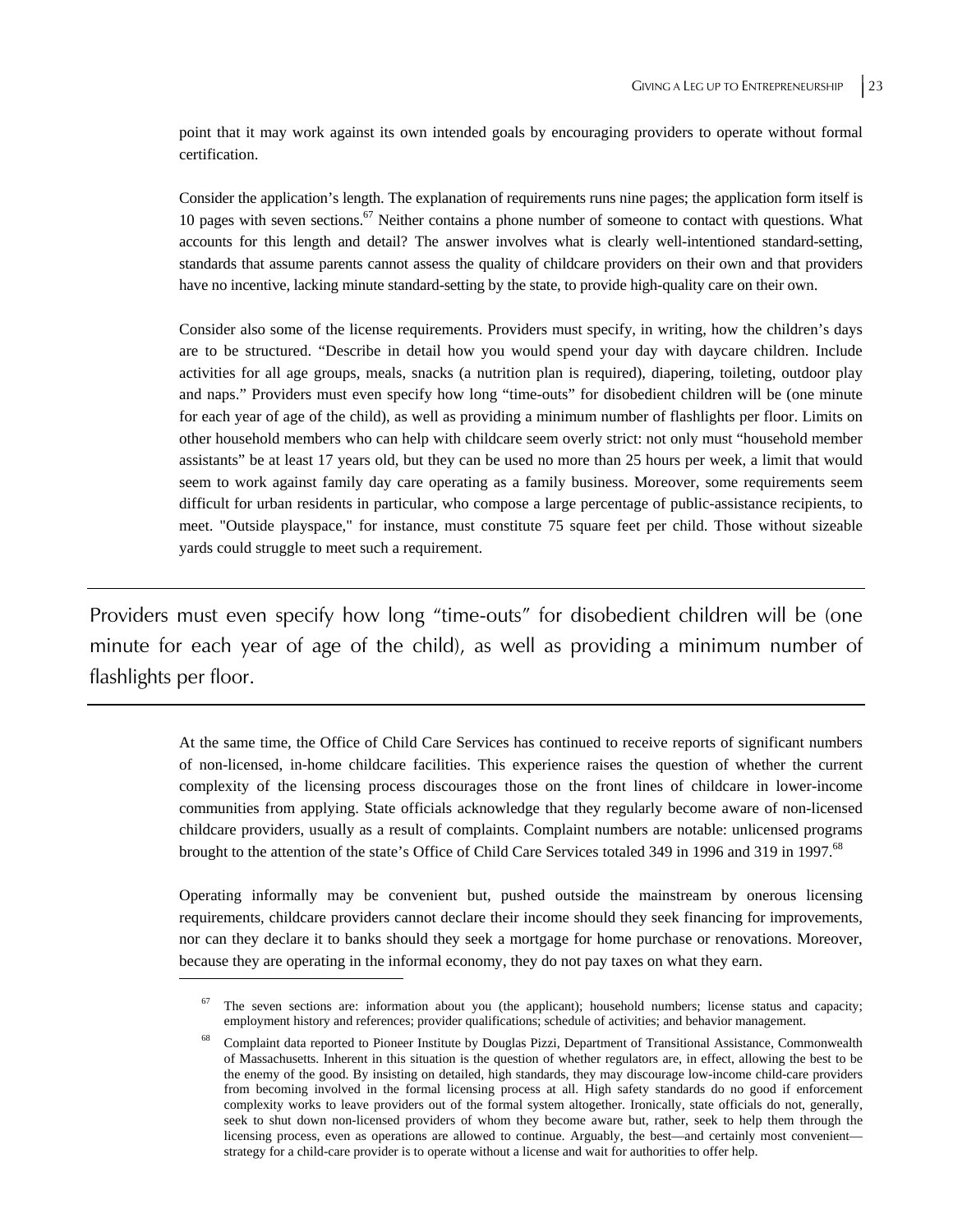#### *2. Street Vendors*

Despite limitations on the number of street vendors permitted in Boston, the city, by comparison to many others in the United States, is notable for the number of on-street merchants who do market their goods. They cluster around the Park Street subway station and Boston Common and around the Downtown Crossing commercial area. They appear on First Night—the city's New Year's Eve celebration—and can be found outside Fenway Park, and somehow show up at busy intersections selling roses on Valentine's Day and lilies for Easter Sunday.

Through regulation and a complex two-level permitting process in Massachusetts, however, the state may have discouraged many others who might like to get a start or earn extra income through an on-street business. Vendors cluster only in the most lucrative areas. These areas are also the most difficult for which to get a permit. Moreover, there are questions to be asked about the operation of the most prominent vendor areas, as to whether they have been fairly apportioned or run so as to encourage the maximum number of vendors. While on-street businesses will never offer a large number of jobs, they nonetheless help establish an atmosphere of entrepreneurship in a city and offer a way up for those starting out. The need for public safety and order must be balanced with the goal of job creation.

As matters stand, becoming a legal "vendor, transient vendor or hawker" in Massachusetts is a fairly complex task—one that would require a person starting out in such a business to deal first with state government, then local government. To become a "hawker" or "peddler," one must begin at the state level by obtaining a license, good for one year, from the state's Office of Consumer Affairs. One must post a \$500 bond and pay a license fee that ranges from \$55 to \$62. There is also an insurance requirement (\$200 to \$300 a year), as well.

Having obtained a license at the state level—which authorizes an individual to enter the business—one must obtain a permit for the activity itself, this time at the local level from the Licensing Division of the Boston Department of Public Works. If one wants to prepare and sell food, an array of additional local authorities, housed in separate parts of municipal government, must approve. A local health inspector (in Boston, the Inspectional Services Department) must grant a health permit. A written "food managers" course is required. A license for the facility as well as the individual must be granted by health authorities. If cooking is involved, the fire prevention division of the local fire department must grant a propane permit. All in all, selling food can add \$400 or more to the financial cost of vending on Boston's streets.<sup>69</sup>

#### *3. Home-based Catering and Sale of Homemade Food*

One way that an on-street vendor might wish to base his business might be through the sale of foods prepared at home for sale on the street. In fact, the sale of baked goods and other homemade foods is among the most time-honored ways to supplement income. It can be the means to spawn successful restaurants or catering firms. Nonprofit organizations of almost any imaginable stripe—whether churches raising money for a special charitable project or students raising money for a class trip—have long relied on the sale of homemade food. It is an area ripe for the entry-level entrepreneur, as well, for the obvious reason that almost

<sup>69</sup> Berliner, *Running Boston's Bureaucratic Marathon*, p. 21.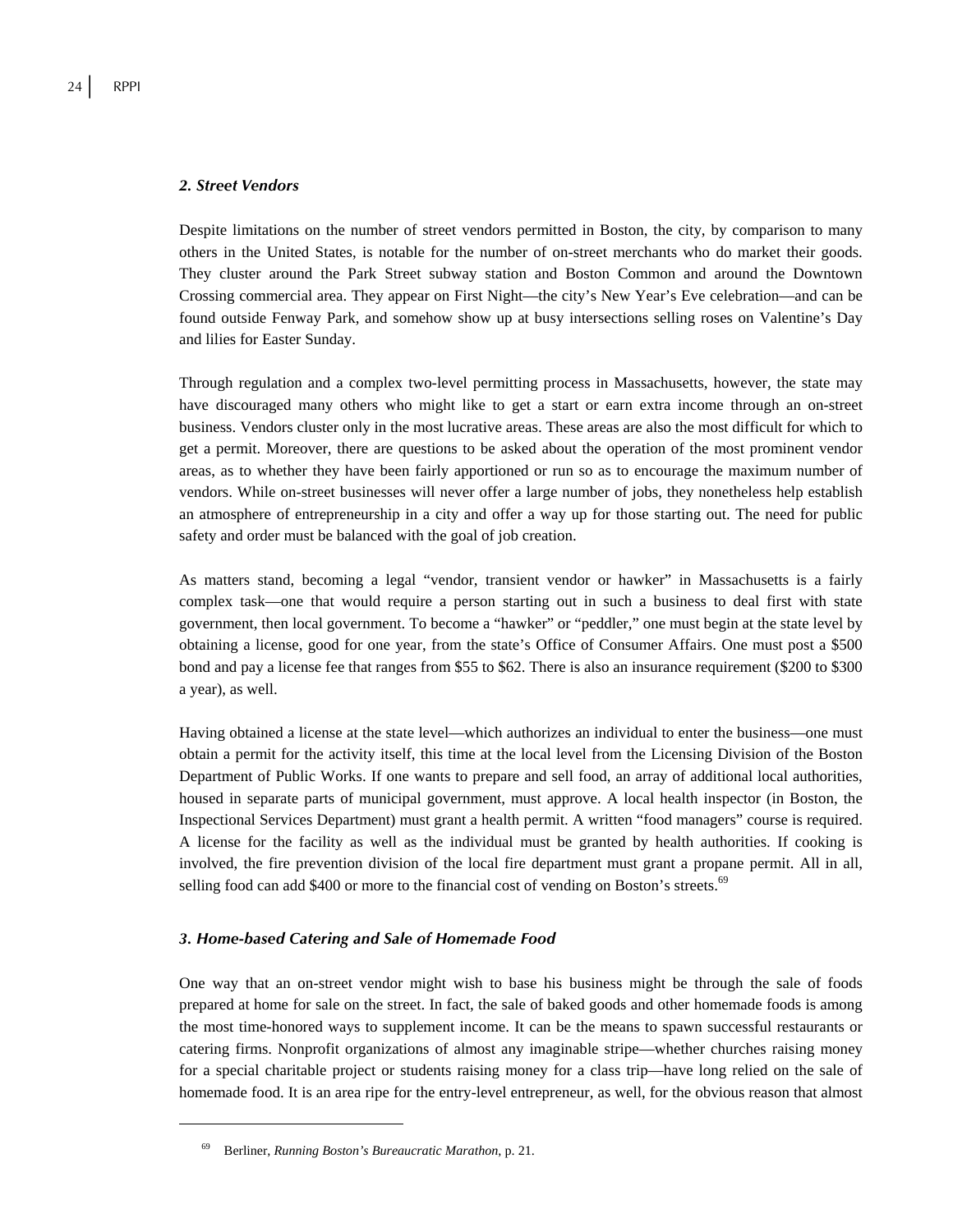everyone has a kitchen and could prepare, at home, foods for sale, whether to neighbors or local businesses. In-home catering could be as small an enterprise as baking cookies but could become as large as private, inhome dinners delivered to customers.

In Massachusetts, however, there is a problem with this scenario. Article X of the Massachusetts Public Health Code explicitly and completely prohibits the in home preparation of food for sale, except under conditions that make it impractical. Specifically, one must demonstrate to local authorities that an entirely separate, second kitchen, including sink and stove, has been set up for commercial preparation of food in the home. These regulations have little direct connection to legitimate health and safety issues with respect to food preparation. Commercial-grade kitchens can be as unhealthy and unsafe as residential kitchens, yet this regulation adds significant costs for start-up entrepreneurs. One's existing kitchen simply may not be used for commercial purposes regardless of how safe or clean the food preparation is. Not even a few pies could be baked, legally, and supplied to a local restaurant.

At the same time, despite such regulation, the last 10 years have seen a resurgence of baked goods for public sale in the farmers' market venues described above. Markets publicize their sale of "muffins, cookies, jams, breads and turkey products." Yet there is an emerging double standard evidenced by these efforts. Inner-city entrepreneurs who might wish to operate a catering or baking business from their homes face the insuperable barrier of installing a second kitchen in their home. Farm families are not subject to similar regulations and are somehow presumed to operate facilities that are safe and sanitary.

There is little doubt, however, that in-home catering is a thriving, if illegal, sector in Boston, serving as an important point of entry for entrepreneurs. In some cases, entrepreneurs are testing the market to determine whether their products are of good enough quality to attract customers. In other cases, illegal in-home caterers may be operating as a regular business, without any intention of expanding. "Everybody starts off illegal at catering," says one caterer in Boston's West Roxbury section, which has grown from an in-home business to a commercial operation with its own take-out restaurant and 32 part-time employees.<sup>70</sup> Even when such a firm surfaces and becomes legal, however, it faces a law which requires a catering firm to obtain a special, temporary permit each time it caters a function in a jurisdiction other than the one in which it is based.

Food preparation and sale have served as traditional means for lower-income and immigrant groups to create products of interest to more affluent markets. Thus, restrictions on catering and in-home food preparation become an important issue. To date, there has been no effort to legitimize the informal markets that have developed; their participants remain at risk of prosecution and face problems in obtaining expansion financing because of their "gray market" status. $^{71}$ 

Local policies enhancing the entrepreneurial climate for small businesses are hard to identify in-home food preparation. However, the advent of farmers' markets and the informal tolerance that has greeted the sales of

Interview with David J. Bobb, Research Associate, Pioneer Institute for Public Policy Research, Boston, Massachusetts.

The solution to this inequity does not involve extending draconian standards to farm families nor cracking down on existing urban in-home caterers but rather to devise a common sense test for both urban and rural in-home food preparers—test the product rather than set burdensome standards for the process. This might mean unannounced spotchecking of finished food products by public health departments, as well as full disclosure, in the form of a posted sign by vendors that their products were baked at home in a noncommercial kitchen. One can only wonder whether the existing high standard actually harms the public health by forcing home bakers underground. Health authorities would be well advised to survey locally owned restaurants—for informational, not law enforcement, purposes—to determine whether homemade goods are widely for sale already. As with standards for in-home childcare, a common-sense standard for testing finished products may actually serve as an increased safeguard to public health—and a boon to entry-level entrepreneurs.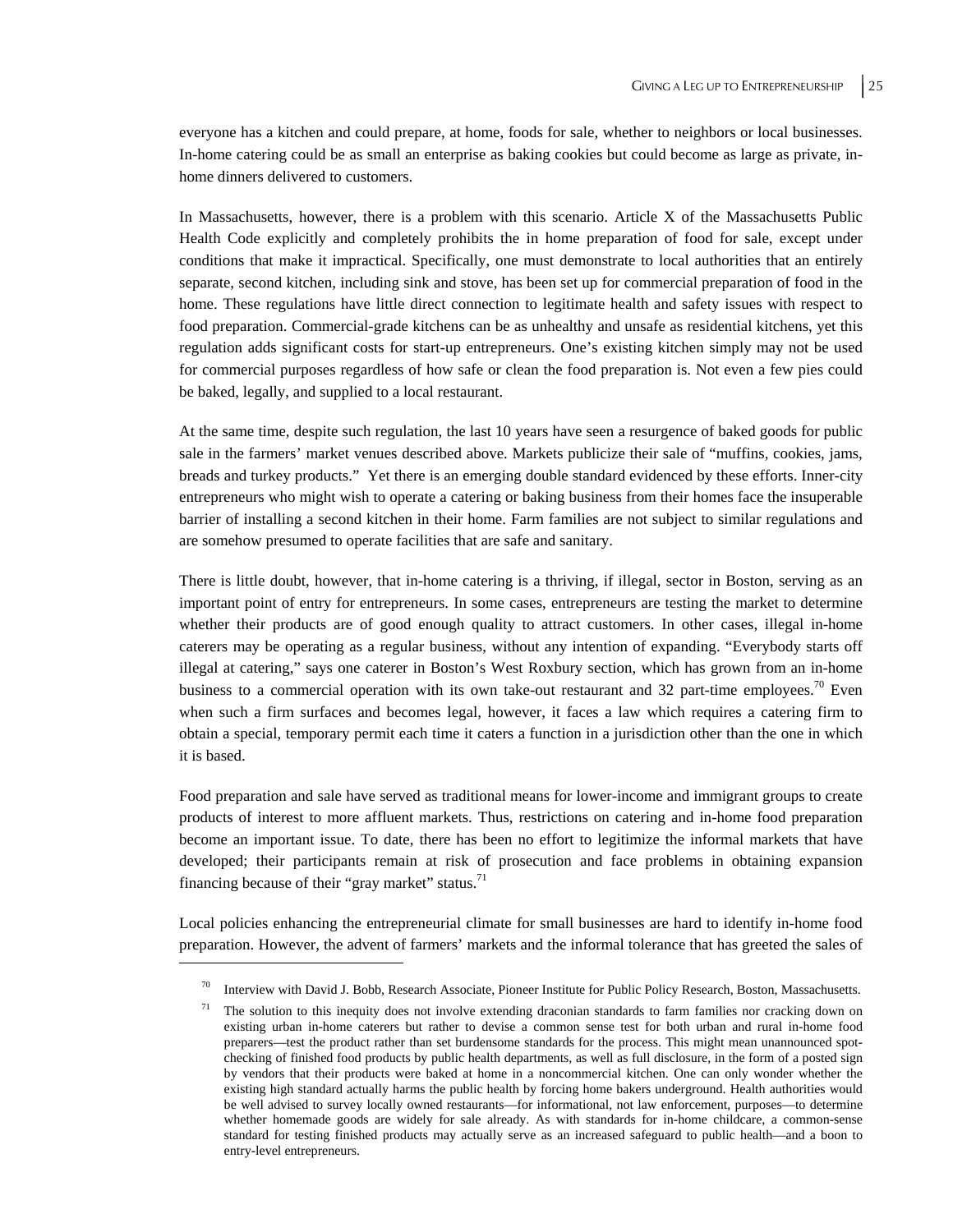homemade baked goods are steps in the right direction. So, too, is the development of a trade group—the Federation of Massachusetts Farmers' Markets—an avowed proponent of outdoor sale of such products. These developments may help spur reforms in the future that could further encourage entrepreneurship in this area.

#### *4. Hair Braiding*

African-style hair-braiding emerged as a singularly popular style in the black community of the 1990s. (This popularity, by the way, is international. Hairbraiders can be found in London, Kingston, and Johannesburg, as well as New York, Boston, and Los Angeles.) Prominent African-American female role models, from Whitney Houston to Cheryl Miller, can be seen with their hair in intricate cornrow braided styles. Those who fashion such hair are skilled craftswomen who have, in all likelihood, apprenticed to other women, in passing along a black community tradition. Hairbraiding, like in-home childcare, offers a chance for women to capitalize on skills they have learned informally but for which there is clearly a market demand. Often, hairbraiding can be done in one's own home, without any significant capital investment. "Kitchen salons surge in popularity," headlined the *Boston Globe* in October 1995, "as black women seek out natural look."<sup>72</sup>

In-home African-style hairbraiders, however, run afoul of two major forms of regulation—the steep requirements for traditional, nonbraid-related cosmetology training, which must be met to obtain a license to perform hair-related work, and zoning laws that govern in-home businesses.

A hairbraider, to be licensed, would have to learn manicuring, makeup, permanent waves, hair coloring, and other skills that seem clearly distinct from braiding.

> To become a licensed cosmetologist in Massachusetts, one must—in addition to such modest costs as \$50 for a hairdresser's license and \$89 to take the test administered by the state Board of Cosmetology—spend \$5,000 to \$8,000 for a 1,000-hour course at an approved cosmetology school. A legally required apprenticeship mandates a two-year period before a licensed cosmetologist is permitted to operate a business. These are requirements that could seem appropriate were it not for the fact that training at traditional schools of cosmetology has nothing to do with African hairbraiding. African-style hairbraiders do not learn their skill at such schools, and the skills taught there do not pertain to African-style braiding. A hairbraider, to be licensed, would have to learn manicuring, makeup, permanent waves, hair coloring, and other skills that seem clearly distinct from braiding. The effect of this steep, yet irrelevant, requirement is that most hair braiders operate illegally. They are then forced to remain circumspect in opening their doors or advertising their wares. No matter how successful one is in the underground economy, one can never make the next step toward mainstream status and obtain bank loans, for instance, if regulation stands in the way. In-home braiders who develop a following and want to expand into their own storefronts, hire others, and start a fulltime business are inevitably inhibited by the fact that such prominence can lead to notice by the authorities.

## **B. Home-based Businesses**

<sup>72</sup> Pamela Reynolds, "Homespun Hair; Kitchen Salons Surge in Popularity as Black Women Seek Out Natural Look," *Boston Globe*, October 25, 1995.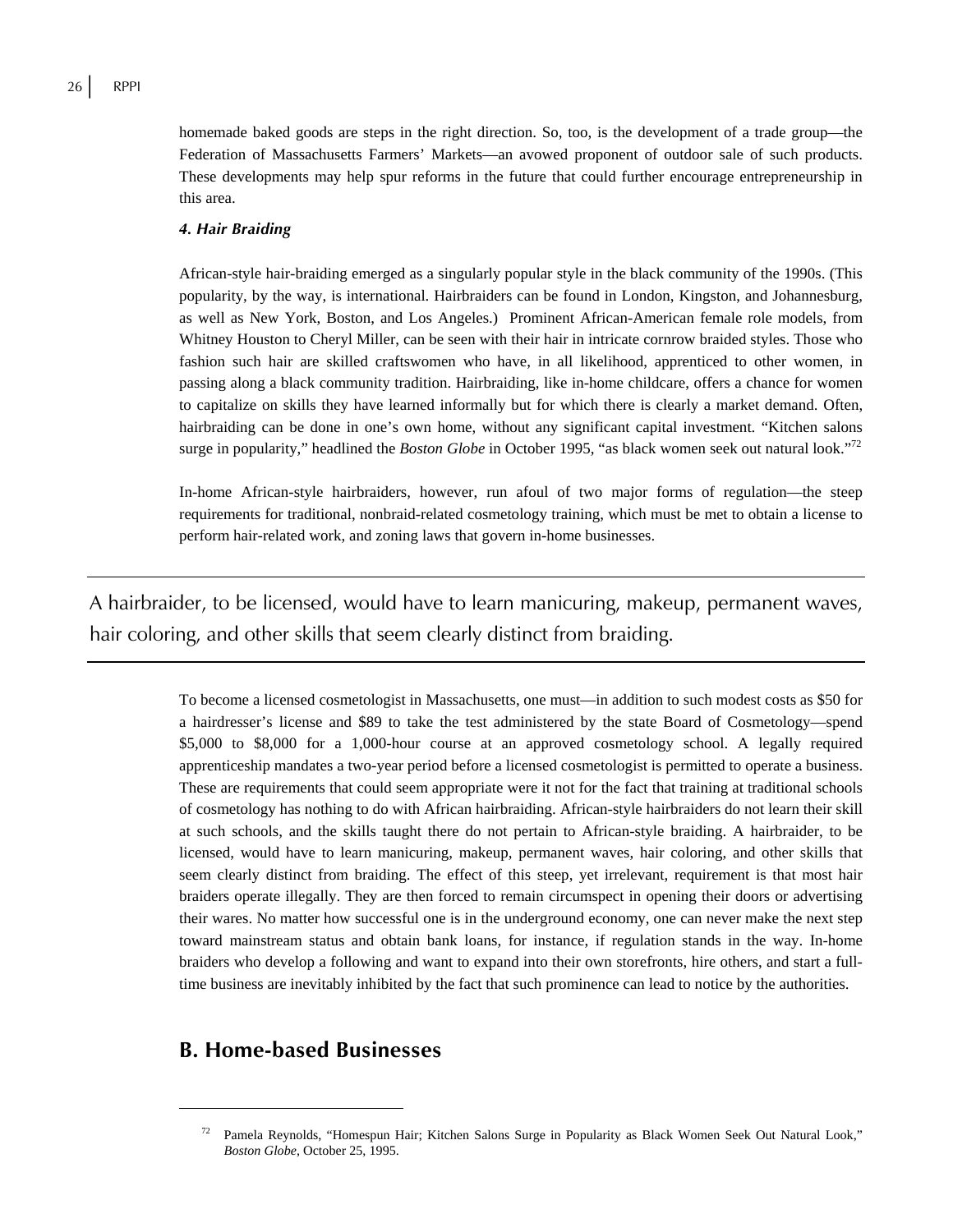In-home hair salons are a subset of the larger issue of in-home businesses generally. Any enterprise that generates foot traffic in a residential area is likely to generate controversy. If the area is zoned strictly for residential use, in-home businesses are not permitted. Creating exceptions is likely to be a fractious process; even in-home medical offices for psychiatrists and psychologists can be unwelcome by neighbors. Nonetheless, in poorer neighborhoods where there is a need both for an increase in employment opportunities and commercial enterprises, in-home businesses confined in their operating hours so as not to pose a nuisance to neighbors could exist.

In principle, many businesses could begin at home. Few businesses have the financing to start up with complete staffs, workshops, and office area. Technology is making it even easier—sometimes necessary—to start up a business from home: cell phones and pagers give businesses mobility. Computers allow information to be stored efficiently and in small areas. Moreover, most businesses, by starting out small, have minimal space needs. Even a nail-care salon could start out with a chair, good light and ventilation, and the essential tools fit neatly and compactly near the work area.

Local zoning codes, however, often hamstring the start-up of small businesses and limit their potential to expand and grow. Boston's Article 80 defines an "Accessory Home Occupation" to include "sewing, piano lessons, tutoring, and similar uses which are clearly incidental to the dwelling for dwelling purposes and do not change the character thereof." While seemingly unobjectionable, this definition hides many other potential pitfalls.

Local zoning codes, however, often hamstring the start-up of small businesses and limit their potential to expand and grow.

For example, Article 10 of Boston's Zoning Code specifies that home-based businesses cannot:

- Use more than 25 percent of the floor area (or rear yard) of the main building (or lot) for business purposes (Section 10-1);
- Be visible in front or side yards (Section 10-1);
- Employ anyone not living in the home (Section 10-2);
- Maintain inventory (Section 10-2);

 $\overline{a}$ 

- Use windows to display or advertise to attract customers other than "professional announcement signs" (Section 10-2);
- Conduct a business office open to the public (Section 10-2); or
- Have public access or generate traffic flow as a result of the business.<sup>73</sup>

These restrictions are designed to limit any visible sign of business activity outside the home and in the neighborhood, but they also regulate the character, content, and professionalism of the business. For example, Boston's zoning code arbitrarily prohibits any business with an employee who lives outside the home. The zoning code does not prohibit multiple employees; it just discriminates against employees who do

<sup>73</sup> Jeffrey Hampton, Zoning Administrator, City of Boston, interview with David Bobb, Pioneer Institute, August 27, 1999.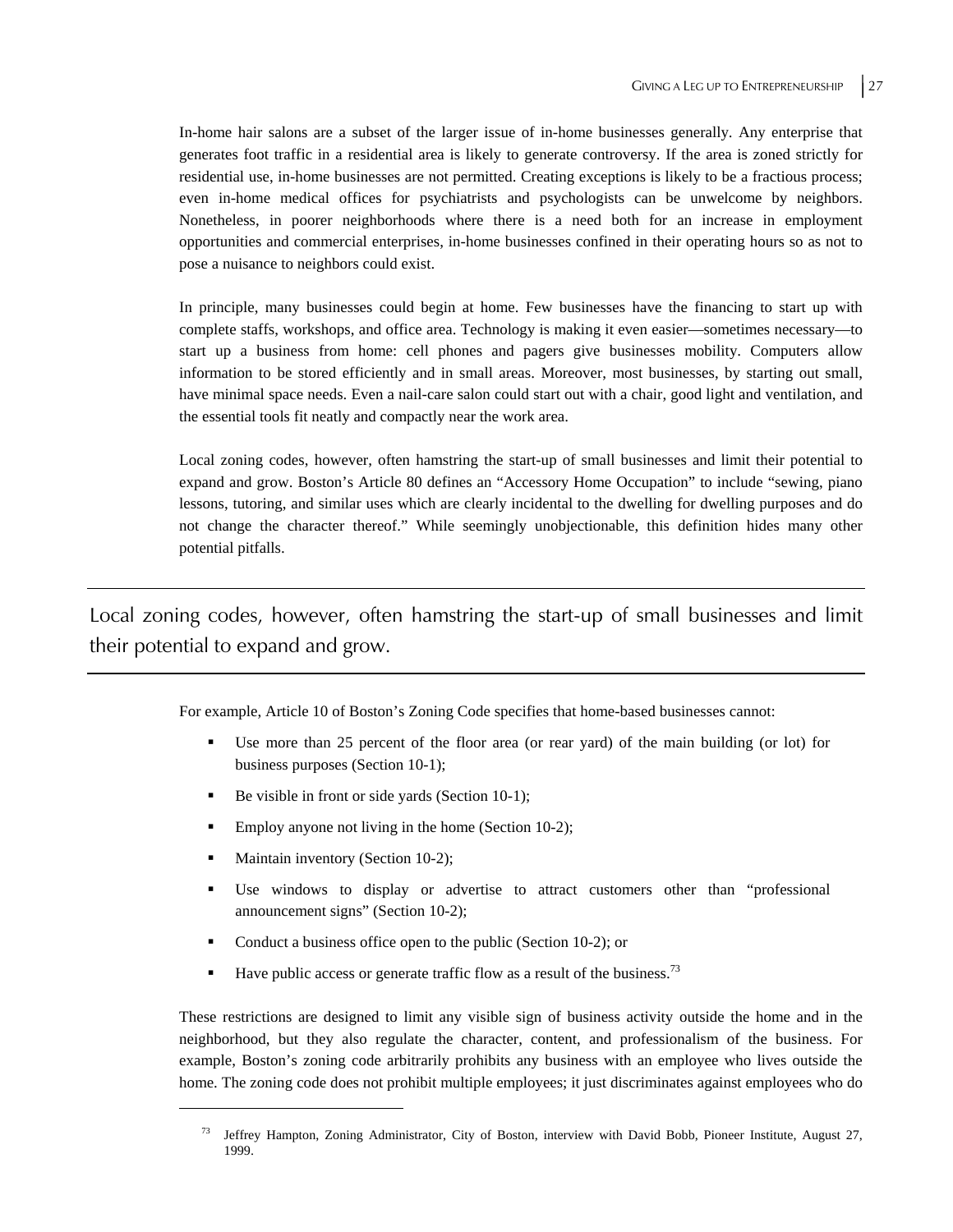not live in the home. Thus, a business can pay a secretary, receptionist, or bookkeeper as long as they reside in the home. Whether the employee lives in the home or not, the impact on the neighborhood is virtually nonexistent.

Numerous other businesses and occupations could run afoul of the law:

- A **home remodeling contractor** could not operate from his home if clients came to the home to inspect blueprints or go over cost estimates for jobs. Multiple trips to and from sites and appointments could generate vehicle and pedestrian traffic that officials might consider inappropriate for the neighborhood. A home-improvement contractor would also own and use mechanical or electrical equipment that is not normal for domestic use, or store materials in the house and garage that could exceed the 25 percent space limitation.
- A **catering business** would find these regulations difficult as well. The caterer's kitchen might constitute more than 25 percent of the floor area, once cooking and food-preparation areas are considered. (Storage of food could be considered inventory.) Anyone hired to help in the kitchen to prepare food would be an employee not living in the home.
- A **retail store** would not qualify because more than 25 percent of the floor area would likely be used for the business (e.g., on the first floor), the business involves the receipt, delivery, sale, and storage of merchandise, and customers would come into the house to purchase goods and services. In fact, virtually any service in which the proprietor meets with customers one-on-one would be prohibited under Boston's zoning code.
- A **nail salon/beauty parlor** would not qualify because it would produce traffic in greater frequency than normally found in the adjacent residential area. It also might run up against the floor-area limitations.

As a result, businesses that could be easy to start up and require little capital end up eating up revenues for commercial office rent, commuting time, duplicative utilities and telephone expenses, and numerous other restrictions. When combined with more specific licensing regulations for individual businesses, the costs can easily become prohibitive. These regulations also limit the ability of small businesses to expand and encourage them to stay underground.

Businesses are restricted in residential neighborhoods because most zoning codes presume that homes and commerce are fundamentally incompatible and should be segregated. By keeping commercial business outside of residential areas, spillover effects such as noise, traffic, and pedestrian activity can be minimized. Yet, local zoning codes and home-based business regulations rarely focus on the impacts of home-based businesses. Rather, they direct their regulations at the characteristics of the business.

## **C. Conclusions**

In sum, state and local regulations can produce formidable obstacles to entrepreneurship in Boston. Extending the analysis from taxicab regulation to additional cases such as street vending, in-home day care, catering and home-based food sales, and home-based businesses, we can evaluate Boston's regulatory climate based on the five criteria outlined in the previous section:

1. **Regulations rarely address performance and quality issues.** In-home childcare applications were long on inputs, but low on performance criteria. In the case of in-home food services, the Massachusetts health code requires food preparation in a second kitchen, irrespective of the health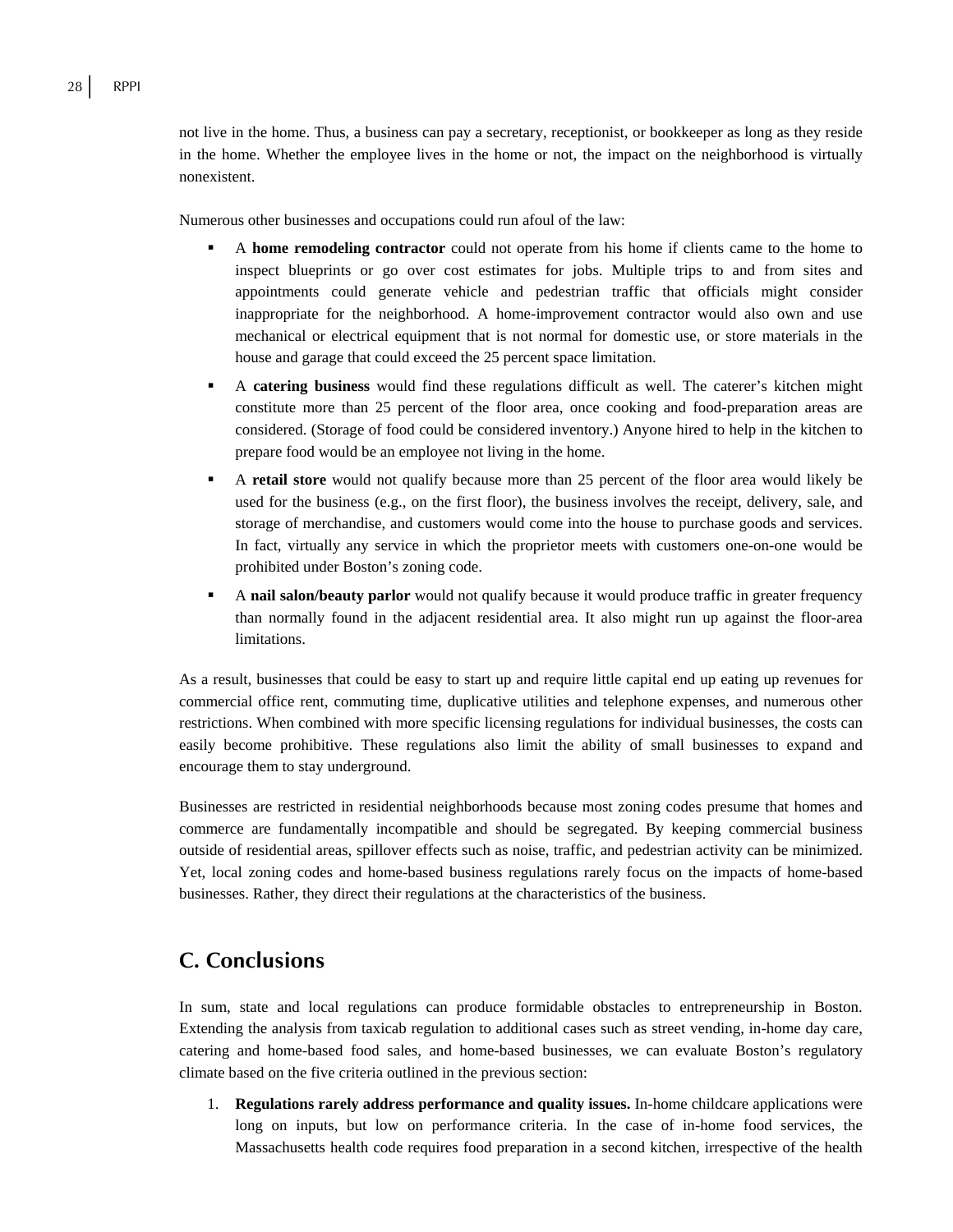consequences or effects on food quality. In the case of hair braiding, education requirements for obtaining a cosmetology license have no relationship to the quality of the service provided. Similarly, street vendors are prevented from selling their wares outside of designated areas even when demand might exist for their products.

- 2. **Regulations tend to focus on compliance with rules***.* Bureaucratic permitting and licensing seems to dominate the state and local regulatory framework: hair braiders must take courses to learn skills they would never apply in their trade; in-home day care providers must negotiate a lengthy application process; and home-based business regulations apply generally to all types of business regardless of tangible neighborhood impact. Instead, regulations focus on across-the-board criteria such as percentage of home space devoted to commercial use, employment of nonresidents, and visible signs of business activity.
- 3. **Regulatory approaches are diverse.** Specific regulations appear to vary by industry and business type. State agencies regulate in-home day care services, while the city permits street vendors. The planning department oversees land-use and zoning issues, while the department of health regulates catering and in-home food preparation. Identifying the appropriate agencies for obtaining permits is clearly a daunting task, particularly for those unfamiliar with the state and local regulatory framework.

Businesses are restricted in residential neighborhoods because most zoning codes presume that homes and commerce are fundamentally incompatible and should be segregated.

- 4. **Regulation can significantly complicate business ownership.** The application for an in-home day care provider was complicated and burdensome. The state's director of jobs and community services called it a "tough process." Not surprisingly, the state receives hundreds of reports of unlicensed day care facilities. Similarly, many of the restrictions on catering services and in-home food preparation are ignored to avoid excessive permitting and regulations that add costs (e.g., second kitchens, event-specific permitting) while adding little to the value of the service provided.
- 5. **Regulations favor existing businesses.** By virtue of the complicated application process, established companies have an advantage over upstarts. Catering across city boundaries requires businesses to obtain a new permit for each event outside their home city. In the case of hair braiding, education mandates with no reasonable relationship to the service provided add as much as \$8,000 to the start-up costs of a new business. Similarly, restricting street vendor permits to specific locations increases competition and congestion in those areas, favoring existing permit holders over new comers.

The evidence from the case studies in Boston suggests that the regulatory framework significantly complicates the process of starting new businesses. Moreover, these complications add to the costs of starting a business without compensating benefits from enhanced service quality or product. Indeed, the main impact appears to be creating barriers to entry that limit competition. Thus, the effect of many of these rules may be to reduce service quality and variety.

These regulatory burdens likely fall disproportionately on low-income, less educated, and minority applicants because of the time, resources, and knowledge of the system required in order to obtain legal permission to operate their business. While Boston is making some headway in streamlining the process (see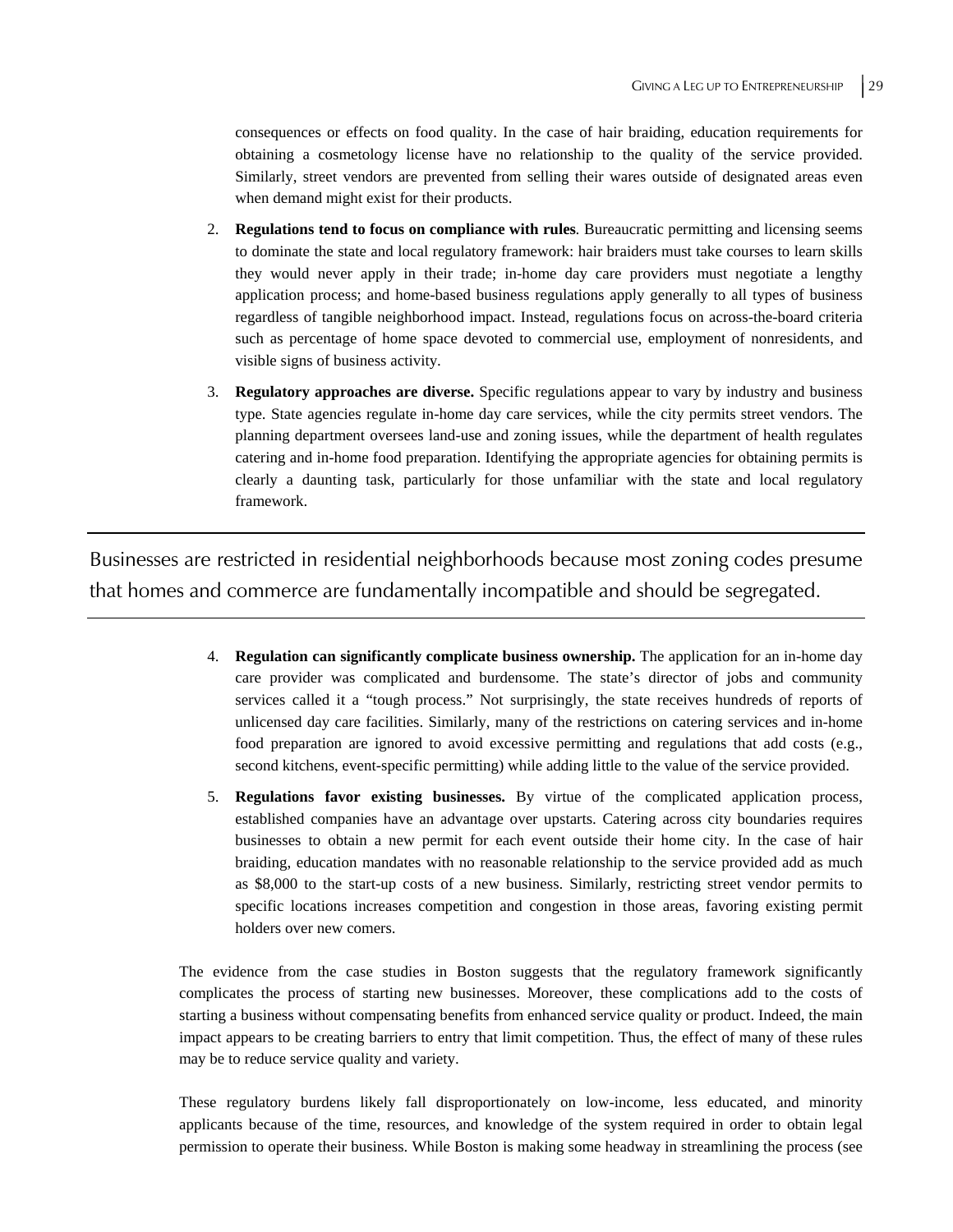### 30 RPPI

Section Seven), the process itself suggests structural reforms might be more effective in increasing economic opportunity in Boston than ad hoc tinkering with existing laws. These issues will be explored in more depth in the final parts of this report.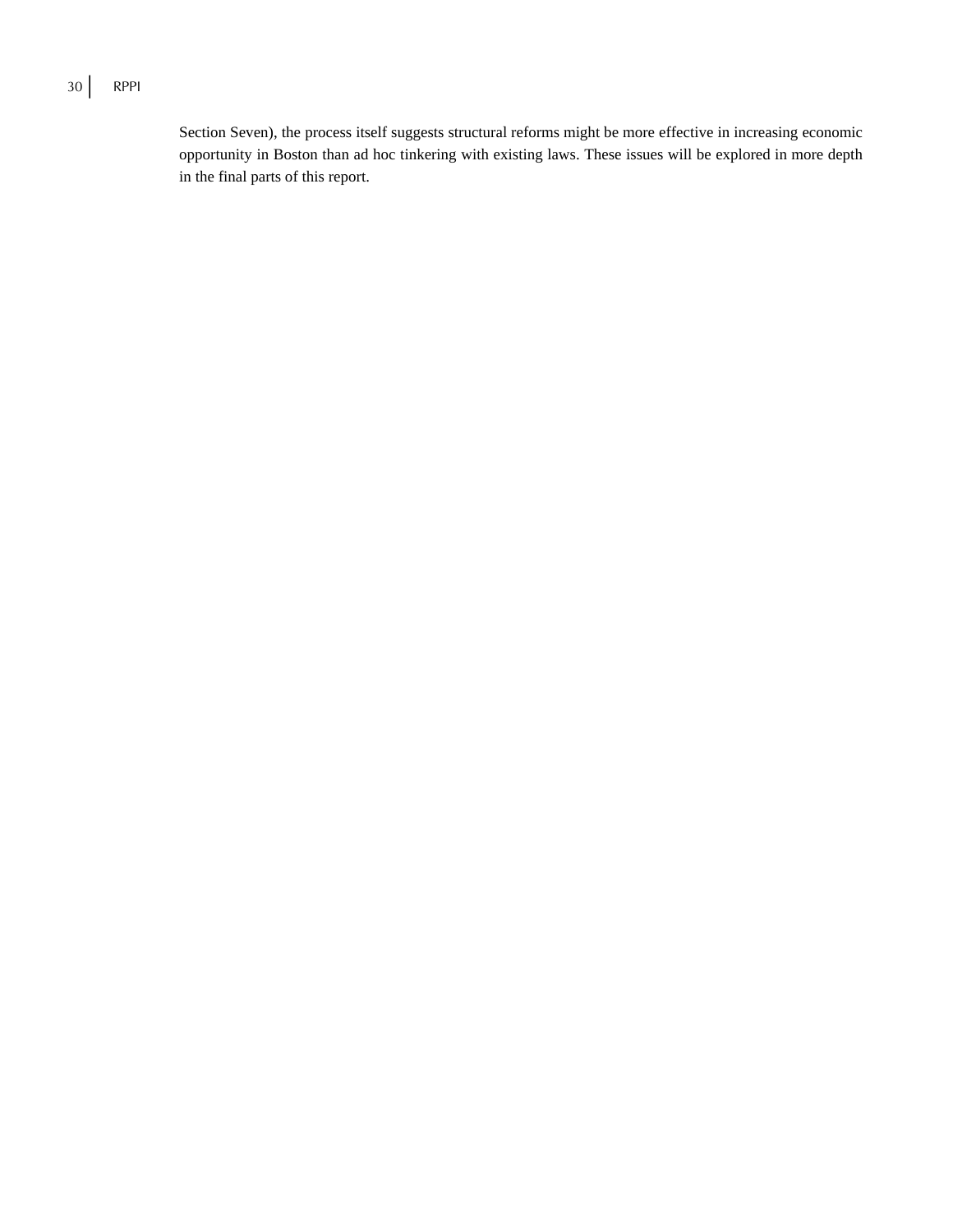$\overline{a}$ 

# **Holding Up Progress in Boomtown: Dallas**

he Dallas metropolitan area is big and getting bigger. According to the Greater Dallas Chamber of Commerce's web page, the City of Dallas was the ninth largest city in the United States with more than one million residents.<sup>74</sup> The greater Dallas metropolitan area has a population of more than three million, making it the 10th largest in the United States. About 285 people per day moved to the Dallas/Fort Worth (D/FW) area between 1990 and 1996, a total of more than a half-million residents, the third largest gain of any U.S. metropolitan area and nearly one-fourth of Texas's total population growth. Dallas residents are ethnically diverse with citizens from all over the world, including the nation's  $12<sup>th</sup>$ largest Hispanic population,  $17<sup>th</sup>$  largest Asian population, and  $10<sup>th</sup>$  largest African-American population. The Dallas area has a young labor market with a median age of 32.1 years compared to the national average of 34.8 years. The 1<br>Con<br>than

| <b>Table 2: The Dallas Economy</b> |          |          |  |
|------------------------------------|----------|----------|--|
|                                    | U.S.     | Dallas   |  |
| Employment growth                  | 1.5%     | 5.1%     |  |
| Personal income growth             | 5.6%     | 7.5%     |  |
| Per capita income                  | \$24,436 | \$26,906 |  |
| Unemployment rate                  | 4.9%     | 3.7%     |  |

Source: *Statistical Abstract of the United States, 1998* (U.S. Department of Commerce: Washington, D.C., 1998), p. 403.

Texas in general and Dallas in particular enjoy a favorable business climate. Neither the city nor the state has a personal income tax. The state does not have a property or unitary tax, but it does have a "franchise" tax on corporations (but not on individual proprietorships or partnerships).<sup>75</sup> Aside from low taxes, Texas is attractive because it is a right-to-work state with the fourth lowest number of unionized workers (6.6 percent).

The pro-business attitude of state and local governments in Texas has contributed to the economic boom in the D/FW metropolitan area. Nevertheless, regulatory barriers to business formation exist which, if lowered,

<sup>74</sup> Greater Dallas Chamber of Commerce Web site, http://www.gdc.org/dfacts.htm

<sup>75</sup> This is similar to a corporate income tax—it is a tax on the greater of a corporation's net taxable capital (0.25 percent) or its earned surplus (federal net taxable income plus compensation paid to officers and directors, taxed at 4.5 percent.)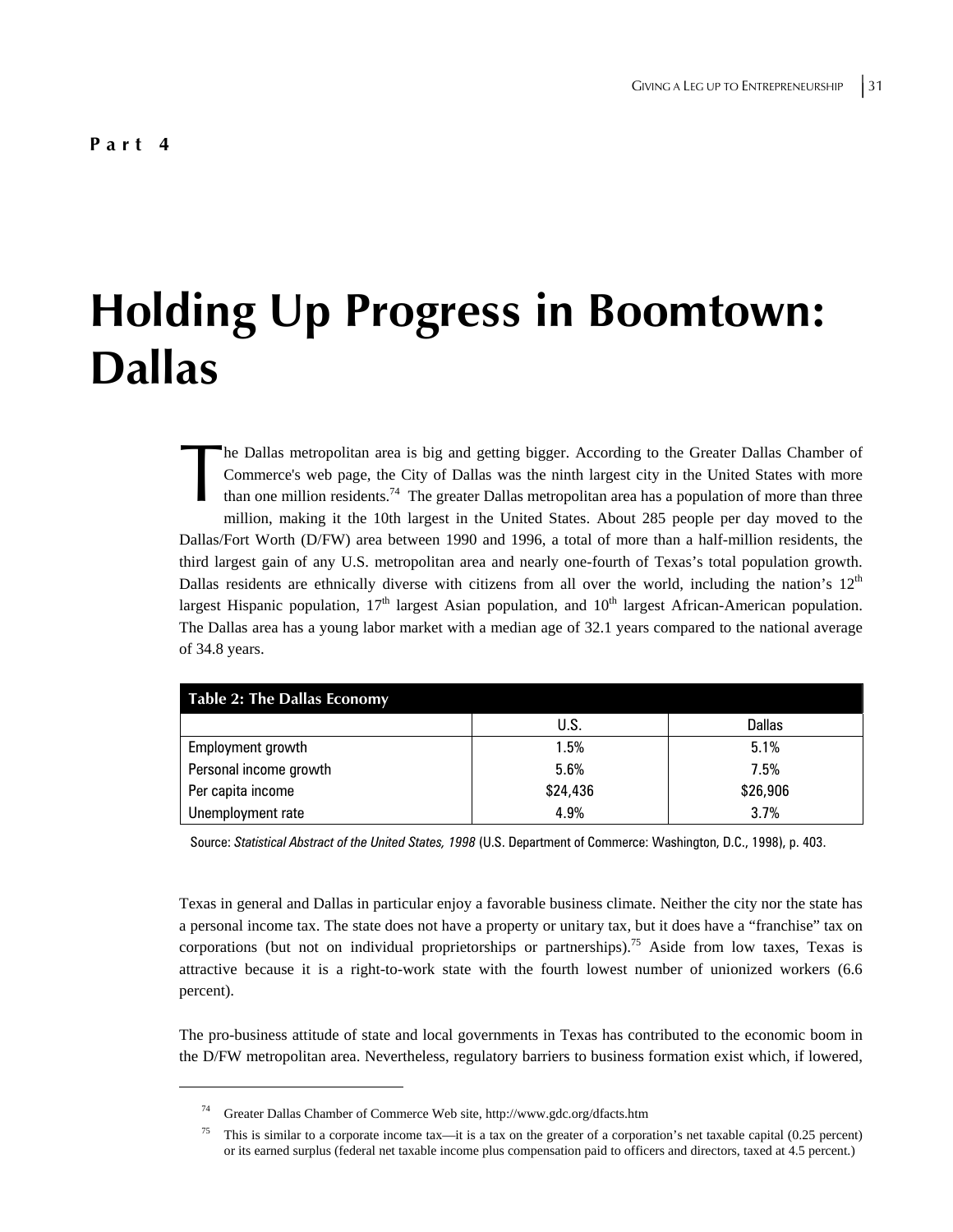could lead to even greater prosperity, particularly in lower income areas of the City of Dallas. These obstacles range from the mundane like filling out and/or posting required paperwork to investing substantial resources in building infrastructure to meet city specifications and ensuring that employees are properly licensed. Rather than examine the myriad of local regulations every Dallas entrepreneur faces this section examines just a few of the regulatory hurdles involved with the creation of a new business.

## **A. Local Barriers to Entrepreneurship in Dallas**

There are as many types of industries and businesses as there are ways to describe working conditions and activities. However, for the purpose of examining barriers to entrepreneurship in Dallas, in this part we discuss two broad categories of entrepreneurial endeavors: home-based businesses and standard businesses with site-specific commercial, industrial, and/or retail space.

#### *1. Home-based Business in Dallas.*

In Dallas, by far the most extensive regulation of home-based work is at the local level. Indeed, more than 90 percent of local communities have ordinances regulating home-based businesses.<sup>76</sup> Dallas has neither the most draconian restrictions on home-based businesses (some communities outlaw them entirely), nor the most lenient ordinances.

Dallas, like most municipalities, has general prohibitions on activities that create "excessive" noise, noxious odors, traffic problems, or other standard nuisances. Beyond these performance-based issues, the Dallas Development Code states that persons engaged in home-based businesses shall not:

- Sell any products on the premises; $^{77}$
- Operate before 8:00 a.m. or after 6:00 p.m. for outdoor activities and before 8:00 a.m. or after 10:00 p.m. for indoor activities;
- Advertise either on or off premises via a sign, display, or in a telephone directory; and
- Use any equipment other than "ordinary" home appliances.<sup>78</sup>

In addition, home-based companies cannot have more than 10 patrons on premises at one time and cannot employ more than two nonresidents on the premises—with all nonresident employees limited to no more than four hours work (individually or collectively) per week.

All-in-all, however, these restrictions are unobtrusive compared to cities such as Boston, with no apparent restrictions on the type of service or product that can be provided.

<sup>76</sup> Joanne Butler and Judith Getzels, *Home Occupation Ordinances* (Chicago: American Planning Association, 1985), p. 5.

While we have been unable to determine whether this also restricts mail order and computer-based sales from the home or whether it just disallows the actual transfer of merchandise between a seller and buyer in the seller's domicile, this prohibition does extend to retail sales such as those made by Avon, Amway, and Tupperware. Salespeople for these and other products are evidently allowed to make sales in the buyer's home but not to make such sales in their own homes.

Dallas Development Code, Part II, Sec. 51 A-4.217, p. 260.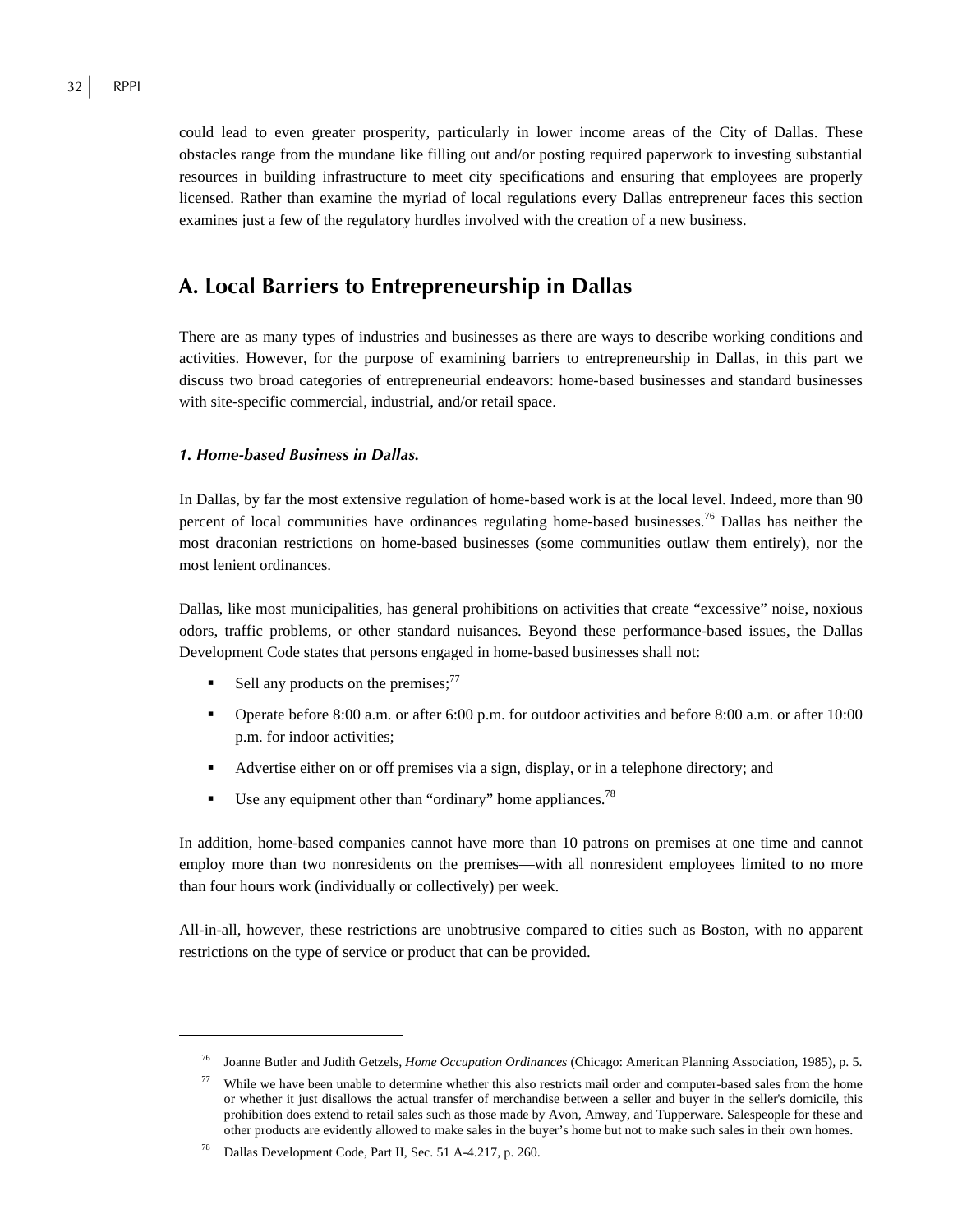#### *2. Regulatory Barriers to Standard Businesses in Dallas*

An entrepreneur in Dallas who wants to build a new office, retail, commercial, or industrial space must first obtain a building permit, which represents the city's authorization to begin construction. This permit is issued only after a comprehensive review of development and construction plans to comply with city policies for development and construction. The process to obtain a building permit averages two to three weeks for new commercial permits, relatively short by other city experiences. Construction for a new business does not begin until a Master Permit is issued. The minimum fee for a master permit is \$46.00 (which is just the cost of filing—other costs apply if the permit is granted).

After a Master Permit is issued and construction begins, City of Dallas staff must verify that the building is built according to the Dallas development and construction codes. The city inspects the construction process at each stage of development. A permit expires within 120 days of being issued if work has not been started. When a building reaches completion, there is a final inspection. Before the building can be occupied, a certificate of occupancy must be applied for and approved.

Utility services will not be activated unless these structures comply with city codes. To request an inspection individuals can use the Automatic Inspection Request System. This is an automated phone-in system that allows individuals to schedule an inspection over the phone. Businesses need to provide approved plans that must be on site, the master permit must be posted on site, and the address of the site must be posted and visible from the street. Also, individuals must ensure the inspector is notified of the need for the inspection at each stage of construction. The cost of this inspection process is paid through permit fees. A Certificate of Occupancy costs \$175.00; partial or temporary Certificates of Occupancy are \$104.00.<sup>79</sup>

#### a) Development Impact Review

When city of Dallas staff concludes, based on standards adopted by the city council that a development is likely to have a significant impact on surrounding land uses and require additional infrastructure, a Development Impact Review is required to assess the proposed development's impact on traffic generation, building site and layout, buffering, and landscaping. The Development Impact Review process may take no more than 30 days after submittal of a completed application. It is normally processed within 10 working days concurrently with the Master Permit Review. The fee for the Development Impact Review cost is \$50.00.

#### b) Special Parking Agreement

1

In some areas of Dallas targeted for urban renewal or redevelopment, additional parking is not required. A special parking agreement allows individuals to provide part or all of the required parking for this development on site rather than sharing required parking spaces with another development. In areas where parking is required, the business owner is obligated to provide one parking space for every 100 square feet of office space. If a business had trouble providing the required number of parking spaces for a development, a Shared Parking Agreement, a Remote Parking Agreement, or Packed Parking Agreement can provide flexibility in providing the required parking. In order to establish such an agreement, individuals need to

The costs cited for the Master Permit, Inspections, Certificate of Occupancy, etc. are only the direct costs. They do not include indirect costs such as the cost of hiring lawyers and architects to ensure that all codes are complied with or manhours spent researching relevant business regulations and filing paperwork. There are more than 15 other permits and fees involved in the building construction, inspection and service process, ranging from \$208.00 for a sidewalk waiver to \$2.00 per permit issued by mail for postage and handling.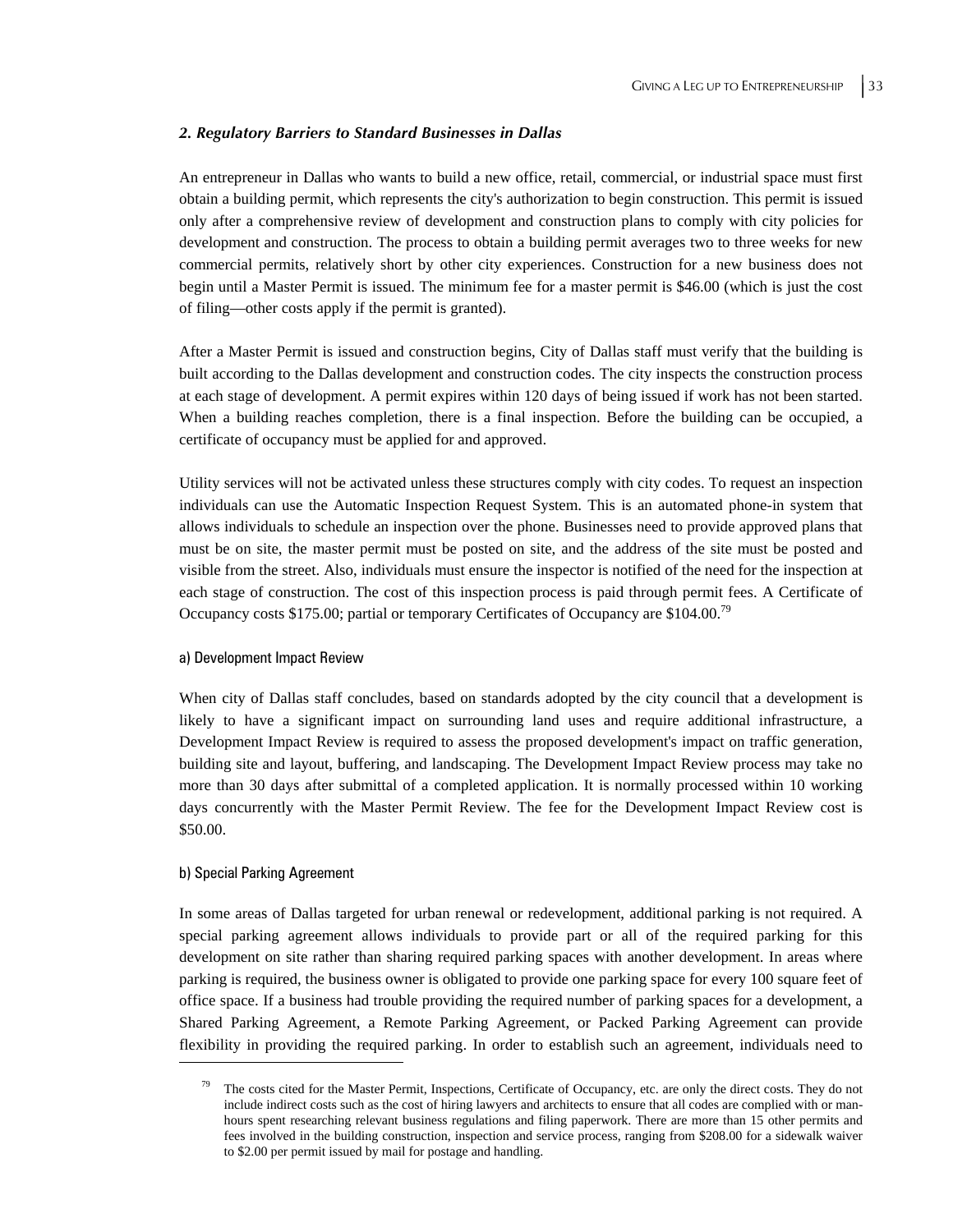provide five copies of a site plan drawn to scale and a list of all uses showing floor areas and hours of operation for each. The cost is \$375 dollars for the first 50 special parking spaces, plus \$12.50 for each space over 50.

#### c) Street Lighting

Street lighting is installed on City of Dallas streets for the purpose of traffic and pedestrian safety. If a business is constructing a new street within or adjacent to its development, the Dallas planning regulations require the installation of street lighting at the time of development. The street-lighting process time depends upon the applicant. The minimum time for the process to be completed is one month. There are no processing fees. Minimum cost for a street light is \$300. The average cost is \$1,000 per light.

#### d) Landscape Plan Review Process

Landscape plans are required by the City of Dallas under Article X of the Dallas Development Code for all new developments and some expansions. Builders of new developments are required to file a landscape plan when making an application for a construction permit. An application cannot be permitted without a completed landscape plan. Additionally, landscape plans may be required for the authorization of some business modifications or expansions. All permitted landscaping must be maintained in good condition for a minimum of 24 months after construction is complete and a certificate of occupancy issued.

#### **Information Necessary for a Proper Landscape Review Plan**

- Date, scale, north point, and the names, addresses, and telephones numbers of each property owner and the person preparing the plan;
- Location of existing boundary lines and dimensions of the lot, the zoning classification of the lot, and the zoning classification of adjacent properties. A vicinity map should also be attached to or made part of the plan;
- Approximate centerlines of existing watercourses and the location of the flood plain, escarpment zone, and geographically similar areas, as those terms are defined in Article V, if applicable;
- Approximate location of significant drainage features and the location and size of existing and proposed streets and alley, utility easements, driveways, and sidewalks on or adjacent to the lot;
- Project name, street address, and lot and block description;
- Location, height, and material of proposed screening and fencing;
- **EXEC** Locations and dimensions of proposed landscape buffer strips;
- Complete description of plant materials shown on the plan, including names (common and scientific) locations, quantities, container or caliper size at installation, heights, spread and spacing;
- Location and type of all existing trees on the lot over six inches in caliper must be specifically indicated;
- Complete description of landscaping and screening to be provided in or near off-street parking and loading areas, including information as to the amount (in square feet) of landscape area to be provided internal to parking and loading spaces;
- Indication of which protected trees will be removed during construction and how healthy, existing trees proposed to be retained will be protected from damage during construction; and
- Size, height, location, and material of proposed seating, lighting, planters, sculptures and water features.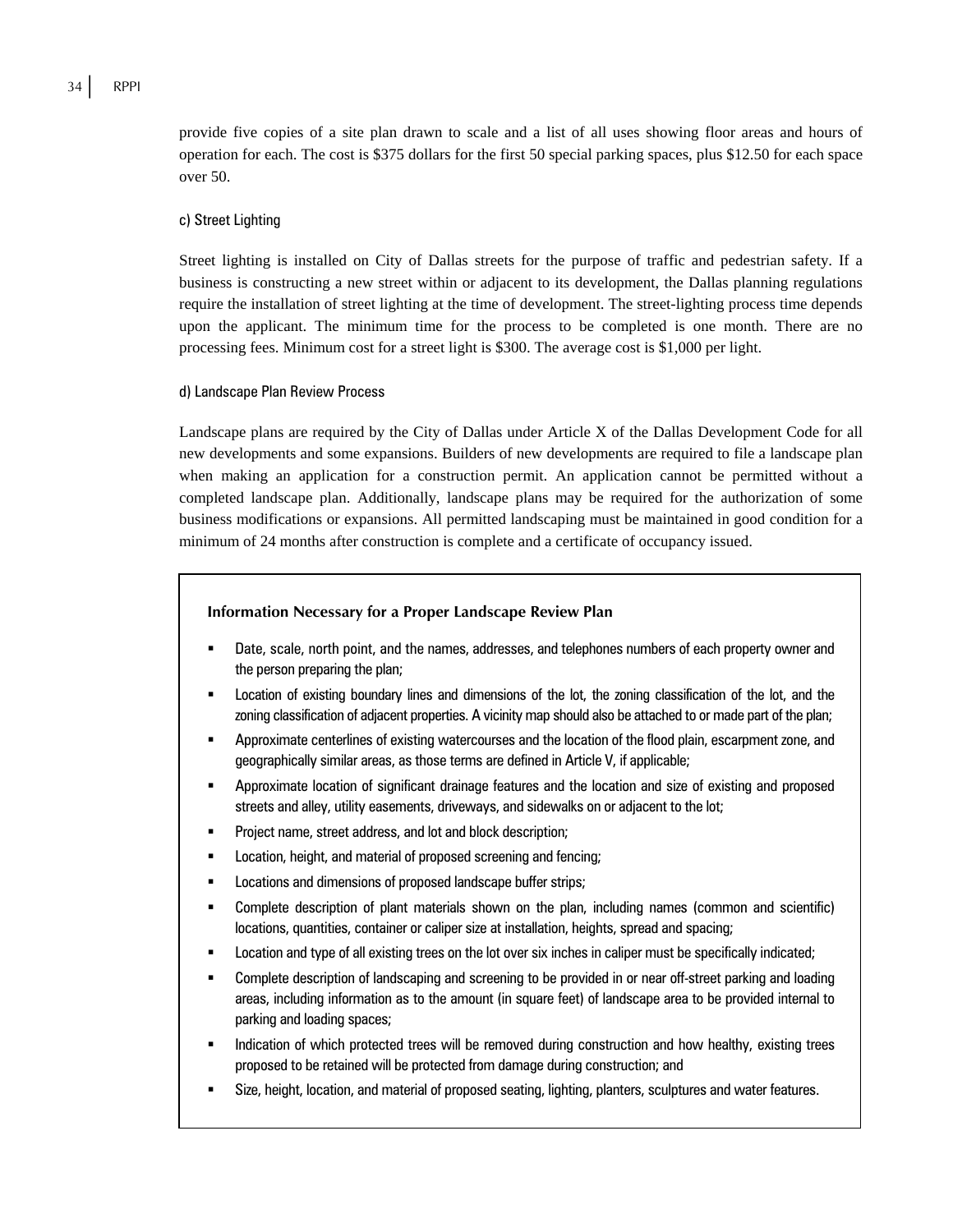All businesses wishing to construct new buildings or expand existing facilities must comply with the construction review process described above. Because of the cost involved, this process can be especially daunting to small, start-up companies.

These general regulations affect all businesses. Some industries face a host of rules specific to the industry. The taxicab business is one such industry.

## **B. State Regulation in Action: Beauty Salons and Barber Shops**

Even when local regulatory burdens may be small, state regulations can create signficant barriers for new businesses and microenterprises. Beauty salons, barber shops, and their associated vocational schools are a highly regulated industry in Texas, and they are typically regulated through state law, not local ordinances. Though regulations affect both salon owners and employees, salon owners are especially burdened since regulations directed at ensuring employees' qualifications indirectly impose substantial costs upon the salon owner.

In Texas, every person wishing to become a hairdresser, esthetician, nail technician, or massage therapist must be licensed by the state, a process that first requires logging a certain number of hours at a stateregulated and licensed beauty school and passing qualifying exams. The cost of beauty school averages between \$5,000 to \$8,000.<sup>80</sup>

Regulations of beauty schools are somewhat stricter than on salons. For example, a school must have a separate chair for every student (sharing of chairs is not allowed), whereas salons may allow sharing of the same space. However, in both settings, 150 square feet must be set aside for each workstation or chair.

Bruce McGaha, a 12-year veteran of the cosmetology business and owner of Mouton's salon in Dallas has, over the years, seen the goal of beauty schools become simply to teach students how to pass the statemandated exam.<sup>81</sup> The result is that critical and practical information is never obtained in school, and the salon owner has to retrain the recently licensed beauty school graduate. As a result, salons that have a desire to present well-trained, educated hairdressers to the public have had to develop their own training and manuals to compensate for the lack of training received at the licensed beauty schools.

Mouton's has designed a program to train these new graduates. New hires are paid a regular starting salary of \$300 weekly (about \$15,000 per year), plus over 15 hours of training on overtime. The salon uses existing employees to teach the trainees. Two disadvantages of using existing personnel to teach the new employees are that trainers must be separately licensed, and the time used for training is unproductive with regard to direct revenue—while they are training they are not cutting hair or styling. With the cost of the new hire's weekly pay, the opportunity cost of missed revenue production, plus the cost of the existing personnel used to teach, new employees do not "break even" for more than seven months, an investment by Mouton's of more than \$8,000 per employee. Since Mouton's tries to hire every six weeks to two months, this can amount to a substantial cost over a year.

Often, students are awarded Pell grants to pay a percentage of the total cost. Pell grants are one-time funding that does not have to be repaid. Most of the time, the grants are awarded to a student, but go directly to the school, effectively lowering the school's costs.

<sup>81</sup> Interview with Bruce McGaha, Owner/Proprietor, Mouton's Hair Salon by Sterling Burnett, Sr. Policy Analyst, National Center for Policy Analysis, January 2000.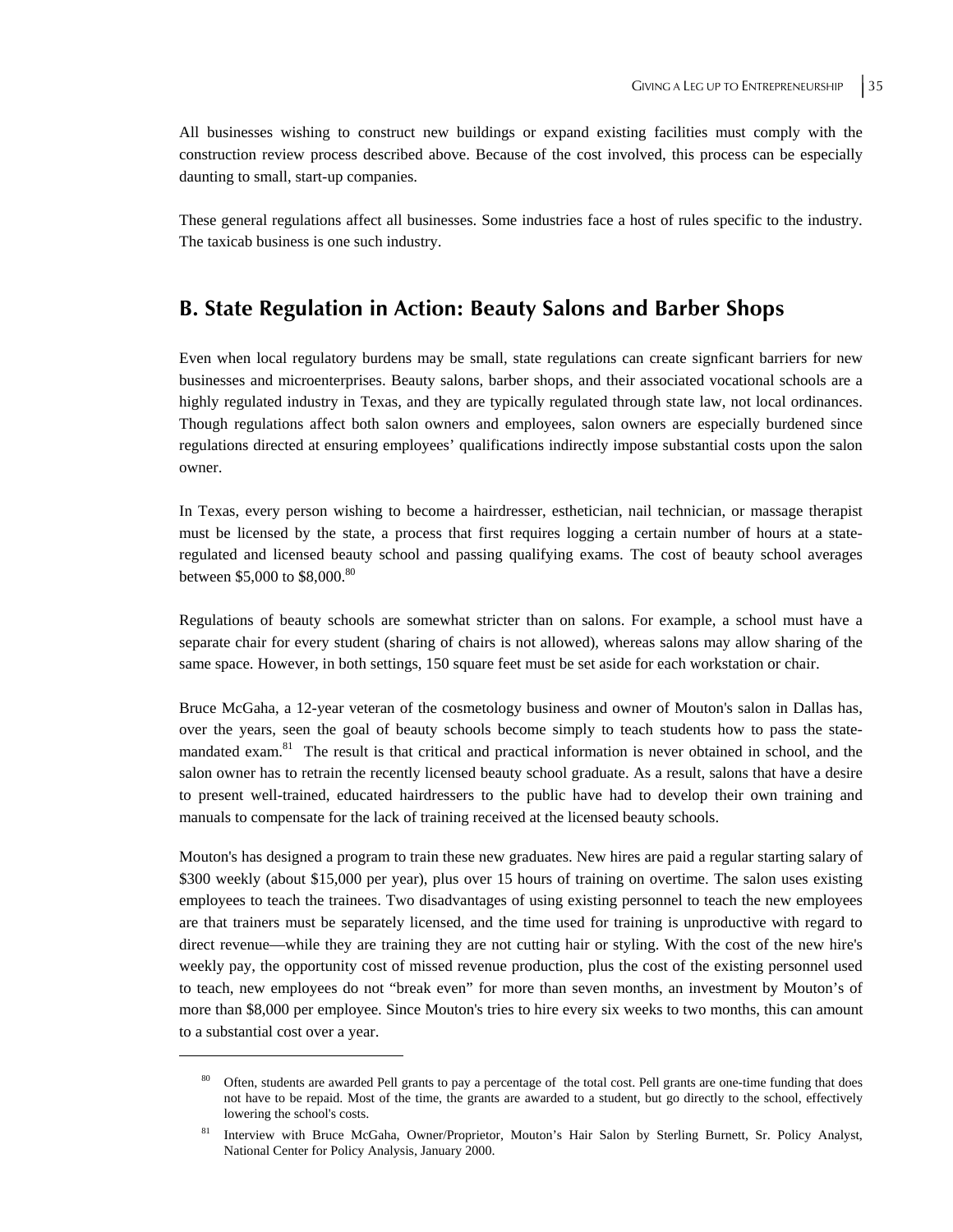#### **Mouton's Hair Salon**

Bruce McGaha and his wife founded Mouton's Salon about six months before they were married more than nine years ago. He had a background in retail and service industry. Both traveled extensively around the nation to observe trends in the professional hair-care industry.

Bruce realized that if their salon were to run efficiently, it would have to stand out in its particular market. So, they specialized in "high-end" cuts and styles, and Mouton's workers were hired as employees (rather than independent contractors). McGaha paid them a salary, bonuses, and health benefits. He also contributes to a 401K retirement plan and provides paid vacations and holidays. Mouton Salons invest in continuing education for its workers. In an industry where workers are regularly treated as contract workers or as independent businesspeople renting space, these benefits are rare.

Moreover, specialized in-house training has become a trademark of Mouton's. McGaha's training and retention programs provide consistency among stylists and allows his shop to average \$50 per cut. Recently, when the salon moved to a new building and location, two stylists left, but virtually all their customers stayed with the salon, a testament to the brand loyalty created by McGaha and his wife through their salon.

Over the years, Mouton's has grown to employ 18 people and generated \$750,000 in sales in 1999.

Space constraints stemming from the floor layout in the building that McGaha currently leases limit the number of chairs in his salon to eight. This, coincidentally, is also the number of chairs that the 150-foot requirement would allow. However, if the floor layout were different (i.e., the shape of the space were more open), McGaha could fit other chairs in the space, increase the number of profit centers and employees, and improve his marginal profit from the space—his fixed costs would be spread over more chairs. Mouton's recently bought its own building and has hired an industry consultant to help design the work station layout to maximize the number of chairs within the confines of the 150-square foot rule. McGaha argues that absent the regulations, he would be able to install more chairs without any threat to the safety or comfort of patrons or employees.

The state maintains a Barber Board and a Cosmetology Board to develop standards, issue licenses, and undertake testing and inspections to ensure adherence to the rules and, when the rules are broken, assess penalties. Each salon and barbershop has to pay a yearly licensee fee to these boards in order to keep a store license. Each licensed hairdresser and barber in the state also has to pay a yearly fee to maintain the individual license issued to them. The license cost for the salon is \$50 for two years. The cost to the individual hairdressers of the licenses is also \$50 for two years. At last count there were over 22,000 hairdressers and over 10,000 licensed retail salons registered in the State of Texas. License fees based on these figures would come to almost \$1 million, not including the cost of taking the state exam. These costs taken as a whole represent a loss of revenue to the salon industry and ultimately are borne by consumers.

A multitude of regulations add to the cost of doing business in the salon industry. Among them are regulations that stipulate that barber shops and beauty salons which share the same building must be completely separated by a permanent wall with separate entrances. In addition, other regulations stipulate where licensees, regulations, and hours of operation must be posted. These regulations also stipulate the minimum size of the print (one inch) of the lettering of these postings. Other regulations restrict maids from handling rolling pins, rollers, or clipping instrument operators and specify that licensed operators may not make house calls—except to work on incapacitated or deceased persons and then only if an appointment is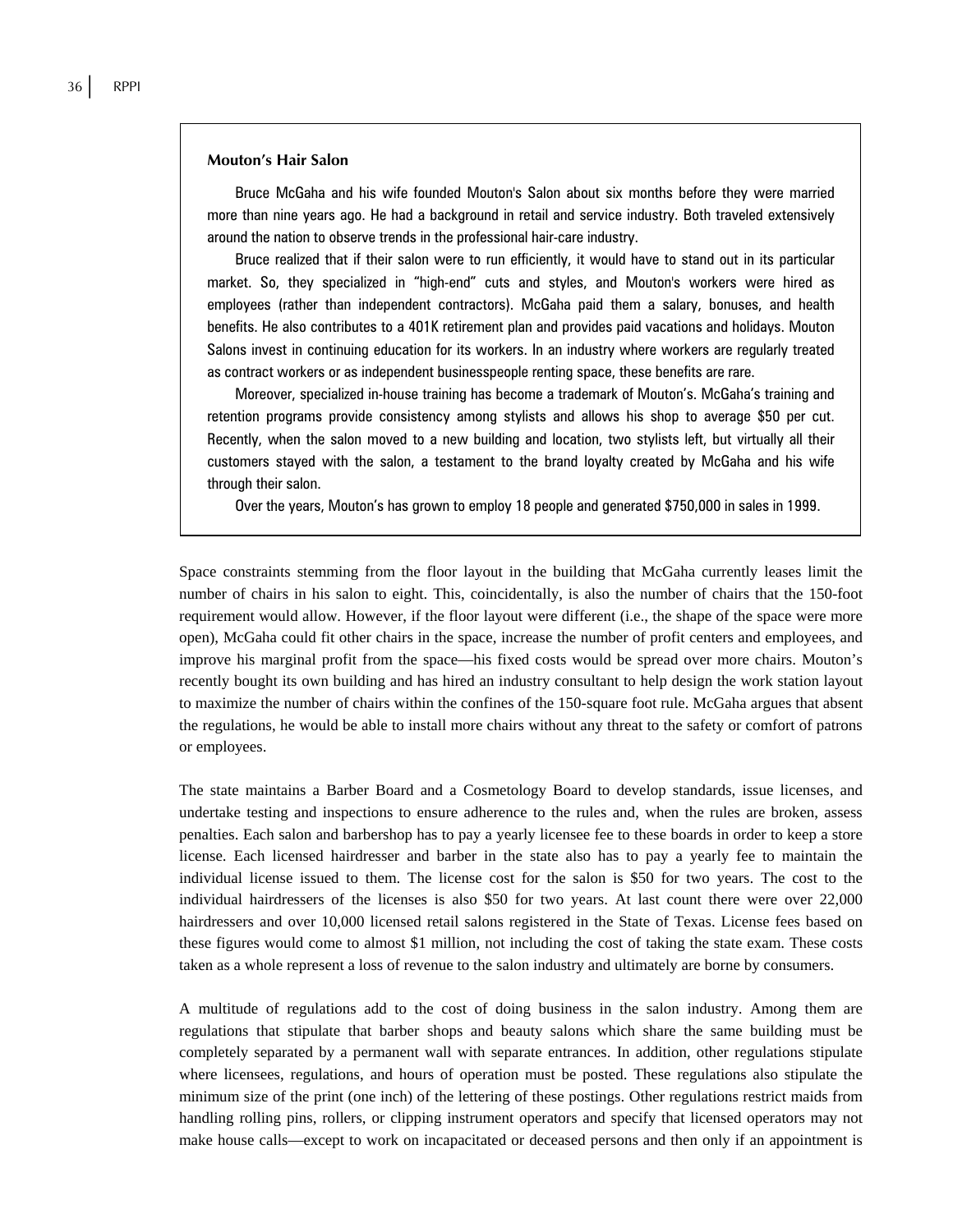made through the salon. In sum, entrepreneurs in the barber/salon industries face more than 150 specific state regulations daily.<sup>82</sup>

McGaha expressed his frustration with salon regulations, especially the lack of accountability from those who are imposing regulations. "It doesn't matter if it is from my own industry, the federal government, or even some local government regulation, it seems that there is not the same responsiveness coming from them, that is required of me."<sup>83</sup>

Though regulations affect both salon owners and employees, salon owners are especially burdened since regulations directed at ensuring employees' qualifications indirectly impose substantial costs upon the salon owner.

# **C. Conclusions**

 $\overline{a}$ 

Compared to Boston, Dallas's regulatory burden appears light. Regulatory barriers appear to be limited to a few occupations with histories of overregulation such as taxicabs and cosmetology.

- 1. **Regulations rarely address performance and quality issues.** While the city's taxicab regulations do not address quality issues directly (see Section Two), the city's home-based business ordinances include criteria based on nuisance and quality of services provided.
- 2. **Regulation tends to focus on compliance with rules.** The city's restrictions on home-based businesses are primarily rule-driven. The Dallas development code uses general prohibitions on business activity outside the home, irrespective of their likelihood for creating nuisances or external impacts.
- 3. **Regulatory diversity.** The City of Dallas appears to fare well on this standard since it engages in relatively little regulation. The most onerous regulations on the local level are directed at a single industry: taxicabs.
- 4. **Regulations complicate business ownership.** Dallas's regulatory climate appears more streamlined and friendly than its regulation of taxicabs suggested. Most businesses are required to obtain a permit from the city, but licenses are more often required by state government than the City of Dallas (e.g., cosmotologists and beauty salons). If a new business requires building or renovating an existing structure, however, numerous regulations are imposed on businesses, including mandates for development impact review, landscape design review, and off-street parking requirements.

<sup>82</sup> Some costs to retail salons are of federal government vintage—primarily, IRS tax regulations. According to the IRS, industries that derive part of their revenue from tipping, must report a percentage of income as tips. This includes the restaurant industry and the salon industry as well. If a certain percentage of the income is not reported as tips, the IRS can audit an individual for non-payment of the income tax. If the individuals do not accurately report their taxes, their employer may be held responsible for the payment of the payroll tax on that non-reported income. To insure that the salon is never put into this situation, the salons who have employees often require a record of the tips. The salon then pays payroll tax on tips directly. The problem lies with the fact that this is essentially gift income from the customer. The salon, however, is held responsible for the payment of the taxes on the gift income. This is an added cost of doing business that cannot be budgeted in any particular year because of the variance in the gifts. The tip income is usually about 20 percent of total wages paid. This means an extra 20 percent of payroll taxes paid on income not generated by the retail salon.

Bruce McGaha, Mouton's Salon, Bedford, Texas.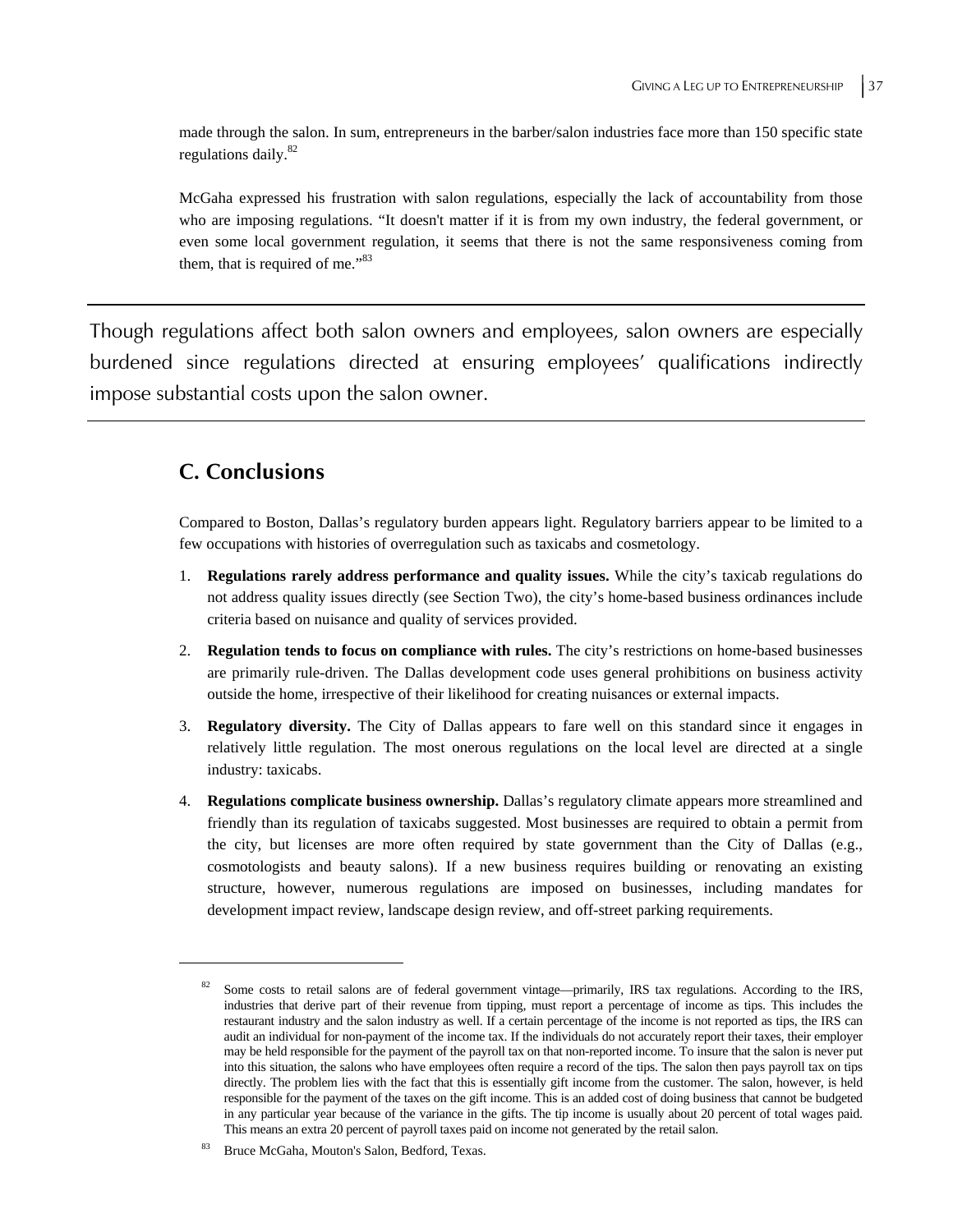5. **Regulations favor existing businesses.** This is most clearly evident in the case study of salons. Local regulations require training that adds as much as \$8,000 to the start-up costs of the business.

For the most part, Dallas's regulatory framework is streamlined and administrative, suggesting fewer barriers to entrepreneurship than in other cities such as Boston, Los Angeles, or Atlanta.

#### **Anitiquated State Laws Entangle African Hairbraiders1**

While the City of Dallas appears to support entrepreneurship generally, the State of Texas can erect significant obstacles. The state's attempts to address regulations of African hairbraiding have been clumsy at best. The Texas Cosmetology Commission relentlessly pursued Dallas hairbraider Dana Brantley in 1995 and 1997 for operating without a cosmetology license.<sup>2</sup> Brantley received a criminal conviction. Later, her studio was raided by no less than seven sheriff's deputies. $3$ 

Texas already had a statute regulating hairweaving on the books, including a licensing exam, but African-style hairbraiding is fundamentally different from traditional hairweaving. Partly in response to complaints about the treatment of African-style hairbraiding, Texas modified its already existing hairweaving license in 1997 to apply to both hairweavers and hairbraiders.<sup>4</sup> The 300-hour curriculum, which was designed over 50 years ago, was not modified, however.<sup>5</sup> Nor was the exam altered. Several braiders failed the antiquated test, and almost no braiders have bothered to secure the license.<sup>6</sup> Two years after Texas included braiders under the old hairweaving curriculum, there were less than 50 licensed hairweavers/hairbraiders.<sup>7</sup>

Yet another problem for Texas braiders is that they are not allowed to teach braiding, except in a licensed cosmetology school. There are cosmetology instructors, manicure instructors, and facial instructors, but no hairbraiding instructors and no hairbraiding schools.<sup>8</sup> Braiders who want licenses, therefore, have the choice of going through either a hairweaving course (of which there are almost none in the state) at a licensed cosmetology school, or a 1500-hour cosmetology course at a licensed cosmetology school. And neither of them teach African-style braiding.

This situation could easily be remedied by exempting braiders from cosmetology licensing requirements altogether. At a minimum, Texas should allow braiders to pass on their craft, as they have done for thousands of years.

#### Notes:

- 1 This case study was contributed by Dana Berliner, Staff Attorney, Institute for Justice, Washington, D.C.
- 2 Linda Jones, "Braider Feels Short of Her Rights to Operate," *Dallas Morning News*, Oct. 29, 1997; Kaylois Henry, "Braid New World," *Dallas Observer*, Jan. 30, 1997.
- 3 Ibid.
- 4 Ibid.
- 5 See 22 Texas. Admin. Code § 89.72(7).
- 6 Interview with Taalib-Din Abdul Uqdah, Director of American Hairbraiders and Natural Haircare Association, by Dana Berliner, Institute for Justice, Washington, D.C..
- 7 Ibid. Forty-eight hairbraiders are currently licensed by the State of Texas and the licensees include weavers licensed before the addition of braiders. So the actual number of braiders is probably even less.
- 8 See 22 Texas Admin. Code § 89.17.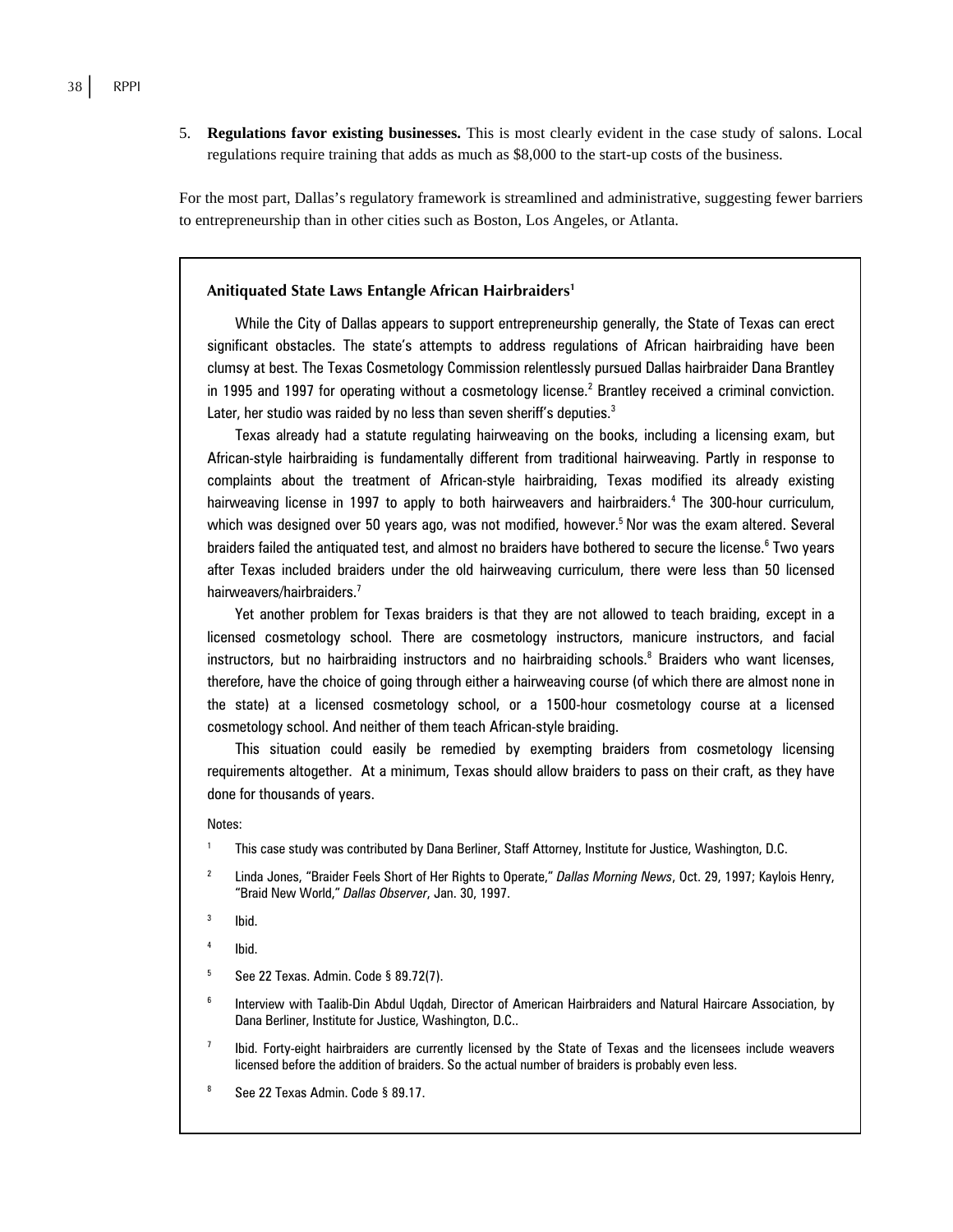### **Part 5**

# **L.A. Story**

 $\overline{a}$ 

s the center of the world's  $12<sup>th</sup>$  largest economy, Los Angeles is the second largest city in the United States. Growth has added nearly one million people over the last decade, bringing the city's population to 3.7 million and its labor force to 1.8 million. In 1997, Los Angeles created 2,475 new businesses, more than any other city in the nation, and helped boost the region's business base to 208,465. In 1998, 130,000 new jobs were added to the local economy. A

Small businesses make up 99 percent of all tax-paying businesses and employ 70 percent of the city's workforce. Minority businesses seem to be growing rapidly. Over the past five years, the number of African-American owned businesses rose by 26 percent; Asian-owned businesses by 160 percent; and Latino-owned businesses doubled. Almost 40 percent of L.A.'s small businesses are minority owned. Half of the county's 300,000 Latino businesses are immigrant owned, while three-quarters of the county's Asian businesses are immigrant owned. These minority-owned businesses are an important source of employment for the county's varied minorities communities: more than 40 percent of the minority businesses employ a predominantly minority work force.

Despite this growth, entrepreneurs and small businesses within the City of Los Angeles face a daunting array of programs, tools, and regulations that impact their livelihood. Federal, state, and local governments seem to vacillate between obstructor and abettor. In some cases, such as taxicab regulations, the obstacles seem insurmountable and are almost completely locally driven. In other cases, numerous non-profit and for-profit firms and organizations provide valuable services to small entrepreneurial businesses, particularly in South Central, one of L.A.'s poorest inner-city areas. Government policy, in particular, often sends conflicting signals to small entrepreneurial businesses—giving with one hand and taking away with the other. Not surprisingly, a 1999 survey of small businesses in L.A. County found that half of the 10 most serious problems they faced were created by government, whether through taxation, regulation, or the permitting and licensing process.<sup>84</sup> State and federal taxes and regulations ranked higher on the list of problems than local regulations and taxes. Latino and Asian business owners cited seven governmental issues as a serious problem for their business.

Small business assistance programs, while not described in detail in this section, can be categorized into three broad areas: information and training, access to capital, and government contracts. Information services tend to concentrate on how the licensing and permitting processes work, opportunities within the community and government, tax issues, etc. Training programs provide small business with access to increased labor and

<sup>84</sup> *L.A. Times Small Business Survey, L.A. County, May 26 through August 19, 1999*. The polling included a combination of mail surveys and telephone interviews, and businesses were identified through Dun & Bradstreet's business database.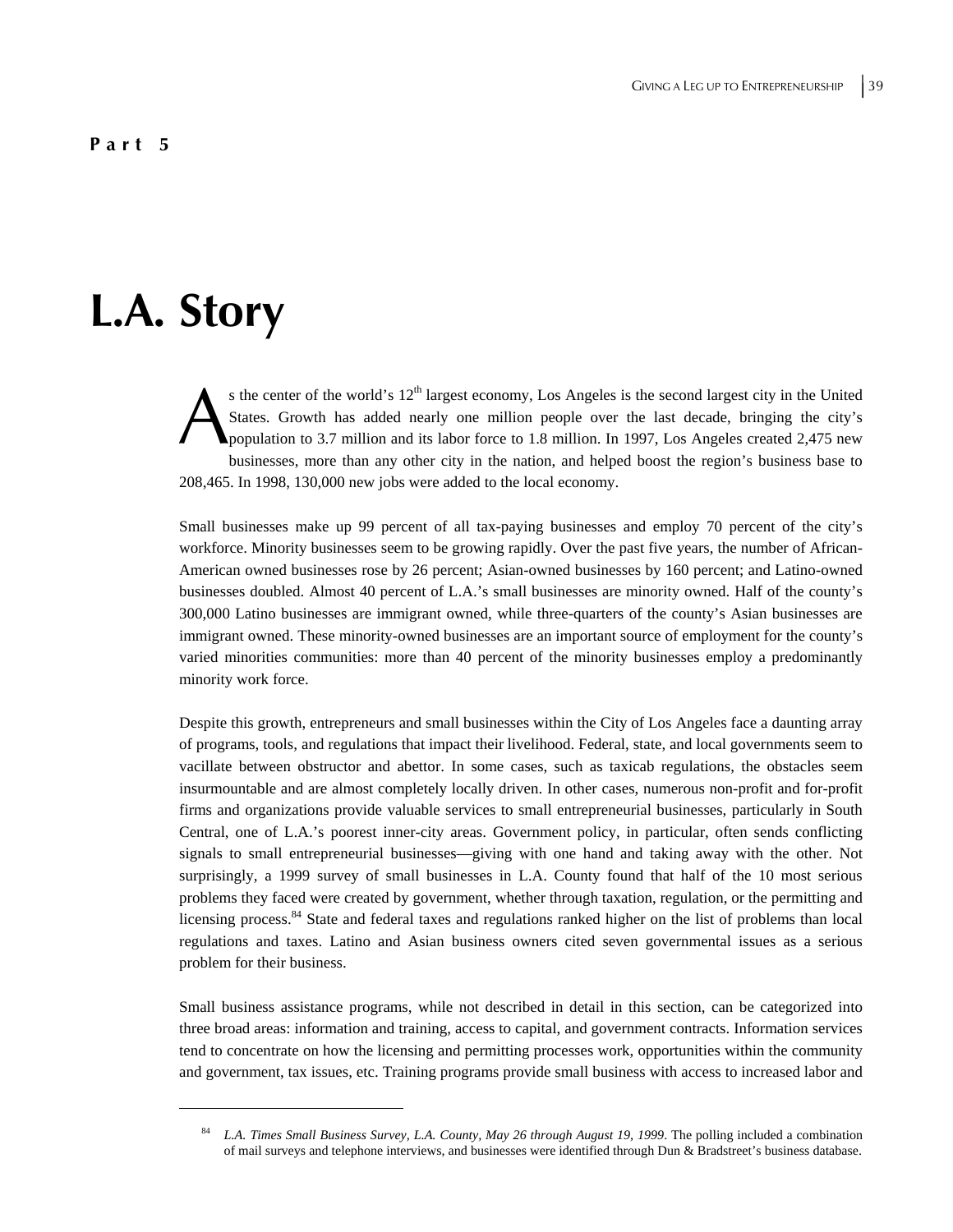managerial skills. Services relating to capital access and underwriting are provided as well by all three. These programs will be discussed in greater detail in Section Seven.

Public-sector barriers to start-up entrepreneurs come primarily in the form of regulation at the state and local levels, although Los Angeles's earnings tax can also be onerous. Small businesses face a network of licensing, permitting, inspections, tax, and zoning hurdles. Broad-based clean air and water regulations, regional planning boards, living-wage ordinances, and economic development/redevelopment agencies also impact the ability of a small business to start up. While some barriers are narrowly focused on certain types of businesses, or businesses located within certain geographic zones, many are part of broader policies where impacts on small businesses were rarely considered.

Small businesses make up 99 percent of all tax-paying businesses and employ 70 percent of the city's workforce.

## **A. State-level Regulation**

One of the first hurdles an upstart entrepreneur faces is the array of state agencies that regulate businesses of all sizes and industries. The California Department of Consumer Affairs licenses more than 2.5 million Californians in more than 200 different professions ranging from doctors and accountants to building contractors. Among the state agencies licensing various professions is the Bureau of Barbering and Cosmetology (BBC). The BBC licenses anyone charging a fee for cutting hair, hairdressing, hair removal, nail care, or skin care.<sup>85</sup> The fees are relatively modest  $(\$25$  to  $\$50$  per license), but the licensing requirements can be quite high. Barbers and cosmetologists are required to take over 1,500 hours of instruction in a school approved by the BBC (Table 3). $86$  Manicurists are required to take 400 hours of classroom instruction.

Moreover, the California Code of Regulations is very specific about the curriculum schools must provide. The nail-care curriculum, for example, requires 10 hours of instruction on the Barbering and Cosmetology Act and associated BBC rules and regulations, 10 hours on cosmetology chemistry, 10 hours on bacteriology, anatomy, and physiology, 15 hours on water and oil manicures, and 15 hours on the application of artificial nails.<sup>87</sup> In addition, the code specifies that students must perform at least 80 applications of artificial nails, 60 applications of nail tips, and 40 applications of nail wraps and repairs.<sup>88</sup>

These educational requirements can be financially burdensome. A 1,600-hour course in a licensed cosmetology school can run \$6,000 or more.<sup>89</sup> A slimmed down course for nail manicurists can easily surpass \$1,500. The sweeping language of the law requires virtually anyone working in hair care to obtain a

<sup>85</sup> These professions are regulated by Title 16, Division 9 of the California Code of Regulations, http://www.dca. ca.gov/barber/laws/art7.htm.

<sup>86</sup> Bureau of Barbering and Cosmetology, Sacramento, California, http://www.dca.ca.gov/barber/licensing.htm.

Title 16, Division 9, Article 7, Section 950.4.

<sup>88</sup> Ibid.

<sup>89</sup> Lee Hubbard, "Hair-brained Politics," *Salon.com*, September 13, 1999; Michael Kinsman, "State Upbraided by Ruling on Hairstyling Trade," San Diego *Union-Tribune*, August 20, 1999.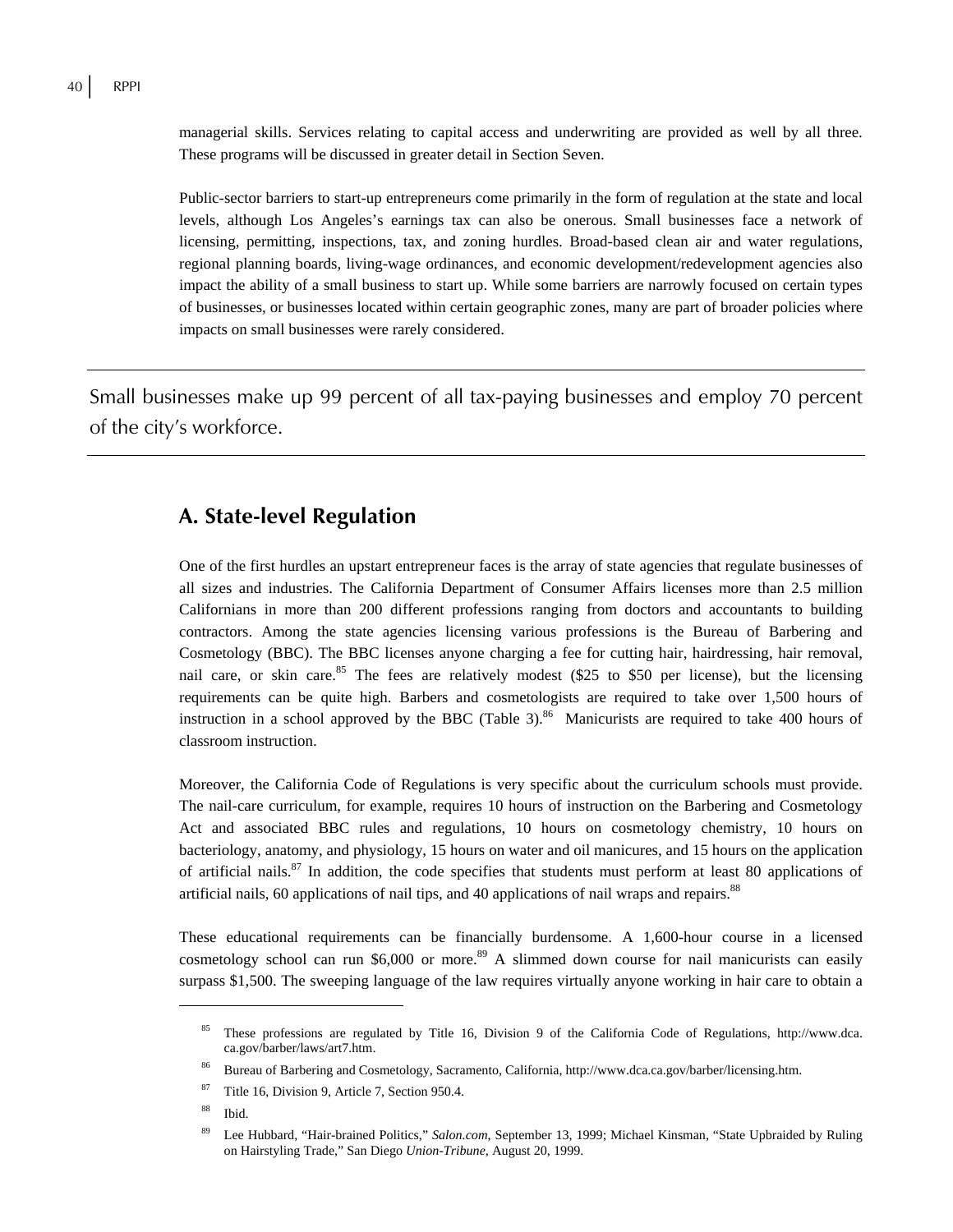cosmetology license, even when the curriculum does not address the specific needs and issues of the service provided. "According to the law," says one spokesman for the Department of Consumer Affairs, "any type of treatment of the hair for pay requires a license."90

| Table 3: State Licensing Requirements for Selected California Occupations |               |              |                   |              |               |
|---------------------------------------------------------------------------|---------------|--------------|-------------------|--------------|---------------|
|                                                                           | <b>Barber</b> | Cosmetology  | <b>Manicurist</b> | Esthetician  | Electrologist |
| Min. classroom (hours)*                                                   | 1,500         | 1,600        | 400               | 600          | 600           |
| Min. age (years)                                                          | 17            | 17           | 17                | 17           | 17            |
| Min. formal education                                                     | $10th$ grade  | $10th$ grade | $10th$ grade      | $10th$ grade | $12th$ grade  |
| Written exam                                                              | yes           | yes          | yes               | yes          | yes           |
| Practical exam                                                            | yes           | ves          | yes               | yes          | yes           |
| Fee                                                                       | \$50          | \$50         | \$35              | \$40         | \$50          |

\*Coursework must be in a school approved by the Bureau of Barbering and Cosmetology.

Source: Bureau of Barbering and Cosmetology, Sacramento, California, http://www.d1ca.ca.gov/barber/licensing.htm.

#### **African-hair Braiders Run Afoul of California Law**

Until recently, African-hairbraiding required a cosmetology license in California even though hairbraiding is not addressed anywhere in the curriculum. Sabrina Reece, for example, began braiding hair out of her kitchen in high school.<sup>1</sup> Her reputation as one of the best braiders in the area grew her business to the point where she could open two small shops. After 10 years of braiding hair successfully and profitably, her thriving business was shut down. Reece was unlicensed, and California's cosmetology board was cracking down on illegal hair stylists. After successful litigation by the Washington, D.C.-based Institute for Justice, a federal court ruled in 1999 that the application of the state's cosmetology law to African hairbraiders was unconstitutional because it violated their due process rights.

Note:

1

Lee Hubbard, "Hair-brained Politics," *Salon.com*, September 13, 1999.

Barbers and cosmetologists are not alone. The California Contractors State License Board evaluates more than 20,000 applications for new licenses each year with about 280,000 active licenses issued.<sup>91</sup> Anyone performing work for hire on projects costing more than \$500 in labor and materials must be licensed by the State of California. All contractors must take a computer-administered exam, and all applicants must have at least four years of experience to qualify for the exam.<sup>92</sup> Credit for experience is given only for work performed as a journeyman (who has also completed an apprenticeship), a foreman, a contractor, or an owner-builder, all of whom must certify they have the experience, skills, and knowledge of a journeyman in their field. Licensed contractors, however, are not required to have formal classroom training, and experience in a trade can be credited toward the qualifications for the license.<sup>93</sup> The state licenses general engineering contractors, general

<sup>&</sup>lt;sup>90</sup> Quoted in Hubbard, "Hair-brained Politics." See also Title 16, Division 9 of the California Code of Regulations.

<sup>91</sup> California Contractors State License Board, *Blueprint for Becoming a California Licensed Contractor*, Sacramento, http://www.www.cslb.ca.gov/blueprint11.html.

<sup>92</sup> Ibid.

 $93$  Ibid.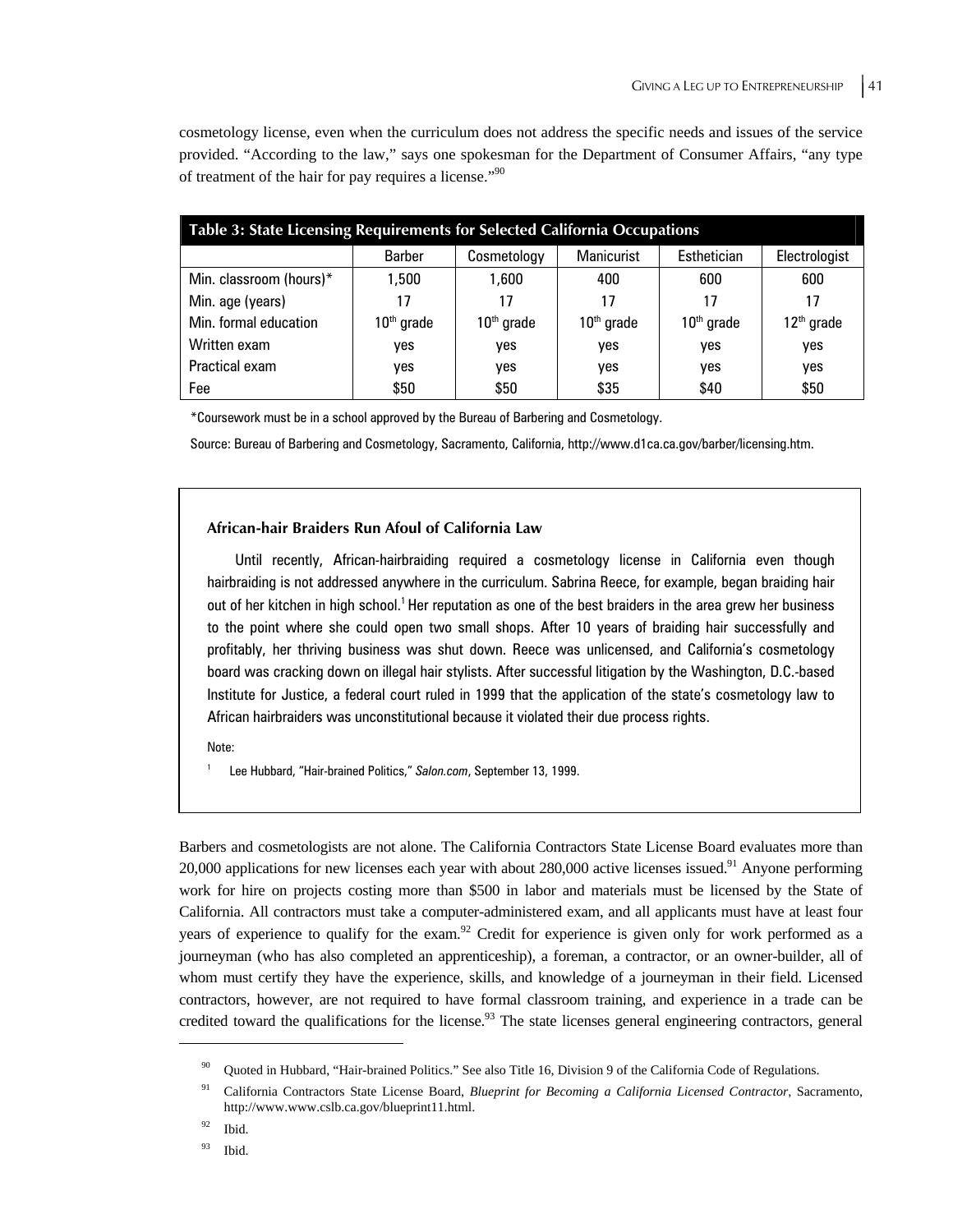building contractors, and 42 specialty contractors ranging from flooring to dry wall to roofing. The entire process of applying for and receiving a license can take 10 to 12 weeks and costs about \$450.

The California Department of Health Services also licenses 30 different types of health-care facilities and providers (a total of over 6,000) so that they can legally do business in California. The department also certifies over 400,000 nurse assistants, home-health aides, and hemodialysis technicians so they can provide specific services to patients and approves training programs for these health-care worker categories.

The Department of Alcohol Beverage Control regulates and issues licenses annually for the retail sales of alcoholic beverages in the State of California. Detailed personal information is required to obtain a license, including fingerprints, from all individual applicants, managers, and managing officers of applicant corporations. Moreover, an employee of the department personally advises all applicants on laws, rules, and regulations governing establishments selling alcohol or alcoholic beverages. Also, in the case of a transfer, the transferee may desire information regarding a temporary retail permit.

The application is then sent to local officials for comment and input while the application is investigated.<sup>94</sup> The act also requires a 30-day posting period, but most investigations take approximately 45 to 50 days.<sup>95</sup> Longer waiting periods are common according to interviews with store owners.<sup>96</sup>

## **Selected State-level Agencies Regulating Small Businesses**

- Secretary of State
- California Department of Food and Agriculture
- California Department of Alcohol Beverage Control
- California Department of Consumer Affairs
- California Department of Health Services
- California Department of Motor Vehicles
- California Department of Real Estate
- California Department of Social Services

## **B. Local regulation**

Anyone conducting business in the City of Los Angeles is required to obtain a business license from the Tax and Permit Division of the City Clerk's Office of the City of Los Angeles. The business license is renewed annually. The business license, however, is one of several permits that must be obtained. Any remodeling to existing office space requires a Building and Construction Permit. If business owners want to install a burglar alarm, they will also need a special permit, and each office must be inspected by the fire department annually. Of course, zoning

imposes additional restrictions on business uses in residential areas. The Department of Building and Safety oversees municipal zoning, ensuring that all proposed and existing businesses are in compliance with city zoning requirements. Any sign installation requires obtaining a permit from the city as well. Thus, the permit process could easily involve more than a half-dozen city agencies (see Figure 2).

Police permits are required for many types of small businesses and must be renewed annually (see box). The applications are processed and the fees are collected by the City Clerk's Office. Additional permits from the Los Angeles fire department are required for other businesses.

Alcoholic Beverage Control Act, Section 23987.

<sup>&</sup>lt;sup>95</sup> Ibid., Section 23985.

<sup>&</sup>lt;sup>96</sup> In fact, if new construction or considerable remodeling is necessary, prior approval under Section 24044 of the Act should be sought before beginning any actual work.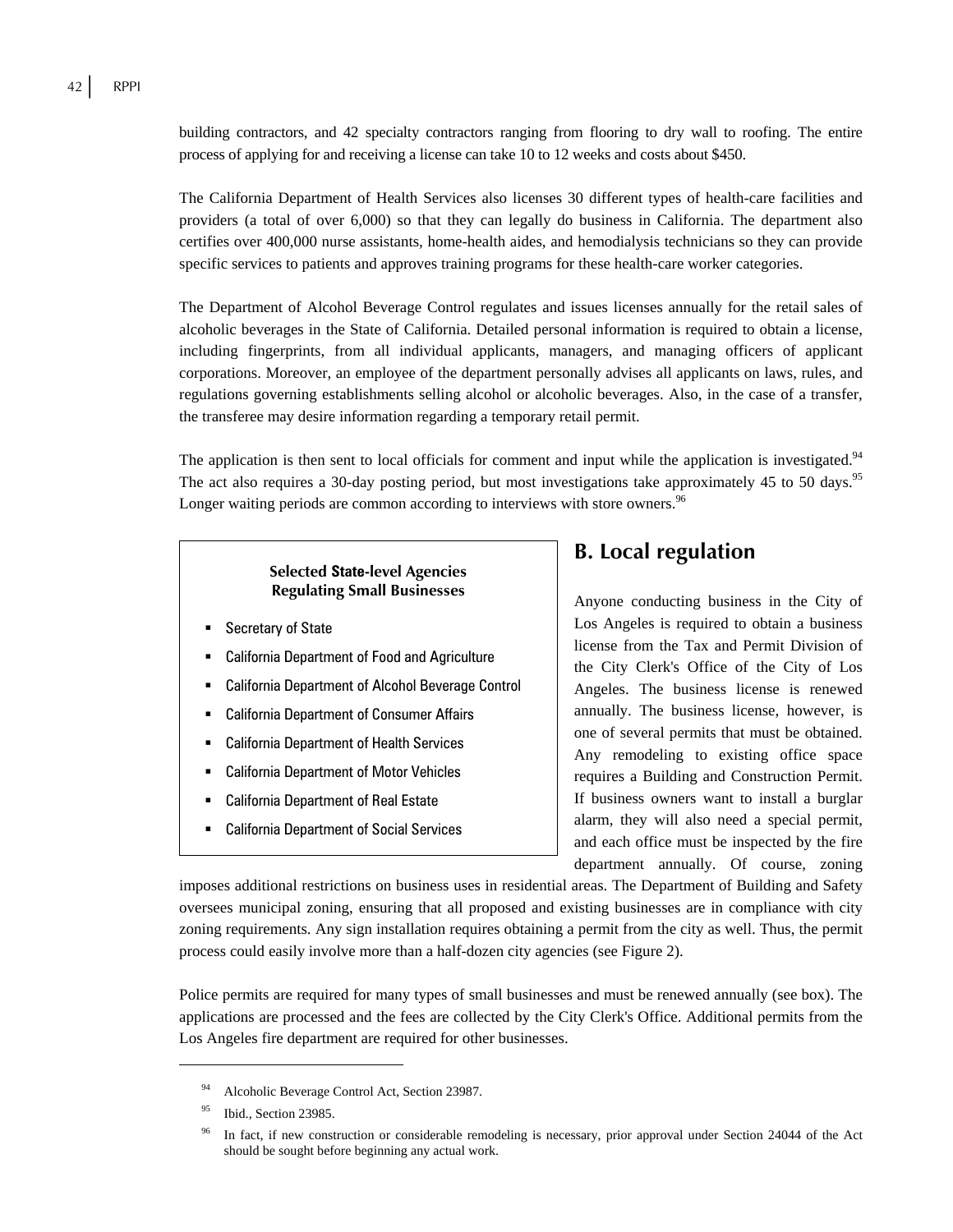## **Los Angeles Agencies with Regulations Impacting Small Businesses**

- City of Los Angeles Department of Building and Safety
- City Clerk's Office of the City of Los Angeles
- **EXED: Los Angeles County Health Department**
- **EXECT:** Los Angeles Department of Recreation and Parks
- City of Los Angeles Department of Transportation
- **EXECT:** City of Los Angeles Police Department
- **EXEC** Los Angeles City Fire Department

| <b>Police Department</b><br>Alarm (burglar) on premises | Antique shop                      |
|---------------------------------------------------------|-----------------------------------|
| Antique show                                            | Arcade game                       |
| Auto park                                               | Bath business (public)            |
| <b>Bowling alley</b>                                    | Café-entertainment/shows          |
| Card club or school                                     | Carnival                          |
| Dance Hall                                              | Dance, one night (public/teenage) |
| Dancing academy or club                                 | Escort or escort bureau           |
| Family billiard room                                    | Firearm sales                     |
| Figure studio                                           | Game, skill/science               |
| Handbill distributing                                   | Hostess dance hall                |
| Junk collector or dealer                                | Locksmith                         |
| Massage business or technician                          | Motion picture show               |
| Parade                                                  | Pawn broker                       |
| Pool room                                               | Private patrol                    |
| Rides (mechanical)                                      | Rummage sale                      |
| Sale-closeout removal/fire                              | Secondhand-auto parts             |
| Secondhand-books/magazines                              | Secondhand-general                |
| Secondhand-jewelry                                      | Shooting gallery                  |
| <b>Skating rink</b>                                     | Special officer                   |
| Swap meet operator                                      | Towing operator/tow unit operator |

### **Fire Department**

| Assemblage occupancy | Auto fueling (w/aboveground tank)   |
|----------------------|-------------------------------------|
| <b>Boarding home</b> | <b>Bulk distributing station</b>    |
| Church               | Day care occupancy                  |
| Dry cleaning plant   | Hazardous materials (will be elim.) |
| Hotels               | Special school                      |
| Theaters             | Motion picture theater              |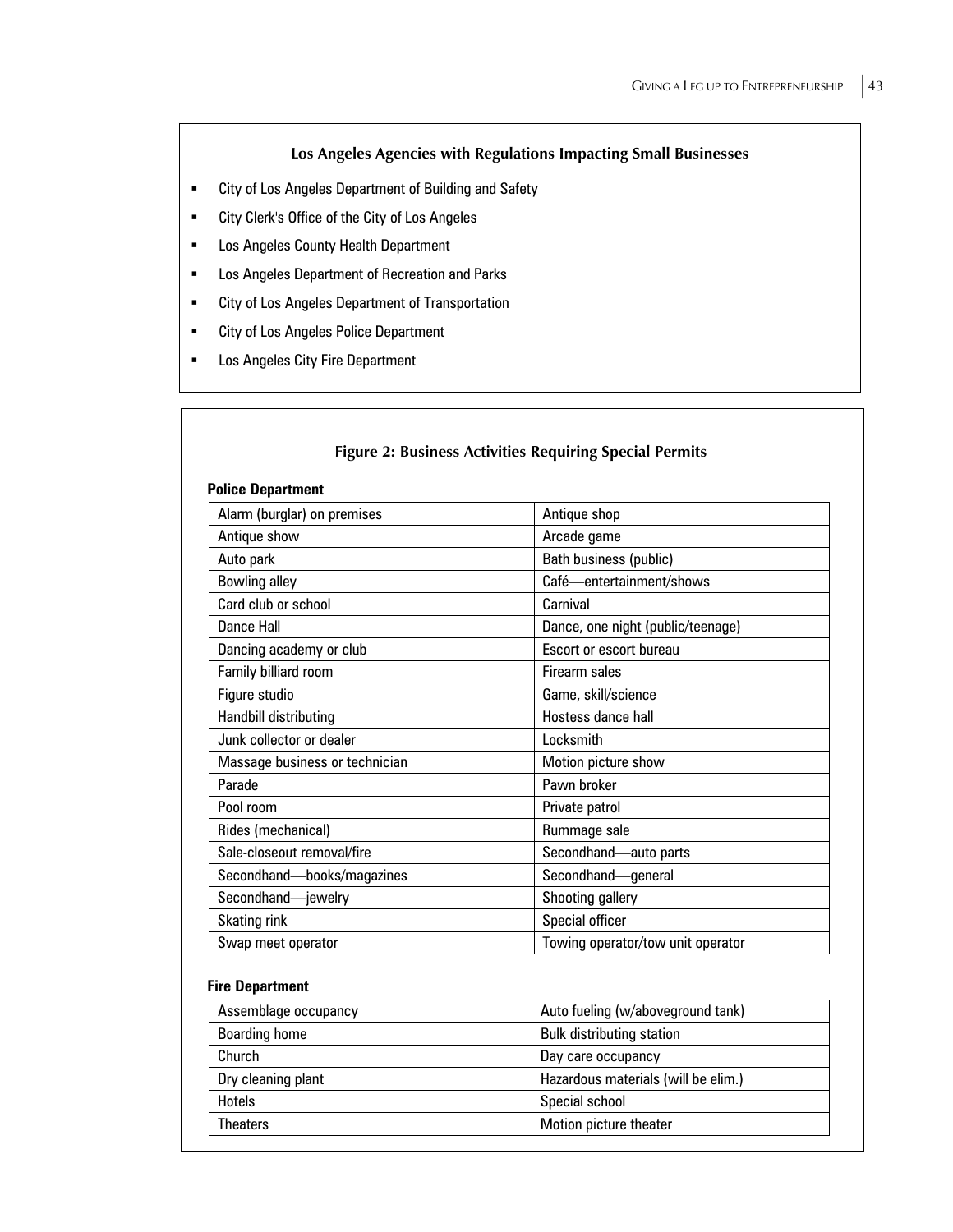Los Angeles's zoning ordinance is also very restrictive for home-based businesses. All home-based businesses must obtain a permit (\$25.00) from the building and zoning department to ensure compliance with local regulations. The ordinance specifies that home-based businesses are permitted as long as the residential purpose of the building is predominant.<sup>97</sup> On the surface, most of the code appears to be driven by performance criteria. The code also stipulates that the residential character of the building and neighborhood cannot be disrupted, and the "activities associated with the home occupation are not visible from the outside of the dwelling unit."98 Traffic should also be kept to levels "normal for the district" where the home is located. The ordinance even allows for one person "not residing on the premises" to be employed by the home-based business.<sup>99</sup>

Beyond these general performance criteria, the code becomes much more restrictive. Deliveries and pickups are limited to two times per day for all home occupations; clients cannot visit the home-occupation more frequently than once every hour; business-related storage cannot occupy more than 400 square feet; and no commercial vehicles (e.g., pickup trucks used for landscaping) can be parked or stored on the premises.<sup>100</sup>

In addition, entire classes of occupations are prohibited.<sup>101</sup> While some businesses have obvious impacts on neighborhoods (e.g., funeral homes, firearms manufacturing, machine shops, etc.), other business impacts of prohibited businesses are less visible. Even if the businesses do not create undue traffic or create neighborhood nuisances, the zoning code categorically prohibits animal training, upholstering, most automotive work (e.g., detailing, washing, repair), beauticians and barbers, doctors (except as a secondary office), photography lab, tow truck services, and veterinary services.

# **C. Agencies with Taxing Authority**

In addition to permitting and licensing requirements at the state and local levels, businesses face a variety of local taxes from numerous different agencies. All businesses are subject to state income and sales taxes, but commercial enterprises have additional taxes. More importantly, the city's tax code is detailed and complex (Table 4). Different classes of businesses have different rates of taxation (Table 5). Suppose we have three different businesses: a second-hand clothing store, a daycare center, and a parking lot. All generate annual revenues of \$100,000 per year. The city business tax has widely disparate fiscal impacts depending on the type of business. The daycare center would pay the city about \$118 in taxes while the second-hand clothing store would pay \$147.86, about 25 percent more. The parking lot, however, would pay the city almost \$600, four times more than the daycare center and used clothing store.<sup>102</sup>

Los Angeles Municipal Code, Chapter 1, Article 2, Sec. 12.02. The code specifies that a home-occupation is one where the home-occupation is a secondary use.

<sup>98</sup> Ibid., Section 12.05(16)a.

<sup>99</sup> Ibid.

<sup>&</sup>lt;sup>100</sup> Ibid. "There shall be no parking or storing of commercial vehicles on the site or on public streets in connection with the home occupation."

 $101$  Ibid, Section 12.05(21)b.

 $102$  These inequities are compounded by the fact the parking lot will use more land per dollar earned. Thus, the parking lot will have to pay substantial property taxes in addition to the city taxes on revenues.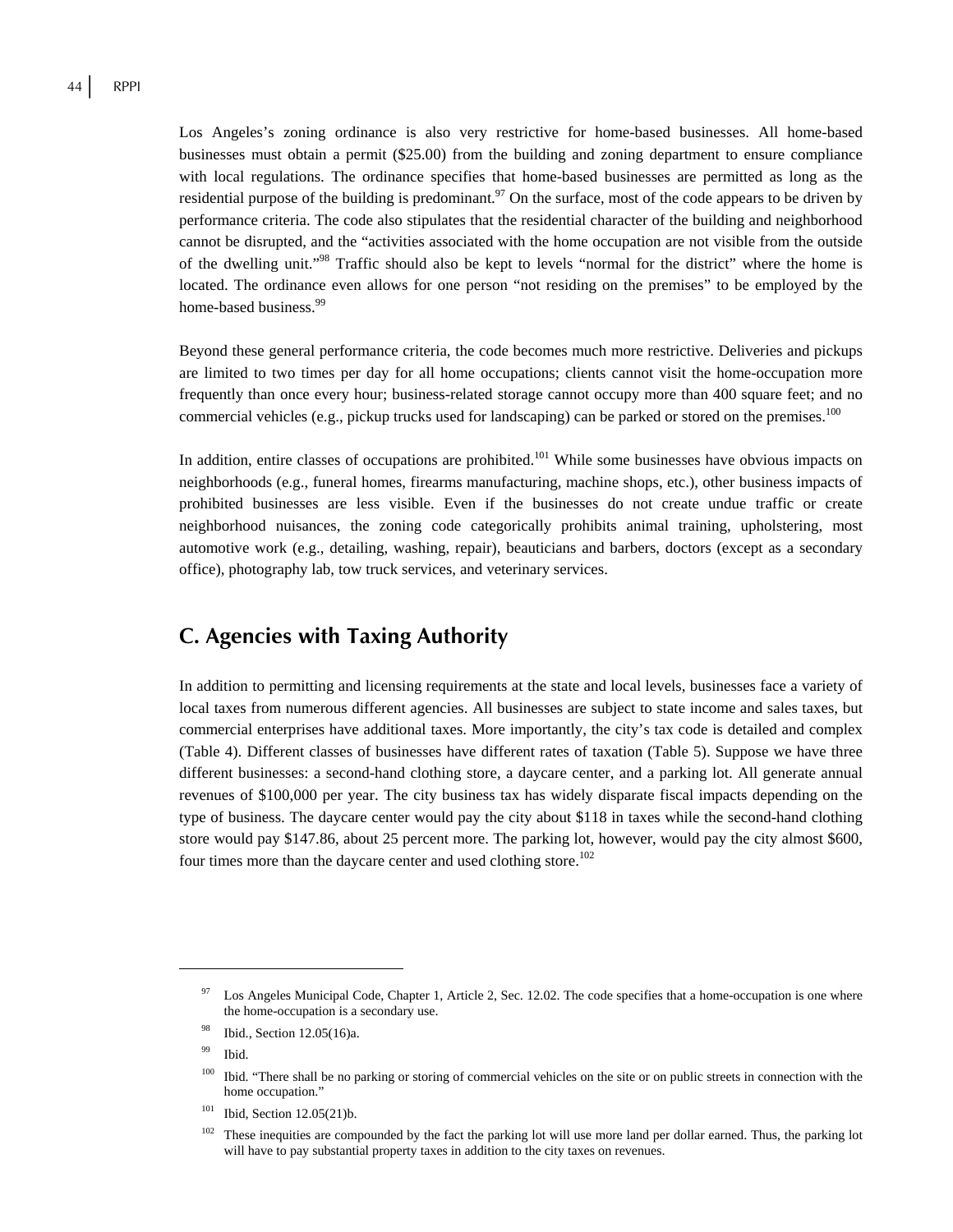| Table 4: Selected Business Taxes and Rates: City of Los Angeles (March 1996) |                                                                                     |  |  |
|------------------------------------------------------------------------------|-------------------------------------------------------------------------------------|--|--|
| <b>Retail Sales</b>                                                          | \$110.86 for the first \$75,000 or less of gross receipts; plus \$1.48 per \$1,000  |  |  |
|                                                                              | or fractional part thereof in excess of \$75,000.                                   |  |  |
| <b>Wholesale Sales</b>                                                       | \$118.25 for the first \$100,000 or less of gross receipts plus \$1.18 per \$1,000  |  |  |
|                                                                              | or fractional part thereof in excess of \$100,000.                                  |  |  |
| <b>Childcare Providers</b>                                                   | \$23.65 for the first \$20,000 or less of gross receipts plus \$1.18 for each       |  |  |
|                                                                              | additional \$1,000 or fractional part thereof in excess of \$20,000.                |  |  |
| Miscellaneous Services <sup>103</sup>                                        | \$49.67 for the first \$12,000 or less of gross receipts plus \$4.14 per \$1,000 or |  |  |
|                                                                              | fractional part thereof in excess of \$12,000.                                      |  |  |
| <b>Professions and Occupations</b>                                           | \$106.43 for the first \$18,000 or less of gross receipts plus \$5.91 for each      |  |  |
| Business <sup>104</sup>                                                      | additional \$1,000 or fractional part thereof in excess of \$18,000.                |  |  |
| <b>Residential Rental</b>                                                    | \$110.86 for the first \$75,000 or less of gross receipts plus \$1.48 per \$1,000   |  |  |
|                                                                              | or fractional part thereof in excess of \$75,000.                                   |  |  |
| <b>Commercial Rental</b>                                                     | \$110.86 for the first \$75,000 or less of gross receipts plus \$1.48 per \$1,000   |  |  |
|                                                                              | or fractional part thereof in excess of \$75,000.                                   |  |  |
| Contractor                                                                   | \$177.38 for the first \$60,000 or less of gross receipts plus \$1.18 per \$1,000   |  |  |
|                                                                              | or fractional part thereof in excess of \$60,000. In-City Contractor pays an        |  |  |
|                                                                              | additional \$2.96 per \$1,000 or fraction of all salaries and fees paid for         |  |  |
|                                                                              | services rendered in the City in connection with out-of-city projects.              |  |  |
| <b>Commission Merchant or Broker</b>                                         | \$91.64 for the first \$25,000 or less of gross receipts plus 3.67 per \$1,000 or   |  |  |
|                                                                              | fractional part thereof in excess of \$25,000.                                      |  |  |
| Laundry, Cleaners, Linen Supply,                                             | \$110.86 for the first \$75,000 or less of gross receipts plus \$1.48 per \$1,000   |  |  |
| Shoe Rep.                                                                    | or fractional part thereof in excess of \$75,000.                                   |  |  |
| <b>Personal Property Rental</b>                                              | \$177.38 for the first \$60,000 or less of gross receipts.                          |  |  |
| <b>Parking Lots</b>                                                          | \$177.38 for the first \$30,000 or less of gross receipts plus \$5.91 per \$1,000   |  |  |
|                                                                              | or fractional part in excess of \$30,000.                                           |  |  |

*Source:* Los Angeles Municipal Code, Chapter II, Article I.

| Table 5: Tax Rates for Selected Businesses in Los Angeles |                     |                       |                            |
|-----------------------------------------------------------|---------------------|-----------------------|----------------------------|
|                                                           | <b>Used Clothes</b> | Daycare               | Parking Lot                |
| <b>Annual Revenues</b>                                    | \$100,000           | \$100,000             | \$100,000                  |
| Base Tax                                                  | \$110.86            | \$23.65               | \$177.38                   |
| (Threshold Income)                                        | $(<$ \$75,001)      | $\leq$ \$20,001)      | $\left( < $30,001 \right)$ |
| <b>Tax Rate Over Threshold</b>                            | \$1.48/\$1,000      | \$1.18/\$1,000 earned | \$5.91/\$,1000             |
| <b>Additional Tax</b>                                     | \$37.00             | \$94.40               | \$41.70                    |
| <b>Total Tax Paid</b>                                     | \$147.86            | \$118.05              | \$591.08                   |

*Source:* Los Angeles Municipal Code, Chapter II, Article I.

1

<sup>&</sup>lt;sup>103</sup> Section 21.189.1 of the Business Tax Ordinance covers miscellaneous services which include persons engaged in the business of advertising agency, aircraft support contractor, apparel subcontractor, bookbinder, check cashing service, drapery subcontractor, heat treater, mailing service, metal plaster, music teacher, public relations agency, refuse contractor, shoe shining stand or parlor operator, silk screen apparel subcontractor, temporary help agency, ticket sellers, travel agency, typesetter, or wire terminator.

<sup>&</sup>lt;sup>104</sup> Section 21.190 of the Business Tax Ordinance covers Professions and Occupations Business which include service activities that are not described as "Miscellaneous Services," as well as all other business activities not specifically taxed by other sections of the Ordinance. Some examples are attorneys, dentists, barbers, auto mechanics, etc.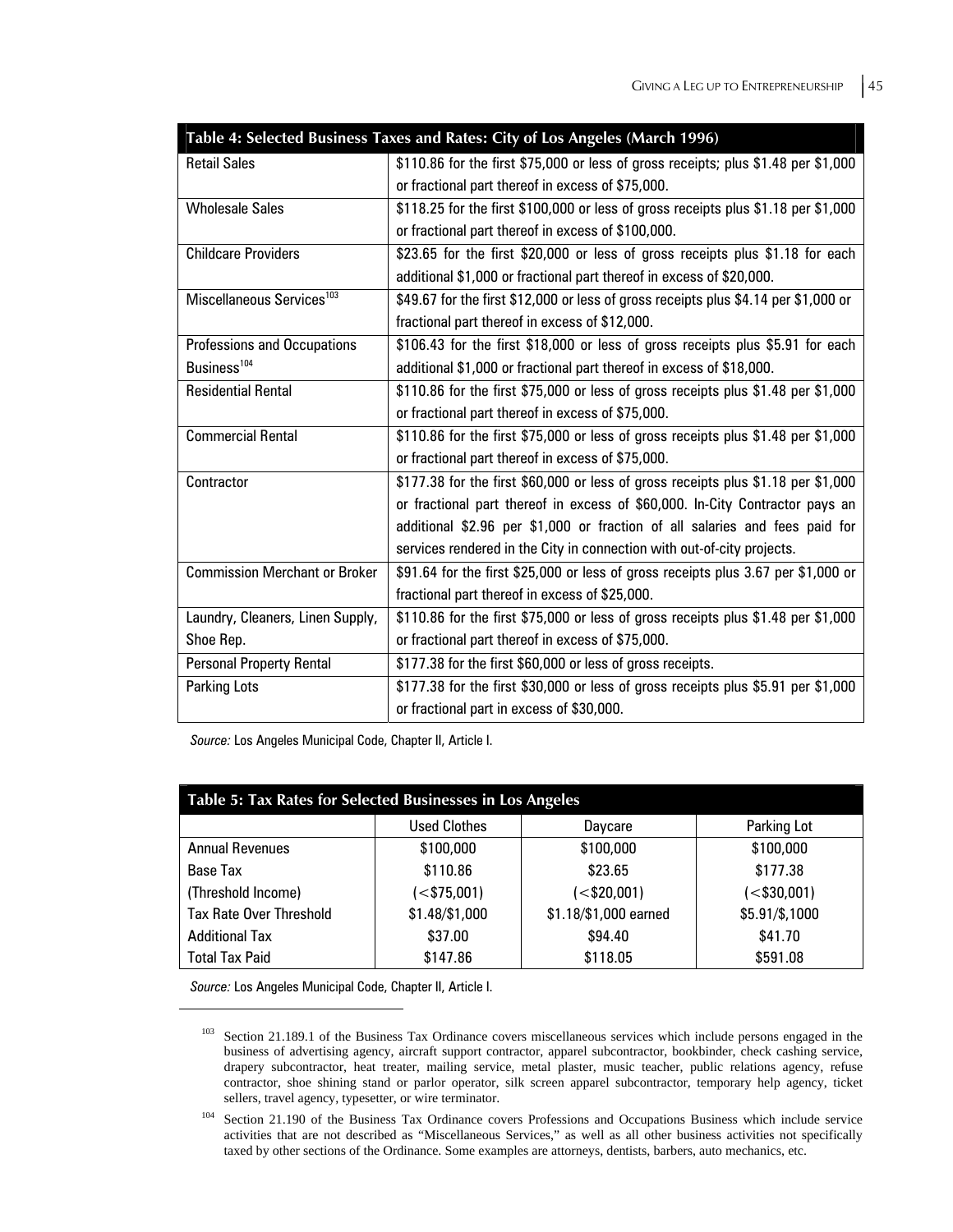1

The effects of the city's tax policy are even more unequal given the focus on gross receipts. A parking lot operation, for example, may have lower-skilled employees. A daycare center, in contrast, often requires a larger number of employees with specific types of skills and training. Thus, a daycare business and parking lot may have substantially different costs and expenses associated with operating their respective businesses, but the city tax rates do not reflect this. Thus, the burden of the tax may be greater for the daycare center because it might have higher costs for rent, labor, and overhead than the parking lot. For example, the city tax represents 2.3 percent of the daycare centers net revenues if revenues minus expenses are \$5,000 (excluding other taxes such as property taxes, entertainment district taxes, etc.).<sup>105</sup> If, on the other hand, the parking lot's net revenues are \$30,000, the city tax represents additional costs of 1.9 percent.

## The effects of the city's tax policy are even more unequal given the focus on gross receipts.

These businesses also face other forms of taxation, including taxes administered by :

- **State Board of Equalization**. In California, every person planning to sell tangible personal property in California must apply to the State Board of Equalization for a seller's permit. The Board of Equalization administers the California Sales and Use Tax Law, the Use Fuel Tax Law, Hazardous Waste Taxes, the Motor Vehicle Fuel License Tax, the Alcoholic Beverage Tax, and the Cigarette Tax. Businesses are required to pay a deposit to the Board's Office of Equalization before they open their doors. Staff from the Board of Equalization will interview the prospective business owner to determine an estimated amount of the taxes the business will pay. These estimated taxes will be paid upfront and determined solely by the Board of Equalization.
- **California Employment Development Department,** which collects employment related taxes, including unemployment insurance, disability insurance, and personal income tax withholding.
- **The Franchise Tax Board,** which administers the franchise tax and net income tax from banks and corporations, and the personal income tax from individuals, proprietorships, and partnerships.
- **The City Clerk's Office,** which handles all taxes and permits required of businesses operating in the City of Los Angeles.<sup>106</sup>

In addition to business taxes, entrepreneurial firms may be liable for other taxes required by the Los Angeles Municipal Code, including the payroll expense tax; the commercial tenant's occupancy tax; the transient occupancy tax; the utility users' tax; the dwelling unit construction tax; the residential development tax; the parking occupancy tax; the sewer service charge; and sanitation equipment charge.

<sup>&</sup>lt;sup>105</sup> Profits in this case refer to accounting profits, not economic profits which would also consider the opportunity costs of the business.

These taxes apply to general classifications of businesses. Additional business taxes apply to other types of businesses, including: amusement park, auctioneer, billiards, etc.; bowling alleys, skee-ball, shuffeboard, etc.; coin-operated phonographs machines, coin-operated scales and services machines; Christmas tree sales; circus, side show, carnival, circus parade; collection agency; custom house broker; dance hall; freight forwarding; lending money; lectures, exhibitions and entertainment; miscellaneous trucking; motion picture producer; oil well production; sporting events; storage; steamship agency; theater, motion or live; transporting persons for hire; vending machines/routes.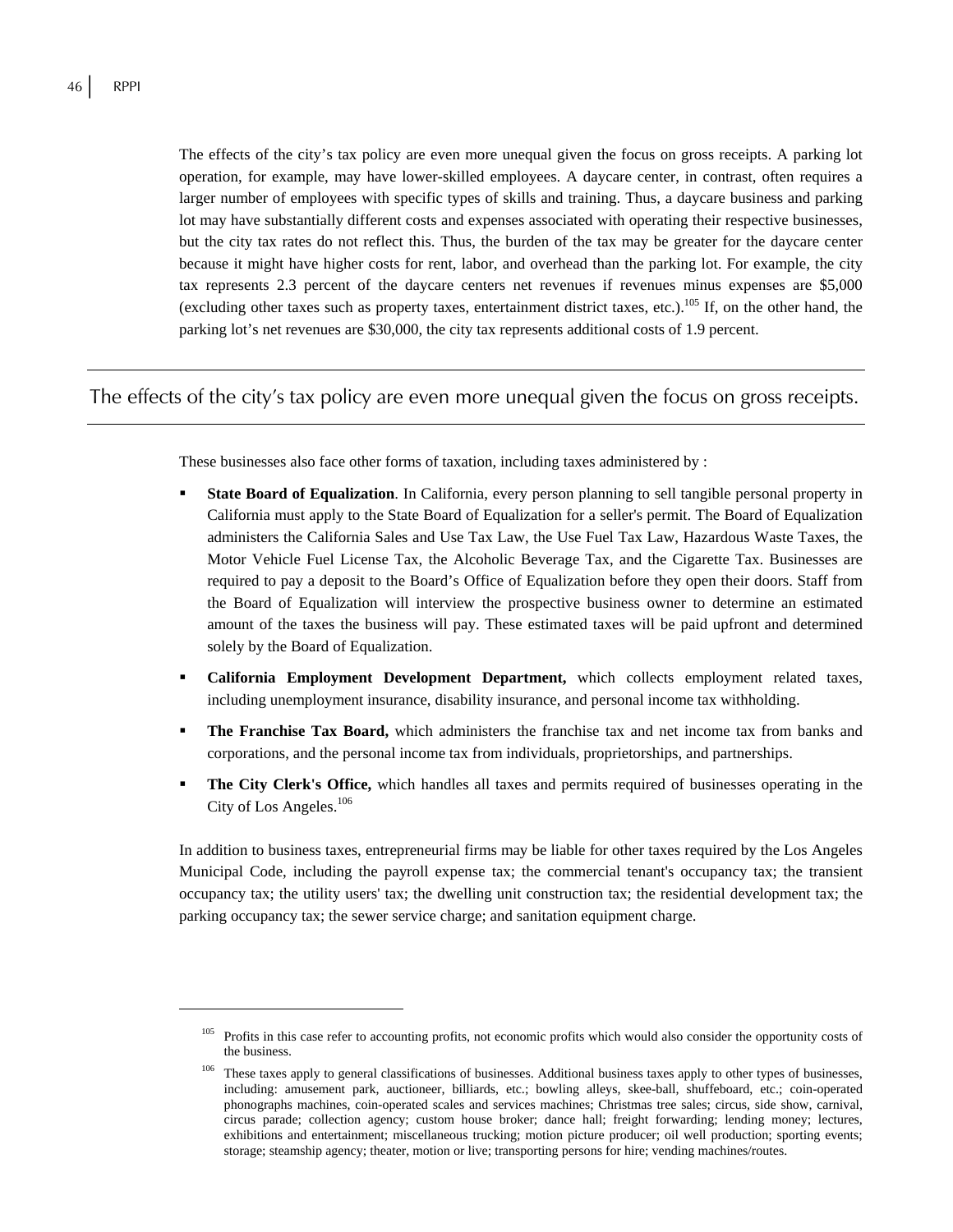## **D. Case Studies**<sup>107</sup>

How do these regulations affect individual business owners? Interviews with local small businesses suggest that these regulations impact their operations in a number of different ways.

#### *1. Hardware Store*

 $\overline{a}$ 

After having worked in a local hardware store for over 15 years, a Latino husband and wife teamed up to open their own store. Using savings from their previous employment, they opened their store in 1997. The start-up phase proved problematic. The most significant problem was the lack of coordination among city agencies. They were unable to find anyone within the city that could provide an overview of what the requirements for setting up a new business were. Ultimately, they "discovered" the requirements through a process of permit and application denials from various agencies. Each agency would deny their permit or license until they had obtained X, Y, and Z inspections, permits, or license. Among the permits and licenses they had to obtain were the general business license, a building and zoning permit, a fire permit, a permit for making keys, a health department permit, and a sign permit. They are unsure even today if they have actually acquired all of the inspections, permits, and licenses required by law and are concerned that they may be in violation of the one of the local codes. The nearly complete lack of information in Spanish, their native language, made following the legal requirements to start their business even more difficult.

Many believe the city favors a few selected businesses, particularly upscale and "dot.com" businesses, while increasing burdens on existing nonfavored businesses.

> They also ran afoul of the city sign regulations. Their location near the Staples Event Center included them in a redevelopment zone that levies a tax on local businesses to help "renovate" the street and regulate façade improvements and signs. The redevelopment committee is requiring a uniform tan color for all buildings and no extending signs. After investing a great deal of time and money designing and placing their sign for the hardware store, it was now "illegal" under the new plans for the street.

> This conflict highlights another tension that has emerged in the redevelopment zone. Many business owners in the redevelopment district perceive favoritism on the part of the city. Many believe the city favors a few selected businesses, particularly upscale and "dot.com" businesses, while increasing burdens on existing nonfavored businesses. The thrust of the entire "redevelopment" project appears to be toward making the street more presentable to people driving into downtown on their way to the Staples Center. These people rarely, if ever, patronize the hardware store or other neighborhood businesses that already exist in the area. Thus, the current look of the street, which offers a variety of building designs, colors, and décor, is more consistent with the neighborhood focus of their shops. The city, they believe, is willing to support some high-profile businesses, but not theirs.

> The city could do a number of things to support small businesses, the owners of the hardware store said. First, the city could create a single department or agency that could provide "one-stop" permitting and

<sup>107</sup> These case studies are based on interviews conducted by Wade Hudson, Policy Analyst, Reason Public Policy Institute, March 2000. Names of interviewees and businesses are available on request.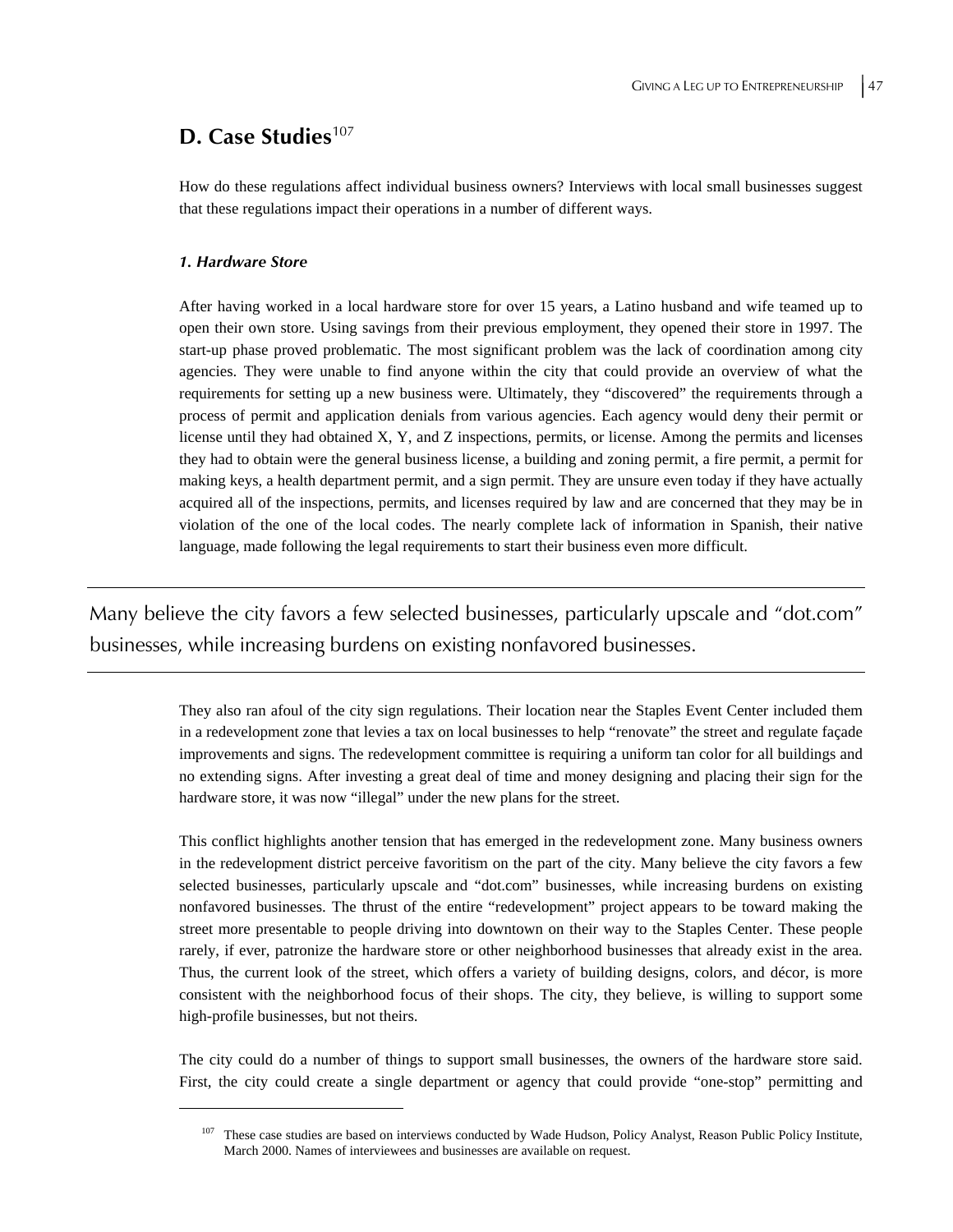licensing along with all relevant information on zoning, inspections, and taxes. This has already been achieved to some degree (see Section Seven), but improvements could make the system more user-friendly for neighborhood businesses. Second, the city should provide bilingual forms and guides. Third, they believed neighborhood stores should receive more support to fight against the big-box retailers such as Home Depot and others.

While they would like to pay less in taxes and fees, these business owners did not feel they were particularly onerous as long as everyone was paying them. Preferential treatment from the government in terms of taxes, permitting, licensing, and other forms of support was viewed as unfair because the smaller, neighborhoodbased businesses did not benefit equally.

#### *2. Beauty Salon*

The owner of this downtown beauty salon emigrated to the United States 21 years ago. She owned a beauty salon in El Salvador but worked for other salons in the United States before buying her own (existing) store more than two years ago. She was licensed by the state after completing a 1,600 hour cosmetology course.

She employed legal and accounting services to help her through the setup process even though the business she purchased already existed. She still needed to negotiate the process for obtaining a business license, to achieve building and zoning compliance, to obtain permits from the fire department, and to obtain a sign permit. She noted that the license and permit renewal process consumed a significant portion of her time. Although her licenses and permits are always renewed, she is required to collect information and fill out forms in addition to paying filing/renewal fees.

The city's sign ordinance negatively impacts her business as well by limiting the location and size of signs. The ordinance restricts the size and placement of her sign, limiting her ability to advertise. More importantly, her shop does not front a street. Rather than using the side of her building to advertise her business, the wall is filled with graffiti. She was unaware of local redevelopment plans to change the area's storefronts and appearance and expressed an unwillingness to fund the effort.

In addition, the city has over 50 classifications for business tax purposes, and it is her responsibility to determine which category her business fits into. The renewal fee for her business license is directly linked with her reported annual revenues: as her revenues increase, her renewal fees increase as well.

#### *3. Liquor Store*

In another case, a liquor store owner started his business over 15 years ago. He quickly found that he was required to obtain licenses and permits from the federal government, the state government, and a sales tax permit from the city before he could open his business. The city also required him to obtain approval for the proper zoning, building inspectors, the health department, the fire department, and the police department. During the course of collecting the required permits and license, city and agency staff advised him the appropriate alarm systems, aisle width, possible health issues, etc. One of his largest complaints during the start-up phase of his business concerned an apparent lack of overall coordination of the permitting and licensing process at the time. No one helped him through the process.

Moreover, a recent revision to the sign ordinance created a graffiti problem. As part of a redevelopment effort, all signs were removed from buildings. The liquor store is on a corner lot and now has a large blank side wall that is an easy target for graffiti artists. The store owner has to repaint the side wall several days a week to maintain a clean and orderly look.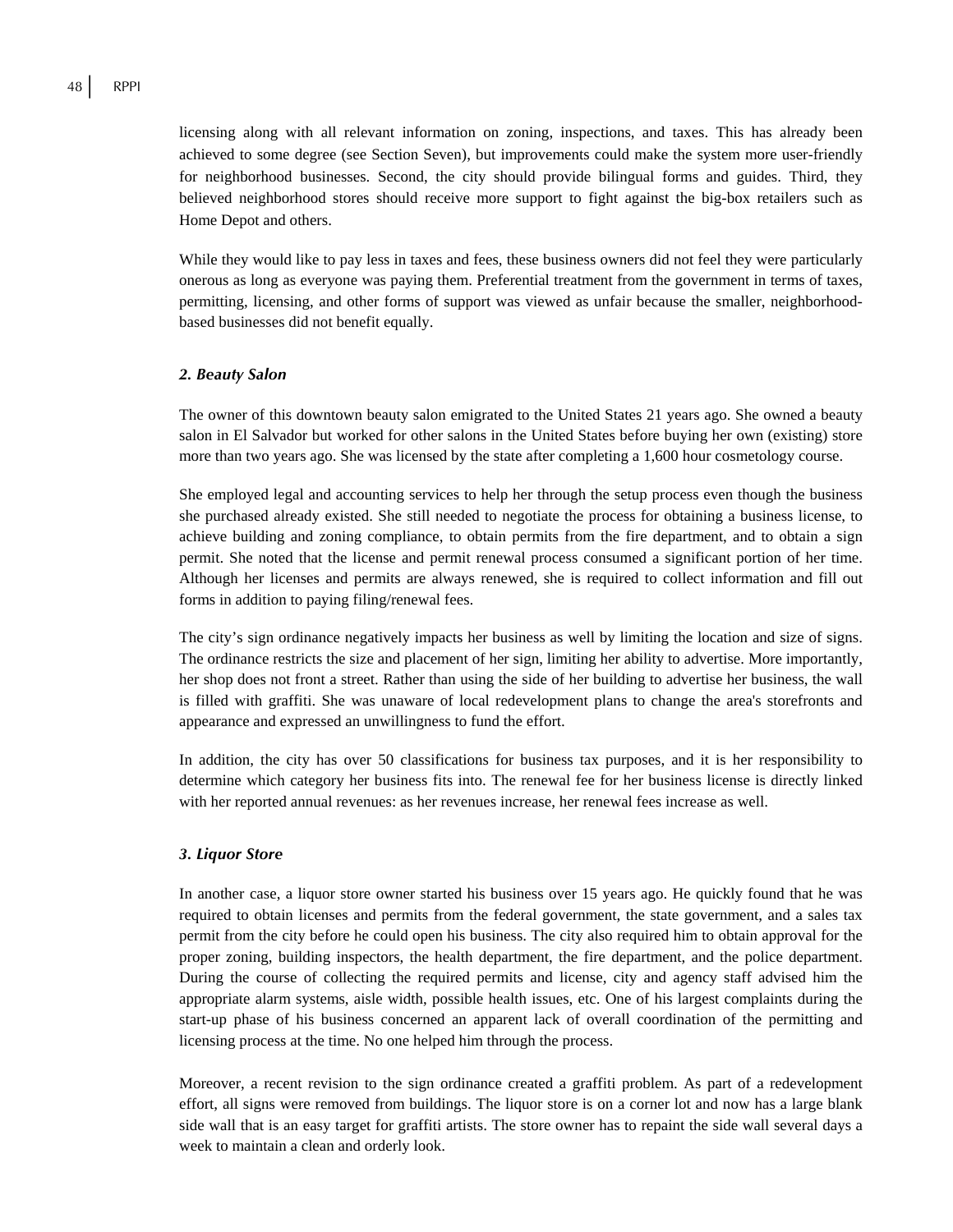A second liquor storeowner, like the hardware store, located near the Staples Center, has been open for seven years. Unlike many of the other small business owners, however, his start-up experience was not problematic. He had access to bank loans, accountants, and lawyers to handle permitting, licensing, and setup costs. Despite retaining legal and accounting services to expedite the process, the liquor-license process took about two and one-half months, much longer than the 45 days indicated by local officials.

In addition to the liquor license, these businesses were required to obtain a general business license, a police department permit, a fire department permit, a license to sell tobacco products, health department permits, and zoning and building permits. The second liquor-store owner was also required to adhere to the redevelopment zone's new sign ordinance.

These store owners had several reform suggestions. Both thought the city and state needed to reduce the application processing time for liquor-store licenses. The second liquor-store owner thought the administration of licenses could be improved in two ways. First, someone was needed to check paperwork at the time it is submitted rather than wait days or weeks if something is wrong with the application. Second, he thought a tracking system similar to the one used by other package delivery services could be implemented by the licensing and permitting agencies; someone should be aware of where applicant's paperwork is and how much longer the process will take.

Along with many other small business owners, these business owners do not mind paying the fees and taxes as long as they are fair and equitable.

> They also believed the sign ordinance is unduly restrictive. Liquor stores cannot devote more than 30 percent of their window area to "free" advertising, and the new ordinance imposed by the redevelopment agency bars signs from extending from the building's face. The store owners believe that this restriction limits their ability to promote their stores and products. Ironically, this restriction is one of the primary forces behind the use of neon signs according to the second liquor-store owner. Neon signs are "large" and bright, drawing attention to the store but do not use much window space. Third, the second store owner believed that special tax breaks for small business would be helpful, especially considering how many large firms and businesses receive special favors from the city already.

> Along with many other small business owners, these business owners do not mind paying the fees and taxes as long as they are fair and equitable. The second liquor-store owner, however, believed that the redevelopment agency's plans benefit patrons of the Staples Center at the cost of local small businesses.

> For the second store owner, the most serious impact of government regulation was not felt until he recently decided to sell his business. As part of the transition process mandated by the state, all potential buyers are required to open an escrow account for a set period of time while they transfer the appropriate permits and licenses. The transfer process is technically easy; all licenses transfer administratively once the buyer is approved. Often, however, by the time the relevant agencies determine the acceptability of a potential buyer, the escrow account has expired and the entire process needs to start over again. This has happened to the second liquor-store owner twice. In addition, several potential buyers have been turned away because he had one applicant going through the transfer process who was later not approved by the state. Buyers, he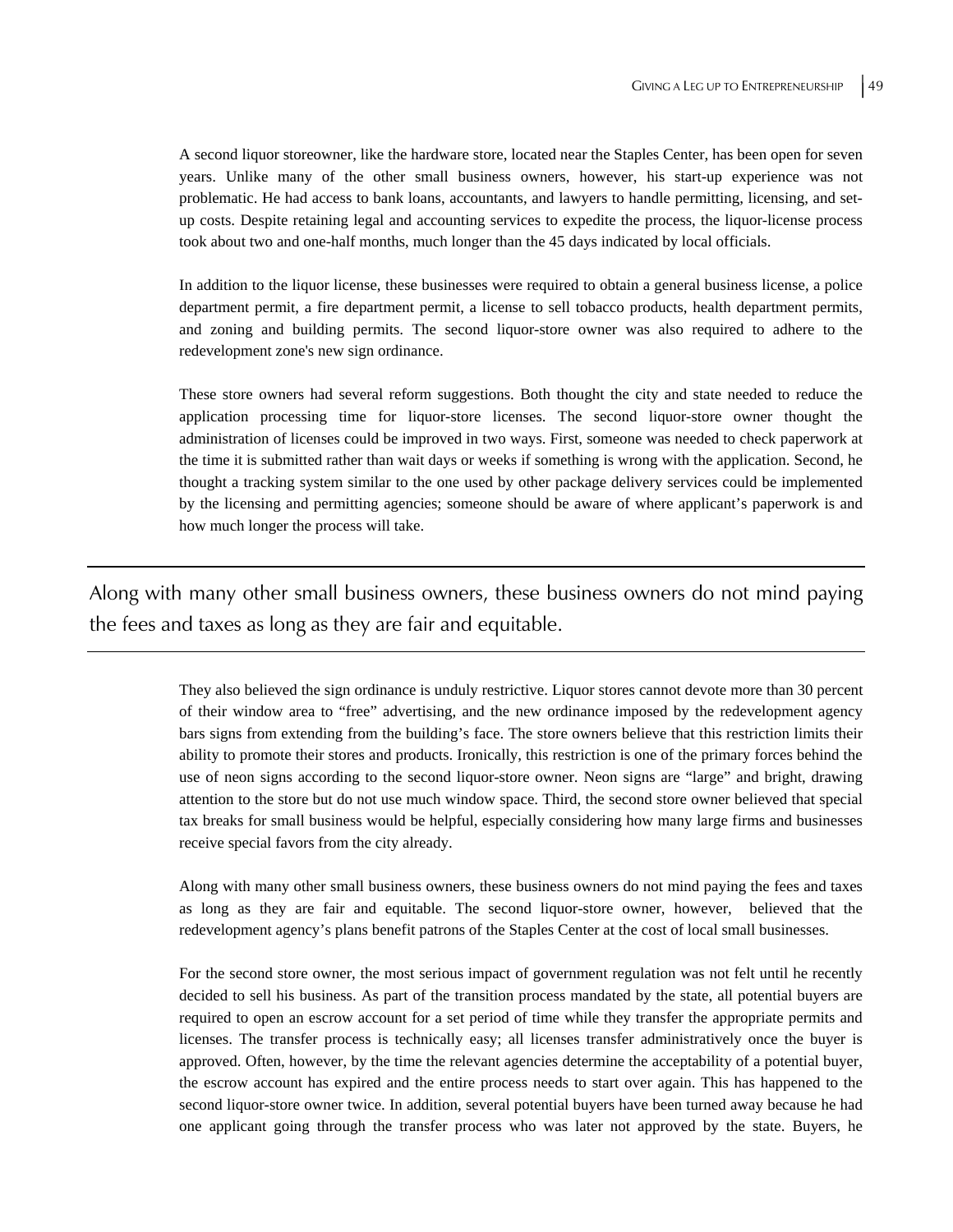suggested, should be allowed to "prequalify" with the state. The escrow account would not have to be set up until after a buyer is prequalified and speed up the time involved in the transfer approval process.

## **E. Conclusion**

What can be gleaned from the regulatory approach of Los Angeles? Once again, the key questions used for Boston and Dallas are useful in assessing the regulatory barriers faced by start-up entrepreneurs. The Los Angeles case appears to demonstrate the importance of state rules and regulations in creating barriers to new business formation.

- 1. **Regulations rarely address performance and quality issues.** Local business regulation in Los Angeles appears to by driven mainly be the goal of raising revenues. The city's municipal code mandates a large number of permits and licenses, and every business is required to obtain a license for tax purposes. But, detailed regulation beyond basic permitting is limited.
- 2. **Regulations tend to focus on compliance with rules.** This was most clearly evident in the case of state regulation. The state literally dictates the content of the curriculum in schools to qualify for a license, including the number of nail applications. Anyone out of strict compliance with the law is operating illegally and can be shut down, irrespective of the quality of the work performed.

The Los Angeles case appears to demonstrate the importance of state rules and regulations in creating barriers to new business formation.

- 3. **Regulatory approaches are diverse.** The clearest evidence of the diversity of regulatory approaches is, once again, among taxicabs. In the City of Los Angeles, taxicabs are tightly regulated so that only franchisees licensed by the city can provide the service. These regulations are very detailed and locally driven. In the case of building contractors and cosmetologists, regulations appear to be driven primarily by state law. The Los Angeles Municipal Code provides little regulation for businesses beyond establishing a complicated system of taxation and permitting.
- 4. **Regulations can significantly complicate business ownership.** Several small business owners complained of the lengthy delays and unnecessary complications they experienced in obtaining permits. Indeed, Los Angeles requires a large variety of permits and inspections. The city, for example, requires permits for installing burglar alarms. The city also requires inspections of premises by the police and fire departments. Opening a new business could easily involve obtaining permits and coordinating inspections with a half-dozen or more city agencies and departments. Coordinating these permits, as well as complying with local zoning codes for home-based businesses, would be difficult. Notably, two of the four businesses profiled used consulting and professional services to shepherd them through the permitting and licensing process.
- 5. **Regulations favor existing businesses.** The degree the local regulatory climate favors existing businesses is difficult to determine. The financial burdens appear to be small, but the bureaucratic hurdles are significant. Local business owners reported substantial delays in processing permits and a lack of coordination among agencies (although this deficiency appears to have been addressed by the city, see Part Seven). In the case of taxicabs, substantial unmet demand has fueled an illegal taxicab market that may be larger than the legally licensed taxicab fleet.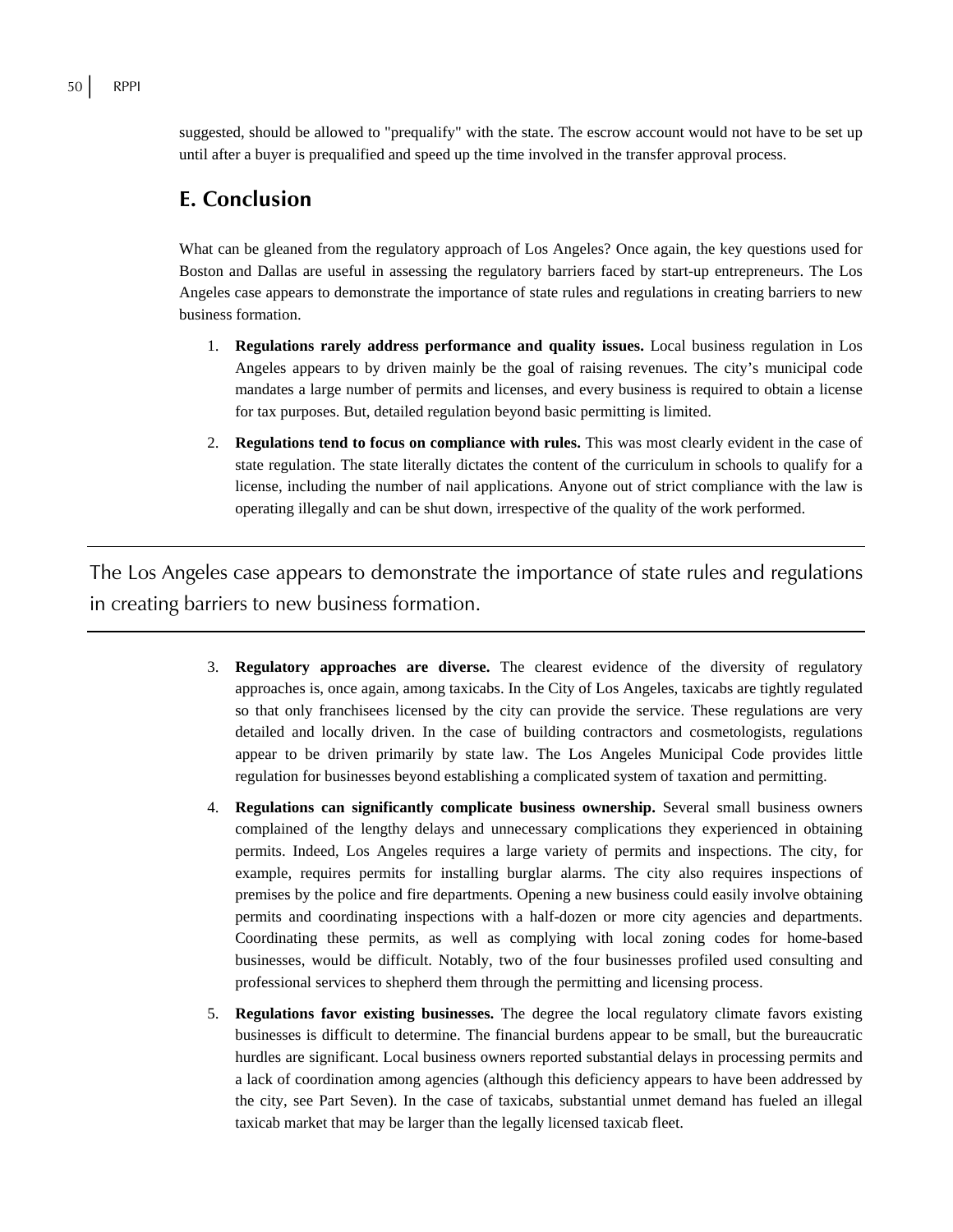# **Atlanta Legacy**

 $\overline{a}$ 

he Metro Atlanta economy has been the driving force in the Southeast, not to mention one of the fastest growing areas in the United States based on population and job growth. In the last decade, its population, employment and per capita personal income grew by more than one-third.<sup>108</sup> The region's population has increased at an average annual rate of 2.9 percent since 1950 with 54 percent of its postwar population growth occurring since 1980. Between 1980 and 1999, Metro Atlanta's population grew by 64 percent. The I<br>group<br>employees

Moreover, Atlanta has led the nation in net migration since 1985, averaging 100,000 new residents since 1990. Not surprisingly, Metro Atlanta is now the  $11<sup>th</sup>$  most populated urban area in the United States, with over 3.2 million people. By 2025, the region's population is projected to be 4.8 million, an increase of 2.1 million people since 1990. The forecast rate of population growth between 1990 and 2025 for the region  $(81.4 \text{ percent})$  is double the national average  $(48.2 \text{ percent})$ .<sup>109</sup>

This population boom is no surprise given the fact that the region's job base has more than doubled between 1980 and 1999. Moreover, the region's job base remains diverse, with no sector accounting for more than 30 percent of the region's employment. The Atlanta region has led the nation in job creation since 1990 and is projected to maintain this position through the year 2000. This employment growth is expected to continue through the first quarter of this century. In fact, employment is forecast to increase by 92.7 percent compared to projected increases for the state and nation of 51.8 percent and 35.5 percent respectively.

The City of Atlanta has also reaped the rewards of a strong regional economy and ever-increasing arrival of newcomers. The average annual household income for both groups has increased by more than \$26,000 since 1990. According to U.S. Census Bureau projections, the proportion of Atlanta families earning more than \$75,000 a year will grow to more than 30 percent in the next few years.<sup>110</sup>

These data, however, are general. While the Metro Atlanta region has grown substantially, encompassing 20 Georgia counties according to the U.S. Bureau of the Census, the City of Atlanta's population has been stagnant at around 400,000 people. Moreover, the city's share of the regional population has fallen from 19.0 percent in 1980 to just 10.4 percent in 1999, with few indications that this trend will reverse.<sup>111</sup> Thus, economic development and revitalization are important issues for city government. Indeed, Atlanta was

Data from the Atlanta Regional Commission, http://www.atlreg.com and Metro Atlanta Chamber of Commerce, http://www.forward-atlanta.com .

<sup>109</sup> Atlanta Regional Commission, http://www.atlantaregional.com/download/2000rtp/rtp-sec2.pdf

<sup>&</sup>lt;sup>110</sup> J. Hairston, "Redrawing the Map: Atlanta's Next Mayor Will Lead a More Affluent, Integrated and Populous City," *The Atlanta Journal-Constitution*, January 23, 2000, p.G1.

<sup>&</sup>lt;sup>111</sup> U.S. Bureau of the Census, Population Division, Population Estimates Program, Washington, D.C., October 20, 2000.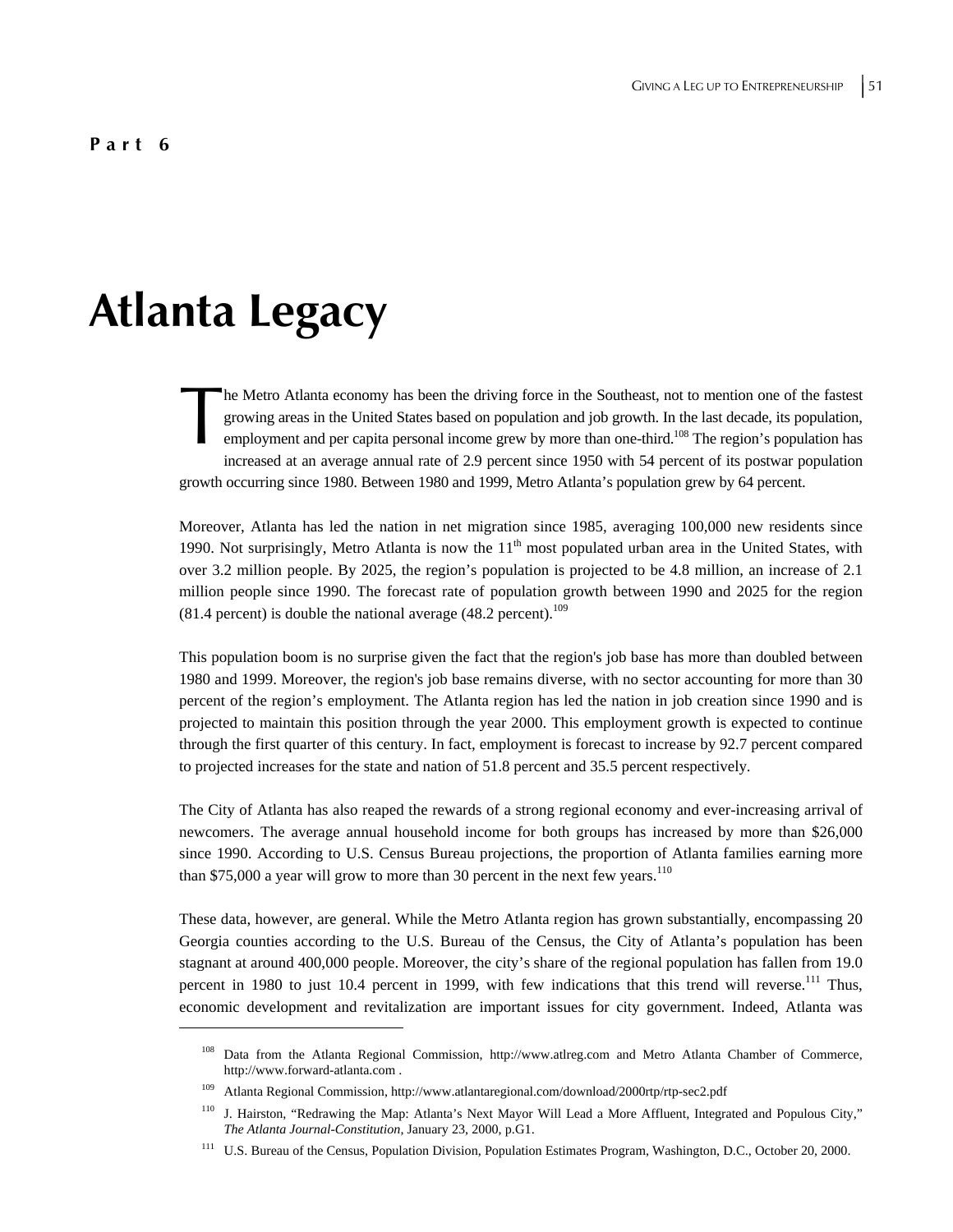selected for empowerment zone funding by the federal government, qualifying it for millions of dollars in federal funds directed at revitalization. Inner-city redevelopment has also become a focus of the recently formed Georgia Regional Transportation Authority (GRTA), which hopes to use investments in transit to stimulate development along Atlanta's heavy rail system. Another factor, however, may limit the City of Atlanta's redevelopment potential: its small business climate.

Small businesses with fewer than 10 employees account for nearly 80 percent of all U.S. companies. In Georgia, 76 percent of businesses employ less than 10 employees, $^{112}$  and 12.9 percent of Georgia's work force is self-employed.<sup>113</sup> African-American businesses are even smaller. On average, Atlanta's 289 manufacturing firms employ 25 people, but black-owned firms average five employees.<sup>114</sup> These businesses provide a diverse work force critical to the growth of the state's economy. Between 1992-1996, businesses employing fewer than 20 workers created 55.5 percent of the net new jobs in Georgia, with the restaurants providing the largest source of employment in the state.<sup>115</sup>

Atlanta has led the nation in net migration since 1985, averaging 100,000 new residents since 1990.

> The Atlanta city council has recognized the role entry-level entrepreneurship can play in the city's economic revitalization plans. In outlining the intent of its regulations for street vendors, for example, the city recognized that street vending might "provide economic development opportunities for small entrepreneurs in the city."116 Regulatory practice in the City of Atlanta, however, suggests that the small and microenterprise business climate can be improved considerably.

# **A. Local Regulatory Climate**

 $\overline{a}$ 

Atlanta's Code of Ordinances includes an extraordinary level of detail concerning a wide range of businesses. Every business in the city must be registered, permitted, or licensed, and the general business tax applies to every establishment. The city has a seven-member license review board to examine all applications for permits except work permits and taxicab permits (which are examined by independent review boards). <sup>117</sup> Business registration has often become a venue for even more detailed regulation and micromanagement. Chapter 30 of the Code of Ordinances outlines detailed mandates and restrictions for businesses ranging from hotels, bonding agents, and automobile races to massage parlors, astrologers, and sidewalk photographers. The Appendix to the code lists a strikingly wide array of fees, ranging from \$6,000 for a taxicab Certificate of Need to \$25 for a private security company (Table 6).

<sup>&</sup>lt;sup>112</sup> Data for 1996 from U.S. Small Business Administration, Office of Advocacy, http://www.sba.gov/ADVO/stats/us88\_96.pdf and http://www.sba.gov/ADVO/stats/st95\_96.pdf.

<sup>&</sup>lt;sup>113</sup> Market Street Services, Inc., www.marketstreetservices.com.

<sup>114</sup> Data from *The Status of Black Atlanta: 1998* (Atlanta: Southern Center for Studies in Public Policy, Clark Atlanta University, November 1998), reported in Tammy Joyner, "Black Manufacturers Vital, Study Says," *Atlanta Journal and Constitution*, November 11, 1998, p. G01.

<sup>115</sup> Georgia Small Business State Profile, 1998, http://www.sba.gov/advo/stats/profiles/98ga.html.

<sup>116</sup> Atlanta Code of Ordinances, Part II, Chapter 30, Article XXIII, Division I, Section 30-1402.

<sup>117</sup> Atlanta Code of Ordinances, Chapter 30, Article II, Section 30-26.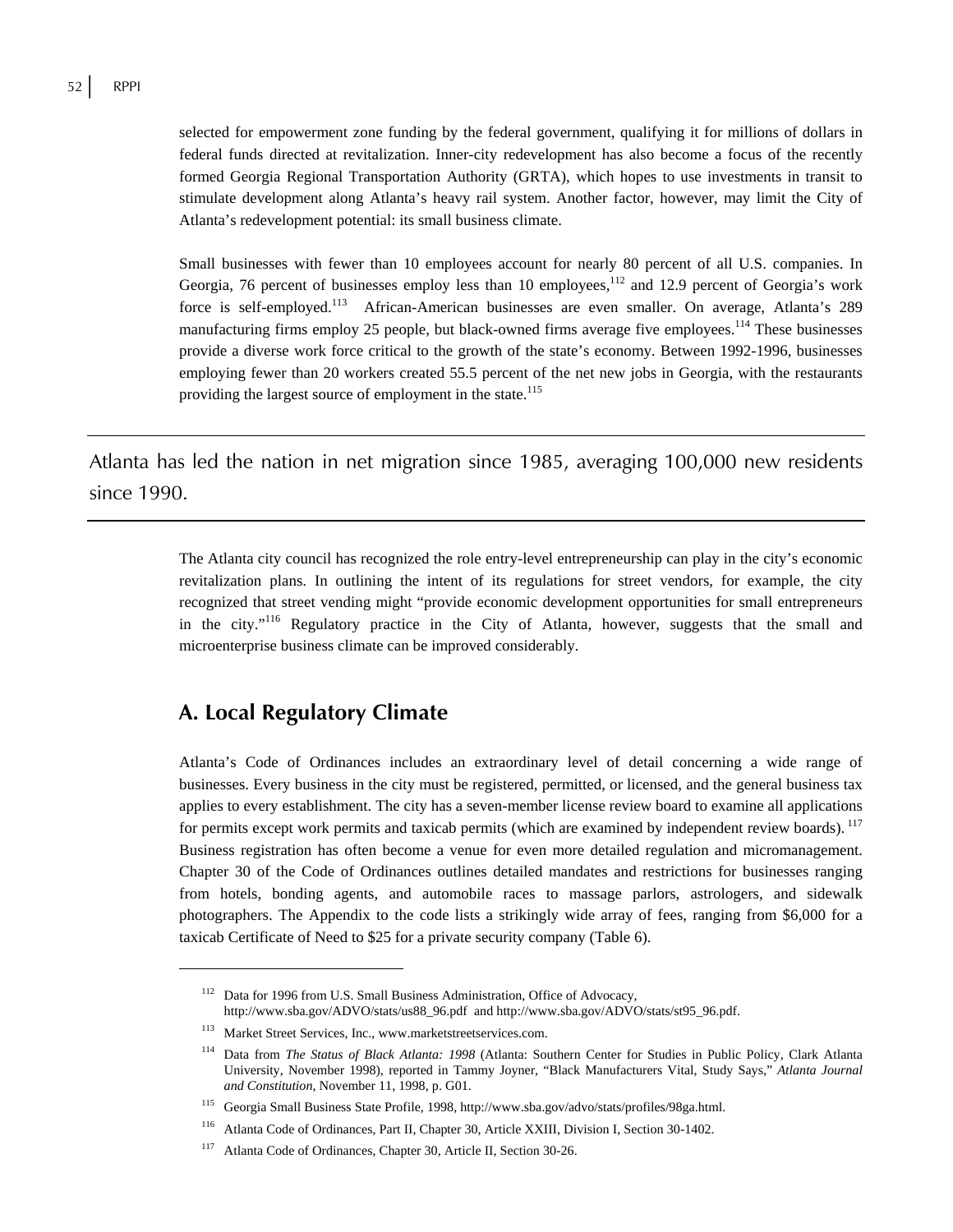| Table 6: Select License Fees for Businesses in Atlanta                                                                  |            |         |
|-------------------------------------------------------------------------------------------------------------------------|------------|---------|
| <b>Business Activity</b>                                                                                                | Section    | Fee     |
| Taxicab CNC                                                                                                             | 162-33     | \$6,000 |
| Wine manufacturer                                                                                                       | $10 - 60$  | \$1,500 |
| Tasting room for wine retailer                                                                                          |            | \$1,500 |
| Tasting room for wine retail dealer and wine to be consumed on premises and<br>who sells wine by the package on Sundays |            | \$2,500 |
| Bungee jumping                                                                                                          | 14-190     | \$1,000 |
| Lingerie modeling                                                                                                       | 14-323     | \$3,000 |
| Precious metal dealer (fee)                                                                                             | 30-28      | \$750   |
| Sightseeing company (fee)                                                                                               |            | \$200   |
| Astrologer                                                                                                              | 30-503     | \$100   |
| Door-to-door sales (permit)                                                                                             | $30 - 615$ | \$500   |
| Private security/private investigator                                                                                   | 30-1246    | \$25    |
| Vending on public property (permit, merchandise, food)                                                                  | 30-1431    | \$150   |
| Vending on private property (permit, merchandise, food)                                                                 | 30-1486    | \$75    |
| Closeout sale (per 30-day sale)                                                                                         | 58-85      | \$100   |

Source: Atlanta Code of Ordinances, Appendix B.

Often, these fees combine to increase the financial burden of microenterprises. For example, a door-to-door salesman must pay a \$100 application fee to obtain a permit.<sup>118</sup> Once the application is processed, the company must pay \$500 for a permit to operate in the city. Similarly, a door-to-door employee must pay a \$50 application fee and a \$170 annual license fee for a permit. Thus, a single person door-to-door sales company would have to pay the City of Atlanta \$820 before he could operate. On the other hand, a private security service would pay the city \$25 plus \$5.00 per employee to register the company.<sup>119</sup> Then, the company would pay the city a \$25 plus \$5.00 per employee application fee.<sup>120</sup>

In addition, an occupation tax is levied on each business, trade, and profession in the city (or carried out within the city).<sup>121</sup> The tax includes a nonrefundable administrative fee of \$75, a \$50 base for gross receipts of less than \$10,000 per year, a tax rate varying from 0.60 percent to 2.15 percent on gross receipts over \$10,000, depending on the tax class of the business. The city has categorized businesses into eight different tax classes.<sup>122</sup> The tax is in addition to the city's \$75.00 registration fee.

The occupations regulated and taxed by the City of Atlanta are too numerous to discuss in detail. The license review board holds a public meeting on each permit application where it considers a staff recommendation on whether to approve the permit (or license). The board can use a range of criteria to determine whether the permit or license should be approved, including criminal background and "any proper criterion or standard."<sup>123</sup> The following sections outline just a few of these occupations.

<sup>&</sup>lt;sup>118</sup> Atlanta Code of Ordinances, Section 30-615.

<sup>119</sup> Ibid, Section 30-1246.

 $120$  Ibid., Section 30-1247.

 $121$  Ibid., Section 30-52.

 $122$  Ibid., Section 30.62. Eighteen occupations ranging from lawyers to family therapists have been legally identified in Georgia's revised code, and they are given the option of paying a flat fee of \$400 per practioner in place of the occupation tax. Section 30-63.

<sup>123</sup> Ibid, Section 30-29. However, only those criminal activities "reasonably related to the job duties involved in the job for which a permit or license is sought may be taken into consideration or used as cause to deny the application."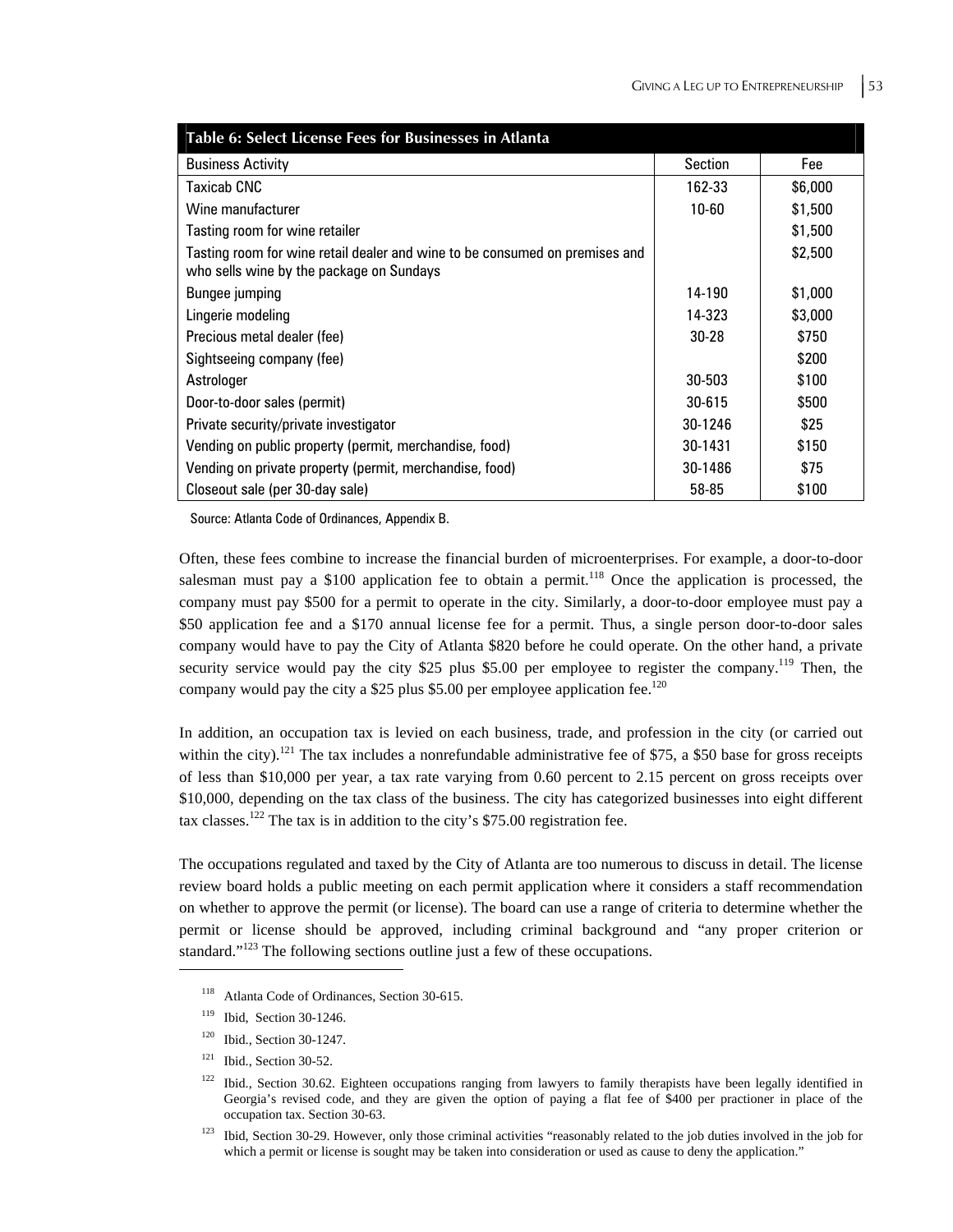#### *1. Astrologers and Palm Readers*

Astrologers must hold a valid license to practice in the City of Atlanta.<sup>124</sup> A Board of Astrology Examiners prepares an exam (administered by the Bureau of Personnel Operations) and grades the exams, advising the city on whether to grant an astrology license to an applicant. Astrologers must submit an application to the city's finance department certifying that they:

- 1. Are 18 years old or older;
- 2. Have not been convicted of a crime reasonably related to the practice of astrology (e.g., larceny, embezzlement, "artful practices," etc.);
- 3. Are high-school graduates;
- 4. Subscribe to a Code of Ethics published by the Board of Astrology Examiners; and
- 5. Passed the written exam administered by the Bureau of Personnel Operations, or have passed the exam given by the American Federation of Astrologers.<sup>125</sup>

A Board of Astrology Examiners prepares an exam (administered by the Bureau of Personnel Operations) and grades the exams, advising the city on whether to grant an astrology license to an applicant.

> On a more encouraging note, Atlanta's home occupation ordinance is sufficiently broad that astrologers could provide their services inside the home as long as 1) less than 500 square feet of living space is devoted to the business, 2) clients do not create more traffic than would "normally be expected," 3) parking is provided off street for patrons, and 3) the astrologers' business activities do not create a nuisance for neighbors or nearby property owners.<sup>126</sup> While these restrictions prohibit practicing astrology in many urban environments, including apartment buildings, townhomes, or other high-density residences, they appear to be less restrictive than in other cities.

#### *2. Street Vendors*

While the city allows street vending in eight districts with 101 locations, vendors must apply for a permit to vend at each location (Table 7). The police department processes each application and sets a date for assigning vendor locations.<sup>127</sup> Vendors acquire a site in the order in which their permit application was received and approved. The city also requires street vendors to use uniform stalls and carts and limits vending to an area three feet wide by seven feet long and eight feet high. Each vendor is allowed to hire only two assistants to work with them in the station at one time, and each must have an assistant vendor's permit.<sup>128</sup>

<sup>124</sup> Ibid., Article IV.

<sup>&</sup>lt;sup>125</sup> The American Federation of Astrologers (AFA) is a membership trade organization consisting of over 3,500 professional and amateur astrologers in 50 states and 56 counties. Founded in 1938, the AFA is located in Tempe, Arizona. The federation certifies astrologers at three different levels: advanced (AMAFA), professional (PMAFA), and teacher. See the AFA web site, http://www.astrologers.com.

<sup>126</sup> Atlanta Code of Ordinances, Part III, Part 16, Chapter 29, Section 16-29.

<sup>127</sup> Atlanta Code of Ordinances, Part II, Chapter 30, Article XXIII, Section 30.1429.

<sup>&</sup>lt;sup>128</sup> Ibid., Part II, Chapter 30, Article XXIII, Section 30-1430.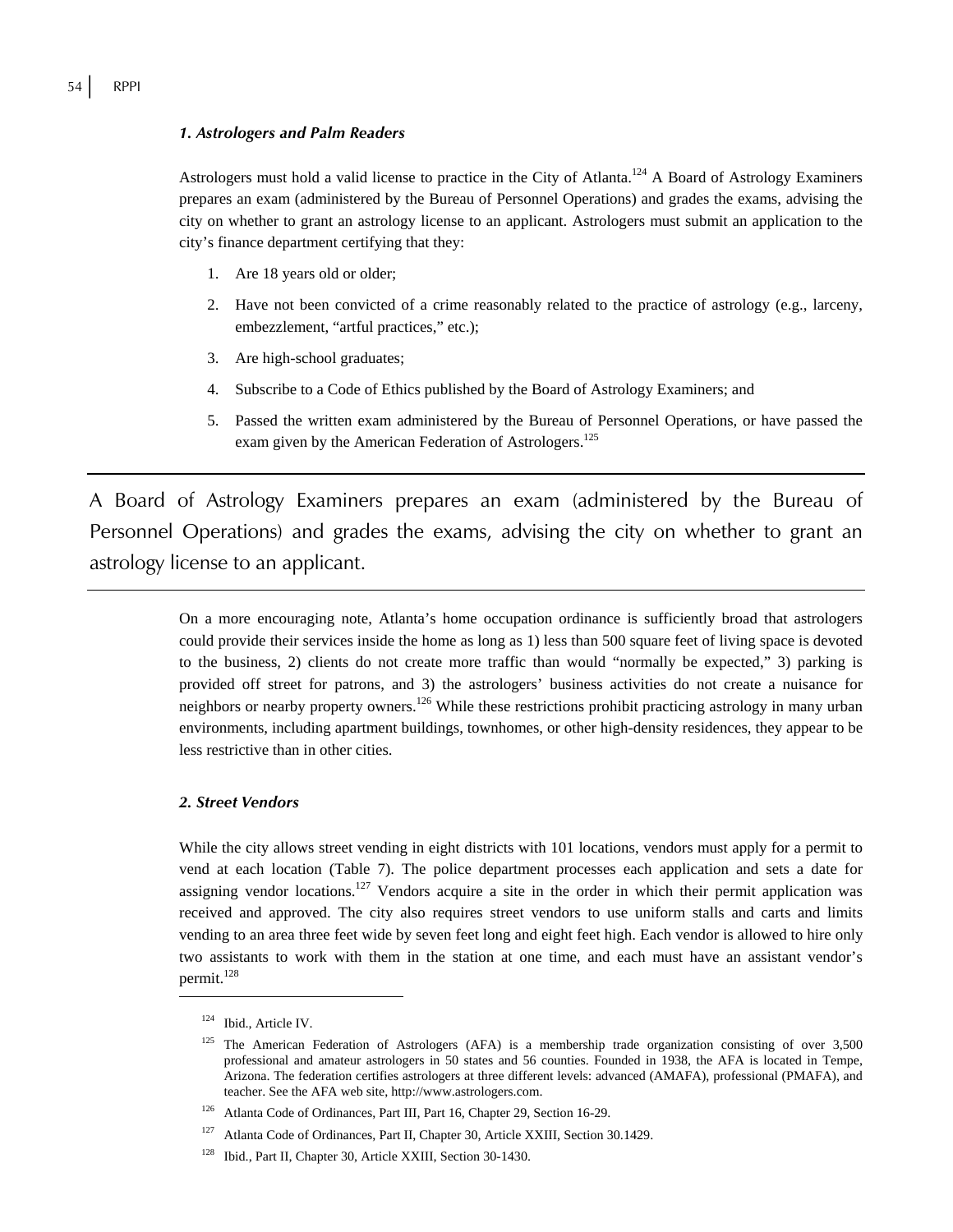The city also limits what vendors can sell. The city has four classes of permits: food, merchandise, service, and combination.<sup>129</sup> Within each class, vendors can sell only specific types of items. For example, vendors with a merchandise permit can only sell crafts (e.g., baskets, pottery, jewelry, etc.), fresh flowers, ethnic clothing, "licensed" nonethnic apparel (e.g., caps, t-shirts, and sweatshirts), and accessories. "All other merchandise not listed will be considered unlawful pursuant to this section." Similarly, services are limited to portrait and face painting, shoe shining, photography, and street music. Thus, books, consumer electronics, music CDs or sheet music, or self-produced garments of a nonethnic variety are not permitted, according to the ordinance.

The city even goes a step further by regulating vending on private property. While venders need consent form property owners, no one can sell goods and services on private property without a permit from the city.130 Vendors on private property are restricted in the same ways as vendors on public property—they are required to keep detailed financial records, and conform to Generally Accepted Accounting Practices (GAPP); they cannot have more than two vending assistants, etc. They are, however, allowed to sell a range of products, including seasonal goods, Christmas trees, and firewood.131 Moreover, the city does not grant vendors on private property an annual license: each vendor must apply for an initial vending permit that expires after 45 days.<sup>132</sup> After the initial 45-day period, the vendor can apply for a renewal that will extend the permit for another 45 days. Each permit renewal is subjected to the same review process as the initial permit. At the end of a calendar year, the vendor has to apply for another new vending permit (and subsequent extensions). Moreover, because of the 45-day renewal requirement, the year-round cost for a vendor on private property is significantly higher than for vendors on public property if the fees were annualized (see Table 7).<sup>133</sup>

| <b>Table 7: Annual Permit Fees for Atlanta Street Vendors</b> |               |              |  |
|---------------------------------------------------------------|---------------|--------------|--|
| Vendor type                                                   | <b>Public</b> | Private      |  |
| Food                                                          | \$150         | \$250        |  |
| Merchandise                                                   | \$150         | \$250        |  |
| Service                                                       | \$50          | \$165        |  |
| Combination                                                   | \$250         | \$300        |  |
| <b>Assistant Vendor</b>                                       | \$30 (each)   | $$15$ (each) |  |

Source: Atlanta Code of Ordinances, Part II, Chapter 30, Article XXIII, Section 30-1429 and Article XXIV, Section 30-1485 and Section 30-1486. Private vending fee annualized by taking initial permit fee and adding seven 45-day renewals.

Even when they have assigned locations, the city further limits where they can sell their products or services. Vendors, for example, are not permitted to sell items within 15 feet of street intersections or crosswalks, private driveways, adjacent buildings, or building exits (50 feet for hotels and motels).<sup>134</sup> Vendors are also

<sup>129</sup> Ibid., Section 30-1427(b).

<sup>&</sup>lt;sup>130</sup> Ibid., Article XXIV, Section 30-1481. The code states: "No person shall vend any article, merchandise, produce, permissible food item, or service on property in the city without first having obtained an initial vending permit and satisfied all other requirements . . . ."

<sup>&</sup>lt;sup>131</sup> Ibid., Section 30-1482. Specifically, the ordinance reads: "A merchandise permit shall authorize a person to vend items including but not limited to the following . . . . "

<sup>&</sup>lt;sup>132</sup> Ibid., Section 30-1485.

<sup>&</sup>lt;sup>133</sup> Most vendors on private property, however, vend for seasonal or other short time periods. Private property would include sports venues and cultural events. But, this law would also apply to privately owned and operated stores, buildings, and malls.

<sup>&</sup>lt;sup>134</sup> Ibid., Article XXIII, Section 30-1408.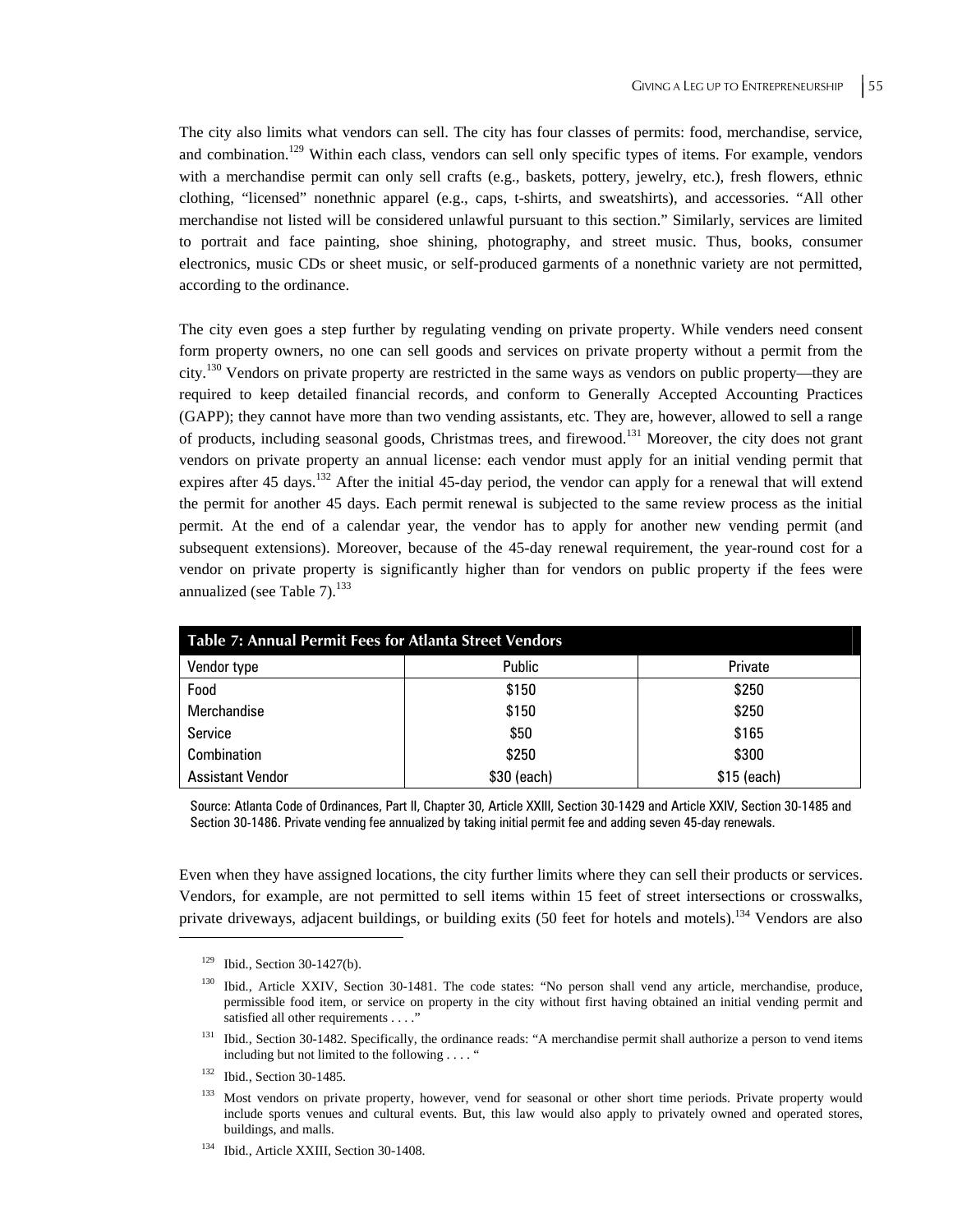| <b>Table 8: Atlanta Street Vending Locations</b> |                  |  |
|--------------------------------------------------|------------------|--|
| <b>Vending Districts</b>                         | No. of Locations |  |
| Lindbergh                                        | 2                |  |
| Midtown                                          | 6                |  |
| <b>North Avenue/Civic Center</b>                 | 13               |  |
| Ponce de Leon/Boulevard                          | 2                |  |
| <b>Five Points</b>                               | 35               |  |
| Stadium                                          | 16               |  |
| West End                                         | 5                |  |
| <b>Government Walk</b>                           | 8                |  |
| Omni                                             | 2                |  |
| Auburn Avenue                                    | 4                |  |
| <b>Ashby Street</b>                              | 4                |  |
| <b>Vine City</b>                                 | 4                |  |
| Total                                            | 101              |  |

Source: Atlanta Code of Ordinances, Part II, Chapter 30, Article XXIII, Section 30-1405.

not allowed to set up shop against display windows or buildings, within 600 feet of hospitals, colleges, universities, residential areas, or schools; or within 500 feet of a public housing project (unless authorized by the housing authority).

A 15-member vending review board advises the mayor and city council on industry-related issues. The board's primary mission is to advise on the types of products and services most suitable for vending on public property (including streets), design the vending structure for each site, and devise operating rules and regulations for vending activities.<sup>135</sup>

The city also implemented comprehensive design standards in 1999. The design standards lay out how vending equipment can be used for keeping drinks cold,

displaying merchandise (e.g., clothes), and accommodating patrons for food.<sup>136</sup> These requirements must be incorporated into the site plan and equipment design for the locations. In addition, the design standards require the city to provide weatherization protective coverings for vending carts, coordinate the replacement or repair of vinyl or other cart coverings at minimal cost to vendors, and assist vendors in transporting carts to and from storage.

Street vendors must keep detailed records of all transactions for tax purposes. City ordinances require all businesses to keep financial records using GAAP, and those records must be available for inspection by the department of police or fire department at any time. In fact, the mere filing of an application implies an agreement to produce those records plus the vendor's bank records (for personal and business accounts), personal state and federal income tax statement, and records of sales and receipts of purchases from any business in which a vendor has any interest.

#### *3. Second-hand Stores*

Anyone who wants to sell second-hand goods will find the local code daunting. Some of the most time consuming parts of the code are the reporting requirements for certain goods. Codified in 1977, second-hand goods, as defined by the Atlanta Code, include previously owned watches, clocks, guns, jewelry, precious metals and stones, bicycles and accessories, and related articles.<sup>137</sup> All second-hand goods must be kept in inventory for at least 15 days, and secondhand dealers are prohibited from buying products from anyone younger than 18-years old.<sup>138</sup> Second-hand dealers are required, by ordinance, to keep a written record of the buyer's name, address, estimated age, estimated weight, estimated height, and date and hour of the purchase.<sup>139</sup> This information must then be reported *daily* to the police.<sup>140</sup> In addition to the products

<sup>&</sup>lt;sup>135</sup> Ibid., Section 30-1403.

<sup>&</sup>lt;sup>136</sup> Ibid., Section 30-1409(a).

<sup>137</sup> Ibid., Part II, Chapter 122, Section 122-26.

<sup>&</sup>lt;sup>138</sup> Ibid., Section 122-33 and Section 122-34.

<sup>&</sup>lt;sup>139</sup> Section 122-28.

<sup>&</sup>lt;sup>140</sup> Section 122-31. The ordinance specifies that the report must be made for all transactions (trade, cash, and otherwise) for the previous 24-hour period ending at 8:00 p.m..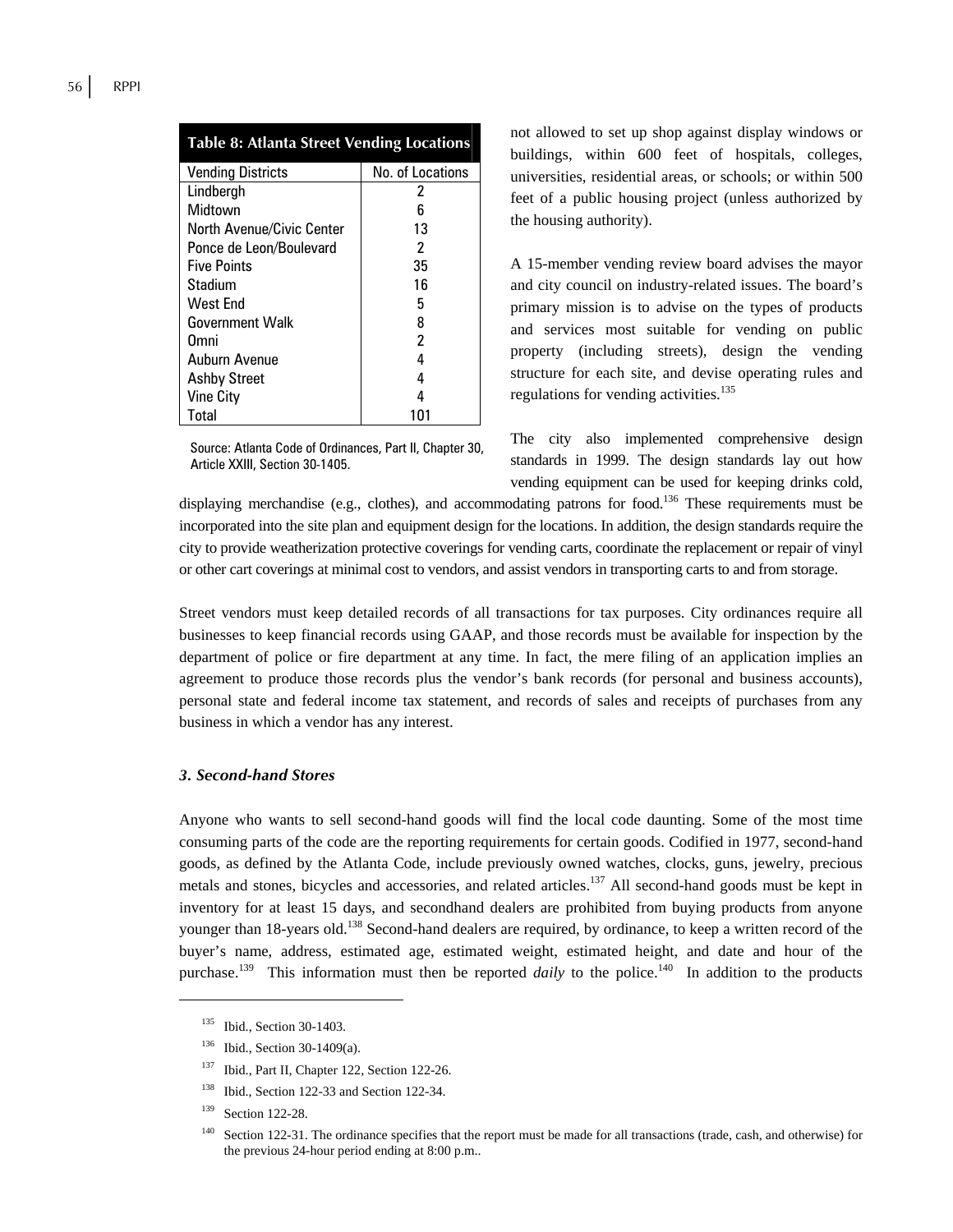identified as official secondhand goods, the ordinance also requires dealers to provide sales information (name, address, etc.) for typewriters, adding machines, and radios.<sup>141</sup> While similar provisions exist for pawnbrokers and precious metal dealers, second-hand good retailers rarely lend money or provide financial assistance to their customers. In part, this may be a reflection of the city's decisions to concentrate all business licensing in the Department of Police.

#### *4. Business Regulation as a Tool of Law Enforcement*

The detail of Atlanta's regulations may be explained, in part, by concern over stolen property. Section 122- 32 of the Atlanta Code of Ordinances specifically notes that the police can examine all second-hand articles at any time. If the police determine that the property may be stolen, the retailer must hold the item for 15 days to give the police time to investigate.

# **B. State Regulation: Cosmetology and Nail Salons**

Another potentially lucrative business for entry-level entrepreneurs is nail care. These businesses have grown substantially in recent years, often as supplemental services to beauty salons and hairdressers. Statewide, Georgia is home to about 3,000 nail shops and 8,000 licensed manicurists. In 1990, by contrast, the state had fewer than 300 nail salons.

The business is also a strikingly easy one to enter. The education and training necessary to provide the service is relatively low. However, state regulations, rather than local regulations, often create unexpectedly significant financial and administrative burdens. Georgia law, for example, requires pedicurists (foot stylists) to be licensed by the state, and pedicurists must log 400 or more hours of training before they can be licensed. The state has recently stepped up enforcement of its licensing laws, increasing the number of state inspectors and the number of arrests. Employing unlicensed workers, in fact, is the most expensive violation of the state code, carrying a fine of \$500 for each violation. In one three-month period, state inspectors checked 248 nail shops, found 183 violations, and issued 87 citations.<sup>142</sup>

Georgia law allows for cosmetologists and manicurists to work as apprentices as an alternative to attending a formal school, but apprentices are generally required to log more hours of training.<sup>143</sup> Cosmetologist apprenticeships, for example, must last 18 months and include at least 3,000 hours. Manicurists must undergo six months and a minimum of 640 hours of training. In fact, according to Georgia law, "Apprentice training shall include the curriculum required for students at the respective levels of cosmetology. The hours and applications required for students will be doubled for apprentices."<sup>144</sup> Thus, even though apprentices are required to work with teachers with the highest level of Georgia certification, they have more onerous requirements and a higher threshold of training than non-apprentices.

In addition, the teacher must be a certified master cosmetologist or manicurist who holds a current Georgia license. Georgia law then stipulates 17 basic materials that must be provided to the apprentice by the teacher,

<sup>141</sup> Ibid.

<sup>142</sup> Diane Lore, "Healthy Living: Nailing Scofflaws," *Atlanta Journal and Constitution*, May 30, 2000, p. C1

<sup>143</sup> *Rules and Regulations of the State of Georgia*, Section 130-2-.09.

 $144$  Ibid., 130-2-.09(7).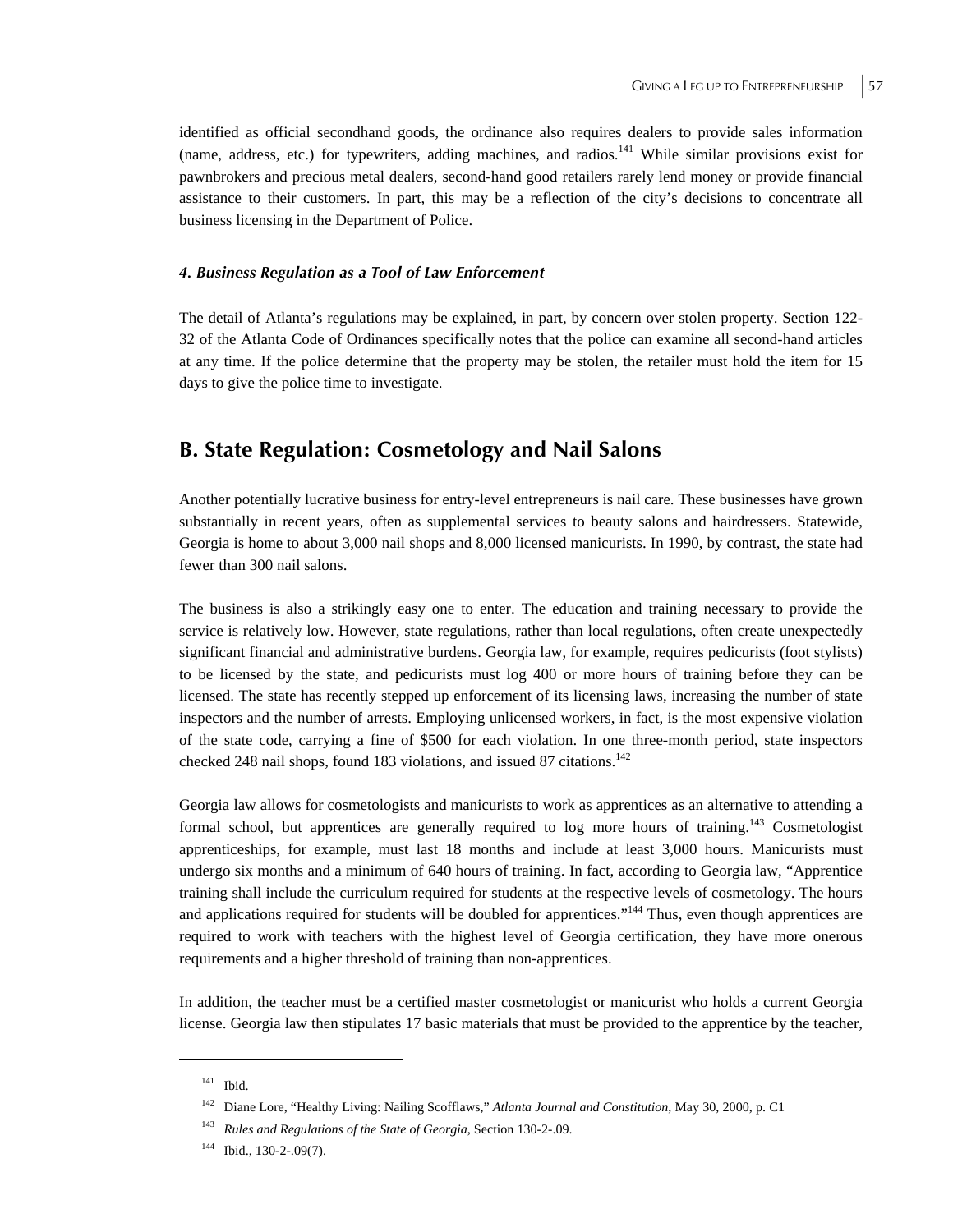including a workstation, a textbook and workbook, razor and blades, combs, scissors, tweezers, a blow dyer, and a curling iron. The code lists 16 specific materials that teachers must provide to apprentice manicurists, including a workstation, manicure tray, two emery boards, nail brush, a toe nail clipper, and a cuticle clipper.

Enforcement of the Georgia licensing code emphasizes compliance with regulations over other criteria such as health and safety (Table 9). State code regulates most aspects of a nail salon, including the type of clothing worn while services are provided (e.g., gloves, clinical jackets), disinfection procedures, whether pets are permitted in shops, and where lotions and creams are stored. While many of these regulations may be intended to protect the health and safety of patrons, a review of fines suggests adhering to the code is a more important goal of enforcement. The *Rules and Regulations of the State of Georgia* lists 25 code infractions where fines could be levied for manicurists (as well as cosmetologists and estheticians). The infractions with the highest fines apply to adherence to the code, not unhealthy or unsafe conditions. For example, employing an unlicensed manicurist carries a fine of \$250 while a failure to cleanse and sterilize tools caries a fine of just \$15. Paradoxically, a licensed manicurist who runs an unhealthy or unsanitary shop will receive fines lower than an unlicensed manicurist operating a clean, efficient shop. Indeed, Georgia law requires any unlicensed establishment to be shut down, regardless of the quality of the service provided. Similar micromanagement is evident for schools of cosmetology. Schools can be fined for not storing student records in metal filing cabinets (\$50), not having sufficient chalkboards (\$15), not having enough work stations, failing to keep weekly credit hour sheets current (\$100), failing to keep current progress reports (\$200), or failing to have teachers "devote their entire time to instruction of students" (\$100).

| Table 9: Selected Fines for Georgia State Code Violations for Cosmetologists and Manicurists |                        |  |
|----------------------------------------------------------------------------------------------|------------------------|--|
| Violation                                                                                    | Fee                    |  |
| Employee not licensed                                                                        | \$250                  |  |
| Inappropriate shop permit                                                                    | \$250                  |  |
| Delayed apprentice reports                                                                   | \$100                  |  |
| No outside entrance to salon (for residence)                                                 | \$100                  |  |
| Failure to have shop free from dust, dirt, and debris                                        | \$50 (first violation) |  |
| No hot and cold running water                                                                | \$15                   |  |
| Unsanitized shampoo bowls and sinks                                                          | \$15                   |  |
| Failure to cleanse and sanitize implements                                                   | \$15                   |  |
| Clean towels not in clean container                                                          | \$20                   |  |
| Stale food and soiled dishes                                                                 | \$15                   |  |
| Garbage not removed daily                                                                    | \$25                   |  |
| Inappropriate clothing (e.g., no gloves)                                                     | \$50 (first violation) |  |

Source: *Rules and Regulations of the States of Georgia*, Section 130.7.04, http://www.ganet.org/rules/index.cgi?base= 130/7/04.

The state law allows inspectors to fine and intimidate shop owners through its detailed regulatory requirements and fines. For example, keeping a shop and its equipment free from dust and dirt can be very subjective. "This is not a question of skill," counters Cuong Le, the manager of the Nail Studio in Atlanta. "But sometimes it is hard for (workers) to get a license, because they do not know how to speak English. But I have a license, I run this shop and I know the rules on sterilization and cleanliness. So there is no problem. [The inspectors] make it a problem."<sup>145</sup>

<sup>&</sup>lt;sup>145</sup> Ouoted in Lore, "Healthy Living," p. C1.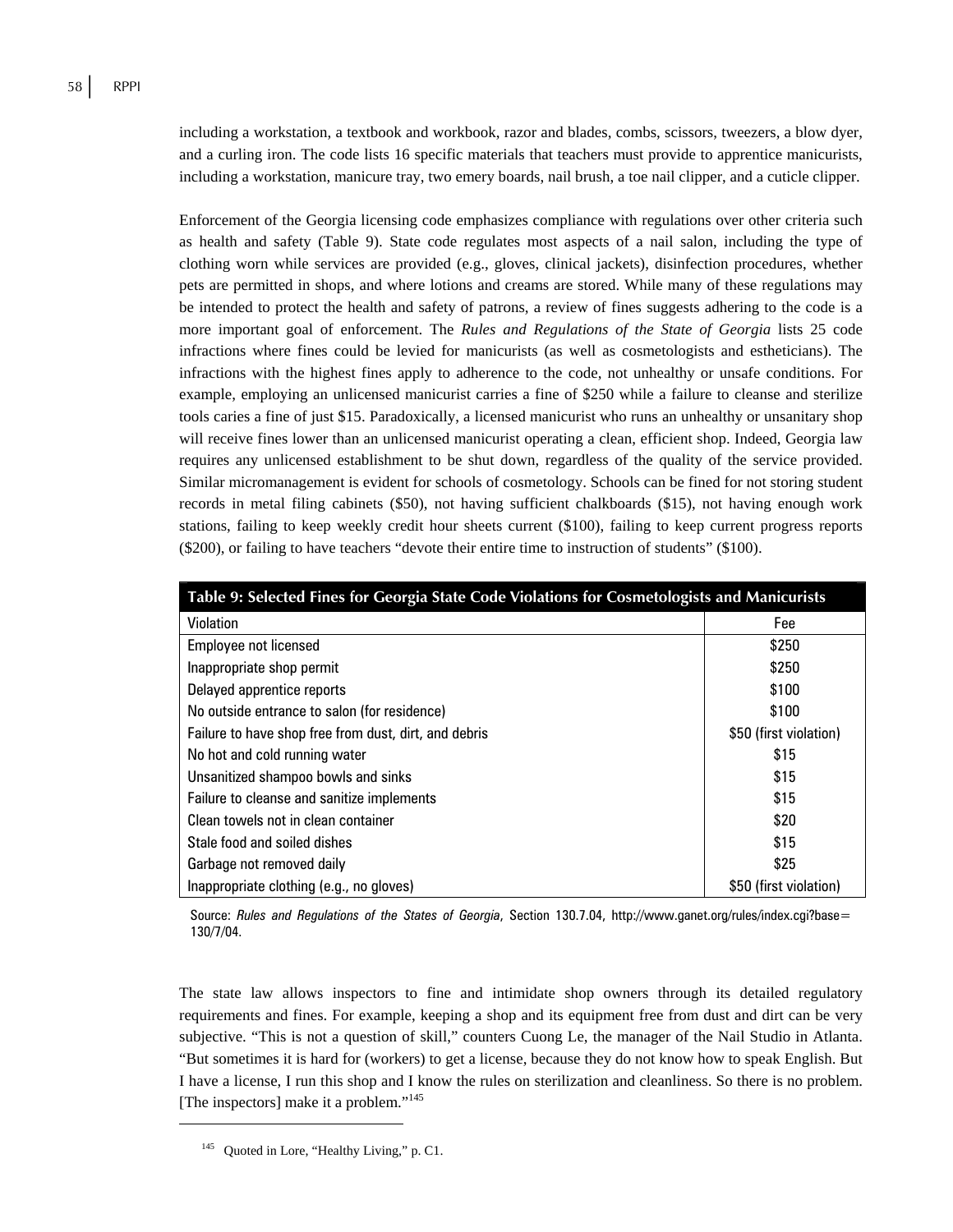Notably, Georgia's cosmetology law explicitly recognizes and protects the right of residents to operate a beauty shop from their home.146 Beauticians and manicurists are also allowed to provide their services in the homes of their clients, nursing homes, hospitals, and other places when the client is ill.<sup>147</sup> This implies, however, that all cosmetology and nail-care services must be provided in a beauty shop when clients are healthy. Thus, in-home services are generally prohibited.

## **C. Conclusions**

Atlanta's regulatory climate appears difficult for many businesses as a result of both local regulations and state licensing processes. The city requires all businesses to be registered for tax purposes but also requires numerous other permits before a business can operate legally in the city. The city licenses businesses and employees of some businesses, doubling the paperwork and increasing the fees a business must pay before opening shop. When combined with state-level regulations, opening a business in the City of Atlanta can be a daunting challenge. Once again, the main questions asked in previous sections provide a useful way to identify key characteristics of small business regulation in the Atlanta area.

- 1. **Regulations rarely address performance and quality issues.** Most of the licensing provisions in the Atlanta code appear to focus on revenue-raising issues or other policy goals. For example, business regulation is explicitly designed to provide information necessary for tax purposes. On the other hand, detailed regulations of street vendors on private property mirror regulations on public property. In the case of second-hand goods, regulation is also designed to meet the investigative needs of the police department. These layers and conflicting goals tend to increase the complexity of the regulatory process at the city level and increase the time and fiscal costs of opening a business.
- 2. **Regulations tend to focus on compliance.** This is clearly the case at the state level. State regulations licensing small-scale businesses tend to focus on complying with state law rather than health and safety issues. In the nail-care business, a well-run manicurist would be closed down or fined at higher levels than a licensed manicurist running an unhealthy shop. Similarly, several occupations, including astrologers and palm reading require city licenses to practice.
- 3. **Regulatory approaches are diverse.** Atlanta requires all businesses to be licensed for tax purposes. Among businesses, the city provides varying levels of detail and micromanagement. In addition to regulation of the taxi market, the city provides detailed regulation for street vendors, whether they are on public or private property.
- 4. **Regulations can significantly complicate business ownership.** Atlanta's regulatory environment complicates business ownership, particularly for those singled out in the code for special attention. Second-hand dealers, for example, are required to provide detailed paperwork on all transactions.
- 5. **Regulations favor existing businesses.** In some cases, local regulations clearly favor existing businesses. In the case of street vendors, the city controls the number of locations and then allocates the locations through permit evaluation and licensing. In other cases, such as the state's rules governing cosmetology and nail care, the licensing power is used explicitly and directly to exclude businesses and entrepreneurs.

<sup>146</sup> Georgia revised code, Section 43-10-18.

<sup>147</sup> Ibid., 43-10-18.3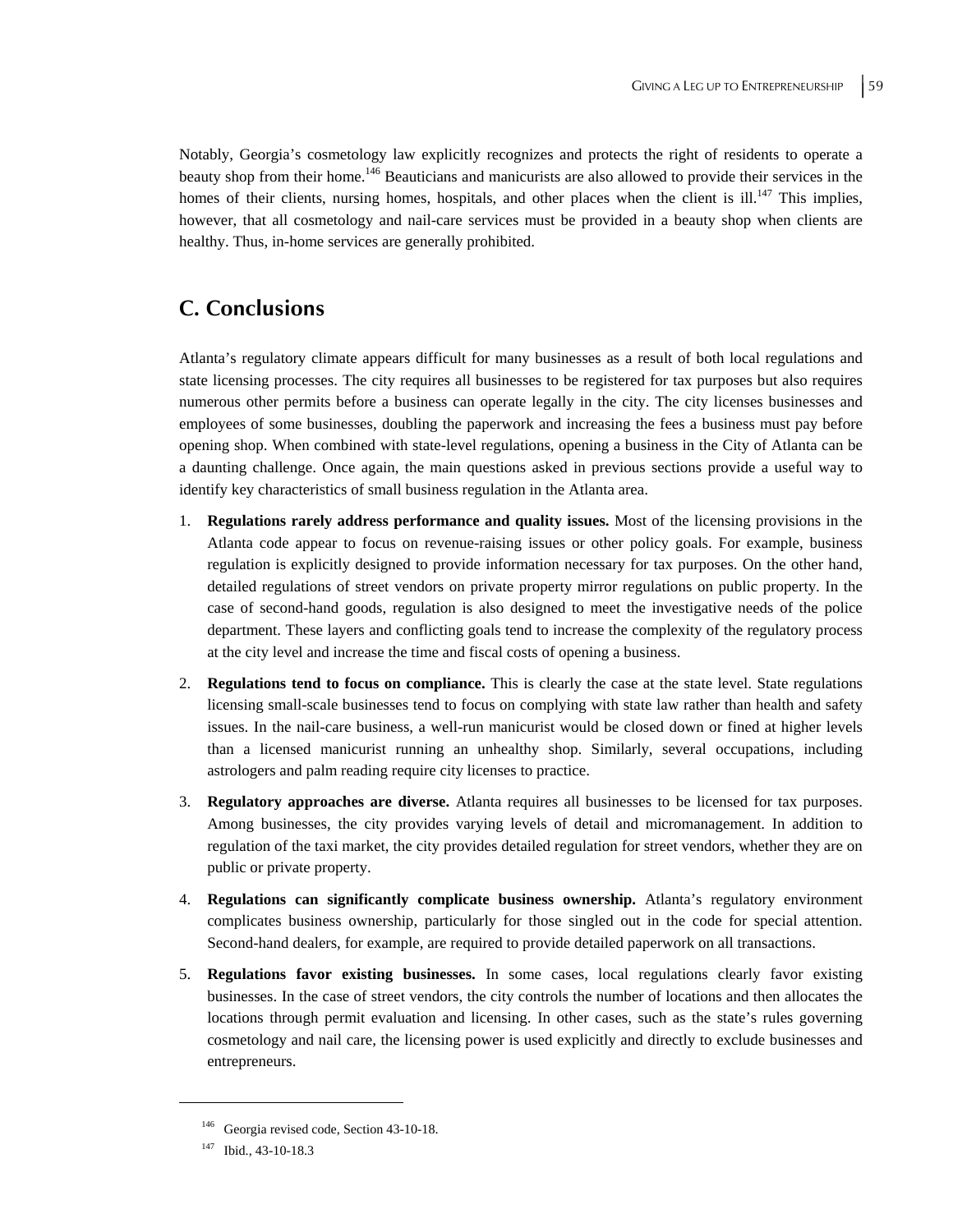**Part 7** 

# **Enhancing Economic Opportunity in Cities**

espite the regulatory barriers embedded in state codes and local ordinances, many cities have also attempted to foster neighborhood-based entrepreneurship and economic development. This section examines the flip side of regulatory burdens and looks at the policies, programs, and strategies these cities have employed to encourage entrepreneurship and entry-level business creation. In some cases, cities have effectively prevented new occupations from becoming burdened with the costly and outdated regulations that hamper other, older businesses. In other cases, cities have attempted to roll back the regulatory burden. esp<br>atte<br>exa

The Association of Enterprise Opportunity (AEO), a national advocacy organization for microenterprises, and the Fund for Innovation, Effectiveness, Learning and Dissemination (FIELD), a division of the Aspen Institute, have tracked the growth of organizations and agencies assisting microenterprises for more than 10 years. Their *1999 Directory of Microenterprise Programs* (http://www.fieldus.org/directory) lists more than 340 programs in 46 states. More than 280 of these programs provide direct support to microenterprises by providing loans, technical assistance, or training. On average each program served 202 individuals. Cumulatively, 57,125 people were served by these agencies nationwide. Only 12.1 percent of their clients, however, received loans; most were assisted through training and technical assistance. This shows substantial growth over previous years: in 1996, the directory identified just 200 programs and formal microenterprise lending programs are less than 20 years old.<sup>148</sup> While these programs have helped microenterprises begin, few of them focus on reforming the regulatory climate in which small businesses must form. Indeed, their primary focus is on providing assistance, not policy analysis or policy advocacy.

The following sections assess regulatory reform efforts in the case-study cities.

# **A. Regulatory Reform in Boston**

 $\overline{a}$ 

The City of Boston has made efforts to improve the regulatory climate for small businesses. Most of these efforts have been incremental and minor, and the city has not engaged in large-scale regulatory reform at the citywide or neighborhood level. Nevertheless, some of these efforts have borne fruit and provide an important perspective on the prospects for reforming local regulatory systems.

<sup>148</sup> Elaine Edgecomb, Joyce Clark, and Peggy Clark, *The Practice of Microenterprise in the U.S.: Strategies, Costs, and Effectiveness*, Self Employment Learning Project, Aspen Institute, July 1996.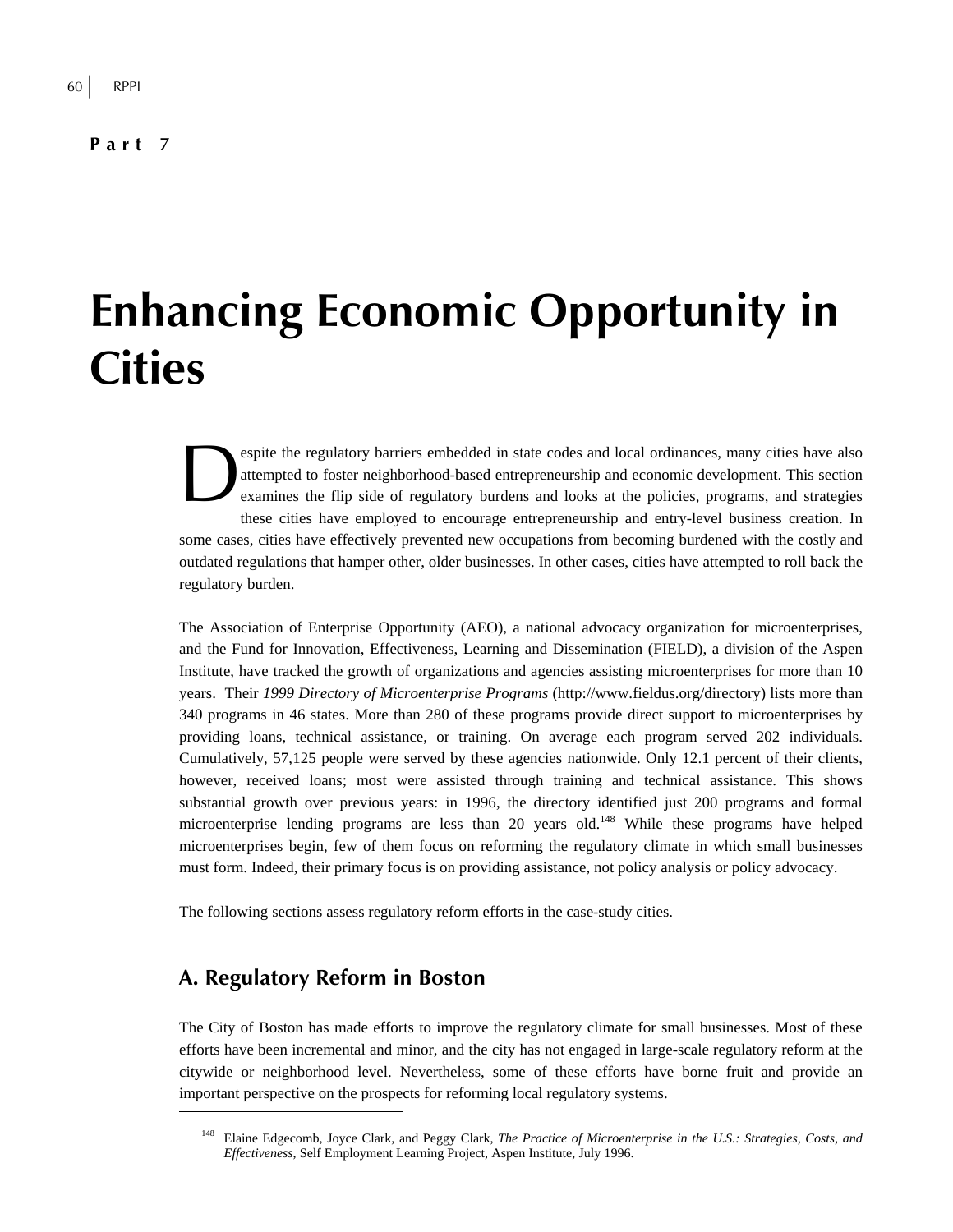#### *1. Limousines and Jitneys*

 $\overline{a}$ 

Among the more positive developments within the last 15 years has been the growth of so-called "livery transport." Livery vehicles such as limousines and shuttle vans have emerged as a major new transport sector, particularly as a service provider to the airport. Indeed, the growth of livery vehicles has been so dramatic and pervasive that they are considered a significant competitive threat.<sup>149</sup> Between 1985 and 1995, the number of companies serving Logan International Airport via limousines, vans, or sedans rose from a mere 30 to about 700. The total number of livery vehicles licensed in Massachusetts has reached almost 8,000, serving Boston as well as the entire eastern region of Massachusetts and southern New Hampshire. Major private investors are primarily responsible for the growth of this new transportation sector. U.S. Shuttle service, for instance, is owned by Fidelity, a prominent mutual fund investment firm based in Boston.

Liveries are licensed by the state government and require minimal fees; the cost of a special "livery" license plate is but \$80 for two years. More importantly, livery vehicles and companies are not bound by a medallion system that artificially limits their supply. Livery services have emerged legally because they do not, technically, compete with taxis. Rather than provide immediate on-demand services, liveries offer point-topoint transport based on pre-arranged appointment.

Legal jitneys could run specific street routes in poor neighborhoods, offering a flexible and potentially more efficient alternative to traditional public bus service.

> The livery transport industry's success points to a way smaller, neighborhood-based entrepreneurs can take advantage of state law to serve the long-underserved neighborhood transportation market in Boston's outer residential neighborhoods. James Mahony, a resident of the Boston's blue-collar Roslindale neighborhood, initially faced a police crackdown when he began what was considered an "illegal" car service in the city's southwest neighborhoods (even though he had a livery plate on the vehicle). The Massachusetts courts, however, did not prosecute Mahony. He is now one of several such livery services providing service in residential areas, including the West Roxbury, Hyde Park, and Jamaica Plain residential areas. These neighborhoods are far from the city's downtown and airport, as the previous section pointed out, and are historically underserved by taxis. Jeff Cambria, owner of Jeff's Taxi, serves these areas both with a 15 passenger van and a single station wagon.

> A similar development could occur through the state licensing law for "jitneys," vehicles that serve specific, fixed routes. Historically, jitneys were private small bus services that served city neighborhoods. One of the more famous examples may be Atlantic City, but thousands of illegal jitneys operate in large cities such as New York City, Houston, and Pittsburgh. Jitney licenses in Boston are used primarily for tour services. However, just as the livery license has become a mechanism for allowing competitive, neighborhood transportation point-to-point services to develop, legal jitneys could run specific street routes in poor neighborhoods, offering a flexible and potentially more efficient alternative to traditional public bus service.

<sup>149</sup> Thomas C. Palmer, Jr., "Taxi Turmoil; Limousines' Increase Worries Cabbies," *Boston Globe*, January 17, 1995, Metro/Region, p. 1.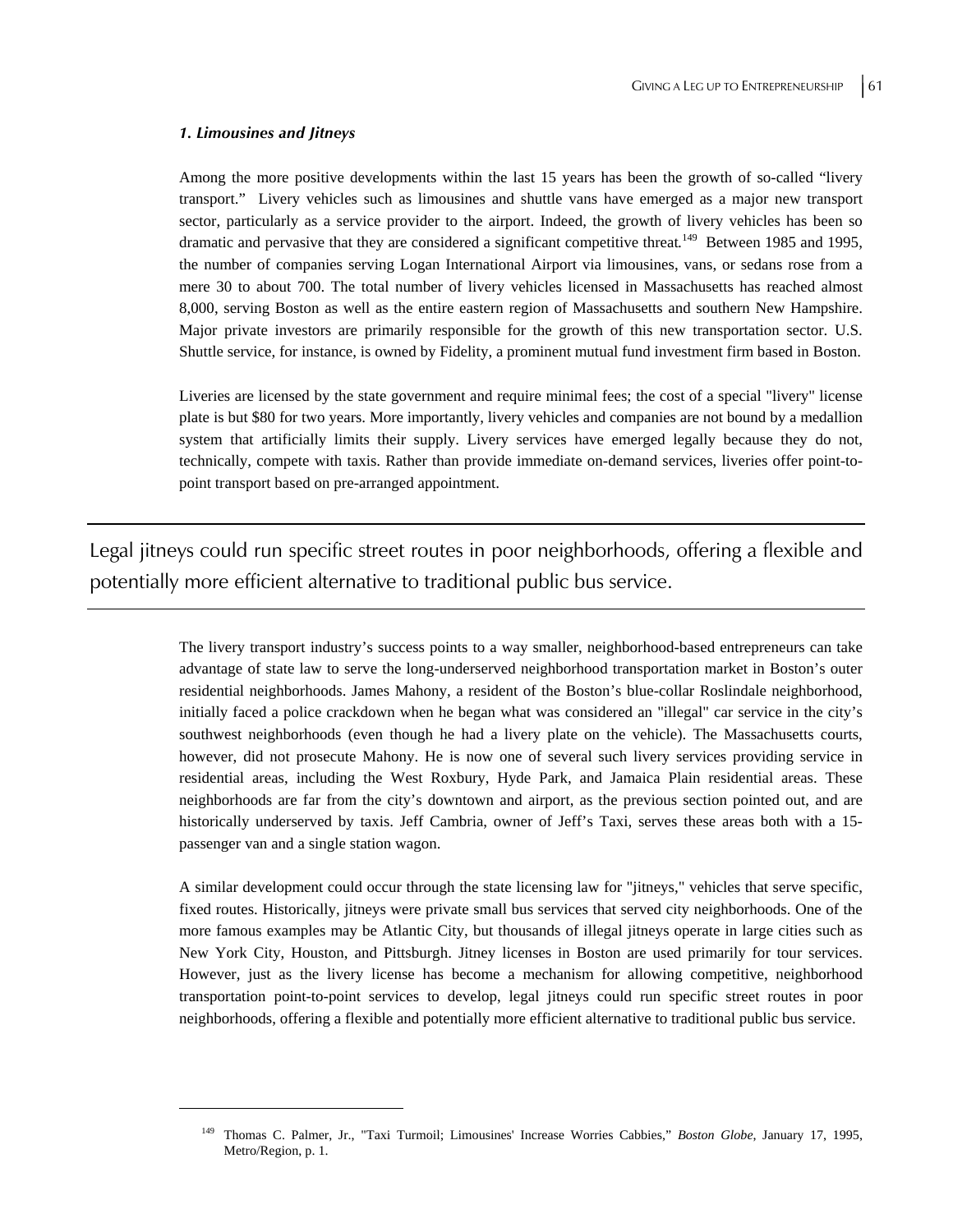#### **Taxi Medallion Auctions**

The high price of a taxi medallion in the two 1999 Boston auctions is a formidable barrier to selfemployed taxicab operators in Boston. "Nobody can afford this kind of price," said Ansar Qureshi, a disappointed bidder at one of the auctions.<sup>1</sup> In some circumstances, however, the auction process may be a positive albeit incremental development toward a freer, more competitive market.

Historically, state or city governments have arbitrarily set the numbers of taxi medallions. Licenses often carry a nominal fee officially and sell for exorbitant prices in a secondary, often illegal, informal market. From 1934 until 1992, for example, Boston did not issue any new medallions while medallions sold privately for more than \$100,000 each. The city shifted gears in the mid-1990s. First, the city has acknowledged the artificial scarcity of taxis created by the medallion system by increasing the supply of medallions. More importantly, perhaps, the city now uses a market mechanism to determine the value of the medallion, providing important information to prospective taxi owners and investors about the costs of operating in a highly regulated system.

Boston's auction works like this: the city announces a minimum bid price such as \$95,000. Then, prospective owners bid for the medallion. In the most recent auction (June 2000), successful bids ranged from \$175,000 to \$185,000.<sup>2</sup> Some bidders were disappointed, but others who were prepared to pay more were successful. The auction system is an important source of information about the supply side of the local taxi industry. If demand for the medallions outstrips supply, the price will be bid up to levels significantly higher than would exist in a competitive market. The difference between the price paid by the successful bidder and the competitive market price represents the monopoly profits earned by existing taxicab license holders as a result of the artificial constraints erected by the city. Should the city, for instance, offer another round of medallions for sale—and Boston is planning at least two more auctions the medallion price may fall significantly as supply comes more in line with anticipated demand for taxi services. If prices continue to increase, the market is signaling that the supply of taxis is still severely constrained in the city. Thus, the auction becomes a way for local officials to quantify the burdens of the medallion policy on local taxicab owners. Of course, from the entry-level entrepreneur's perspective, this becomes a significant financial burden because the medallion price becomes another cost of doing business, significantly raising the break-even threshold. Arguably, cities should not adopt a medallion system to keep barriers to entry as low as possible, particularly for low-income entrepreneurs.

#### Notes:

- 1 Laura Brown, "Hub Cab Fare: \$171,000; Medallions Fetch Premium Prices at Second Auction," *Boston Herald*, September 18, 1999, p. 3.
- 2 This represents about a 7 percent increase over the successful bids in a June 1999 auction, which ranged from \$165,000 to \$171,000.

#### *2. One-stop Capital Shop*

Despite the fact that the City of Boston is not engaged in a citywide regulatory reform, it has made efforts to guide prospective entrepreneurs through its labyrinth of licensing and occupation-related requirements. This effort is more along the lines of "reinvention" than deregulation. The Boston Inspectional Service Department, the city agency that enforces license and permit laws, and the Boston Empowerment Center, the agency that serves the federally designated "empowerment zone," stage workshops that attempt to help prospective entrepreneurs and business owners negotiate the city's legal requirements, licensing, permits, or rezonings.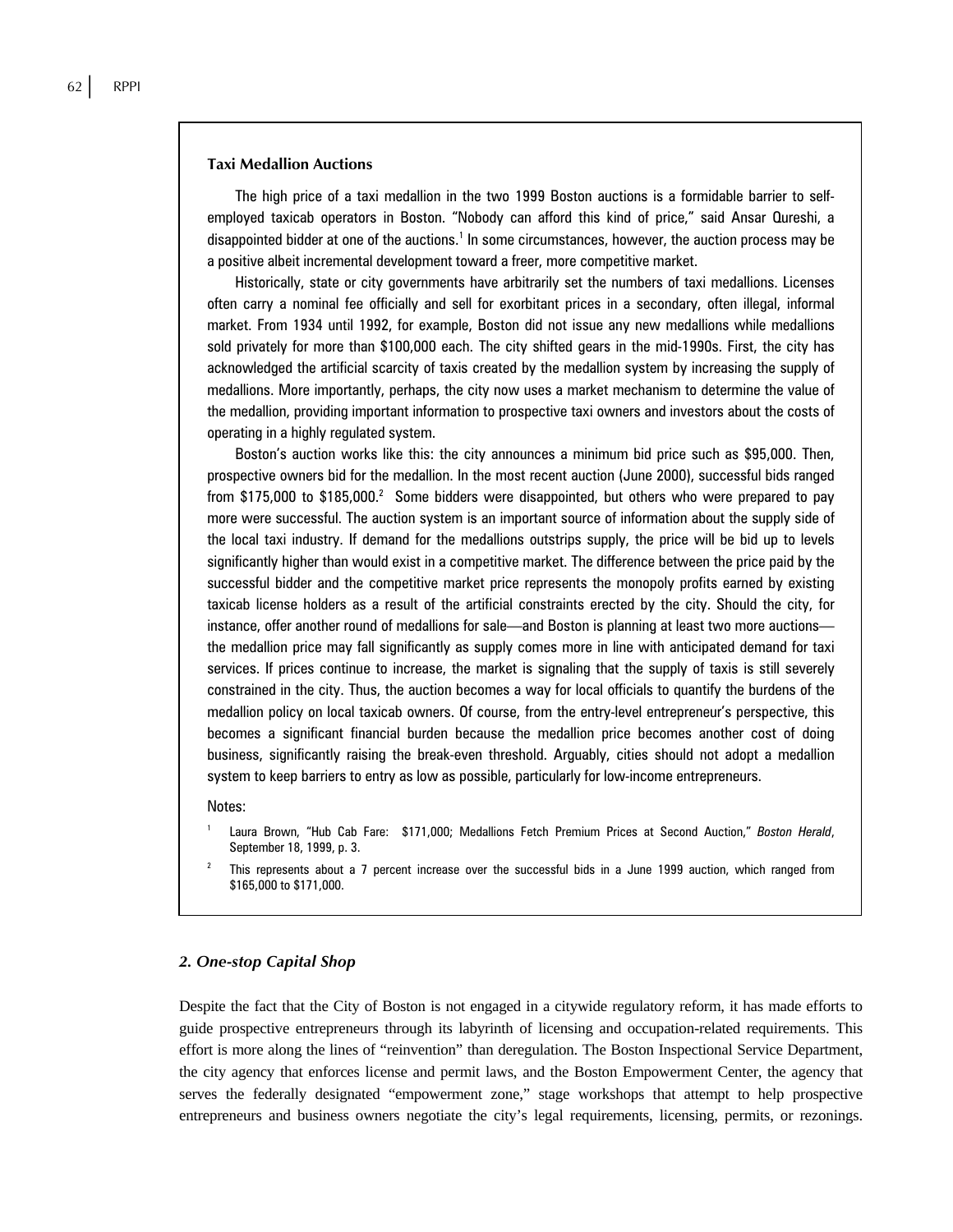These efforts also direct prospective business operators to city and state agencies that regulate their respective activities.

This approach has a number of limitations from a regulatory perspective. For instance, the Boston Empowerment Center's so-called "One Stop Capital Shop" does not serve as a single stop at which aspiring entrepreneurs can both learn about legal requirements impacting their businesses or obtain the necessary licenses and permits. Rather, the center refers entrepreneurs to potential funders and investors for the project. This referral capacity is seen by many agency staff as an end in itself.

Nonetheless, the effort to expedite a burdensome regulatory process is a small step in the right direction. Over time, this effort might point out the difficulties posed by licensing or even create a constituency for reform. Indeed, a survey of nonprofit agencies that operate programs to encourage small business development by the Boston-based Pioneer Institute discovered most community assistance agencies were aware of the problem posed by licensing and permiting regulations.150 A referral, for instance, to the heart of the city's licensing bureaucracy—its Inspectional Services Department—leads only to a series of lines on various floors of Boston City Hall. There is, in reality, no centralized license and permit operation. A "higher order" type of regulation (e.g., a zoning change) requires an even more involved and time-consuming process, usually involving a lawyer.

Despite the fact that the City of Boston is not engaged in a citywide regulatory reform, it has made efforts to guide prospective entrepreneurs through its labyrinth of licensing and occupation-related requirements.

> The high bar posed by such legal requirements is implicit in the city's unwittingly revealing advice to prospective entrepreneurs: begin the process of business incorporation by visiting the Inspectional Services Department. The idea of ranking a visit to such an agency ahead of a visit to a bank for financing demonstrates how central bureaucratic barriers can be.

> "We assist businesses as they move through the process but this does not change the process itself," acknowledges the Allston-Brighton Community Development Corporation.151 Many assume, however, that the regulations are immutable. "The city just needs to continue to support and foster more community-based collaborations," says the Asian Community Development Corporation.152 Many community development corporations apparently believe, based on survey responses, that the Boston Empowerment Zone would serve as an advocate for systematic change; it has not taken this task as part of its portfolio. Some survey respondents, however, recognize the limited effort city government has made to improve licensing efficiency. The Dorchester Bay Economic Development Corporation, for instance, called for the Boston Empowerment Center to become a functional one-stop shop for obtaining licenses and permits themselves rather than serving only as a referral center.<sup>153</sup> In the same vein, the Roxbury-based nonprofit Nuestra

<sup>&</sup>lt;sup>150</sup> Survey of community development corporations (CDCs) operating in the City of Boston conducted by the Pioneer Institute for Public Policy Research, November 1999. Six of the 19 CDCs queried returned surveys.

<sup>151</sup> Ibid.

<sup>152</sup> Ibid.

<sup>153</sup> Ibid.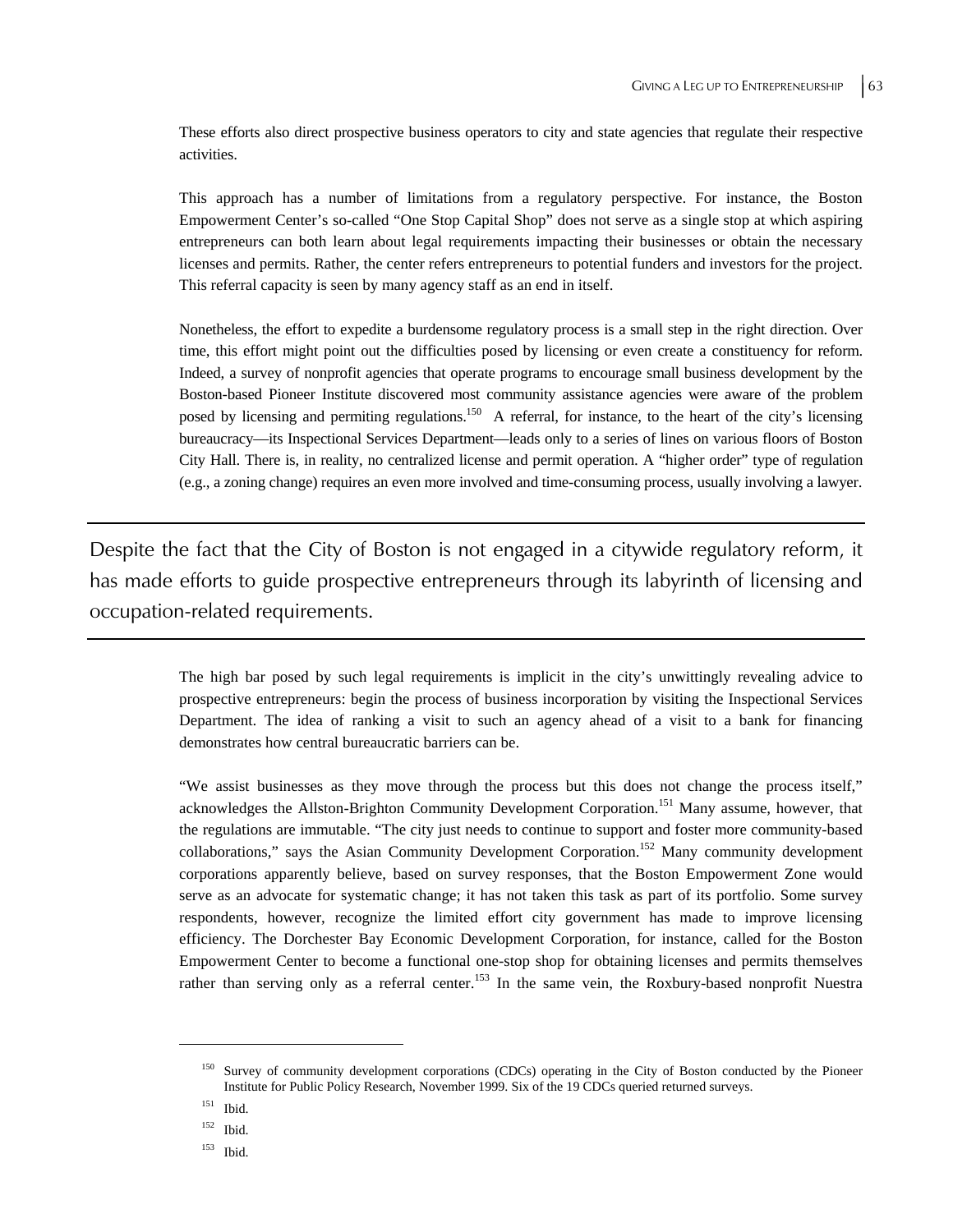Comunidad, sponsor of the pushcart book vendor Lloyd Hart described below, proposes that licensing and permitting become a Web-based activity.<sup>154</sup>

#### *3. Repeal of Personal Property Tax on Small Businesses*

Historically, Boston, like other jurisdictions in the Massachusetts, has taxed personal property (e.g., equipment and machinery owned by businesses). Even very small operations such as shoemakers or barbers are visited by a city assessor to determine the market value of equipment at resale. The property tax is levied on the assessed value of personal property. The tax rate is set at \$37 per thousand in valuation, and the city collects about \$85 million each year from this tax.

The city is currently working on a proposal to repeal this tax for businesses with less than \$10,000 in personal property. The repeal proposal, which requires authorization by the state legislature and governor, is based on the realization that the city likely loses money in the assessment process for small businesses. Thus, the cost of fielding a team of assessors outstrips the tax revenue attributable to small firms, which, on average, ranges from about \$40 to \$60 per year. Moreover, large businesses, particularly utilities, are the biggest revenue generators. Thus, even if small businesses are excluded, the city will retain the bulk of its revenue. The legislation (House Bill 2640), however, has not advanced beyond the Taxation Committee of the Massachusetts House of Representatives.

Even very small operations such as shoemakers or barbers are visited by a city assessor to determine the market value of equipment at resale.

### *4. Day-care Operators*

The administration of former Massachusetts Gov. William Weld made a concerted attempt, beginning in 1995, to increase the state's day-care capacity while also providing employment opportunities for women on public assistance. Although the Weld plan was ultimately abandoned, it showed some positive results and could serve as a model from which other jurisdictions might follow.

In January 1995, in a proposal that was described as a way "to attack welfare dependency, ease day-care shortages, promote self-sufficiency, and save taxpayer dollars," the Weld Administration undertook a \$1 million training program designed to help welfare mothers learn how to operate in-home day care centers.<sup>155</sup> The training included practical child-care skills as well as basic business management skills, remedial math, and literacy education. The state promised to help guide potential family day-care providers through the licensing and regulatory process. Simply identifying the possibility that the day-care shortage in the state could be addressed through an effort that also reduced welfare dependency was viewed by many as a positive step.

The initiative's results, unfortunately, were modest. In the 13-month life of the program, only 36 former welfare recipients began their own in-home child care—far short of the program's target of 270. However,

<sup>154</sup> Ibid.

<sup>155</sup> Jordana Hart, "Massachusetts Day Care Has Few Vacancies," *Boston Globe*, November 3, 1997, p. A4.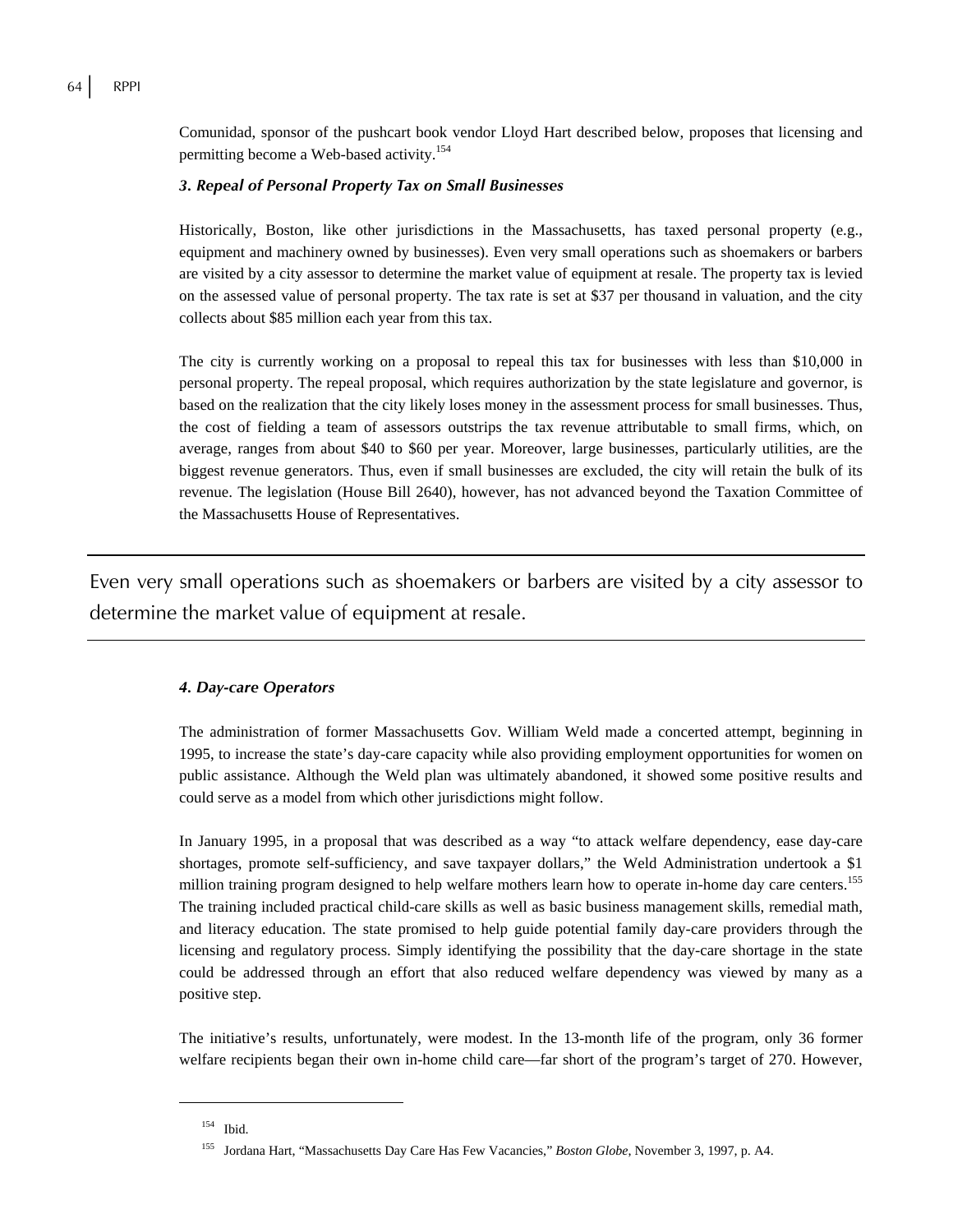the concept was popular enough that two Massachusetts cities (Lowell and Springfield) decided to continue the program on their own. Ultimately, 10 providers were licensed in Lowell and 18 in Springfield.

In an assessment of the program, the Massachusetts Department of Transitional Assistance cites several factors for the program falling short of its goals, including:

- the booming economy and the other opportunities it offered;
- the difficulty some operators had in attracting customers; and
- the difficulty potential operators faced obtaining state certification, a process officials concede is onerous.

Unfortunately, the impacts of the onerous licensing process were not sufficient to propel change in state laws.

#### *5. On-street Businesses*

The City of Boston, to its credit, has what in many ways is a well-developed and sensible system for apportioning space to on-street businesses and helping entrepreneurs through the permitting process. The major on-street vendor areas in the city—the Downtown Crossing Marketplace, the Common and Public Garden, and the Haymarket Street produce market—are administered for the city by nonprofit subcontractors: the Downtown Crossing Association, the Boys and Girls Clubs of Boston, and the Haymarket Pushcart Association. In effect, these three groups manage curb and sidewalk space in their areas on behalf of the city, collecting management fees for themselves, almost as if they were operating open-air shopping malls. (The Downtown Crossing Association, for instance, enforces dress code and other appearance requirements.) Management includes helping prospective vendors through the permit process. The city issues more than 100 permits to the Downtown Crossing Association for curb and sidewalk space and, in effect, leases these to vendors.

The current system still faces several challenges. In January 1998, about 40 percent of the more than 100 approved vendor locations in the Downtown Crossing Marketplace were vacant. Location fees charged by the Downtown Crossing Association are substantial, ranging from \$100 to \$1,000 per month. The necessary pushcart requires an additional \$750 payment to a woodworker while food and produce merchants must pay an additional \$200 monthly. Pushcart storage cost is \$4.50 per day. Insurance, offered by the association, costs \$200 annually.

None of this would be a matter for public concern were all potential locations occupied. The city has an interest in providing economic opportunity to citizens; vacant space clearly does not contribute toward that goal. The association, understandably, wants to maintain a high quality of vendor, which protects existing vendors and businesses. Such protection, however, may be more a narrow private interest than in the public interest. If the association cannot rent space at high prices, the city, in reviewing the association's management, should urge it to drop prices, or consider dropping its own licensing fee, which explains part of the cost. The city should consider, too, helping the association encourage new prospective vendors, perhaps by advertising the opportunity at city hall, schools, and neighborhood-based agencies.

The vacancies at Downtown Crossing are all the more striking because the Boys and Girls Clubs management reports a significant waiting list for the 35 available locations in and around Boston Common. This raises the question of why the city should not authorize more vending locations in the downtown parks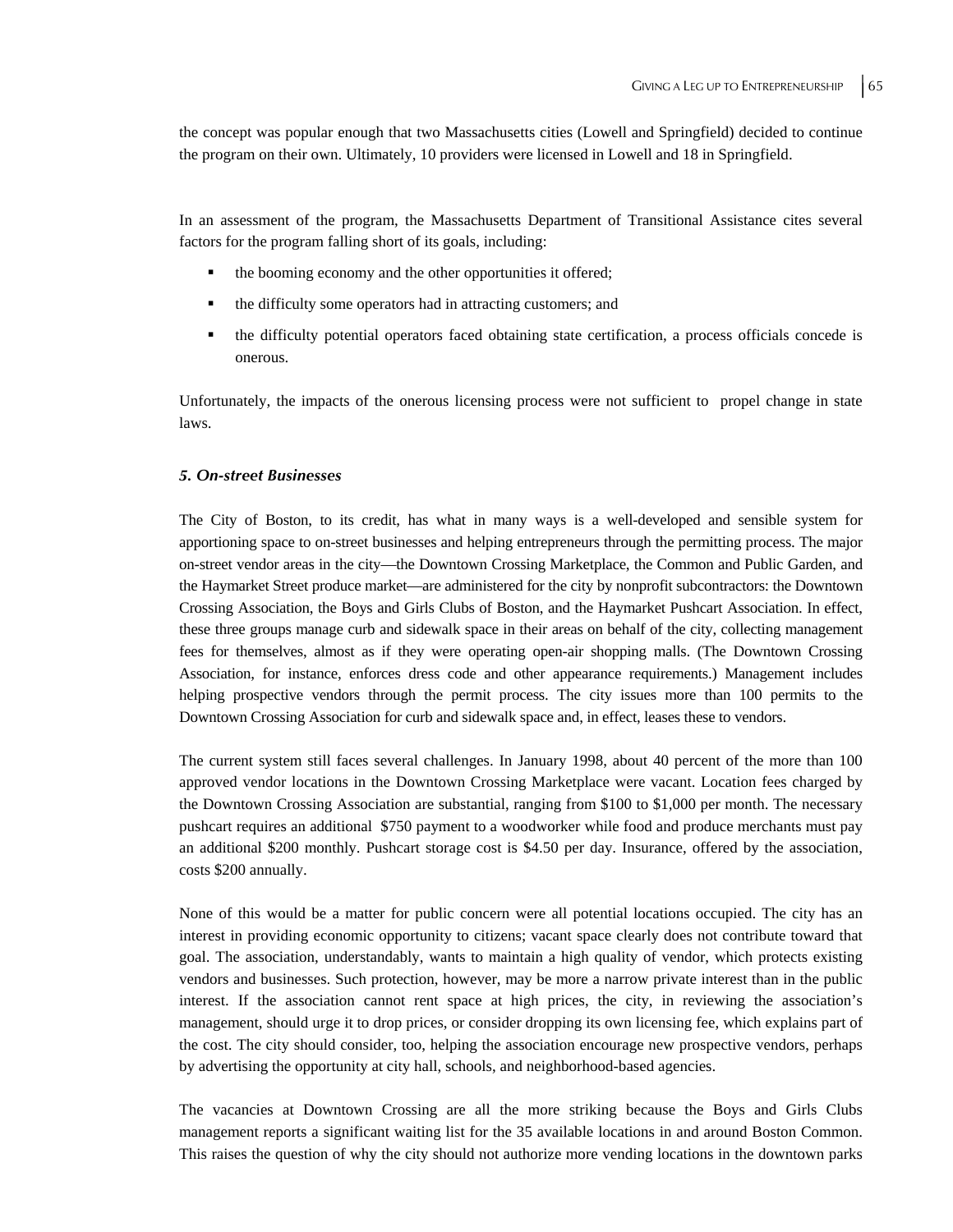managed by the Boys and Girls Clubs. While few people want to turn the Common into a huge, open-air market, the number of vendors could be significantly increased, perhaps doubled, without an adverse effect on public order and cleanliness.

The Haymarket Pushcart Association also presents unique problems. The Haymarket open-air produce market, with some 220 merchants, operates mainly on weekends. Two hundred years old, this informal market can be viewed as a remnant of a less affluent  $19<sup>th</sup>$  and early  $20<sup>th</sup>$ -century city. Nonetheless, the market remains quite viable today, offering bargain prices in a crowded office and tourist area as well as nearby residential areas (e.g., the North End).<sup>156</sup>

Still, the continued existence of the Haymarket is encouraging. Haymarket merchants have apparently identified a market niche which could be pursued by entrepreneurs in other cities. The Haymarket vendors sell produce purchased at the city's wholesale food market which is close to spoiling, then resell it at deep discounts compared to supermarkets. Absent a venue, such food might go to waste. Instead, in Haymarket, it becomes the basis of jobs and source of inexpensive nutrition. Unfortunately, similar venues are not available in the city's residential neighborhoods where the lone pushcart vendor or sausage sellers are rarely licensed.

#### *6. Farmers' Markets*

 $\overline{a}$ 

The 1990s also witnessed an explosion of so-called farmers' markets in Boston and eastern Massachusetts. The markets have become the best source for the best blueberries, tomatoes, and apples found in the city. Their growth to more than 100 in Massachusetts is the result of a combined effort by the state's Department of Food and Agriculture, and the nonprofit Federation of Massachusetts Farmers' Markets. The key to the success of the farmers' markets, however, has been the willingness of the City of Boston and surrounding communities to provide sites at which farmers can set up shop for the day.

The key to the success of the farmers' markets, however, has been the willingness of the City of Boston and surrounding communities to provide sites at which farmers can set up shop for the day.

> Notably, the federation has expressed a strong interest in expanding the size of farmers' markets and the range of goods sold. Already, there are many markets in which baked goods and handicrafts, even clam chowder, have found their way among the produce. The federation envisions formal inclusion of this greater product diversity. The federation's market manager, Meg Taylor, hopes that an impending expansion of an existing market at Boston's City Hall Plaza will serve as a pilot project in which there would be sales of

<sup>&</sup>lt;sup>156</sup> Nonetheless, in contrast to the Downtown Crossing Association and the Boys and Girls Clubs—which provide published application forms and a guide for prospective merchants—the Haymarket Pushcart Association is not even listed in the phone book. The process of joining, and thereby qualifying to operate in the Haymarket area, is by no means transparent. Officials of the Pushcart Association report that Haymarket "medallions," in contrast to city vendors' licenses, cannot be sold on the open market but only transferred and are, as a practical matter, transferred from father to son or son-in-law. There is charm to such an arrangement, but this limit has contributed to the decline of the Haymarket area as a vending area as the number of vending licenses has fallen from 500 in the 1950s to 220 in 1999. The right to operate in this prime, downtown location—with proximity to commuters, downtown residents, and tourists alike—should arguably be offered to the public at large.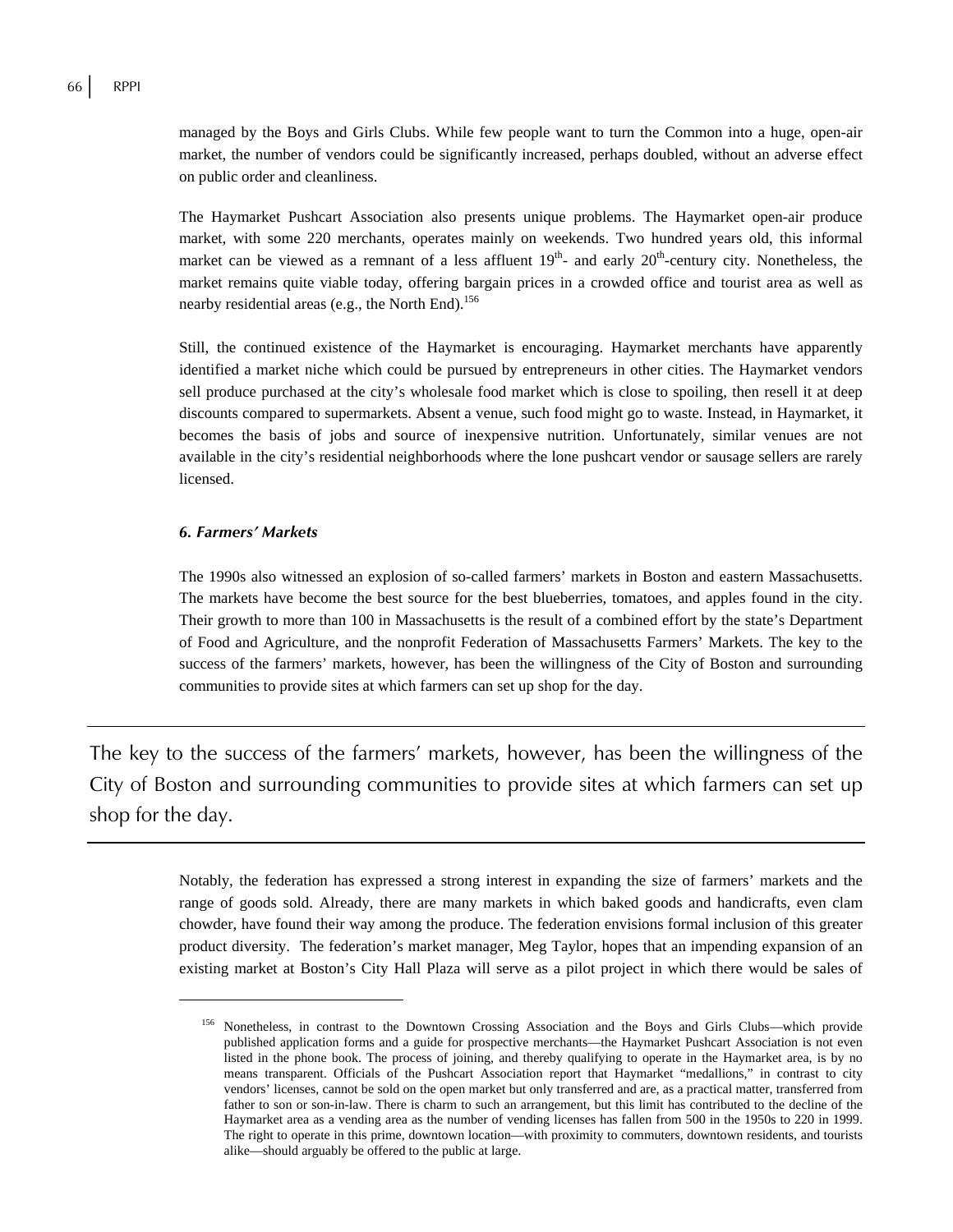"eggs, meat, and dairy. And there are so many opportunities for other products."157 She is proposing a sliding fee scale such that small entrepreneurs could more easily get started. The state's Department of Food and Agriculture has also expressed support for expanding the range of farmers' market vendors. To date, the wholesome image of the farmers' markets has likely protected those selling non-produce items. Expansion will likely require a formal codification of what sort of goods can be permitted, codification that does not exclude goods which consumers are willing to buy, even if they are not pre-packaged.

#### *7. Street Vendors at Boston Transportation Hubs*

Over the past three years, the Massachusetts Bay Transportation Authority has, through a private real-estate leasing firm, leased locations for small stores and pushcarts to operate at both major subway stations and large bus stops throughout the Boston area. The so-called MBTA Marketplace pushcart program has emerged as a creatively structured method to bring entrepreneurial street life to many parts of the city. Working through neighborhood groups which obtain pushcart licenses and then make the pushcarts available to entrepreneurs for a monthly rental charge, the privately owned Transit Realty has initiated a program to charge different fees for different locations. Thus, even within one major bus stop area, a pushcart location closer to the buses might cost more than another farther away. This initiative has already led to some important success stories. Lloyd Hart, a former drug addict and small-time thief, rents his pushcart for \$200 a month at the Dudley Station area in the predominantly African-American Roxbury district.<sup>158</sup> He has established a thriving business as a bookseller, complete with his own Web site. In total, the MBTA program has led to 45 pushcarts in subway and bus stations and another 11 at stations in the region's commuter rail stations; permits can be purchased for as short a period as 30 days (allowing for seasonal business) and average between \$300 to \$500 a month.<sup>159</sup> The firm which operates the program says convincingly: "We are consistently open to applications from new vendors."<sup>160</sup>

The transit authority also authorizes street musicians to play on its property and seek donations from the public or sell their own recordings. A Musical Performance Permit requires only a basic, one-page application form, for which there is no fee.

#### *8. State-level Deregulation*

 $\overline{a}$ 

As with the regulation of in-home child care, an abortive effort to encourage entrepreneurship at the state level was initiated in the mid-1990s. The Weld administration, in September 1995, introduced a proposal that would have granted relief to African-style hairbraiders by abolishing the state Board of Registration of Cosmetology. The proposal did not focus exclusively on hair-braiders, but was part of a larger attempt to abolish 12 boards of professional registration. Predictably, it sparked protests from members of all affected professions without any countervailing comment from the general public. The proposal was defeated. It would have been far more effective simply to recognize that hairbraiding is distinct from traditional

<sup>&</sup>lt;sup>157</sup> Interview with Meg Taylor, Federation of Massachusetts' Farmers Markets, by David J. Bobb, Pioneer Institute, November 1999.

<sup>158</sup> Ric Kahn, "A Simple Plot,"*Boston Globe*, November 14, 1999.

<sup>&</sup>lt;sup>159</sup> The MBTA hired CBL to run the Pushcart Program. Statistics about the program, and comment, are taken from a telephone interview with Mark Hammond, Administrator, Pushcart Program, CBL, by David J. Bobb, Pioneer Institute, November 1999.

<sup>&</sup>lt;sup>160</sup> Interview with Nana Gogo, owner of Nana's Full Service Salon LTD, by David J. Bobb, Pioneer Institute, September 1999.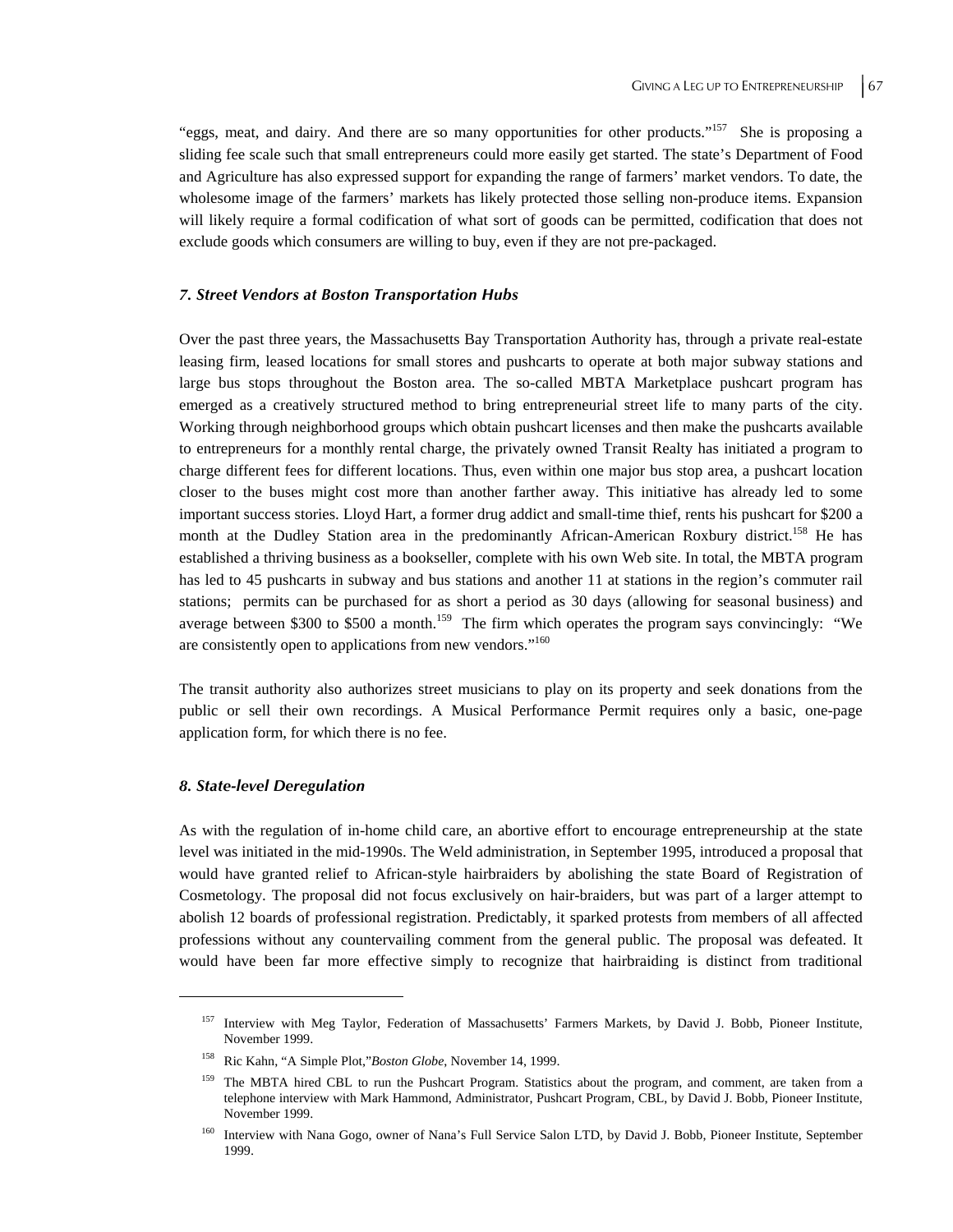haircutting and hairstyling and, therefore, exempt from the Board of Cosmetology's licensing requirements. As with potential in-home food preparation, this does not mean that the state and its municipalities would forfeit the right to protect the public health. The premises of hair-braiders can and should be subject to sanitation-related inspection.

Nevertheless, the development and expansion of hair-braiding salons, notwithstanding onerous regulation, has been significant. In Boston, one African immigrant (from the Ivory Coast) has gone from running an inhome and sidewalk hair-braiding business to ownership/operation of a salon which now employs 10 hairbraiders. The owner has gone to the trouble of complying with state cosmetology regulations she considers almost entirely irrelevant. "I was teaching them how to braid," she says of those who were running the training program in which she had to participate. Those parts of cosmetology training which may be relevant (e.g., sanitation), says this businesswoman, should require little more than a short course of at most 80 hours.

#### *9. Business Assistance Programs*

┞

In Summer 2000, the Boston-based Pioneer Institute for Public Policy Research launched its Center for Entrepreneurship. Among the center's first projects was the publication of a directory of microenterprise assistance organizations in Massachusetts. The survey identified more than 50 organizations with programs designed to assist small businesses and new business start ups.<sup>161</sup> Twenty-four of these organizations were based in Boston. The vast majority of the organizations were private, nonprofit organizations (Figure 3). About 40 percent reported receiving federal funding, and 49 percent of their budgets came from federal, state, and local government sources. Fifteen organizations (29.4 percent) reported receiving their primary support from private sources, either foundation grants, earned income, or other income.

The survey identified more than 50 organizations with programs designed to assist small businesses and new business start ups.

**Figure 3: Organizational Type of Microenterprise Assistance Organizations in Massachusetts** 

<sup>161</sup> Center for Entrepreneurship, *Directory of Microenterprise Organizations in Massachusetts* (Boston, Massachusetts: Pioneer Institute for Public Policy Research, 2000), http://www.pionerrinstitute.org/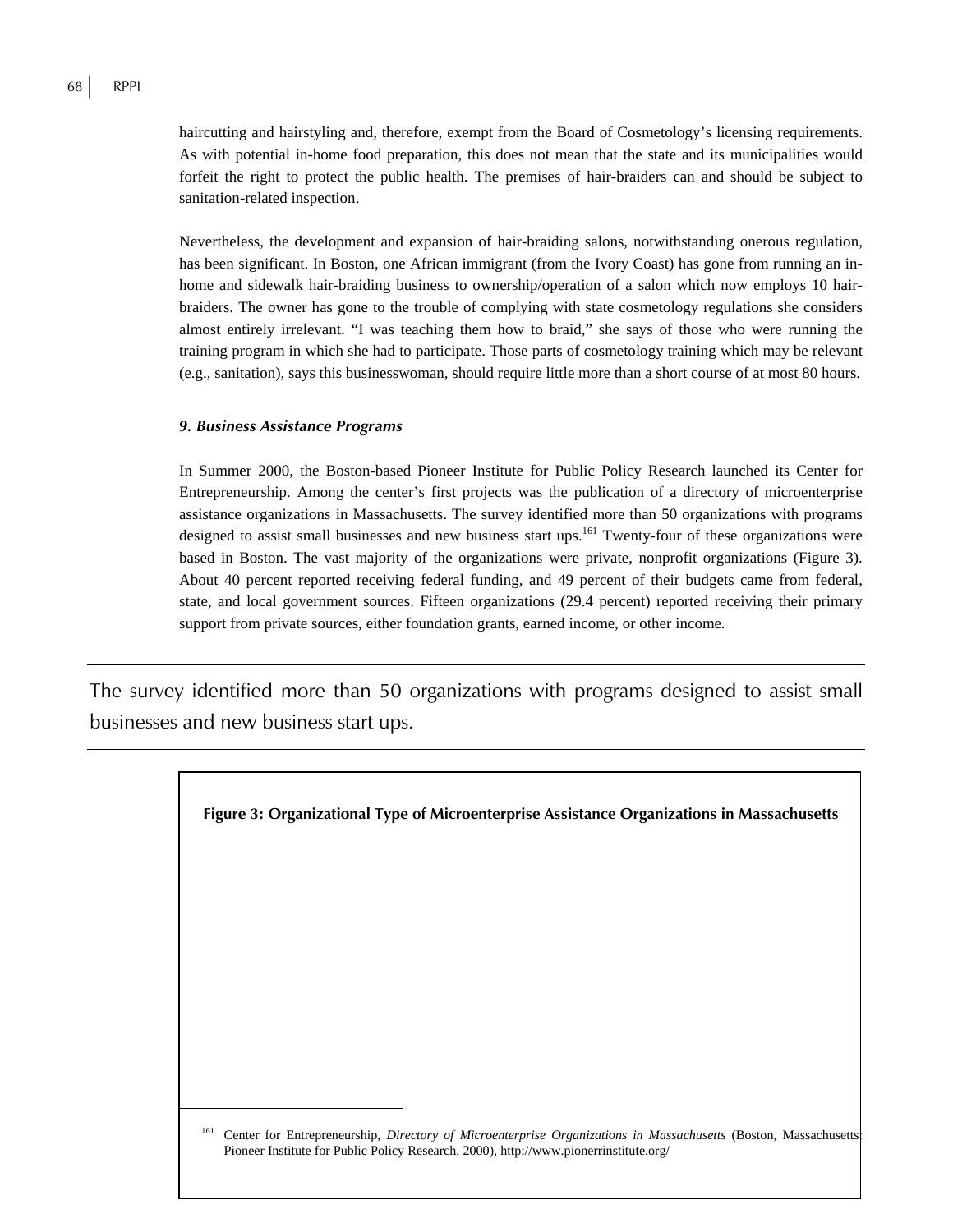

Source: Center for Entrepreneurship, *Directory of Microenterprise Organizations in Massachusetts* (Boston, Massachusetts: Pioneer Institute for Public Policy Research, 2000), http://www.pioneerinstitute.org/entre.

The organizations range from the targeted and highly focused to general and broad-based:

- The Community Business Network was founded in 1997 to provide comprehensive business services, including access to financing and networks or entrepreneurs, in low- and moderate-income neighborhoods. The network reports a total income of \$270,000, most from private sources, and makes loans ranging from \$2,000 to \$830,000. All loan recipients received training and technical assistance.
- The Vietnamese American Initiative for Development (Viet-AID) seeks to reduce poverty in the Vietnamese community by promoting neighborhood development, affordable housing, and youth development. Private foundations provide about 55 percent of the organization's \$547,000 budget, and the program provides numerous types of business training and technical assistance to entrepreneurs.
- The New England chapter of the National Foundation for Teaching Entrepreneurship (NFTE) is based in Boston. NFTE teaches low-income youth the basics of starting their owns businesses. With a budget of more than \$4 million, almost all NFTE funding comes from private sources.

Most of the microenterprise assistance programs focused on management, marketing, financial assistance, and training.

> Most of the microenterprise assistance programs focused on management, marketing, financial assistance, and training (Figure 4). On average, microenterprise assistance organizations in Massachusetts provided seven separate programs. Only three provided legal services, two of which were located in Boston: the Hale and Dorr Legal Services Center at Harvard University and the Jamaica Plain Neighborhood Development Corporation. Almost half the organizations, however, provided technical assistance in permitting and licensing procedures.

**Figure 4: Most Common Programs Provided to Microenteprises in Massachusetts**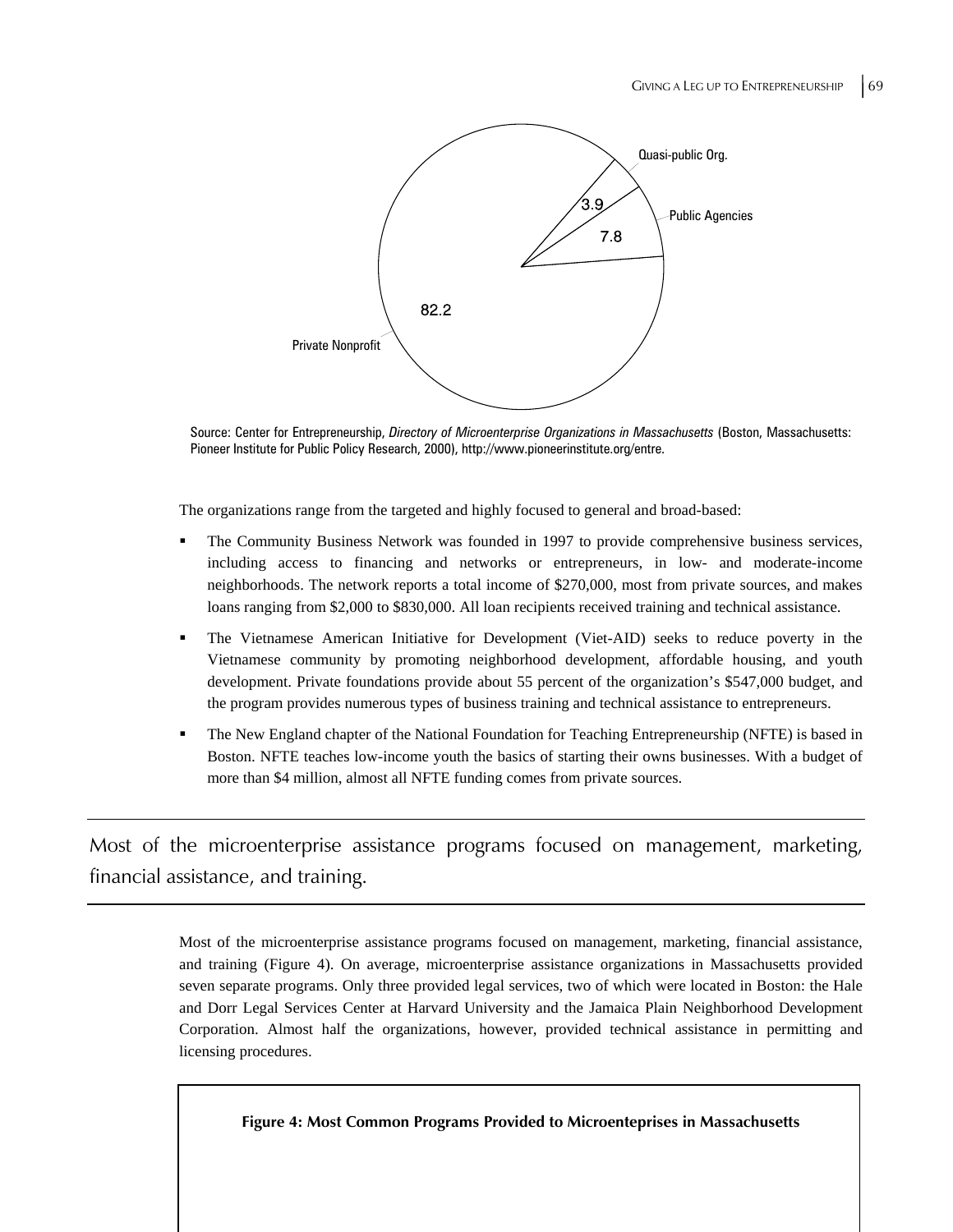

Source: Center for Entrepreneurship, *Directory of Microenterprise Organizations in Massachusetts* (Boston, Massachusetts: Pioneer Institute for Public Policy Research, 2000), http://www.pioneerinstitute.org/entre.

Many of these organizations are regional in scope. While some limit lending and assistance to particular neighborhoods or ethnic groups, most provide services to a wide geographical area.

### **B. Priming the Entrepreneurial Pump in Dallas**

With the notable exception of taxicabs, the regulatory climate in Dallas appears less burdensome than in other cities. Most policies intended to help entrepreneurs focus less on reducing regulatory barriers than on creating financial and labor-saving incentives to attract, retain, and encourage new businesses, including tax abatements, fee rebates, enterprise zones, freeport tax exemptions, foreign trade zones, and expedited permitting. The City of Dallas, in particular, has instituted a "Public/Private Partnership Program" (PPPP) coordinated by Dallas's economic development department. The stated mission of the program is: "To improve the quality of life for the citizens of Dallas through the encouragement of investment and tax base growth by regulating development, transportation, and creating and retaining jobs in diverse industries, resulting in the creation of an adaptive and resilient economy for the future."162

The partnership program offers a variety of services to facilitate business formation and retention in Dallas. Among these services, three general categories of programs stand out: (1) information, coordination, and advice; (2) public tax and fee abatements, waivers, rebates, and exemptions; and (3) loans and financing.

With the notable exception of taxicabs, the regulatory climate in Dallas appears less burdensome than in other cities.

#### *1. Arming Entrepreneurs with Information*

 $\overline{a}$ 

<sup>162</sup> City of Dallas, Economic Development Department Web site, (http://www.ci.dallas.tx.us/html/economic\_development. html#PublicPrivatePartnershipProgram). For more complete descriptions of any of the programs mentioned in this section or just for further information, one should consult this site.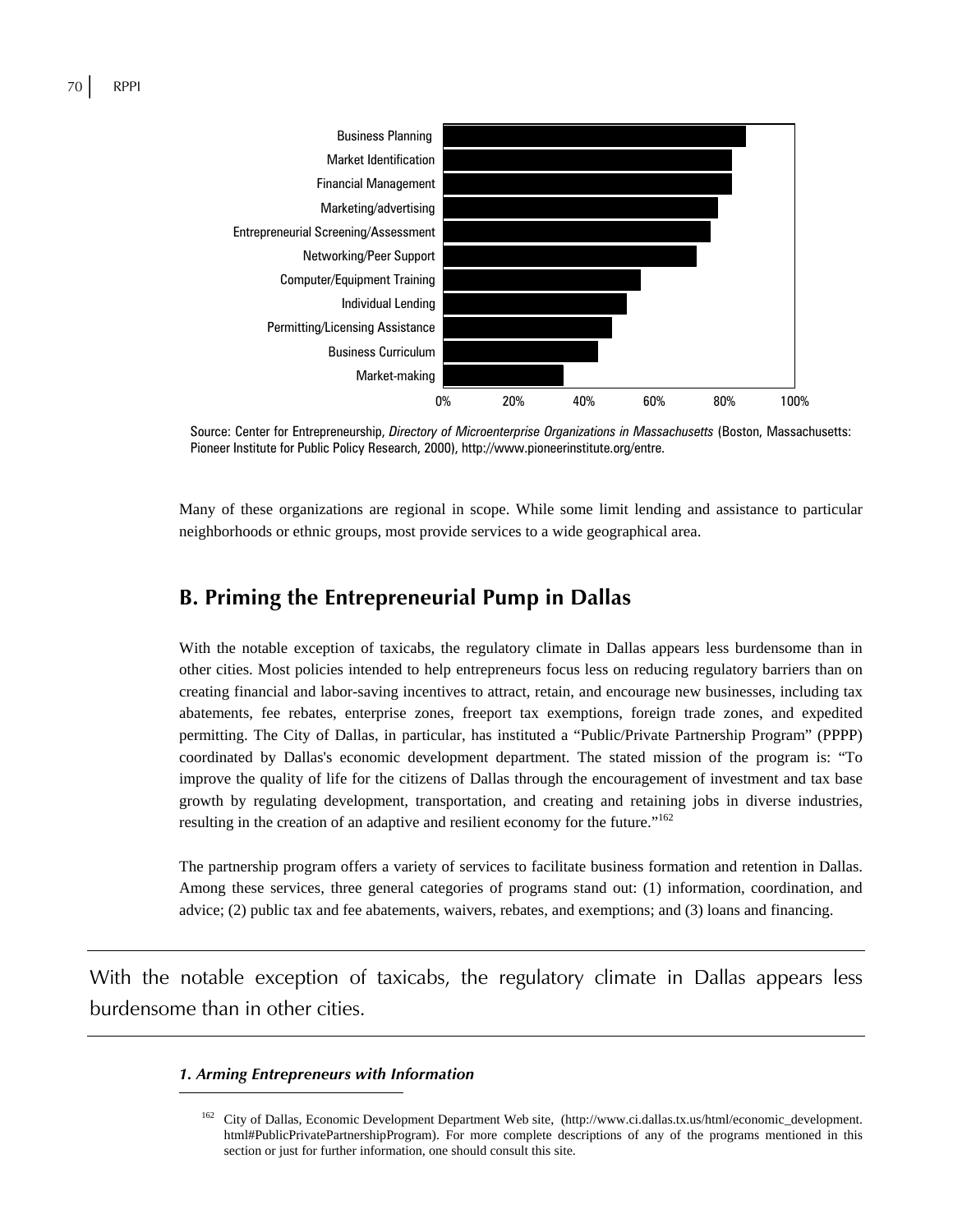To be successful, entrepreneurs need information concerning the array of federal, state, and local regulations they must comply with and an assessment of market prospects, location, financial requirements, and employee needs. Dallas attempts to provide this through both private and public centers that offer advice and help businesses navigate the regulatory maze.

The city's economic development program, for example, coordinates services to facilitate new projects, troubleshoots existing projects, resolves issues during the regulatory process, and intervenes when necessary to promote investment and business investment. These services include a *Development Guide* that addresses as many facets of the development process as possible. The guide includes sections on business development, property development, construction review, special review processes, and development coordination in the City of Dallas, as well as directories for business and property development, fee schedules, and an index to codes, ordinances, resolutions, and manuals.

Dallas also has a "One-Stop Permit Center," created to simplify the construction and development application and review processes, which allows individuals to establish their businesses. Unlike Boston, where the one-stop-shop is essentially a referral service, permits to perform more than 17 types of construction-related work may be obtained at the center, including permits for building, plumbing, demolition, fencing, landscaping, paving (sidewalks and drive approaches), sign, excavation, and installing lawn sprinklers. In addition, the center accepts applications for mandated reviews and permits including: development impact review, residential adjacency review, subdivision of property, certificate of occupancy, zoning change, planned development district, consumer protection licensing (electronic repair, home repair, and motor vehicle repair), food-service permit applications, and waste-water permits.

Dallas also boasts five Business Assistance Centers (BACs) located in three enterprise zones. BACs assist new and small businesses and serve as a community resource for business information and business needs assessment. The BAC's can also provide limited business office space to offset the cost for new startup businesses, thus performing a limited incubator function.

#### *2. Financial Assistance*

In general, two types of fiscal programs exist for entrepreneurs: programs that help businesses avoid certain taxes or fees and programs that fund business starts or expansions. Most of these programs are targeted to encourage small-business formation in historically underserved neighborhoods, including poor or minority areas, or in targeted industries such as high tech, communications, medical, and tourism.

Qualified businesses are offered a temporary abatement on either real estate or personal property taxes.

> Under the tax-abatement and tax-exemption programs, for example, companies must meet certain criteria, set in local statute, to qualify. Qualified businesses are offered a temporary abatement on either real estate or personal property taxes. Abatements on personal property tax require businesses to remain within the taxabatement reinvestment zone for twice as long as the abatement period. Thus, if a company seeks a 10-year tax abatement, it must remain in the zone for 20 years or risk retraction of the tax benefits. In addition, Dallas, on a case-by-case basis, pays some or all of required city infrastructure and a rebate of city regulatory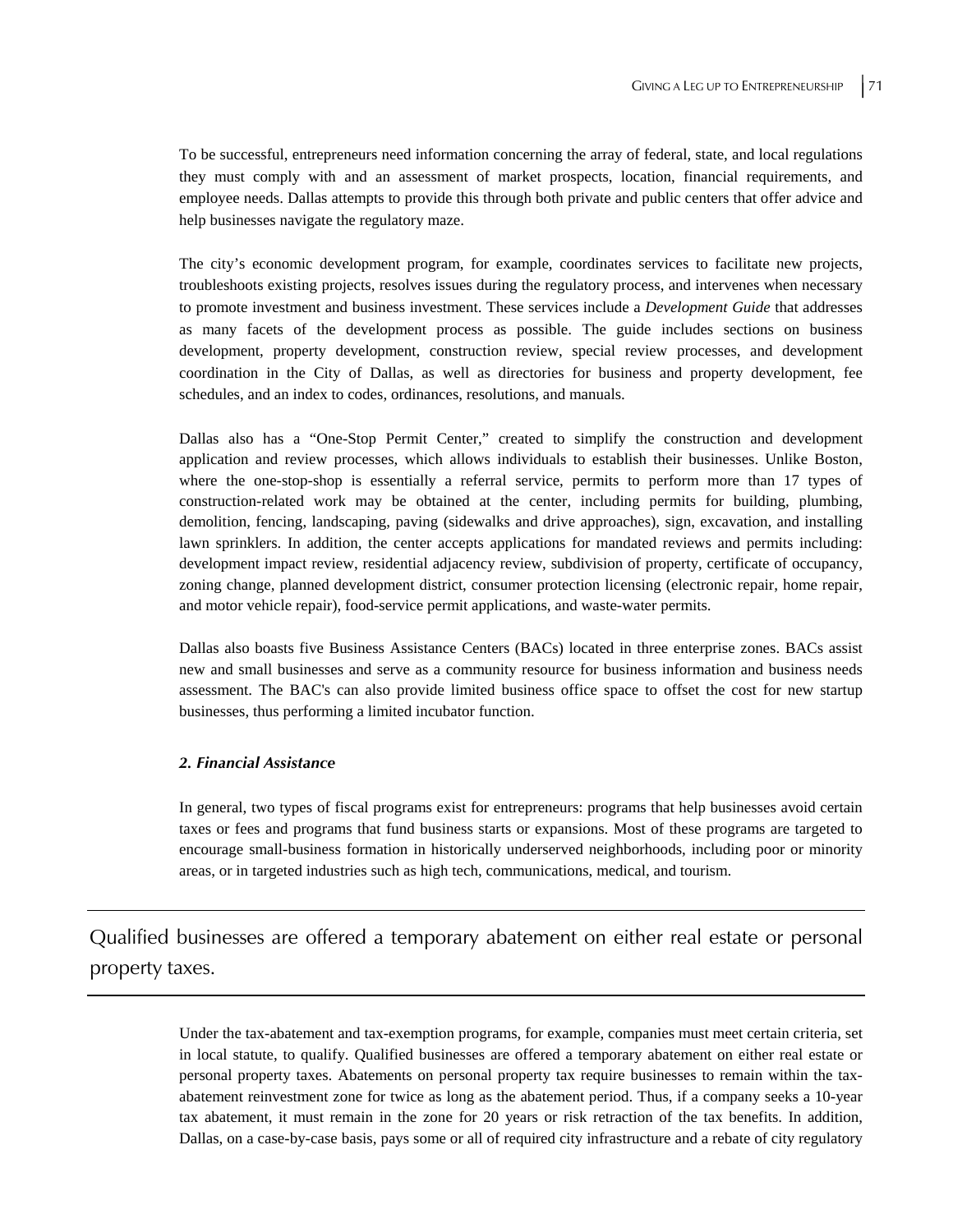$\overline{a}$ 

fees for land development. For example, Dallas has three enterprise zones. The enterprise zone in Dallas's "Southern Sector" has programs that make taxes lower than in other parts of the city. Tax-abatement eligibility requirements for these projects are typically lower than in the other parts of the city. For a business to be eligible to be in an enterprise zone, projects must create or retain at least 10 jobs and have a minimum investment of \$1 million.

Once eligible, businesses receive a 90 percent tax abatement for 10 years on the incremental increase in realestate value. For example, suppose a business had current real-estate assets worth \$10 million and was proposing a \$5 million plant expansion with additional land improvements in the enterprise zone. The abatement would only apply to \$4.5 million facility expansion (inclusive of land and buildings) and would not apply to the \$10 million existing assets. Also, businesses can receive a 50 percent tax abatement for five years on net new business personal property such as new machinery and equipment.<sup>163</sup> Of course, these provisions provide little benefit or relief to entry-level entrepreneurs whose businesses are labor intensive or have relatively small capital requirements. A tax abatement on a new taxicab, for example, would be trivial.

Dallas also offers five financial assistance programs for new or expanding businesses through the Southern Dallas Development Corporation, including:

- **Community Development Business Loan (CDBL)** program provides funds for working capital, equipment purchase, real-estate acquisition, and rehabilitation of existing structures or construction of new buildings. Applicants must be a small or minority-owned business in southern Dallas or in an enterprise zone and with an 18-month track record of successful operations.
- **Southern Dallas Development Fund (SDDF)** provides loan funds for working capital, equipment purchase, loan guaranties for owner-occupied real estate, and refinancing of existing debt. Applicants must be a small or minority-owned business in southern Dallas or in the Enterprise Zone area, have 18 months of successful operating results, and contribute to economic development of the neighborhood.
- **Investment Zone Loans** provide up to \$500,000 to companies located in the Investment Zone that will create over 100 jobs over a four-year period where 50 percent of the new hires are filled by southern Dallas residents.
- **Citywide SBA Micro Loans** provide a minimum of \$5,000 to a maximum of \$25,000 to small businesses funded primarily through the federally funded Small Business Administration.
- **Neighborhood Renaissance Partnership Program** provides grant funds for business facade improvements, infrastructure, and housing rehabilitation. Currently, six neighborhoods have been designated for neighborhood revitalization.

Dallas has many endemic features and public and private programs that encourage business formation and provide incentives to companies to stay in, expand in, or relocate to the city.

> Dallas has many endemic features and public and private programs that encourage business formation and provide incentives to companies to stay in, expand in, or relocate to the city. Most of these programs,

<sup>&</sup>lt;sup>163</sup> Under certain conditions, businesses located in or moving to the Central Business District can qualify for a 10-year, 90 percent abatement for real property taxes providing the firm creates as few as 25 jobs or invests \$5.5 million. They may also receive a 100 percent rebate on all fees after their required Certificate of Occupancy is issued. Alternatively, businesses retaining at least 25 jobs can apply for an abatement of up to 50 percent for five years on net new business personal property.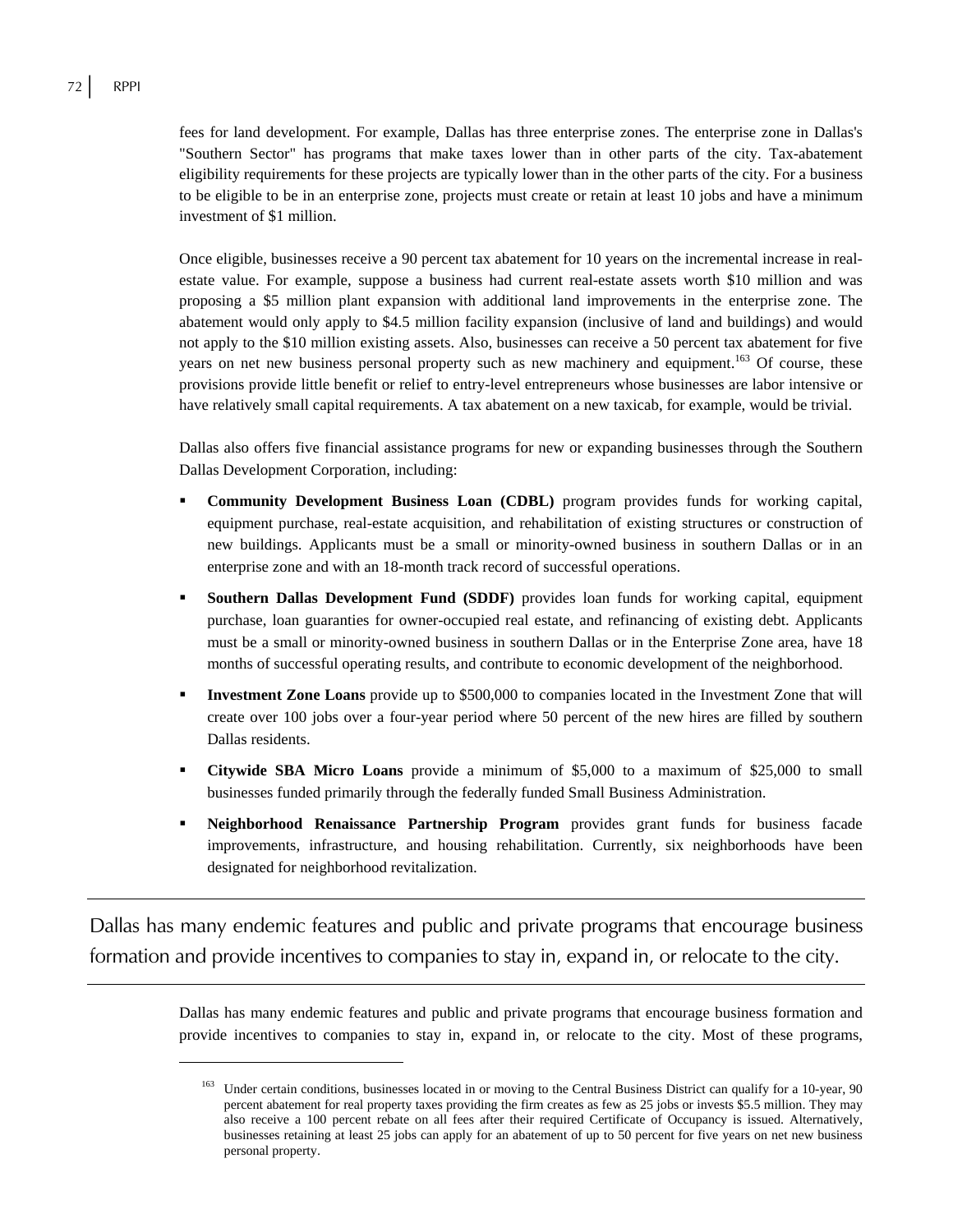however, are not targeted specifically to small start-up businesses or microenterprises. In fact, only one program, the federally financed microloan program, is likely to benefit small, start-up neighborhood businesses. Most of the programs are targeted toward established small businesses, not microenterprises.

#### *3. Regulatory Barriers to Entrepreneurship*

Many of the regulations burdening Texas businesses, though instituted and overseen by the state and local governments, result from federal regulations. As an example, the Texas Natural Resources and Conservation Commission—the state agency with the greatest amount of direct authority and responsibility for Texas's environmental quality—regulates few industries directly, but its rules and regulations impact many indirectly. When Dallas runs afoul of federal clean air standards, the TNRCC, or its delegated regulatory bodies, is required to develop and enforce regulations to bring Dallas back into compliance. These regulations can affect economic growth by limiting road construction, business and residential expansion, and business relocations.

#### **The Southern Dallas Development Corporation**

1

The Southern Dallas Development Corporation's (SDDC's) mission is to help develop and finance small business, with an emphasis on minority-owned businesses. $^1$  The goal of SDDC is to create jobs for lowincome and moderate-income residents in the city's Southern Sector, a region of Dallas that has struggled to improve its business climate. The SDDC also seeks to stimulate economic development by promoting business investment more generally.

Southern Dallas Development Corporation's Investment Zone Loan program covers 50 percent of Dallas, including segments of East Dallas, West Dallas, and South Dallas and provides loans of up to \$500,000 to qualified businesses. The purpose of this Investment Zone Program is to target businesses currently located or willing to locate in this economically distressed area. Funds can only be used for working capital such as machinery and equipment.

SDDC faces several important problems that threaten the ongoing competitiveness of South Dallas. First, the Southern sector has higher-than-average rates of serious and violent crime. Aging infrastructure and poorly maintained buildings inhibit retail and industrial reinvestment.

Second, developed commercial space available for rent is in short supply. Little speculative property development has occurred within Southern Dallas in recent years. Businesses seeking build-to-suit sites will find several attractive options, but those desiring turnkey office park space, especially those requiring more than 50,000 square feet or more, will find few choices.

Third, highly educated or specialized labor is scarce. Over 40 percent of Southern Dallas residents over the age of 25 do not hold a high-school degree, more than double the percentage for the remainder of the metropolitan area. Finally, although a number of tax incentives are offered to businesses committing significant capital to Southern Dallas, competing locations such as Alliance offer even more aggressive packages. The lack of a triple freeport or a business-developed foreign-trade zone clearly places the Southern Sector at a cost disadvantage for carrying high value-added inventory.

 The Southern Dallas Development Corporation (SDDC) is a private nonprofit organization, chartered to provide low-fixed rate, low down payment, long-term financing for machinery/equipment and/or real estate purchase in economically disadvantaged, typically minority, areas of Dallas (see box).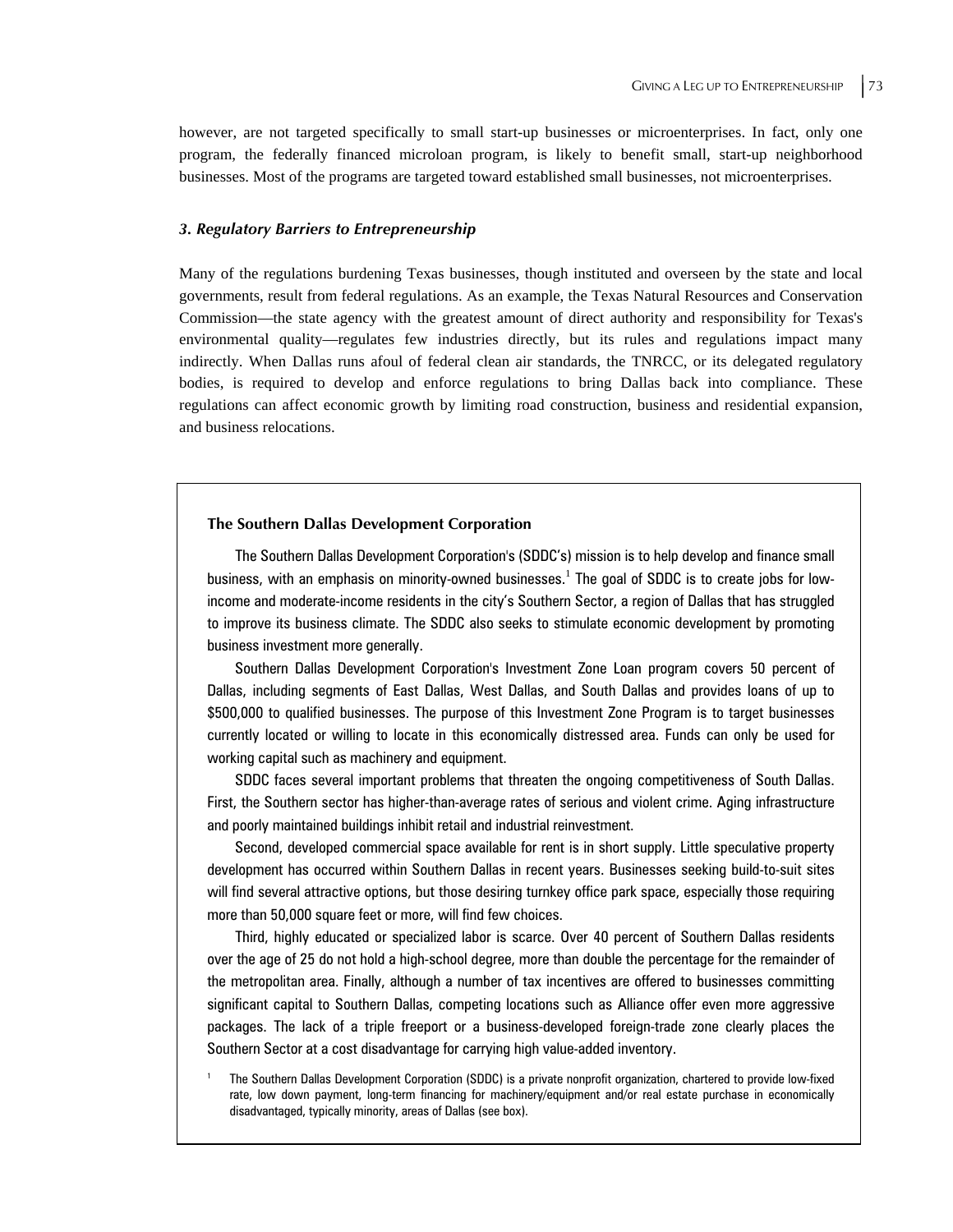Some state offices have state-created regulatory authority over select industries. For example, the Texas Comptroller's office has statutorily assigned regulatory authority over some businesses. While the comptroller's primary duty is to collect taxes and suggest ways to streamline government, within the comptroller's office is the Texas Department of Licensing and Regulation (TDLR). The TDLR is a state regulatory agency that oversees 16 types of businesses, industries, trades, and occupations. The agency is responsible for issuing licenses, conducting inspections, investigating complaints, assessing penalties, setting rules and standards, and holding hearings. Regulated industries include building contractors, personnel employment services, property tax consultants, auctioneers, boxing, and air-conditioning contractors.<sup>164</sup>

Currently, the comptroller's office is working on ways to avoid regulatory redundancy under its E-Texas program. The office, for example, is attempting to establish a one-stop-shop for permits that will be accessible statewide.

### **C. Assisting Entrepreneurs in Metro Atlanta**

The Atlanta region is home to a host of organizations and services dedicated to assisting small business owners and, in particular, women and minority-owned businesses. These organizations are funded by local universities, the City of Atlanta, metro-area counties, local businesses, and the federal government (e.g., One-stop-capital Shop [OSCS] and the Small Business Development Center). Each organization offers programs specifically targeting small business owner concerns through business development assistance (creating business plans, marketing and product development, contract negotiations, capital raising requirements), various educational programs (seminars, accounting/finance courses, Internet training) and/or small business financing (scholarships, grants, loans). Depending on the organization, programs are conducted on a biweekly, weekly, monthly, or quarterly basis. Among organizations offering financial assistance, average disbursements range from \$100 to \$100,000.

One of the more heralded programs has been the OSCS established in 1996. Created as part of Atlanta's empowerment zone initiative, the program provides technical assistance, training, and access to more than 22 potential funding sources, from Citizens Trust Bank to the Atlanta Development Authority. OSCS provides several conventional forms of business assistance, such as seminars on starting new businesses and providing a staff consultant to help development business plans for potential entrepreneurs. The center also provides access to more than 30 business and self-development instructional videos. The center, however, has also developed nonconventional programs. Blimpie International, the nation's second largest franchiser of subsandwich shops, waived its \$18,000 franchise fee for up to 10 new stores in Atlanta's empowerment zone and assisted in arranging financing for the remaining \$130,000 in start up capital costs.<sup>165</sup> In its first two years, OSCS issued almost \$6 million in small business loans and claimed to have assisted 22,000 people.<sup>166</sup> Despite the apparent initial success of the program, OSCS has met only 18.8 percent of its expected goal of

 $\overline{a}$ 

<sup>164</sup> For more detailed information on the TDLR see http://www.license.state.tx.us/.

<sup>165 &</sup>quot;Atlanta's Best Kept Secret," *City Beat Online*, vol. 1, no. 6 (June 1998), http://www.ci.atlanta.ga.us/Citybeat/jun2798/ jun2798.htm .

<sup>166 &</sup>quot;Atlanta's One Stop Capital Shop 'Nation's Model' for Developing Small Business Growth," *City Beat On-line*, vol. 1, no. 39 (February 1999), http://www.ci.atlanta.ga.us/Citybeat/Feb2099/Feb2099.htm. Atlanta was designated an empowerment zone city in 1994.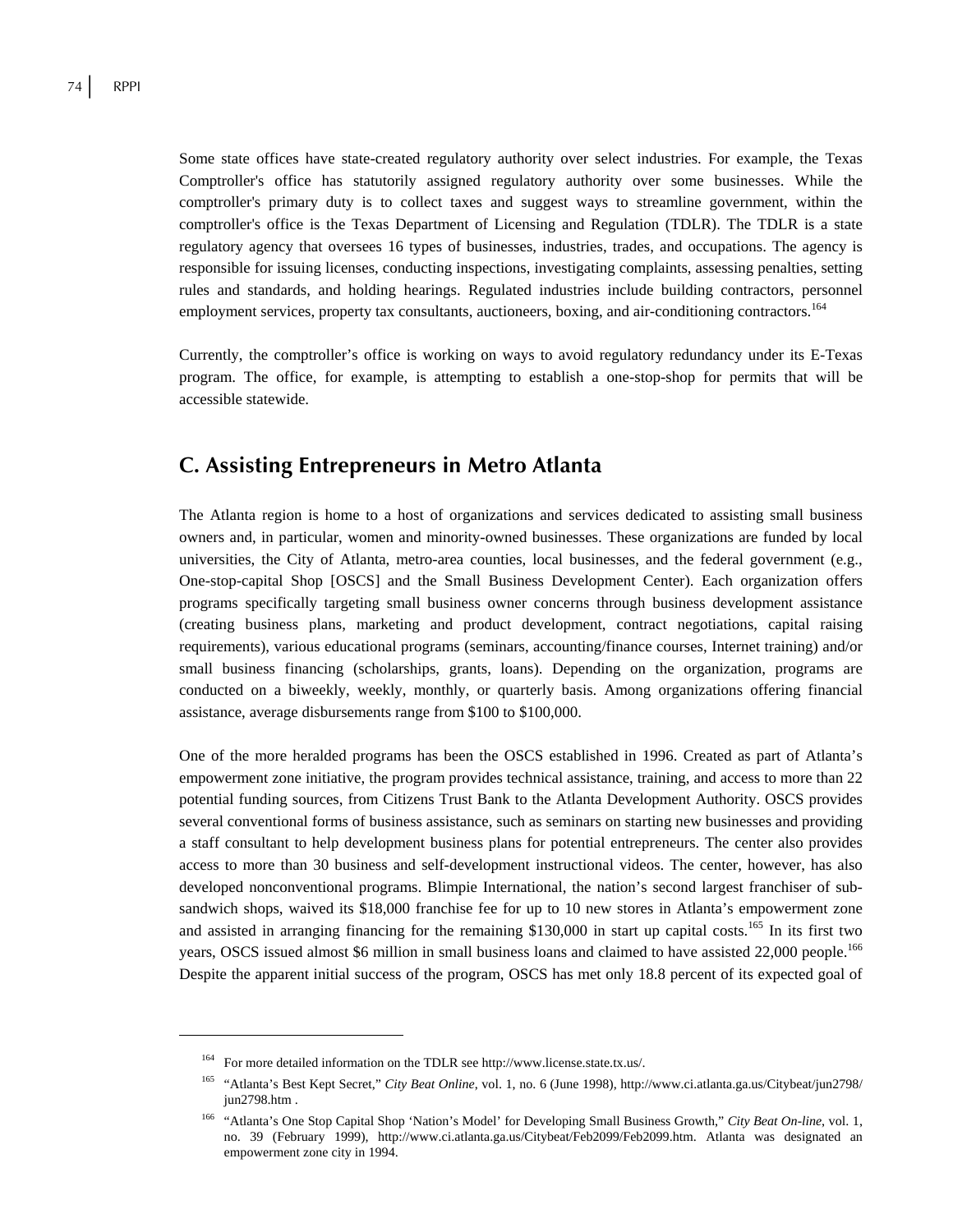assisting 850 businesses by 2000.<sup>167</sup> The program claims to have retained or created 370 jobs to date, far short of the projected 1,464.

In its first two years, OSCS issued almost \$6 million in small business loans and claimed to have assisted 22,000 people.

> A survey was sent to many of these organizations by Atlanta-based Georgia Public Policy Foundation. The survey attempted to gather a variety of data concerning program evaluation, forms of business assistance, criteria for assistance, client data, and issues that may hinder the success of minority-owned small businesses. A complete list of organizations, their descriptions, and contact information are available on-line at http://www.urbanfutures.org.

> Half the organizations have been in existence for more than 15 years, and most believe their services are well known. The remaining organizations have been in existence fewer than 10 years and believe their services are underutilized. On average, 10 to 20 prospective and current small business owners visit these organizations and agencies on a weekly basis. Together, these organizations have assisted over 4,000 individuals. Depending upon the organization and assistance provided, training may be free or obtained at a minimal fee for course materials and/or application processing fees. A few organizations provide assistance for an hourly rate based upon company revenues.

> According to survey respondents, the majority of clients obtain assistance/advice regarding the service industry. Unlike programs in Dallas, assistance is usually not contingent on the years that the business has been successfully operating. The exception appears to be the South DeKalb Business Incubator, which typically requires the company to have been in operation for at least one year. However, each organization requires one or more of the following:

- A minority status (with the exception of the SBDC);
- Good personal credit;
- Working knowledge of the desired industry sector;
- Business creditworthiness;
- Viable business idea;
- **Less than 10 employees; and**
- **Personal resources.**

 $\overline{a}$ 

A few organizations also request a complete application, a formal orientation, and a one-on-one meeting with a staff member.

For clients dependent upon demographics concerning a desired business location, the following survey respondents offer statistical reports:

■ Atlanta Minority Business Development Center;

<sup>167</sup> Atlanta, Georgia Empowerment Zone Annual Report, http://www5hud.gov/urban/perms/f\_display\_ar2.asp.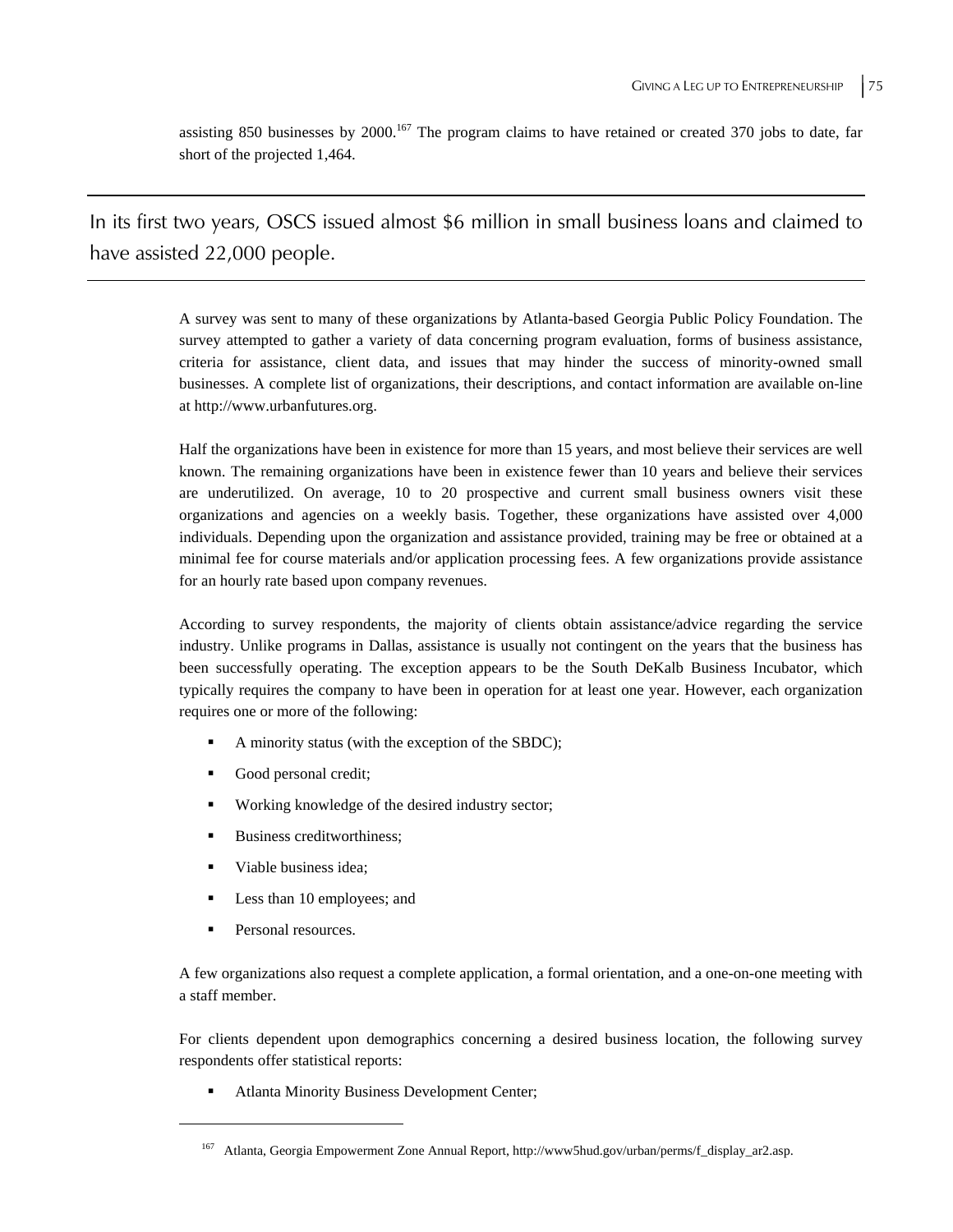$\overline{a}$ 

- Fulton County Business Incubator; and
- Small Business Development Center.

Among organizations completing the survey, most listed the Metro Atlanta Chamber of Commerce as their primary method for promoting their programs and activities, followed by newspaper, radio, and word-ofmouth. Since small businesses employing fewer than 20 employees make up 90 percent of the businesses in the region, and self-employment in metro Atlanta accounts for 13 percent of the region's jobs, the chamber offers programs specifically targeting small and start-up businesses including:168

- A comprehensive menu of benefits;
- **Education programs tailored to specific businesses;**
- **Programs offering access to major purchasing entities in metro Atlanta; and**
- Metro-wide networking programs.

Many business owners also reported little encouragement to join/participate in organizations focusing on small business issues, such as the Metro Atlanta Chamber of Commerce or the Atlanta Business League.

Survey respondents indicated that the majority of clients seeking assistance are African-American males. Exceptions to the rule include the Business Neighborhood Organization for Women, GRASP Enterprises, Inc., and the Small Business Development Center. The income levels of clients range from under \$20,000 to more than \$60,000 per year, with an average of \$30,000 per year. Among the surveyed organizations, the percentages of clients seeking financial assistance range from 15 percent to 95 percent. The percent of clients awarded financial assistance ranges from 14 to 95 percent. On average, clients seeking assistance have either never been self-employed or have been self-employed for less than five years. Moreover, these clients employ fewer than five people.

In sum, setting up new programs to assist entrepreneurs appears to be a more common response to creating an entrepreneur-friendly environment than reforming existing regulations.

## **D. Lessons from Small Business Assistance Programs**

The experiences of Boston, Dallas, and Atlanta are instructive for understanding the ways different cities approach assistance for start-up business. Of the three areas, the Atlanta region seemed to have the most well developed network of agencies and organizations addressing the widest array of small business needs. Atlanta organizations also specialized in providing information and forums to educate entrepreneurs on the challenges and hurdles they face in starting up a business. Atlanta, like the other cities in this study, was significantly less successful in addressing regulatory issues associated with small business start-ups.

<sup>168</sup> T. Joyner, "Today's Topic: Small Business," *The Atlanta Journal-Constitution*, August 31, 1999, p.B2.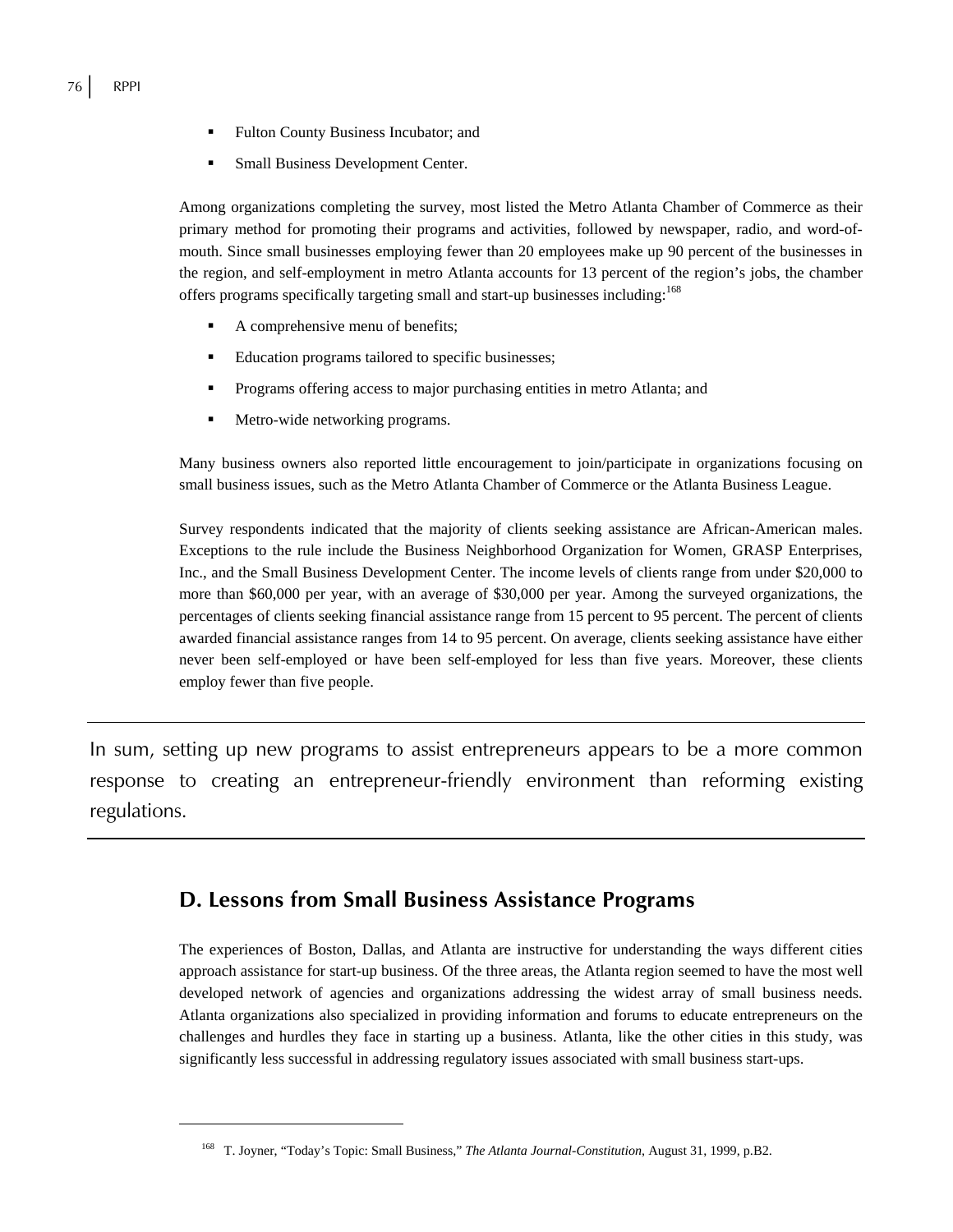Dallas, in contrast, has a relatively low level of occupational regulation. Most of the programs are targeted toward financial assistance to existing businesses. While many small businesses, particularly capital intensive businesses, may benefit from these programs, few very small and service-oriented businesses are likely to benefit.

Boston's regulatory structure is a much more significant impediment to business formation than in Dallas, but the city has not made regulatory reform an important part of its agenda to improve the business climate for small, entry-level, and neighborhood businesses. Experience with deregulation among the farmer's markets and limousines suggests that the city is avoiding past tendencies to overregulate small businesses, but little headway has been made in reforming existing regulations.

In sum, setting up new programs to assist entrepreneurs appears to be a more common response to creating an entrepreneur-friendly environment than reforming existing regulations. In part, this may be a result of the political effort needed to roll back existing regulations in the face of interest groups that benefit from them. In other cases, it may be the low visibility of regulations and relatively low-income occupations that keep regulatory reform from being elevated to the top of the urban agenda.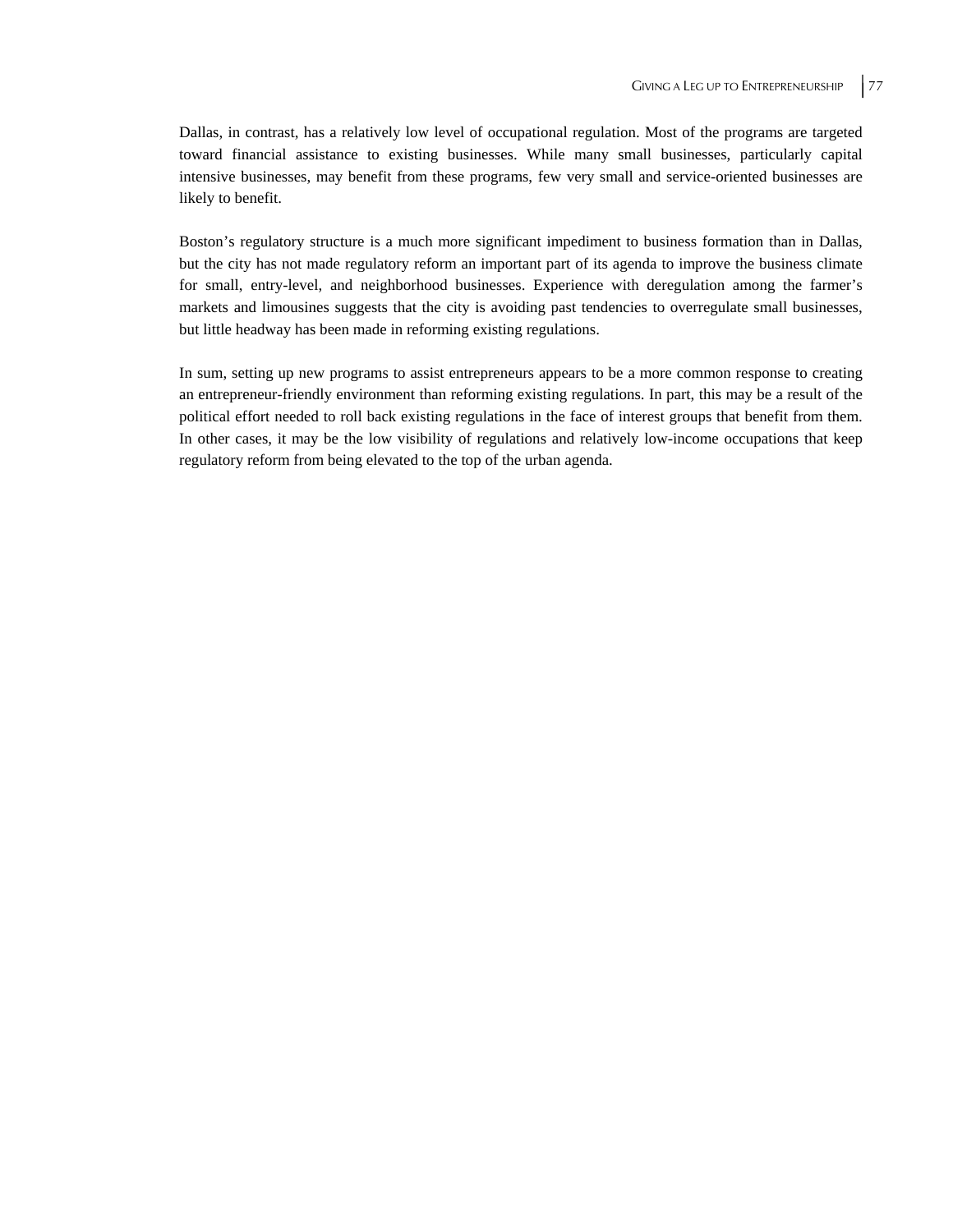#### **Part 8**

# **Policy Implications and Recommendations**

his policy study has used case studies to evaluate the policy climate for entry-level entrepreneurship in four cities: Boston, Dallas, Atlanta, and Los Angeles. The focus of the research was on the regulatory environment local entrepreneurs face as well as the programs and strategies cities have used to encourage or facilitate microenterprises at the city level. his<br>in 1<br>regu

The review of the city regulatory environment centered around three basic observations gleaned from a comprehensive analysis of what may be the most regulated occupation on the city-level: taxicabs. The regulatory environment for other occupations in each city was then assessed using these benchmarks:

- 1. **Regulations rarely address performance and quality issues.** In almost no case did local ordinances address performance, quality, safety, or public health in a direct way. While ordinances were enacted with the stated purpose of protecting public health and welfare, the specific mandates and requirements had little relationship to performance. Requiring a certain number of hours of instruction in hair care, for example, does not guarantee the quality of the service provided. Moreover, inspectors could cite business owners for infractions of ordinances even though the infractions may have little impact on the quality of the service provided.
- 2. **Regulations tend to focus on compliance.** In most cases, whether regulations were at the state or local level, regulations focused on achieving set rules and benchmarks. Often, a business that might otherwise easily provide a high-quality product to a satisfied customer is potentially thwarted by the maze of local regulations. At the state level, this was clearly evident in laws regulating nail salons and hairbraiding, where the state mandated detailed, largely irrelevant criteria in order to qualify for a license. On the city level, rules regulating street vending and home occupations were embedded in local zoning codes without reference to positive impacts from the business.
- 3. **Regulatory approaches are diverse.** Each city tended to focus its regulatory activities on different aspects of the local economy. Dallas, with the exception of taxicabs, appeared to have the least onerous regulatory environment, with little city-level occupational licensure. Most regulations were focused on planning and zoning permitting. The City of Atlanta, on the other hand, was involved in detailed regulation of dozens of occupations. Street vendors, for example, while legal, face a labyrinth of micromanagement from the city, which allocates space on a first-come, first-serve basis.
- 4. **Regulations can significantly complicate business ownership.** In all cities, regulation tended to greatly complicate business ownership. Often, new businesses had to become experts in subtle legalities regulating their specific business. While every city required a form of registration for new businesses,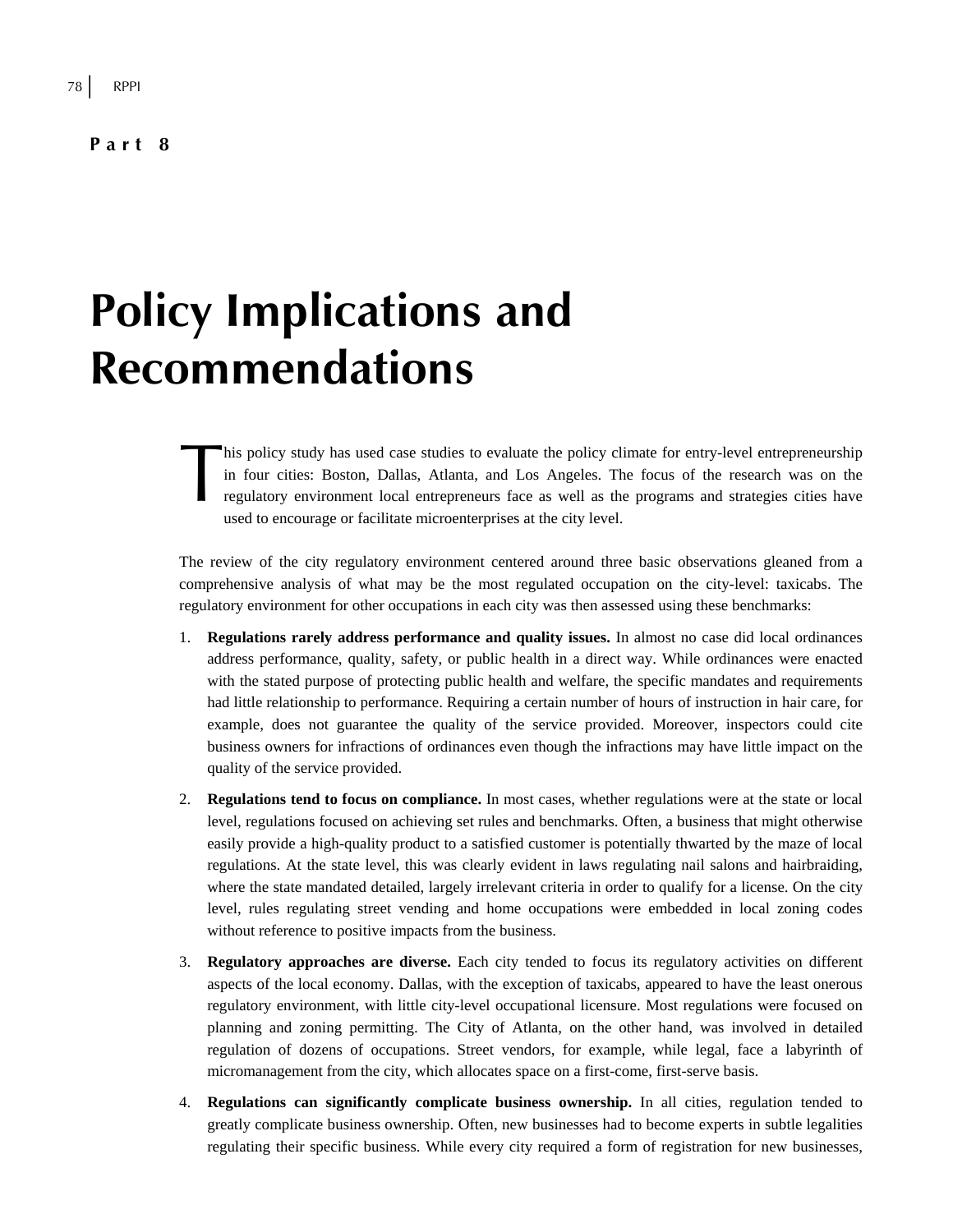cities varied greatly in the requirements for obtaining a registration. Thus, occupations rarely faced the same regulatory environment. In Boston, for example, limousine services have blossomed in a relatively deregulated environment even though they often provide services competitive with taxicabs.

5. **Regulations favor existing businesses.** The very nature of regulation favors existing businesses since, in almost all cases, licensing created an entitlement to legally operating the business. Once a taxicab company received a medallion or Certificate of Convenience and Necessity, the likelihood the license would be revoked was small. Meanwhile, licensing and other requirements created significant obstacles to new entrepreneurs less familiar with the regulatory system.

While local regulatory environments tended to be burdensome for start-up entrepreneurs, particularly those with less education and experience running businesses, numerous agencies and organizations have emerged to assist entrepreneurs. Atlanta provided the most diverse array of assistance agencies among the cities analyzed. Most cities also had agencies and organizations that funded small businesses, but few were targeted toward very small, neighborhood-based businesses. Indeed, the programs in Dallas explicitly excluded the smallest and least experienced enterprises.

None of the cities analyzed through this research were involved in significant, citywide regulatory reform efforts. Boston permitted new businesses to flourish by preventing the spread of existing regulations into new sectors, not rolling back existing regulations. Most cities tended to focus on developing new programs rather than reforming existing systems. All cities had developed a form of a one-stop-shop for permitting, but these also varied in scope and effectiveness. In Boston, the one-stop-shop serves as a referral agency. In Atlanta, the one-stop shop permits new businesses to tap into a range of services, from permitting to financing.

Further, most cities focused their regulatory reform on specific geographic areas. In Dallas, most programs were concentrated in the enterprise zones. In Atlanta, street vending is limited to specific intersections. Similarly, in Boston, farmer's markets and street vending are limited to specific areas designated by the city.

### **A. Diversity of Regulation**

To develop a better understanding of the diversity of regulatory approaches to individual businesses, the Pioneer Institute for Public Policy Research created an Index of Economic Opportunity. The underlying premise of the index is that regulation of small businesses by state and city governments should seek to protect public health and safety without unduly limiting economic opportunity. Regulations that go beyond reasonable protection of public health and safety, whether administered at the state or city level, may actually compromise these goals. Procedures that are more arduous than necessary act as a disincentive to both compliance and entrepreneurship.

The index was developed by surveying city and state regulations that apply to 15 occupations or business areas, including required licenses and permits, fees, and zoning ordinances. Specific business areas were chosen because they have historically required minimal capital investment and little formal education. These 15 occupations have in the past offered immigrants and others a means out of poverty.

Five questions were asked of each business area to determine whether a significant regulatory burden exists. "Yes" and "No" entries were made for each question in each business area. The calculated index of economic opportunity for 1999 is 44 percent, which represents the ratio of "No" entries (33) to the total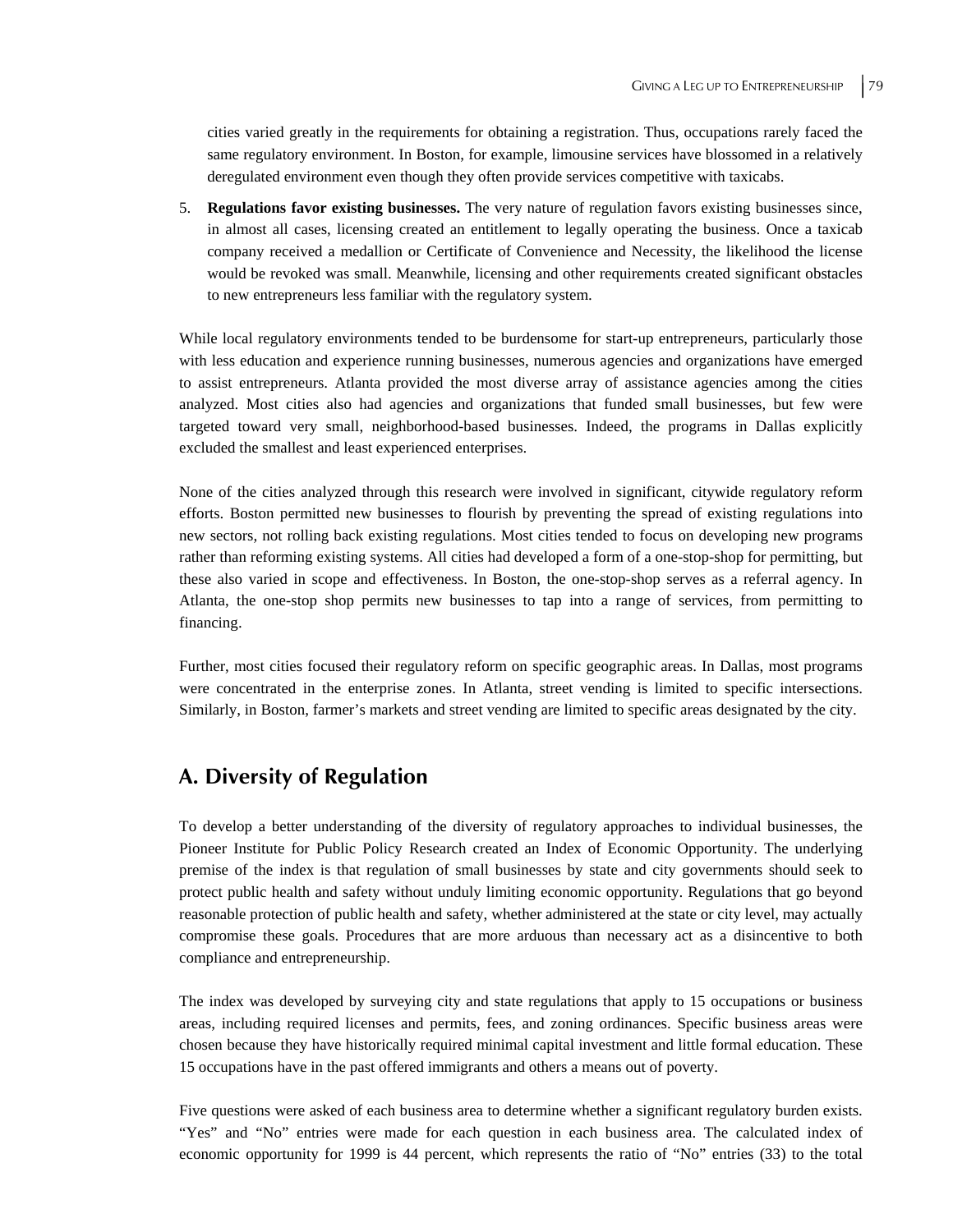number of entries (75). By the scale devised, a value of 100 percent indicates relatively unfettered economic opportunity, while values at the low end indicate that regulatory barriers are significant and economic opportunity is severely restricted. The 1999 figure of 44 percent suggests that the 15 business areas surveyed have, on average, a medium level of economic opportunity. A comparable percentage figure for each business area can be estimated by multiplying the number of "N" entries by 20 since each category represents one-fifth of the total index. A highly regulated occupation would have few "N" entries (and more "Y" entries) and score lower on the economic opportunity index. For example, street vendors, with no "N" entries, have a level of economic opportunity equivalent to zero on this scale, while flower shop owners, who are subject to fewer regulations, have a level of economic opportunity equal to 80 percent.<sup>169</sup>

| Table 10: Index of Economic Opportunity in Boston |                  |                |   |   |                           |                             |
|---------------------------------------------------|------------------|----------------|---|---|---------------------------|-----------------------------|
|                                                   | <b>Questions</b> |                |   |   |                           |                             |
| Type of business or occupation                    |                  | $\overline{c}$ | 3 | 4 | 5                         | <b>Economic Opportunity</b> |
|                                                   |                  |                |   |   |                           | $#$ of "N" entries (%)      |
| <b>Cleaning services</b>                          | N                | N              | N | N | N                         | 5(100)                      |
| Sewing/alterations                                | N                | N              | N | N | N                         | 5(100)                      |
| Shoe repair                                       | N                | N              | N | N | N                         | 5(100)                      |
| Small appliance repair                            | N                | N              | N | N | N                         | 5(100)                      |
| Flower shops                                      | N                | Ya             | N | N | N                         | 4(80)                       |
| Home improvement contractors                      | γ                | N              | N | N | N                         | 4(80)                       |
| Owner-occupied rental property                    | N                | N              | γ | N | Υ                         | 3(60)                       |
| Small grocery store                               | N                | Υ              | Υ | Υ | NА                        | 1(20)                       |
| Catering                                          | N                | γ              | Υ | Υ | Yb                        | 1(20)                       |
| In-home day care                                  | Υ                | Υ              | Υ | Υ | Υ                         | 0(0)                        |
| Take-out restaurant                               | Υ                | γ              | Υ | Υ | NА                        | 0(0)                        |
| <b>Taxicabs</b>                                   | Υ                | γ              | γ | γ | NА                        | 0(0)                        |
| In-home food preparation                          | Υ                | Y              | γ | γ | $\mathsf{Y}^{\mathsf{c}}$ | 0(0)                        |
| Beauty shops                                      | Υ                | Υ              | γ | γ | γ                         | 0(0)                        |
| Street vendors                                    | γ                | γ              | γ | γ | Yd                        | 0(0)                        |

Source: David J. Bobb, ed., *Economic Opportunity in Boston: An Index of the Regulatory Climate for Small Entrepreneurs* (Boston, Massachusetts: Pioneer Institute for Public Policy Research, 1999), hpp://www.pioneerinstitute.org.

Note: The survey questions were as follows:

- 1. Is a license required by the state or city?
- 2. Is a special permit required by the city?
- 3. Is the business regulated by two or more agencies?
- 4. Is the application process burdensome?<sup>170</sup>
- 5. Is the zoning process for a home-based business burdensome?
- <sup>a</sup> Special permits are required by flower shops if they wish to display flowers on the sidewalk in front of their stores.
- $^{\rm b}$  All catering services in Boston must be based out of a restaurant. Thus, the fifth category was scored as a "Y."

c All in-home food preparation for commercial purposes is illegal in Boston. "Y" responses are recorded in each category to indicate that it is illegal to prepare food in one's home to sell from home, at another place of business, or to another business.

d Street vendors selling food are not allowed to base their operations out of a home. Instead, they must work from a citysanctioned restaurant.

 $\overline{a}$ 

Given the limited number of questions asked, values calculated for individual business areas must be interpreted carefully. Substantial regulatory issues also exist for specific occupations, such as housing policies to regulate small property owners, and are not accounted for in this survey.

<sup>&</sup>lt;sup>170</sup> This includes fees and mandated costs.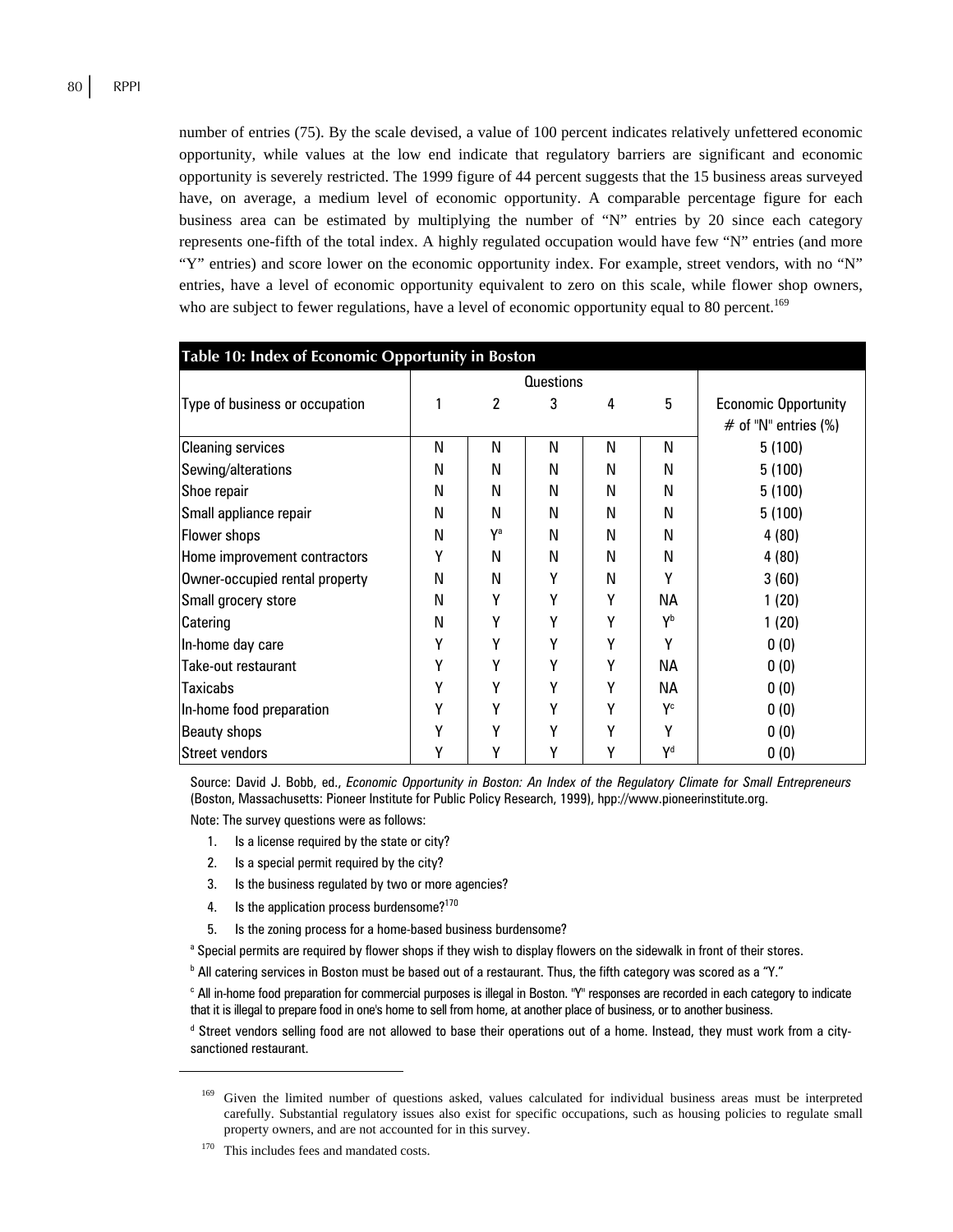The survey and interviews with entrepreneurs and small business owners reveal regulatory costs that limit access to ownership of taxicabs and hair salons, for example, and impede the growth of caterers, among others. When economic freedom is restricted in these areas of the entrepreneurial economy, the impact on urban neighborhoods can be especially adverse, as small businesses are a critical source of job creation in America's cities.

## **B. Toward Effective Regulatory Reform**

The analysis of regulatory reform and survey of programs and strategies used to encourage entry-level entrepreneurship suggests several avenues for reform.

**First, cities should focus regulatory policy on performance rather than rules.** Often, the rules have little impact on whether a service is provided effectively or satisfactorily. In many cases, most often in taxicab and hairbraiding regulations, the requirements for licensing have little or nothing to do with the service provided.

**Second, cities should work to reduce the complexity of the regulatory and business start-up process.** Many are moving in this direction though one-stop-shops for permitting and licensing. But cities should also consider eliminating entire sections of regulatory codes. Following the precedent of the Indianapolis's regulatory review commission, cities should consider a systemic overhaul of local regulations. City councils could accomplish this through ordinances that repeal all regulations pertaining to occupational licensing and business regulation by a certain date unless council, on advice from its regulatory review commission, reauthorizes the provision.

**Third, cities should avoid extending existing regulatory rules to new occupations and businesses**. The emergence of limousine and jitney services in Boston and elsewhere has increased choices and improved mobility for hundreds of residents and visitors. This growth would likely not have happened had the regulatory approach to taxis been extended to limousines. Similarly, states should resist the temptation to bring new occupations under existing regulations.

**Fourth, city and state governments should shift the burden of proof onto regulators to demonstrate the effectiveness and usefulness of rules and licensing requirements.** Often, rules and regulations are proposed and adopted without due consideration to their unintended side effects. For example, cities are increasingly adopting rules that virtually eliminate part-time drivers and niche companies. Proponents of these rules should demonstrate that the proposals will, in fact, lead to the desired policy goal while fully accounting for costs and unintended side effects. Similarly, city governments should adopt the position that regulations should be transparent: the intended outcome should be directly tied to the regulation proposed.

**Fifth, city and state governments should continue their efforts to streamline business permitting.** The increasing accessibility of the Worldwide Web and Internet can significantly reduce the time and labor costs involved with obtaining permits and fees. Businesses, in principle, could apply for permits on-line. City staff could be assigned as caseworkers to each application received in a queue. Caseworkers would be responsible for managing the application with the goal of permitting the business as quickly as possible. Similarly, licensing tests could be administered on-line, providing 24 hour, seven day per week access by prospective applicants.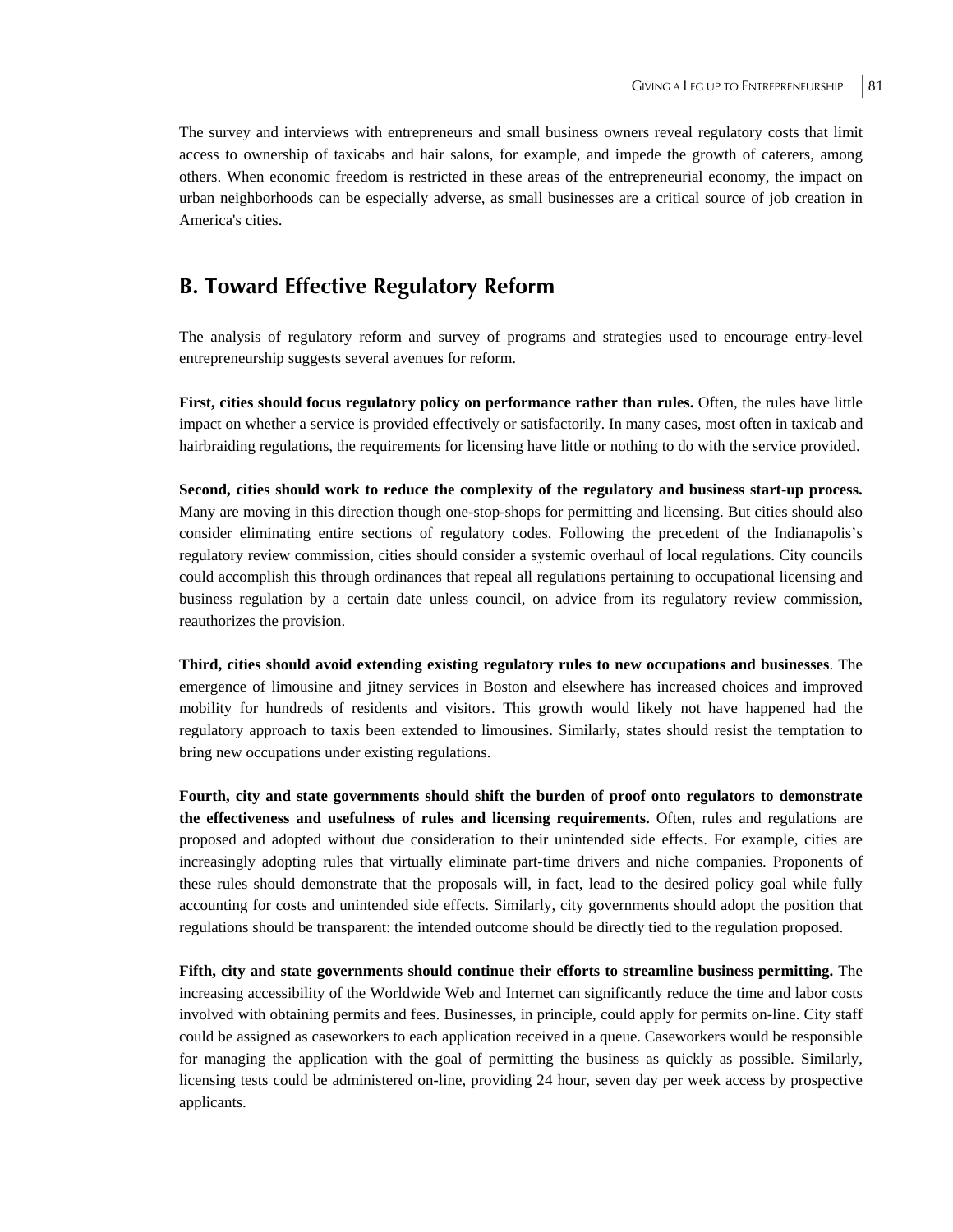## **Acknowledgements**

he authors gratefully acknowledge the assistance of Dana Russell and Donovan Wilson at NCPA as well as the comments and insight, despite our disagreements, provided by Institute for Justice attorney Dana Berliner, Michael Rich, Naomi Lopez Bauman, and others who wish to remain anonymous on earlier drafts of this study. Their willingness to critique and question the analysis and data objectively greatly improved the study's quality. The authors, of course, remain solely responsible for the analysis, conclusion, and any errors that remain. The a

## **About the Authors**

**amuel R. Staley** is Director of the Urban Futures Program (http://www.urbanfutures.org) at Reason Public Policy Institute (http://www.rppi.org) in Los Angeles. Dr. Staley has almost 15 years of **Experience as an economic-development consultant and policy analyst. Before coming to RPPI full-<br>
Seperience as an economic-development consultant and policy analyst. Before coming to RPPI full-<br>
Separate in the Separate** time, Dr. Staley was Vice President for Research at The Buckeye Institute for Public Policy Solutions in Dayton, Ohio, where he spearheaded the institute's study of regulatory barriers to taxicab entrepreneurship in Ohio's largest cities. From 1990 to 1995, he taught economics full-time at Wright State University in Dayton, designing and teaching courses in entrepreneurship and urban economics and policy. Dr. Staley has authored, co-authored, or edited more than 50 articles, studies, and reports on urban policy issues, including three books. Dr. Staley earned his B.A. in economics and public policy from Colby College, M.S. in economics from Wright State University, and Ph.D. in public administration from the Ohio State University.

**Howard Husock** is Director of Case Studies at the Kennedy School of Government at Harvard University in Cambridge, Massachusetts. He is also contributing editor to *City Journal*, a policy journal published by the Manhattan Institute, where he is also director of the Institute's Social Entrepreneurship Initiative. Mr. Husock has published widely on entrepreneurship, housing, and urban policy in numerous popular and professional publications, including the *Wall Street Journal*, the *New York Times*, the *Public Interest*, the *New Democrat*, *City Journal, Critical Review, Reason*, and *Historic Preservation News*. He has been a speaker at policy forums sponsored by the Federal Home Loan Mortgage Corporation, the California Department of Housing and Community Development, the Massachusetts Department of Communities and Development, Canada's Urban Development Institute, and the Kennedy School's executive education program for officials in the Department of Housing and Urban Development. A graduate of the Boston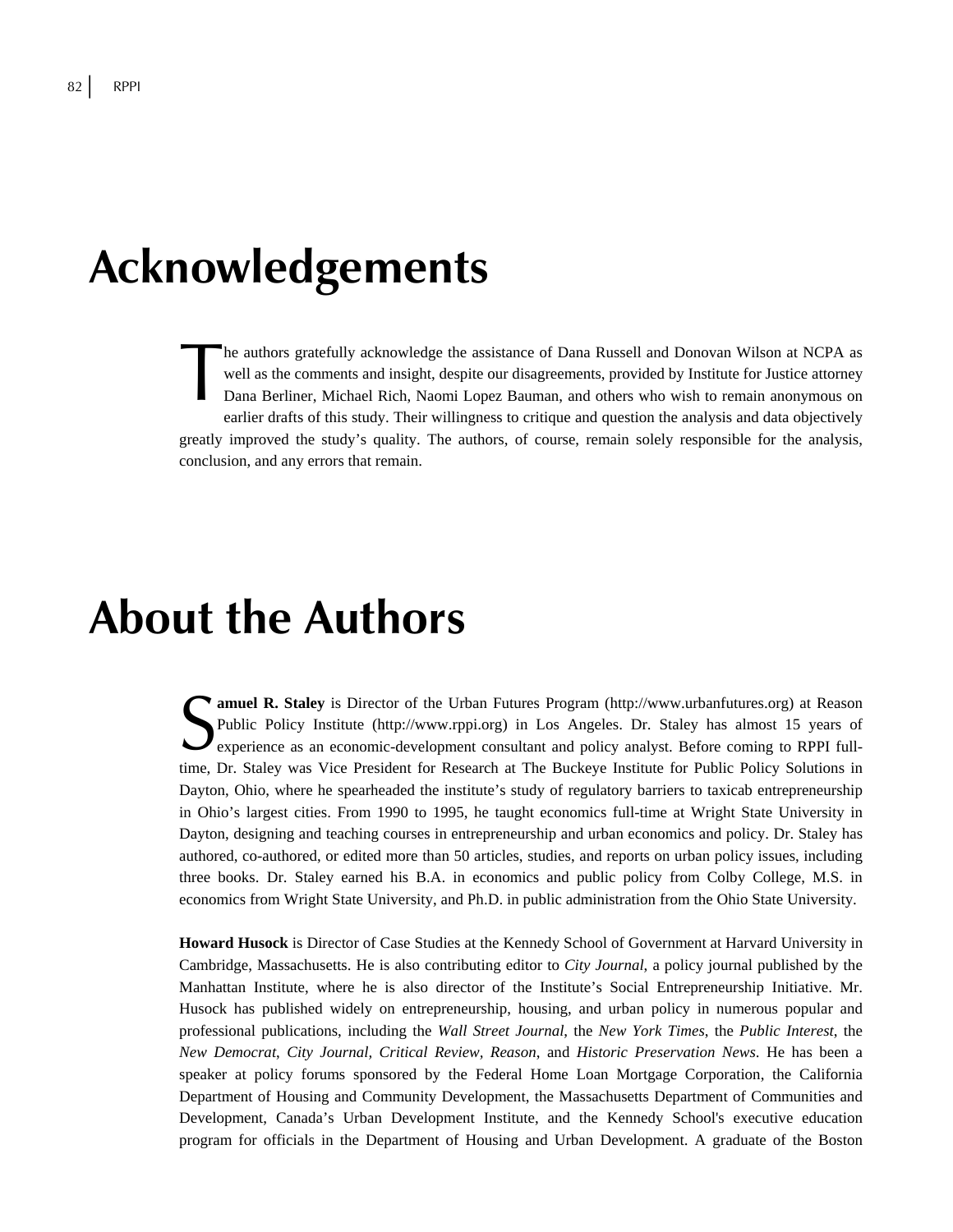University School of Public Communication, Mr. Husock was a Mid-Career Fellow at the Woodrow Wilson School of Public and International Affairs at Princeton University from 1981-82 and served as an elected member of the Brookline Town Meeting from 1982-90.

David J. Bobb is Research Associate at the Center for Entrepreneurship at Pioneer Institute for Public Policy Research. In 2000, the institute launched the Center for Entrepreneurship (http://www.pionerinstitute.org/ entre/) to bolster small-scale entrepreneurial activity primarily in lowincome urban areas in Massachusetts. The center also serves as an independent voice on economic development policy in Massachusetts, conducting research into the effectiveness of existing services and programs, identifying regulatory obstacles to small-scale business endeavors, and making public-policy recommendations to strengthen urban entrepreneurship. Mr. Bobb is editor of the Pioneer Institute's White Paper, *Economic Opportunity in Boston: An Index of the Regulatory Climate for Small Entrepreneurs.* He is a doctoral candidate in political science at Boston College and has received fellowships from the Olin, Earhart, and Bradley Foundations, and served as a Publius Fellow at the Claremont Institute for the Study of Statesmanship and Political Philosophy, and a Fellow in the Civitas Program in Faith and Public Affairs.

**H. Sterling Burnett** is a senior policy analyst at the National Center for Policy Analysis (NCPA) in Dallas, Texas. NCPA (http://www.ncpa.org) was founded in 1983 to develop innovative, private-sector solutions to public-policy problems. More specifically, the center attempts to develop and promote private alternatives to government regulation and control and to develop policy solutions that rely on the strengths of the competitive entrepreneurial private sector. In 1998, Mr. Burnett was the Brand Visiting Chair of Free Enterprise and Public Policy at Howard Payne University. His articles and opinion pieces have been published in *Ethics, Environmental Ethics, International Studies in Philosophy, The World and I, USA Today, Los Angeles Daily News, The Washington Times, The Dallas Morning News, Rocky Mountain News, Miami Herald, Las Vegas Review-Journal, Detroit News, The Seattle Times,* and *Human Events.* Mr. Burnett will receive his Ph.D. in 2000 from Bowling Green State University.

**Laura Creasy** is Research Director for the Georgia Public Policy Foundation (GPPF) in Atlanta and an adjunct instructor of economics at Campbell University. Founded in 1991, GPPF (http://www.gppf.org) is Georgia's only private, nonpartisan research and education organization that focuses solely on state policy issues. Its mission is to provide practical, unbiased information and ideas on key public policy issues to members, citizens, elected officials, and the media. Its defining principles include an "unyielding" commitment to the truth and to act as "a catalyst for public policy debate and action by providing positive, practical research and innovative ideas and initiatives." The foundation sponsors forums on public policy issues as well as practical and thorough policy reports. Ms. Creasy has a B.A. from the University of North Carolina at Greensboro and masters degrees in economics from the University of Mississippi and public policy from Victoria University of Wellington in New Zealand. Prior to joining the Georgia Public Policy Foundation, she worked for the Middle Georgia Regional Development Center.

**Wade Hudson** is a former policy analyst at RPPI and earned his M.S. in economics from the University of Colorado-Boulder. He is currently a doctoral student in economics at the University of Colorado-Boulder.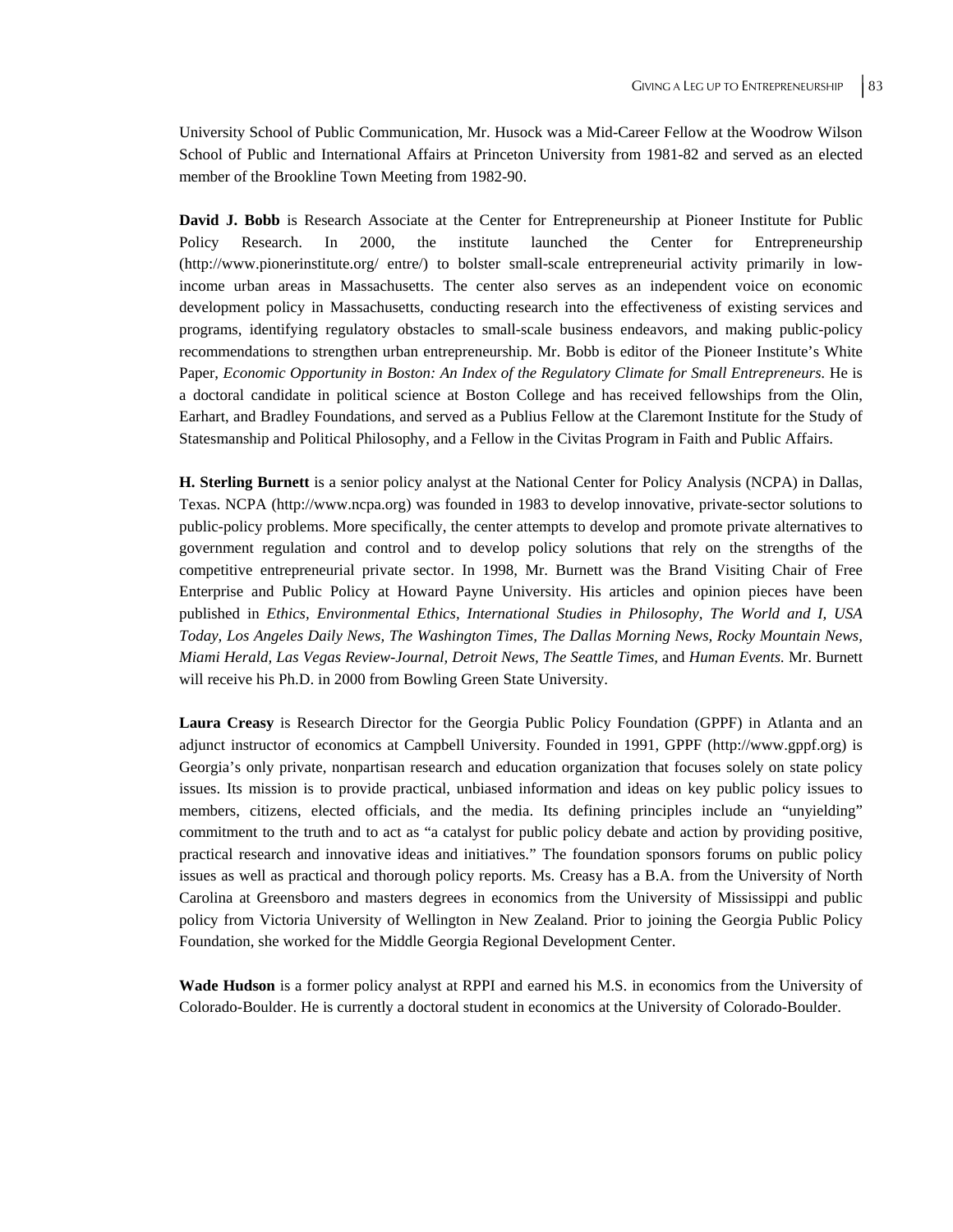## **Other Relevant RPPI Studies**

*Regulatory Reform at the Local Level: Regulating for Competition, Opportunity, and Prosperity*. By Adrian T. Moore and Tom Rose. Policy Study No. 238.

*Market-Oriented Planning: Principles and Tools*. By Samuel Staley and Lynn Scarlett. Policy Study 236.

*Repairing the Ladder: Toward a New Housing Paradigm*. By Howard Husock. Policy Study 207.

*Community Law Enforcement: The Success of San Diego's Volunteer Policing Program.* By Kathy Kessler and Julie Wartel. Policy Study 204.

## **Resources**

he **Urban Futures Program** has established an economic opportunity homepage on its Web site to assist researchers, policy analysts, and policymakers in regulatory reform to promote entrepreneurship and microenterprise development. Readers are encouraged to visit http://www.urbanfutures.org for additional resources, insights, and recommendations on regulatory reform. The lassi<br>and<br>additional

**Association of Enterprise Opportunity.** AEO is the only national member-based association in the microenterprise development industry. Its members include a wide range of microenterprise development organizations, community development corporations, small business development centers, community action agencies, women's organizations, community development banks and credit unions, housing and social service programs, advocates, public agencies, funders, and others who share in its mission. Association for Enterprise Opportunity, 1601 North Kent Street, Suite 1101, Arlington, Virginia 22209, Phone: 703-841- 7760 , Fax: 703-841-7748 , E-mail: aeo@assoceo.org , Web site: www.microenterpriseworks.org

- <sup>z</sup> *Development Programs*: http://www.microenterpriseworks.org/developmentprograms
- <sup>z</sup> *State Associations*: http://www.microenterpriseworks.org/stateassoc

**Aspen Institute FIELD Program.** The microenterprise Fund for Innovation, Effectiveness, Learning and Dissemination (FIELD) is a program of the Aspen Institute. Funds to support FIELD are provided by the Charles Stewart Mott Foundation, the Ford Foundation, the Citigroup Foundation, and the Levi Strauss Foundation. FIELD awards grants to nonprofit organizations providing microenterprise services to lowincome clients in the U.S. FIELD's mission is to identify, develop, and disseminate best practices in the field of microenterprise, and to publicize the value of microenterprise as an antipoverty intervention. The Aspen Institute - One Dupont Circle, NW, Suite 700, Washington, DC, 20036, Phone: 202-736-1071 - Fax: 202- 467-0790 - E-mail: fieldweb@aspeninstitute.org

<sup>z</sup> *1999 Directory of Microenterprise Programs*: http://www.fieldus.org/directory/index.html